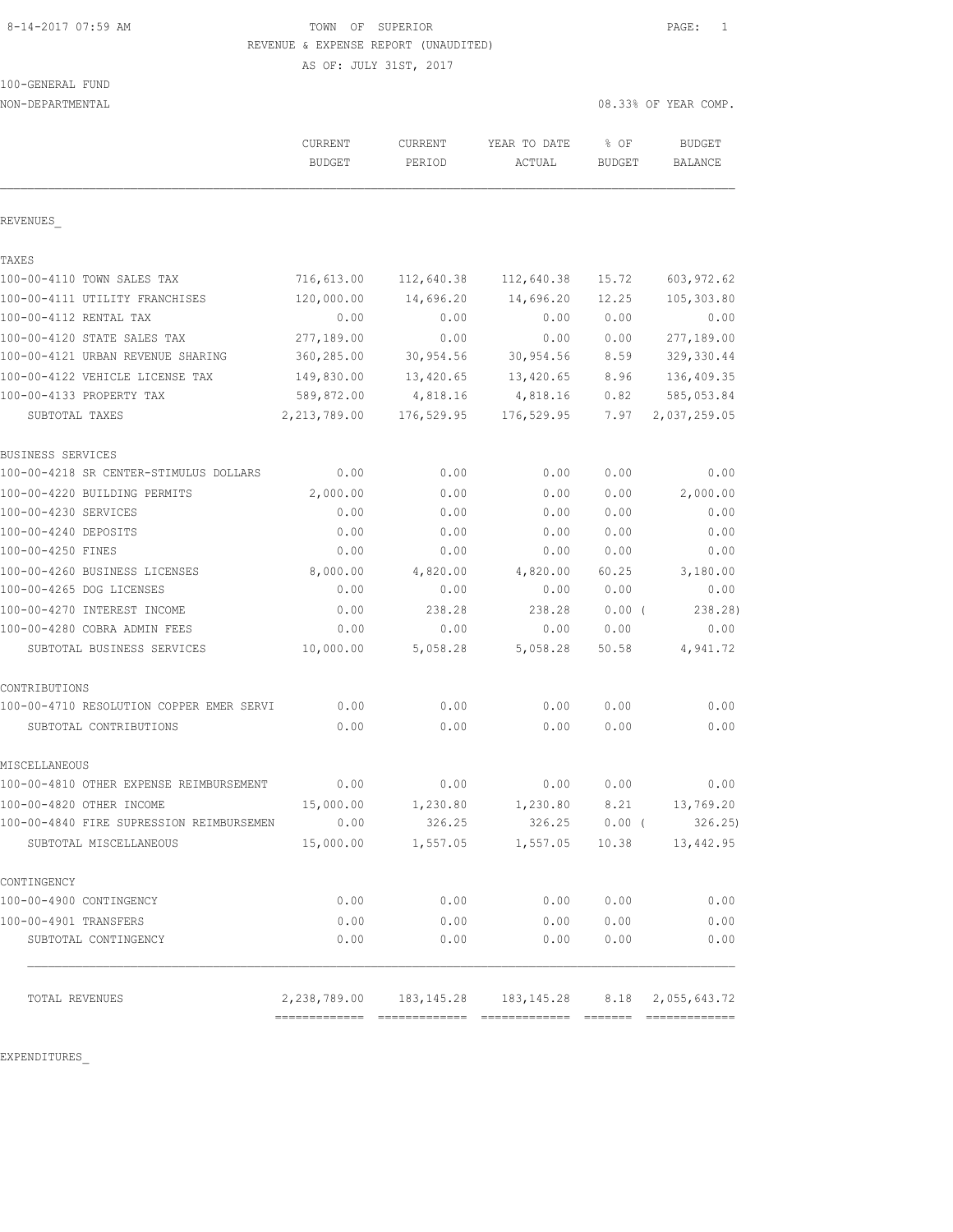#### 8-14-2017 07:59 AM TOWN OF SUPERIOR PAGE: 2 REVENUE & EXPENSE REPORT (UNAUDITED)

AS OF: JULY 31ST, 2017

100-GENERAL FUND

NON-DEPARTMENTAL 2008.33% OF YEAR COMP.

| CURRENT<br><b>BUDGET</b> | CURRENT<br>PERIOD    | YEAR TO DATE<br>ACTUAL | % OF<br><b>BUDGET</b> | <b>BUDGET</b><br><b>BALANCE</b> |
|--------------------------|----------------------|------------------------|-----------------------|---------------------------------|
|                          |                      |                        |                       |                                 |
|                          |                      |                        |                       |                                 |
| 0.00                     | 0.00                 | 0.00                   | 0.00                  | 0.00                            |
| 0.00                     | 0.00                 | 0.00                   | 0.00                  | 0.00                            |
| 0.00                     | 0.00                 | 0.00                   | 0.00                  | 0.00                            |
|                          |                      |                        |                       |                                 |
| 0.00                     | 0.00                 | 0.00                   | 0.00                  | 0.00                            |
| 0.00                     | 0.00                 | 0.00                   | 0.00                  | 0.00                            |
|                          |                      |                        |                       |                                 |
| 0.00                     | 0.00                 | 0.00                   | 0.00                  | 0.00                            |
| 0.00                     | 0.00                 | 0.00                   | 0.00                  | 0.00                            |
| 0.00                     | 0.00                 | 0.00                   | 0.00                  | 0.00                            |
|                          |                      |                        |                       |                                 |
|                          |                      |                        |                       | 0.00                            |
|                          |                      |                        |                       | 2,055,643.72                    |
|                          | 0.00<br>2,238,789.00 | 0.00<br>183, 145. 28   | 0.00<br>183, 145. 28  | 0.00                            |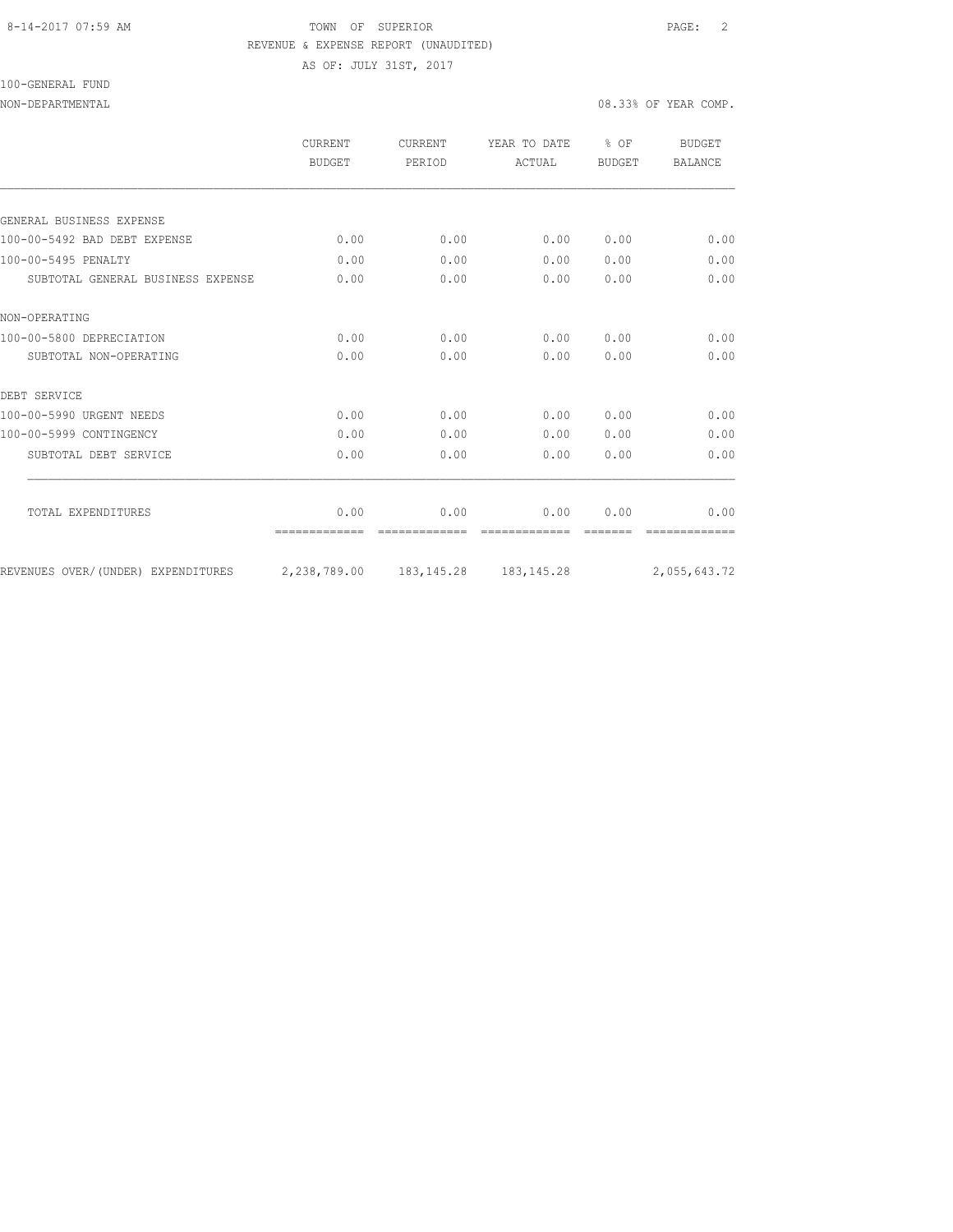## 8-14-2017 07:59 AM TOWN OF SUPERIOR PAGE: 3 REVENUE & EXPENSE REPORT (UNAUDITED)

AS OF: JULY 31ST, 2017

| 100-GENERAL FUND |  |
|------------------|--|
|                  |  |

MAYOR AND COUNCIL COUNCIL COMP. THE COMPLETE STATE OF STATE OF STATE OF STATE OF STATE OF STATE OF STATE OF STATE OF STATE OF STATE OF STATE OF STATE OF STATE OF STATE OF STATE OF STATE OF STATE OF STATE OF STATE OF STATE

|                                         | <b>CURRENT</b><br><b>BUDGET</b> | CURRENT<br>PERIOD | YEAR TO DATE<br>ACTUAL | % OF<br><b>BUDGET</b> | <b>BUDGET</b><br>BALANCE |
|-----------------------------------------|---------------------------------|-------------------|------------------------|-----------------------|--------------------------|
|                                         |                                 |                   |                        |                       |                          |
| EXPENDITURES                            |                                 |                   |                        |                       |                          |
| PERSONEL                                |                                 |                   |                        |                       |                          |
| 100-01-5100 SALARIES                    | 0.00                            | 0.00              | 0.00                   | 0.00                  | 0.00                     |
| 100-01-5101 OVERTIME                    | 0.00                            | 0.00              | 0.00                   | 0.00                  | 0.00                     |
| 100-01-5151 FICA                        | 0.00                            | 0.00              | 0.00                   | 0.00                  | 0.00                     |
| 100-01-5152 MEDICARE                    | 0.00                            | 0.00              | 0.00                   | 0.00                  | 0.00                     |
| 100-01-5153 STATE UNEMPLOYMENT          | 0.00                            | 0.00              | 0.00                   | 0.00                  | 0.00                     |
| 100-01-5154 WORKERS COMP INSURANCE      | 106.00                          | 0.00              | 0.00                   | 0.00                  | 106.00                   |
| 100-01-5161 ARIZONA STATE RETIREMENT    | 0.00                            | 0.00              | 0.00                   | 0.00                  | 0.00                     |
| 100-01-5162 LIFE INSURANCE              | 0.00                            | 0.00              | 0.00                   | 0.00                  | 0.00                     |
| 100-01-5163 HEALTH INSURANCE            | 0.00                            | 0.00              | 0.00                   | 0.00                  | 0.00                     |
| 100-01-5164 DENTAL INSURANCE            | 0.00                            | 0.00              | 0.00                   | 0.00                  | 0.00                     |
| SUBTOTAL PERSONEL                       | 106.00                          | 0.00              | 0.00                   | 0.00                  | 106.00                   |
| SUPPLIES                                |                                 |                   |                        |                       |                          |
| 100-01-5210 OFFICE SUPPLIES             | 0.00                            | 0.00              | 0.00                   | 0.00                  | 0.00                     |
| 100-01-5220 MEDICAL SUPPLIES            | 0.00                            | 0.00              | 0.00                   | 0.00                  | 0.00                     |
| 100-01-5225 SAFETY SUPPLIES/EQUIPMENT   | 0.00                            | 0.00              | 0.00                   | 0.00                  | 0.00                     |
| 100-01-5230 SANITATION SUPPLIES         | 0.00                            | 0.00              | 0.00                   | 0.00                  | 0.00                     |
| 100-01-5299 OPERATING SUPPLIES          | 0.00                            | 10.75             | 10.75                  | 0.00(                 | 10.75)                   |
| SUBTOTAL SUPPLIES                       | 0.00                            | 10.75             | 10.75                  | 0.00(                 | 10.75)                   |
| UTILITIES                               |                                 |                   |                        |                       |                          |
| 100-01-5350 TELEPHONE                   | 4,350.00                        | 331.98            | 331.98                 | 7.63                  | 4,018.02                 |
| SUBTOTAL UTILITIES                      | 4,350.00                        | 331.98            | 331.98                 | 7.63                  | 4,018.02                 |
| GENERAL BUSINESS EXPENSE                |                                 |                   |                        |                       |                          |
| 100-01-5410 ADVERTISING                 | 100.00                          | 0.00              | 0.00                   | 0.00                  | 100.00                   |
| 100-01-5420 DUES & SUBSCRIPTIONS        | 10,000.00                       | 0.00              | 0.00                   | 0.00                  | 10,000.00                |
| 100-01-5425 CONFERENCES & TRAINING      | 7,000.00                        | 60.00             | 60.00                  | 0.86                  | 6,940.00                 |
| 100-01-5430 PRINTING                    | 0.00                            | 0.00              | 0.00                   | 0.00                  | 0.00                     |
| 100-01-5450 UNIFORMS                    | 0.00                            | 0.00              | 0.00                   | 0.00                  | 0.00                     |
| 100-01-5460 POSTAGE                     | 0.00                            | 0.00              | 0.00                   | 0.00                  | 0.00                     |
| 100-01-5470 TRAVEL                      | 0.00                            | 0.00              | 0.00                   | 0.00                  | 0.00                     |
| 100-01-5471 HOST/MEALS                  | 0.00                            | 0.00              | 0.00                   | 0.00                  | 0.00                     |
| 100-01-5480 GENERAL INSURANCE           | 0.00                            | 0.00              | 0.00                   | 0.00                  | 0.00                     |
| 100-01-5481 VEHICLE INSURANCE           | 0.00                            | 0.00              | 0.00                   | 0.00                  | 0.00                     |
| 100-01-5482 LIABILITY INSURANCE         | 0.00                            | 0.00              | 0.00                   | 0.00                  | 0.00                     |
| SUBTOTAL GENERAL BUSINESS EXPENSE       | 17,100.00                       | 60.00             | 60.00                  | 0.35                  | 17,040.00                |
| PROFESSIONAL SERVICES                   |                                 |                   |                        |                       |                          |
| 100-01-5550 OTHER PROFESSIONAL SERVICES | 3,195.00                        | 0.00              | 0.00                   | 0.00                  | 3,195.00                 |
| SUBTOTAL PROFESSIONAL SERVICES          | 3,195.00                        | 0.00              | 0.00                   | 0.00                  | 3,195.00                 |
| TOTAL EXPENDITURES                      | 24,751.00                       | 402.73            | 402.73                 | 1.63                  | 24,348.27                |

REVENUES OVER/(UNDER) EXPENDITURES ( 24,751.00)( 402.73)( 402.73) ( 24,348.27)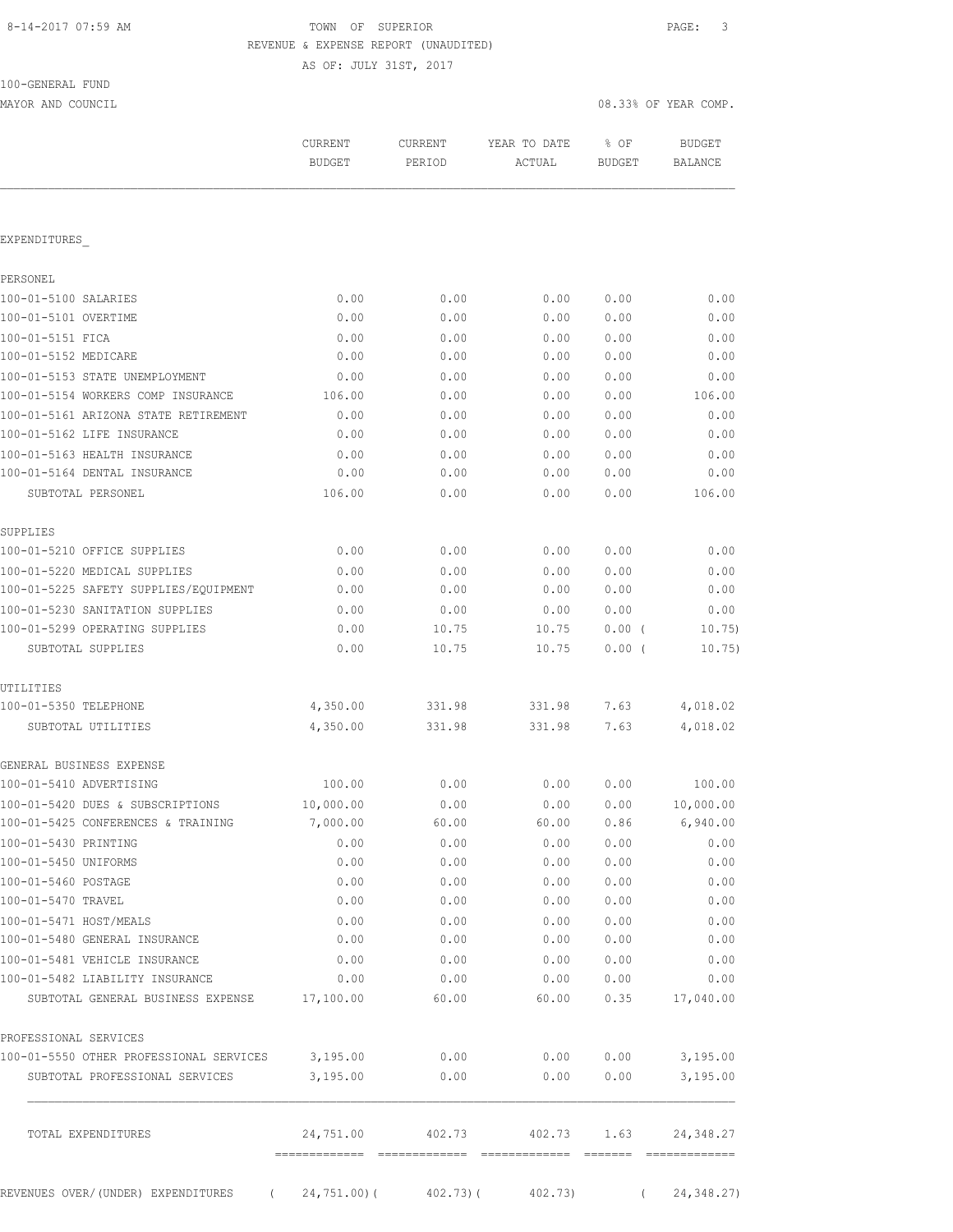# 8-14-2017 07:59 AM TOWN OF SUPERIOR PAGE: 4 REVENUE & EXPENSE REPORT (UNAUDITED)

AS OF: JULY 31ST, 2017

| 100-GENERAL FUND |  |
|------------------|--|
|------------------|--|

| TOWN MANAGER                          |                                 |                          |                                              | 08.33% OF YEAR COMP.  |                                 |
|---------------------------------------|---------------------------------|--------------------------|----------------------------------------------|-----------------------|---------------------------------|
|                                       | <b>CURRENT</b><br><b>BUDGET</b> | <b>CURRENT</b><br>PERIOD | YEAR TO DATE<br>ACTUAL                       | % OF<br><b>BUDGET</b> | <b>BUDGET</b><br><b>BALANCE</b> |
|                                       |                                 |                          |                                              |                       |                                 |
| EXPENDITURES                          |                                 |                          |                                              |                       |                                 |
| PERSONEL                              |                                 |                          |                                              |                       |                                 |
| 100-02-5100 SALARIES                  | 81,385.00                       | 5,813.52                 | 5,813.52                                     | 7.14                  | 75,571.48                       |
| 100-02-5101 OVERTIME                  | 0.00                            | 0.00                     | 0.00                                         | 0.00                  | 0.00                            |
| 100-02-5151 FICA                      | 5,046.00                        | 326.74                   | 326.74                                       | 6.48                  | 4,719.26                        |
| 100-02-5152 MEDICARE                  | 1,180.00                        | 76.42                    | 76.42                                        | 6.48                  | 1,103.58                        |
| 100-02-5153 STATE UNEMPLOYMENT        | 300.00                          | 0.00                     | 0.00                                         | 0.00                  | 300.00                          |
| 100-02-5154 WORKERS COMP INSURANCE    | 356.00                          | 0.00                     | 0.00                                         | 0.00                  | 356.00                          |
| 100-02-5161 ARIZONA STATE RETIREMENT  | 9,335.00                        | 668.56                   | 668.56                                       | 7.16                  | 8,666.44                        |
| 100-02-5162 LIFE INSURANCE            | 80.00                           | 0.00                     | 0.00                                         | 0.00                  | 80.00                           |
| 100-02-5163 HEALTH INSURANCE          | 7,483.00                        | 0.00                     | 0.00                                         | 0.00                  | 7,483.00                        |
| 100-02-5164 DENTAL INSURANCE          | 351.00                          | 0.00                     | 0.00                                         | 0.00                  | 351.00                          |
| SUBTOTAL PERSONEL                     | 105,516.00                      | 6,885.24                 | 6,885.24                                     | 6.53                  | 98,630.76                       |
| SUPPLIES                              |                                 |                          |                                              |                       |                                 |
| 100-02-5210 OFFICE SUPPLIES           | 0.00                            | 0.00                     | 0.00                                         | 0.00                  | 0.00                            |
| 100-02-5220 MEDICAL SUPPLIES          | 0.00                            | 0.00                     | 0.00                                         | 0.00                  | 0.00                            |
| 100-02-5225 SAFETY SUPPLIES/EQUIPMENT | 0.00                            | 0.00                     | 0.00                                         | 0.00                  | 0.00                            |
| 100-02-5230 SANITATION SUPPLIES       | 0.00                            | 0.00                     | 0.00                                         | 0.00                  | 0.00                            |
| 100-02-5299 OPERATING SUPPLIES        | 2,000.00                        | 10.75                    | 10.75                                        | 0.54                  | 1,989.25                        |
| SUBTOTAL SUPPLIES                     | 2,000.00                        | 10.75                    | 10.75                                        | 0.54                  | 1,989.25                        |
| UTILITIES                             |                                 |                          |                                              |                       |                                 |
| 100-02-5350 TELEPHONE                 | 0.00                            | 55.33                    | 55.33                                        | $0.00$ (              | 55.33                           |
| SUBTOTAL UTILITIES                    | 0.00                            | 55.33                    | 55.33                                        | $0.00$ (              | 55.33)                          |
| GENERAL BUSINESS EXPENSE              |                                 |                          |                                              |                       |                                 |
| 100-02-5420 DUES & SUBSCRIPTIONS      | 0.00                            | 0.00                     | 0.00                                         | 0.00                  | 0.00                            |
| 100-02-5425 CONFERENCE & TRAINING     | 2,000.00                        | 0.00                     | 0.00                                         | 0.00                  | 2,000.00                        |
| 100-02-5430 PRINTING                  | 0.00                            | 55.35                    | 55.35                                        | $0.00$ (              | 55.35)                          |
| 100-02-5470 TRAVEL                    | 1,000.00                        | 0.00                     | 0.00                                         | 0.00                  | 1,000.00                        |
| 100-02-5471 HOST/MEALS                | 0.00                            | 0.00                     | 0.00                                         | 0.00                  | 0.00                            |
| SUBTOTAL GENERAL BUSINESS EXPENSE     | 3,000.00                        | 55.35                    | 55.35                                        | 1.85                  | 2,944.65                        |
| REPAIR/MAINTENANCE                    |                                 |                          |                                              |                       |                                 |
| 100-02-5641 VEHICLE FUEL              | 0.00                            | 0.00                     | 0.00                                         | 0.00                  | 0.00                            |
| SUBTOTAL REPAIR/MAINTENANCE           | 0.00                            | 0.00                     | 0.00                                         | 0.00                  | 0.00                            |
| TOTAL EXPENDITURES                    |                                 |                          | 110,516.00 7,006.67 7,006.67 6.34 103,509.33 |                       |                                 |
|                                       |                                 |                          |                                              |                       |                                 |
| REVENUES OVER/ (UNDER) EXPENDITURES   | $110, 516.00$ (<br>$\sqrt{2}$   | 7,006.67)(               | 7,006.67)                                    | $\sqrt{2}$            | 103, 509.33                     |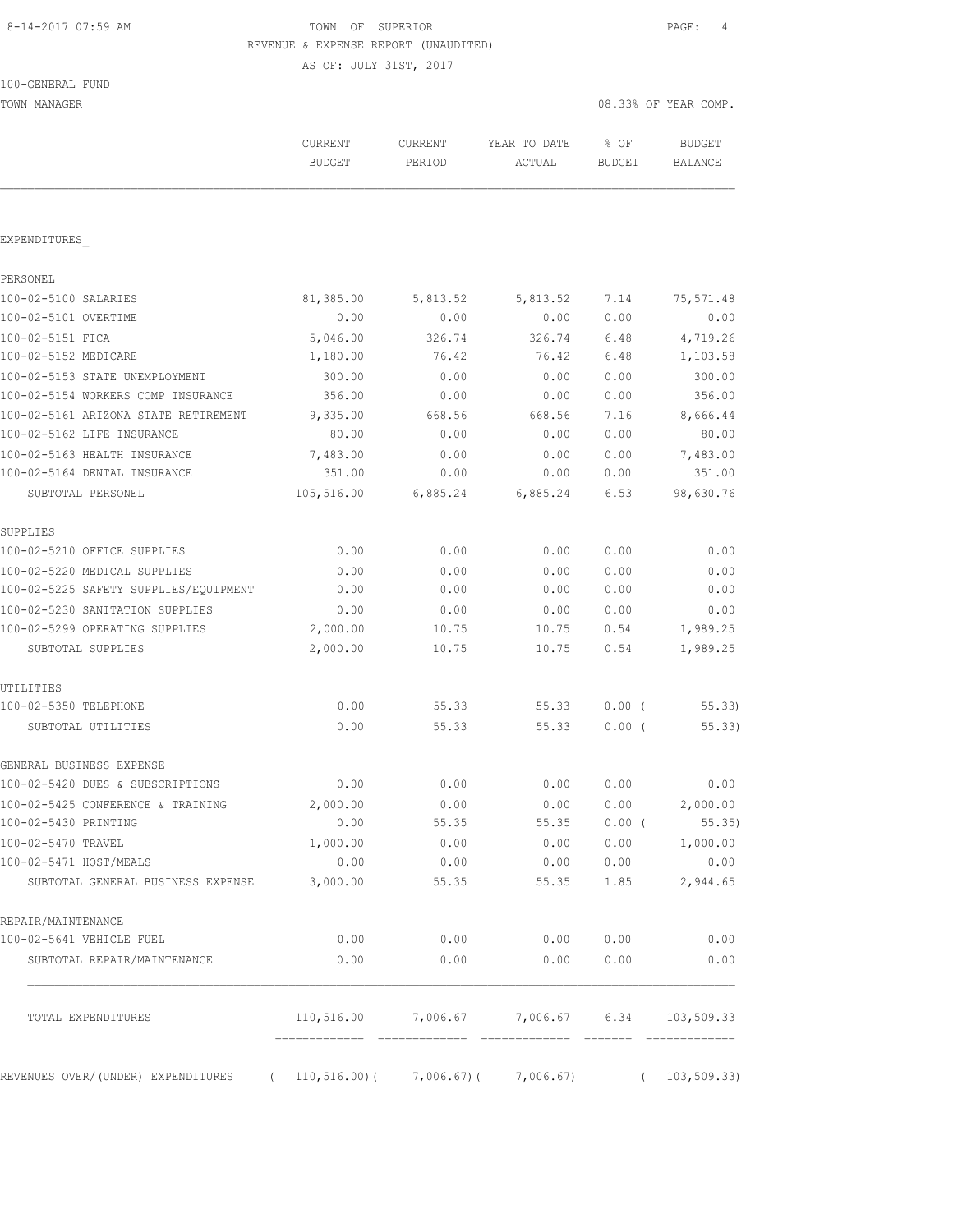# 8-14-2017 07:59 AM TOWN OF SUPERIOR PAGE: 5 REVENUE & EXPENSE REPORT (UNAUDITED)

AS OF: JULY 31ST, 2017

| 100-GENERAL FUND |  |
|------------------|--|
|------------------|--|

| TOWN ATTORNEY                           |                                            |                   |                             |         | 08.33% OF YEAR COMP.     |
|-----------------------------------------|--------------------------------------------|-------------------|-----------------------------|---------|--------------------------|
|                                         | CURRENT<br><b>BUDGET</b>                   | CURRENT<br>PERIOD | YEAR TO DATE % OF<br>ACTUAL | BUDGET  | <b>BUDGET</b><br>BALANCE |
|                                         |                                            |                   |                             |         |                          |
| EXPENDITURES                            |                                            |                   |                             |         |                          |
| PERSONEL                                |                                            |                   |                             |         |                          |
| 100-03-5100 SALARIES                    | 0.00                                       | 0.00              | 0.00                        | 0.00    | 0.00                     |
| SUBTOTAL PERSONEL                       | 0.00                                       | 0.00              | 0.00                        | 0.00    | 0.00                     |
| SUPPLIES                                |                                            |                   |                             |         |                          |
| 100-03-5210 OFFICE SUPPLIES             | 0.00                                       | 0.00              | 0.00                        | 0.00    | 0.00                     |
| 100-03-5220 MEDICAL SUPPLIES            | 0.00                                       | 0.00              | 0.00                        | 0.00    | 0.00                     |
| 100-03-5225 SAFETY SUPPLIES/EQUIPMENT   | 0.00                                       | 0.00              | 0.00                        | 0.00    | 0.00                     |
| 100-03-5230 SANITATION SUPPLIES         | 0.00                                       | 0.00              | 0.00                        | 0.00    | 0.00                     |
| 100-03-5299 OPERATING SUPPLIES          | 0.00                                       | 0.00              | 0.00                        | 0.00    | 0.00                     |
| SUBTOTAL SUPPLIES                       | 0.00                                       | 0.00              | 0.00                        | 0.00    | 0.00                     |
| PROFESSIONAL SERVICES                   |                                            |                   |                             |         |                          |
| 100-03-5540 LEGAL SERVICES              | 63,000.00                                  | 0.00              | 0.00                        | 0.00    | 63,000.00                |
| 100-03-5550 OTHER PROFESSIONAL SERVICES | 0.00                                       | 0.00              | 0.00                        | 0.00    | 0.00                     |
| SUBTOTAL PROFESSIONAL SERVICES          | 63,000.00                                  | 0.00              | 0.00                        | 0.00    | 63,000.00                |
| TOTAL EXPENDITURES                      | 63,000.00                                  | 0.00              | 0.00                        | 0.00    | 63,000.00                |
| REVENUES OVER/(UNDER) EXPENDITURES      | -------------- -------------<br>63,000.00) | 0.00              | =============<br>0.00       | ======= | 63,000.00)               |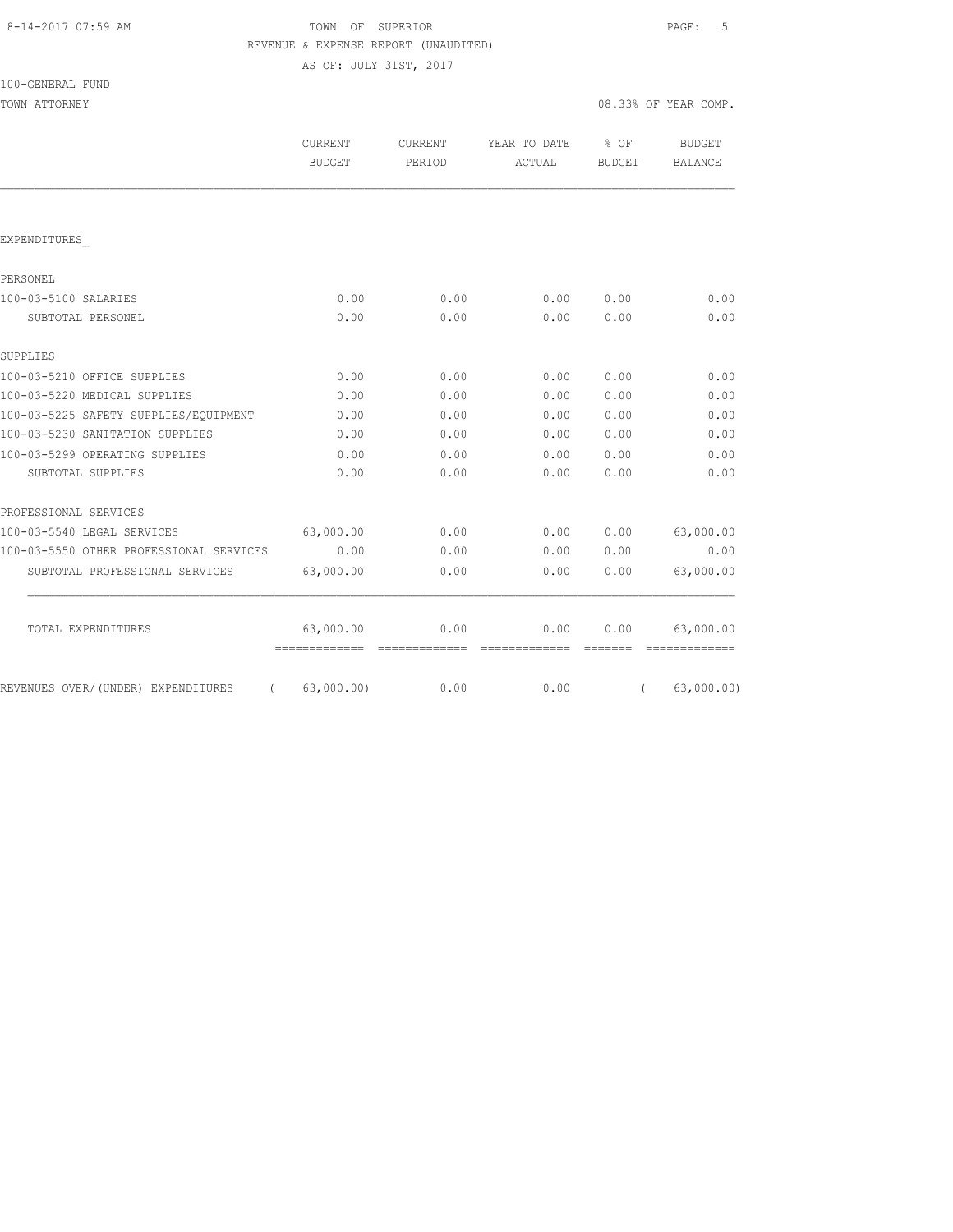## 8-14-2017 07:59 AM **TOWN** OF SUPERIOR **PAGE:** 6 REVENUE & EXPENSE REPORT (UNAUDITED)

AS OF: JULY 31ST, 2017

100-GENERAL FUND

|                                       | CURRENT<br><b>BUDGET</b> | CURRENT<br>PERIOD                                                                                                                                                                                                                                                                                                                                                                                                                                                                                    | YEAR TO DATE<br>ACTUAL                                                                                                                                                                                                                                                                                                                                                                   | % OF<br>BUDGET    | <b>BUDGET</b><br><b>BALANCE</b> |
|---------------------------------------|--------------------------|------------------------------------------------------------------------------------------------------------------------------------------------------------------------------------------------------------------------------------------------------------------------------------------------------------------------------------------------------------------------------------------------------------------------------------------------------------------------------------------------------|------------------------------------------------------------------------------------------------------------------------------------------------------------------------------------------------------------------------------------------------------------------------------------------------------------------------------------------------------------------------------------------|-------------------|---------------------------------|
| REVENUES                              |                          |                                                                                                                                                                                                                                                                                                                                                                                                                                                                                                      |                                                                                                                                                                                                                                                                                                                                                                                          |                   |                                 |
| BUSINESS SERVICES                     |                          |                                                                                                                                                                                                                                                                                                                                                                                                                                                                                                      |                                                                                                                                                                                                                                                                                                                                                                                          |                   |                                 |
| 100-04-4250 FINES                     | 0.00                     | 8.40                                                                                                                                                                                                                                                                                                                                                                                                                                                                                                 | 8.40                                                                                                                                                                                                                                                                                                                                                                                     | 0.00(             | 8.40)                           |
| 100-04-4251 MFTG - MAGISTRATE COURT   | 0.00                     | 0.00                                                                                                                                                                                                                                                                                                                                                                                                                                                                                                 | 0.00                                                                                                                                                                                                                                                                                                                                                                                     | 0.00              | 0.00                            |
| SUBTOTAL BUSINESS SERVICES            | 0.00                     | 8.40                                                                                                                                                                                                                                                                                                                                                                                                                                                                                                 | 8.40                                                                                                                                                                                                                                                                                                                                                                                     | 0.00(             | 8.40)                           |
| TOTAL REVENUES                        | 0.00<br>-------------    | 8.40<br>$\begin{array}{c} \multicolumn{2}{c} {\textbf{1}} & \multicolumn{2}{c} {\textbf{2}} & \multicolumn{2}{c} {\textbf{3}} & \multicolumn{2}{c} {\textbf{4}} \\ \multicolumn{2}{c} {\textbf{5}} & \multicolumn{2}{c} {\textbf{6}} & \multicolumn{2}{c} {\textbf{7}} & \multicolumn{2}{c} {\textbf{8}} & \multicolumn{2}{c} {\textbf{9}} \\ \multicolumn{2}{c} {\textbf{6}} & \multicolumn{2}{c} {\textbf{7}} & \multicolumn{2}{c} {\textbf{8}} & \multicolumn{2}{c} {\textbf{9}} & \multicolumn{$ | 8.40<br>$\begin{array}{c} \rule{0pt}{2.2pt} \rule{0pt}{2.2pt} \rule{0pt}{2.2pt} \rule{0pt}{2.2pt} \rule{0pt}{2.2pt} \rule{0pt}{2.2pt} \rule{0pt}{2.2pt} \rule{0pt}{2.2pt} \rule{0pt}{2.2pt} \rule{0pt}{2.2pt} \rule{0pt}{2.2pt} \rule{0pt}{2.2pt} \rule{0pt}{2.2pt} \rule{0pt}{2.2pt} \rule{0pt}{2.2pt} \rule{0pt}{2.2pt} \rule{0pt}{2.2pt} \rule{0pt}{2.2pt} \rule{0pt}{2.2pt} \rule{0$ | 0.00(<br>-------- | 8.40)<br>--------------         |
| EXPENDITURES                          |                          |                                                                                                                                                                                                                                                                                                                                                                                                                                                                                                      |                                                                                                                                                                                                                                                                                                                                                                                          |                   |                                 |
| PERSONEL                              |                          |                                                                                                                                                                                                                                                                                                                                                                                                                                                                                                      |                                                                                                                                                                                                                                                                                                                                                                                          |                   |                                 |
| 100-04-5100 SALARIES                  | 11,482.00                | 969.60                                                                                                                                                                                                                                                                                                                                                                                                                                                                                               | 969.60                                                                                                                                                                                                                                                                                                                                                                                   | 8.44              | 10,512.40                       |
| 100-04-5101 OVERTIME                  | 0.00                     | 0.00                                                                                                                                                                                                                                                                                                                                                                                                                                                                                                 | 0.00                                                                                                                                                                                                                                                                                                                                                                                     | 0.00              | 0.00                            |
| 100-04-5151 FICA                      | 712.00                   | 60.12                                                                                                                                                                                                                                                                                                                                                                                                                                                                                                | 60.12                                                                                                                                                                                                                                                                                                                                                                                    | 8.44              | 651.88                          |
| 100-04-5152 MEDICARE                  | 166.00                   | 14.06                                                                                                                                                                                                                                                                                                                                                                                                                                                                                                | 14.06                                                                                                                                                                                                                                                                                                                                                                                    | 8.47              | 151.94                          |
| 100-04-5153 STATE UNEMPLOYMENT        | 484.00                   | 31.40                                                                                                                                                                                                                                                                                                                                                                                                                                                                                                | 31.40                                                                                                                                                                                                                                                                                                                                                                                    | 6.49              | 452.60                          |
| 100-04-5154 WORKERS COMP INSURANCE    | 48.00                    | 51.00                                                                                                                                                                                                                                                                                                                                                                                                                                                                                                | 51.00                                                                                                                                                                                                                                                                                                                                                                                    | $106.25$ (        | 3.00)                           |
| 100-04-5161 ARIZONA STATE RETIREMENT  | 1,317.00                 | 92.20                                                                                                                                                                                                                                                                                                                                                                                                                                                                                                | 92.20                                                                                                                                                                                                                                                                                                                                                                                    | 7.00              | 1,224.80                        |
| 100-04-5162 LIFE INSURANCE            | 0.00                     | 0.00                                                                                                                                                                                                                                                                                                                                                                                                                                                                                                 | 0.00                                                                                                                                                                                                                                                                                                                                                                                     | 0.00              | 0.00                            |
| 100-04-5163 HEALTH INSURANCE          | 0.00                     | 0.00                                                                                                                                                                                                                                                                                                                                                                                                                                                                                                 | 0.00                                                                                                                                                                                                                                                                                                                                                                                     | 0.00              | 0.00                            |
| 100-04-5164 DENTAL INSURANCE          | 0.00                     | 0.00                                                                                                                                                                                                                                                                                                                                                                                                                                                                                                 | 0.00                                                                                                                                                                                                                                                                                                                                                                                     | 0.00              | 0.00                            |
| SUBTOTAL PERSONEL                     | 14,209.00                | 1,218.38                                                                                                                                                                                                                                                                                                                                                                                                                                                                                             | 1,218.38                                                                                                                                                                                                                                                                                                                                                                                 | 8.57              | 12,990.62                       |
| SUPPLIES                              |                          |                                                                                                                                                                                                                                                                                                                                                                                                                                                                                                      |                                                                                                                                                                                                                                                                                                                                                                                          |                   |                                 |
| 100-04-5210 OFFICE SUPPLIES           | 886.00                   | 0.00                                                                                                                                                                                                                                                                                                                                                                                                                                                                                                 | 0.00                                                                                                                                                                                                                                                                                                                                                                                     | 0.00              | 886.00                          |
| 100-04-5220 MEDICAL SUPPLIES          | 0.00                     | 0.00                                                                                                                                                                                                                                                                                                                                                                                                                                                                                                 | 0.00                                                                                                                                                                                                                                                                                                                                                                                     | 0.00              | 0.00                            |
| 100-04-5225 SAFETY SUPPLIES/EQUIPMENT | 0.00                     | 0.00                                                                                                                                                                                                                                                                                                                                                                                                                                                                                                 | 0.00                                                                                                                                                                                                                                                                                                                                                                                     | 0.00              | 0.00                            |
| 100-04-5230 SANITATION SUPPLIES       | 0.00                     | 0.00                                                                                                                                                                                                                                                                                                                                                                                                                                                                                                 | 0.00                                                                                                                                                                                                                                                                                                                                                                                     | 0.00              | 0.00                            |
| 100-04-5299 OPERATING SUPPLIES        | 0.00                     | 0.00                                                                                                                                                                                                                                                                                                                                                                                                                                                                                                 | 0.00                                                                                                                                                                                                                                                                                                                                                                                     | 0.00              | 0.00                            |
| SUBTOTAL SUPPLIES                     | 886.00                   | 0.00                                                                                                                                                                                                                                                                                                                                                                                                                                                                                                 | 0.00                                                                                                                                                                                                                                                                                                                                                                                     | 0.00              | 886.00                          |
| GENERAL BUSINESS EXPENSE              |                          |                                                                                                                                                                                                                                                                                                                                                                                                                                                                                                      |                                                                                                                                                                                                                                                                                                                                                                                          |                   |                                 |
| 100-04-5460 POSTAGE                   | 0.00                     | 7.02                                                                                                                                                                                                                                                                                                                                                                                                                                                                                                 | 7.02                                                                                                                                                                                                                                                                                                                                                                                     | $0.00$ (          | 7.02)                           |
| 100-04-5470 TRAVEL                    | 0.00                     | 0.00                                                                                                                                                                                                                                                                                                                                                                                                                                                                                                 | 0.00                                                                                                                                                                                                                                                                                                                                                                                     | 0.00              | 0.00                            |
| 100-04-5471 AUDIT & ACCOUNTING        | 0.00                     | 0.00                                                                                                                                                                                                                                                                                                                                                                                                                                                                                                 | 0.00                                                                                                                                                                                                                                                                                                                                                                                     | 0.00              | 0.00                            |
| SUBTOTAL GENERAL BUSINESS EXPENSE     | 0.00                     | 7.02                                                                                                                                                                                                                                                                                                                                                                                                                                                                                                 | 7.02                                                                                                                                                                                                                                                                                                                                                                                     | $0.00$ (          | 7.02)                           |
| PROFESSIONAL SERVICES                 |                          |                                                                                                                                                                                                                                                                                                                                                                                                                                                                                                      |                                                                                                                                                                                                                                                                                                                                                                                          |                   |                                 |

100-04-5550 OTHER PROFESSIONAL SVC 0.00 0.00 0.00 0.00 0.00 SUBTOTAL PROFESSIONAL SERVICES 0.00 0.00 0.00 0.00 0.00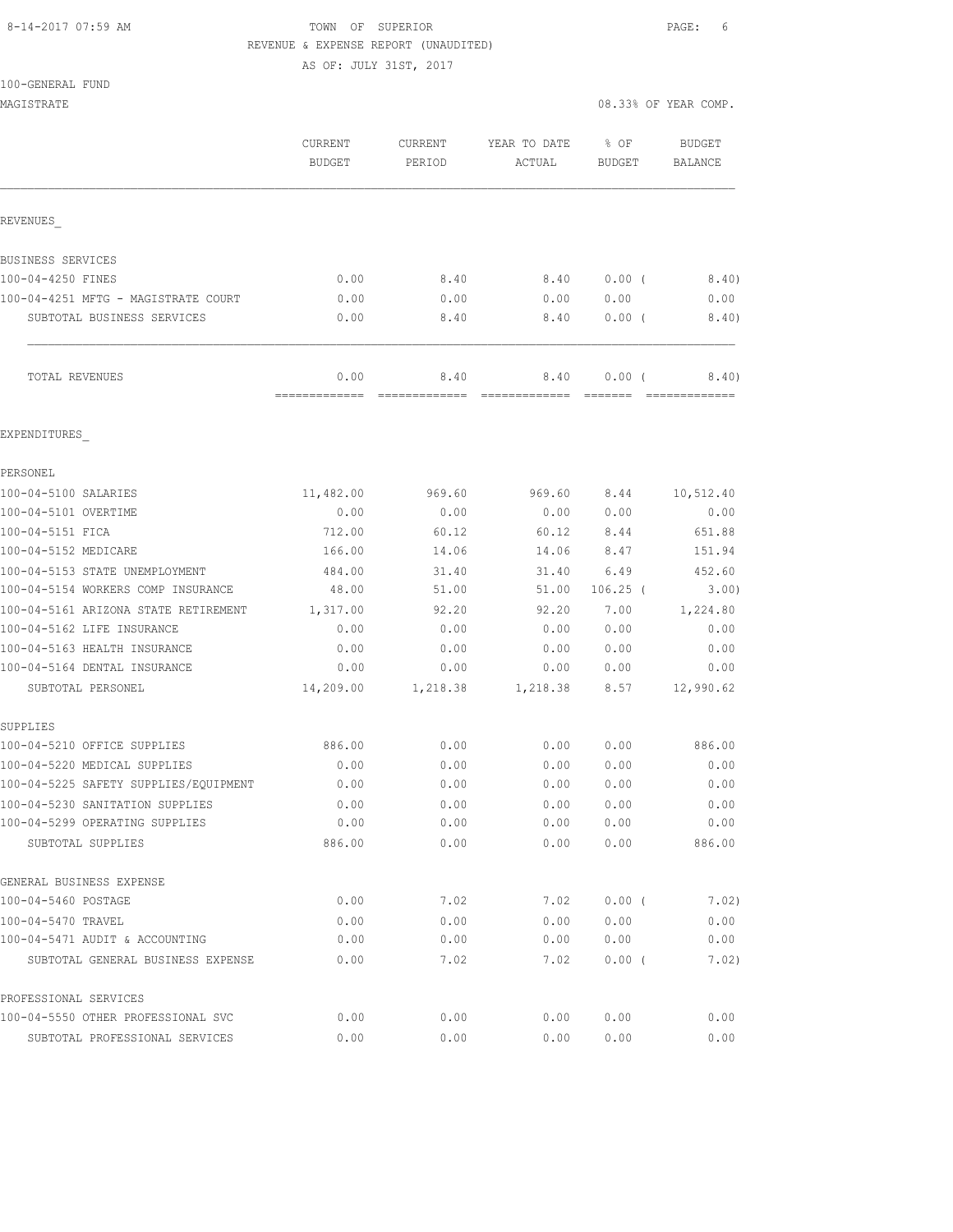#### 8-14-2017 07:59 AM TOWN OF SUPERIOR PAGE: 7 REVENUE & EXPENSE REPORT (UNAUDITED)

AS OF: JULY 31ST, 2017

100-GENERAL FUND

MAGISTRATE 08.33% OF YEAR COMP.

|                                    | <b>CURRENT</b><br><b>BUDGET</b> | CURRENT<br>PERIOD | YEAR TO DATE<br>ACTUAL | % OF<br><b>BUDGET</b> | <b>BUDGET</b><br><b>BALANCE</b> |
|------------------------------------|---------------------------------|-------------------|------------------------|-----------------------|---------------------------------|
| CAPITAL OUTLAY                     |                                 |                   |                        |                       |                                 |
| 100-04-5720 OFFICE EQUIPMENT       | 0.00                            | 0.00              | 0.00                   | 0.00                  | 0.00                            |
| SUBTOTAL CAPITAL OUTLAY            | 0.00                            | 0.00              | 0.00                   | 0.00                  | 0.00                            |
| TOTAL EXPENDITURES                 | 15,095.00                       | 1,225.40          | 1,225.40               | 8.12                  | 13,869.60                       |
| REVENUES OVER/(UNDER) EXPENDITURES | 15,095.00)(                     | 1,217.00)(        | 1,217.00)              |                       | 13,878.00)                      |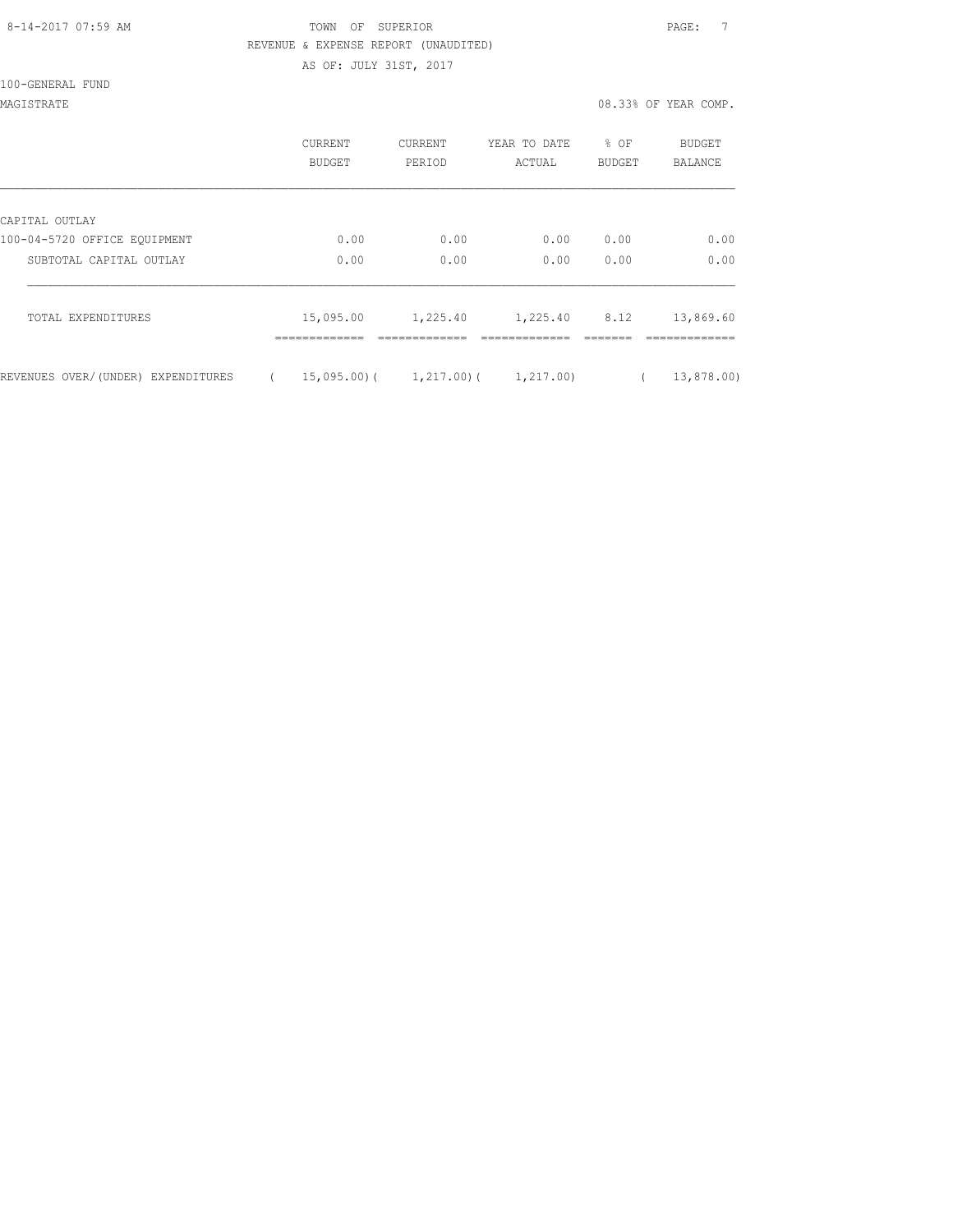#### 8-14-2017 07:59 AM TOWN OF SUPERIOR PAGE: 8 REVENUE & EXPENSE REPORT (UNAUDITED)

AS OF: JULY 31ST, 2017

100-GENERAL FUND

ADMIN/TOWN CLERK 2008 OF YEAR COMP.

|                                                   | CURRENT<br><b>BUDGET</b> | CURRENT<br>PERIOD | YEAR TO DATE<br>ACTUAL | % OF<br><b>BUDGET</b> | <b>BUDGET</b><br><b>BALANCE</b> |
|---------------------------------------------------|--------------------------|-------------------|------------------------|-----------------------|---------------------------------|
| REVENUES                                          |                          |                   |                        |                       |                                 |
| BUSINESS SERVICES                                 |                          |                   |                        |                       |                                 |
| 100-05-4240 ADMIN FEES (FAX/COPY/NOTARY)          | 0.00                     | 55.50             | 55.50                  | $0.00$ (              | 55.50                           |
| SUBTOTAL BUSINESS SERVICES                        | 0.00                     | 55.50             | 55.50                  | $0.00$ (              | 55.50)                          |
| TOTAL REVENUES                                    | 0.00                     | 55.50             | 55.50                  | 0.00(                 | 55.50)                          |
| EXPENDITURES                                      |                          |                   |                        |                       |                                 |
| PERSONEL                                          |                          |                   |                        |                       |                                 |
| 100-05-5100 SALARIES                              | 131,110.00               | 7,713.56          | 7,713.56               | 5.88                  | 123,396.44                      |
| 100-05-5101 OVERTIME                              | 0.00                     | 0.00              | 0.00                   | 0.00                  | 0.00                            |
| 100-05-5151 FICA                                  | 8,129.00                 | 469.71            | 469.71                 | 5.78                  | 7,659.29                        |
| 100-05-5152 MEDICARE                              | 1,901.00                 | 109.84            | 109.84                 | 5.78                  | 1,791.16                        |
| 100-05-5153 STATE UNEMPLOYMENT                    | 901.00                   | 0.00              | 0.00                   | 0.00                  | 901.00                          |
| 100-05-5154 WORKERS COMP INSURANCE                | 574.00                   | 52.00             | 52.00                  | 9.06                  | 522.00                          |
| 100-05-5161 ARIZONA STATE RETIREMENT              | 15,038.00                | 887.05            | 887.05                 | 5.90                  | 14,150.95                       |
| 100-05-5162 LIFE INSURANCE                        | 241.00                   | 0.00              | 0.00                   | 0.00                  | 241.00                          |
| 100-05-5163 HEALTH INSURANCE                      | 22,448.00                | 0.00              | 0.00                   | 0.00                  | 22,448.00                       |
| 100-05-5164 DENTAL INSURANCE<br>SUBTOTAL PERSONEL | 1,053.00<br>181,395.00   | 0.00<br>9,232.16  | 0.00<br>9,232.16       | 0.00<br>5.09          | 1,053.00<br>172, 162.84         |
| SUPPLIES                                          |                          |                   |                        |                       |                                 |
| 100-05-5210 OFFICE SUPPLIES                       | 8,556.00                 | 988.33            | 988.33                 | 11.55                 | 7,567.67                        |
| 100-05-5220 MEDICAL SUPPLIES                      | 0.00                     | 0.00              | 0.00                   | 0.00                  | 0.00                            |
| 100-05-5225 SAFETY SUPPLIES/EQUIPMENT             | 0.00                     | 0.00              | 0.00                   | 0.00                  | 0.00                            |
| 100-05-5230 SANITATION SUPPLIES                   | 0.00                     | 0.00              | 0.00                   | 0.00                  | 0.00                            |
| 100-05-5299 OPERATING SUPPLIES                    | 2,000.00                 | 455.23            | 455.23                 | 22.76                 | 1,544.77                        |
| SUBTOTAL SUPPLIES                                 | 10,556.00                | 1,443.56          | 1,443.56               | 13.68                 | 9,112.44                        |
| UTILITIES                                         |                          |                   |                        |                       |                                 |
| 100-05-5310 ELECTRICITY                           | 10,000.00                | 0.00              | 0.00                   | 0.00                  | 10,000.00                       |
| 100-05-5320 GAS                                   | 1,200.00                 | 73.66             | 73.66                  | 6.14                  | 1,126.34                        |
| 100-05-5330 REFUSE                                | 0.00                     | 0.00              | 0.00                   | 0.00                  | 0.00                            |
| 100-05-5340 SEWER<br>100-05-5350 TELEPHONE        | 0.00                     | 0.00              | 0.00                   | 0.00                  | 0.00                            |
| 100-05-5360 WATER                                 | 4,000.00<br>2,300.00     | 302.97<br>206.99  | 302.97<br>206.99       | 7.57<br>9.00          | 3,697.03<br>2,093.01            |
| 100-05-5380 SECURITY                              | 1,230.00                 | 0.00              | 0.00                   | 0.00                  | 1,230.00                        |
| SUBTOTAL UTILITIES                                | 18,730.00                | 583.62            | 583.62                 | 3.12                  | 18,146.38                       |
| GENERAL BUSINESS EXPENSE                          |                          |                   |                        |                       |                                 |
| 100-05-5410 ADVERTISING                           | 5,000.00                 | 362.54            | 362.54                 | 7.25                  | 4,637.46                        |
| 100-05-5420 DUES & SUBSCRIPTIONS                  | 2,000.00                 | 419.39            | 419.39                 | 20.97                 | 1,580.61                        |
| 100-05-5425 CONFERENCES & TRAINING                | 0.00                     | 772.69            | 772.69                 | $0.00$ (              | 772.69                          |
| 100-05-5430 PRINTING                              | 5,120.00                 | 155.32            | 155.32                 | 3.03                  | 4,964.68                        |
| 100-05-5440 ELECTIONS                             | 5,000.00                 | 0.00              | 0.00                   | 0.00                  | 5,000.00                        |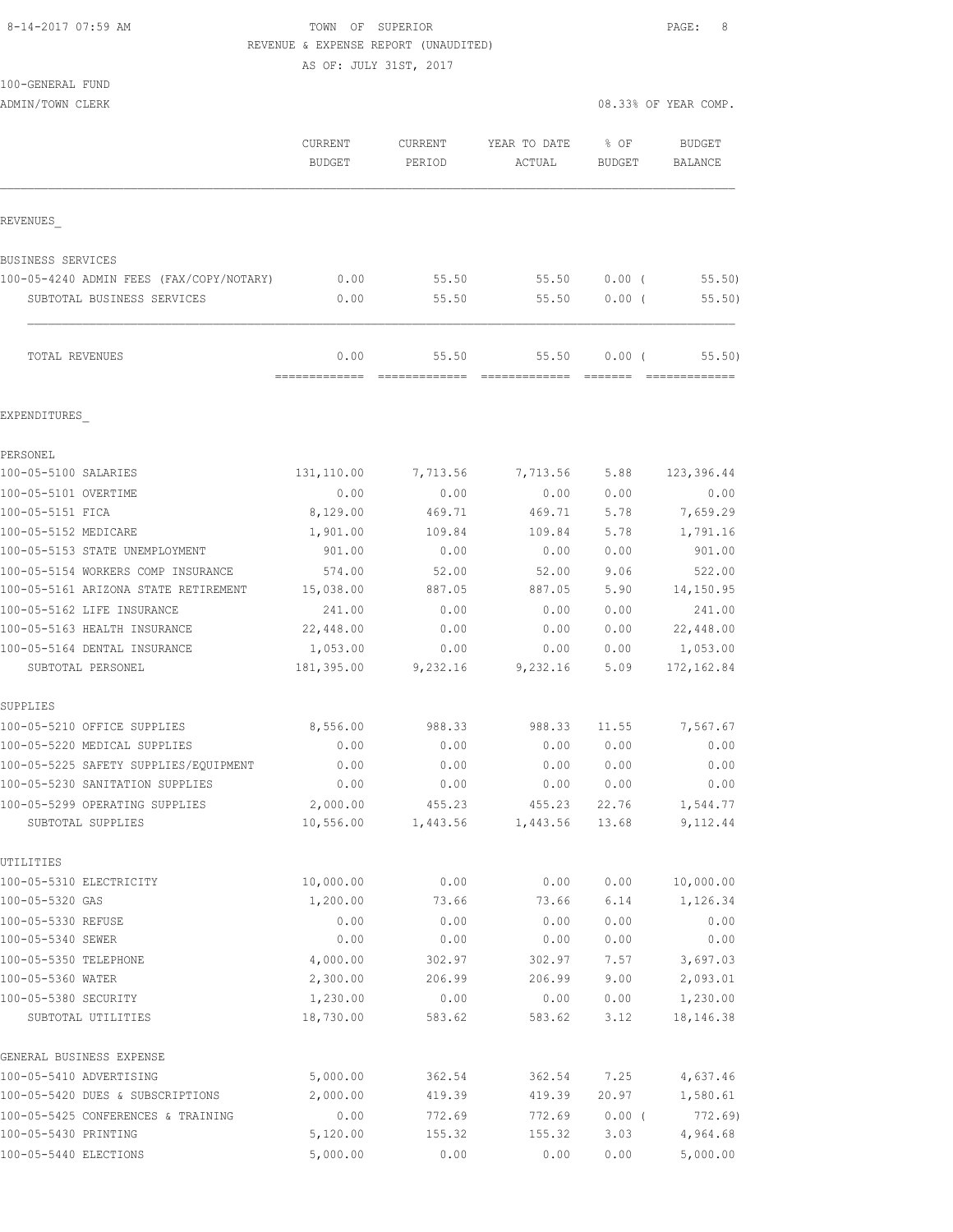#### 8-14-2017 07:59 AM TOWN OF SUPERIOR PAGE: 9 REVENUE & EXPENSE REPORT (UNAUDITED)

AS OF: JULY 31ST, 2017

100-GENERAL FUND

ADMIN/TOWN CLERK 2008 OF YEAR COMP.

|                                                | CURRENT<br><b>BUDGET</b>                | <b>CURRENT</b><br>PERIOD | YEAR TO DATE<br>ACTUAL | % OF<br><b>BUDGET</b> | <b>BUDGET</b><br><b>BALANCE</b> |
|------------------------------------------------|-----------------------------------------|--------------------------|------------------------|-----------------------|---------------------------------|
| 100-05-5450 UNIFORMS                           | 0.00                                    | 0.00                     | 0.00                   | 0.00                  | 0.00                            |
| 100-05-5460 POSTAGE                            | 6,000.00                                | 0.00                     | 0.00                   | 0.00                  | 6,000.00                        |
| 100-05-5470 TRAVEL                             | 0.00                                    | 0.00                     | 0.00                   | 0.00                  | 0.00                            |
| 100-05-5471 AUDIT & ACCOUNTING                 | 0.00                                    | 0.00                     | 0.00                   | 0.00                  | 0.00                            |
| 100-05-5480 GENERAL INSURANCE                  | 12,820.00                               | 361.20                   | 361.20                 | 2.82                  | 12,458.80                       |
| 100-05-5481 VEHICLE INSURANCE                  | 0.00                                    | 0.00                     | 0.00                   | 0.00                  | 0.00                            |
| 100-05-5482 LIABILITY INSURANCE                | 0.00                                    | 0.00                     | 0.00                   | 0.00                  | 0.00                            |
| 100-05-5491 FINANCE/BANK FEES                  | $390.00$ (                              | 20.00(                   | 20.00                  | $5.13-$               | 410.00                          |
| 100-05-5495 PENALTY                            | 0.00                                    | 0.00                     | 0.00                   | 0.00                  | 0.00                            |
| SUBTOTAL GENERAL BUSINESS EXPENSE              | 36,330.00                               | 2,051.14                 | 2,051.14               | 5.65                  | 34,278.86                       |
| PROFESSIONAL SERVICES                          |                                         |                          |                        |                       |                                 |
| 100-05-5550 OTHER PROFESSIONAL SERVICES        | 1,797.00                                | 16,480.84                | 16,480.84              | $917.13$ (            | 14,683.84)                      |
| 100-05-5590 AUDIT & ACCOUNTING                 | 9,000.00                                | 0.00                     | 0.00                   | 0.00                  | 9,000.00                        |
| SUBTOTAL PROFESSIONAL SERVICES                 | 10,797.00                               | 16,480.84                | 16,480.84              | 152.64 (              | 5,683.84                        |
| REPAIR/MAINTENANCE                             |                                         |                          |                        |                       |                                 |
| 100-05-5610 PARK & BLDG IMPROVEMENTS           | 0.00                                    | 900.00                   | 900.00                 | 0.00(                 | 900.00)                         |
| 100-05-5640 AUTO & TRUCK REPAIRS               | 0.00                                    | 0.00                     | 0.00                   | 0.00                  | 0.00                            |
| 100-05-5641 GAS & OIL                          | 500.00                                  | 0.00                     | 0.00                   | 0.00                  | 500.00                          |
| 100-05-5642 TIRES & TUBES                      | 0.00                                    | 0.00                     | 0.00                   | 0.00                  | 0.00                            |
| 100-05-5650 OTHER EQUIPMENT REPAIRS            | 4,000.00                                | 0.00                     | 0.00                   | 0.00                  | 4,000.00                        |
| SUBTOTAL REPAIR/MAINTENANCE                    | 4,500.00                                | 900.00                   | 900.00                 | 20.00                 | 3,600.00                        |
| CAPITAL OUTLAY                                 |                                         |                          |                        |                       |                                 |
| 100-05-5710 BUILDING                           | 5,000.00                                | 333.33                   | 333.33                 | 6.67                  | 4,666.67                        |
| 100-05-5720 OFFICE EQUIPMENT                   | 15,000.00                               | 734.95                   | 734.95                 | 4.90                  | 14,265.05                       |
| 100-05-5750 OTHER EQUIP/SMALL TOOLS            | 0.00                                    | 0.00                     | 0.00                   | 0.00                  | 0.00                            |
| 100-05-5780 COMPUTER/INCODE SOFTWARE           | 28,014.00                               | 1,694.96                 | 1,694.96               | 6.05                  | 26, 319.04                      |
| SUBTOTAL CAPITAL OUTLAY                        | 48,014.00                               | 2,763.24                 | 2,763.24               | 5.76                  | 45,250.76                       |
| TOTAL EXPENDITURES                             | 310,322.00<br>========================= | 33,454.56                | 33,454.56              | 10.78                 | 276,867.44                      |
| REVENUES OVER/(UNDER) EXPENDITURES<br>$\left($ | 310,322.00)(                            | $33,399.06$ ) (          | 33,399.06              | $\left($              | 276, 922.94)                    |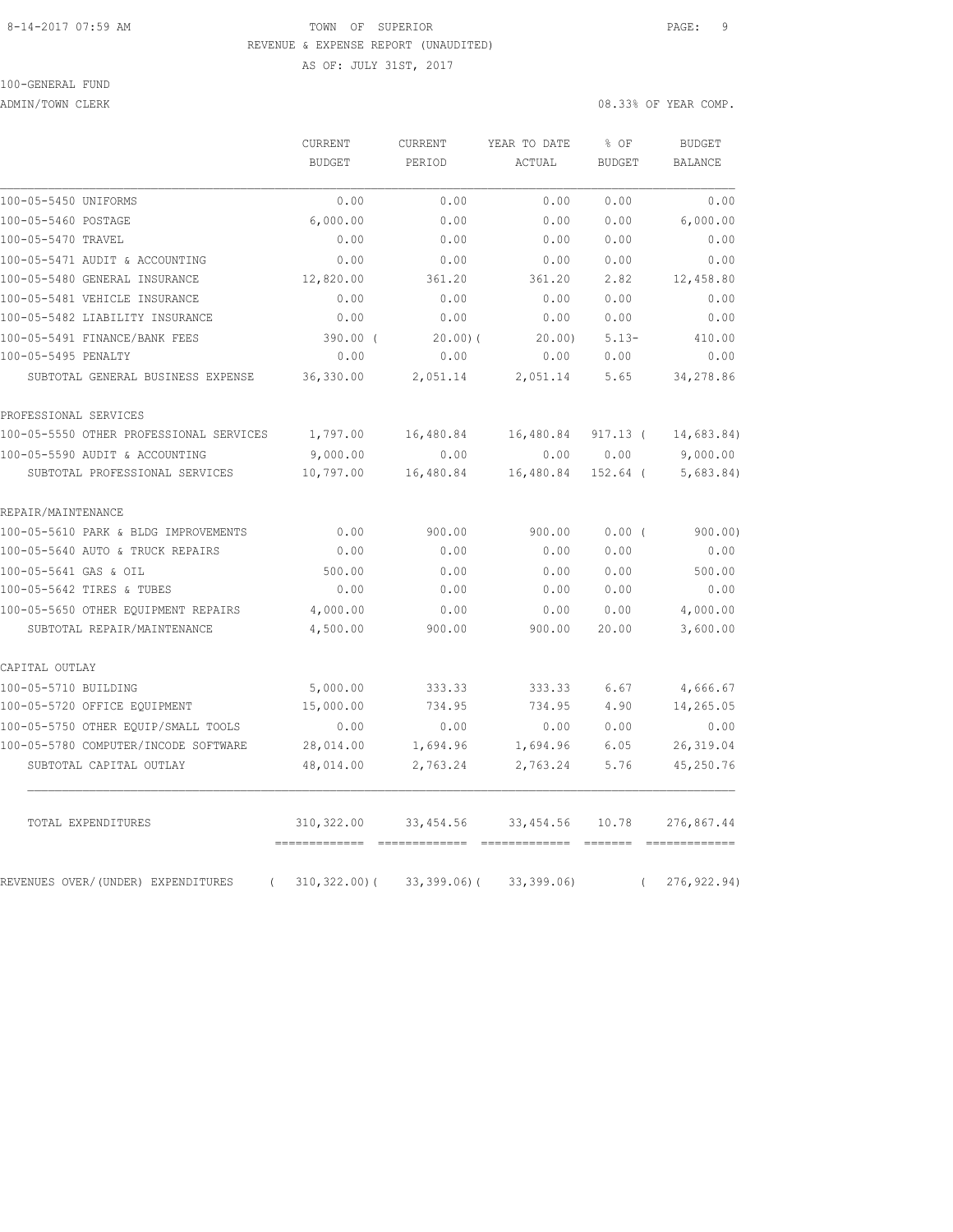## 8-14-2017 07:59 AM TOWN OF SUPERIOR PAGE: 10 REVENUE & EXPENSE REPORT (UNAUDITED)

AS OF: JULY 31ST, 2017

FINANCE 08.33% OF YEAR COMP.

|                                       | <b>CURRENT</b><br><b>BUDGET</b> | CURRENT<br>PERIOD | YEAR TO DATE<br>ACTUAL | % OF<br><b>BUDGET</b> | <b>BUDGET</b><br><b>BALANCE</b> |
|---------------------------------------|---------------------------------|-------------------|------------------------|-----------------------|---------------------------------|
|                                       |                                 |                   |                        |                       |                                 |
| EXPENDITURES                          |                                 |                   |                        |                       |                                 |
| PERSONEL                              |                                 |                   |                        |                       |                                 |
| 100-06-5100 SALARIES                  | 0.00                            | 0.00              | 0.00                   | 0.00                  | 0.00                            |
| 100-06-5101 OVERTIME                  | 0.00                            | 0.00              | 0.00                   | 0.00                  | 0.00                            |
| 100-06-5151 FICA                      | 0.00                            | 0.00              | 0.00                   | 0.00                  | 0.00                            |
| 100-06-5152 MEDICARE                  | 0.00                            | 0.00              | 0.00                   | 0.00                  | 0.00                            |
| 100-06-5153 STATE UNEMPLOYMENT        | 0.00                            | 0.00              | 0.00                   | 0.00                  | 0.00                            |
| 100-06-5154 WORKERS COMP INSURANCE    | 0.00                            | 0.00              | 0.00                   | 0.00                  | 0.00                            |
| 100-06-5161 ARIZONA STATE RETIREMENT  | 0.00                            | 0.00              | 0.00                   | 0.00                  | 0.00                            |
| 100-06-5162 LIFE INSURANCE            | 0.00                            | 0.00              | 0.00                   | 0.00                  | 0.00                            |
| 100-06-5163 HEALTH INSURANCE          | 0.00                            | 0.00              | 0.00                   | 0.00                  | 0.00                            |
| 100-06-5164 DENTAL INSURANCE          | 0.00                            | 0.00              | 0.00                   | 0.00                  | 0.00                            |
| SUBTOTAL PERSONEL                     | 0.00                            | 0.00              | 0.00                   | 0.00                  | 0.00                            |
| SUPPLIES                              |                                 |                   |                        |                       |                                 |
| 100-06-5210 OFFICE SUPPLIES           | 0.00                            | 0.00              | 0.00                   | 0.00                  | 0.00                            |
| 100-06-5220 MEDICAL SUPPLIES          | 0.00                            | 0.00              | 0.00                   | 0.00                  | 0.00                            |
| 100-06-5225 SAFETY SUPPLIES/EQUIPMENT | 0.00                            | 0.00              | 0.00                   | 0.00                  | 0.00                            |
| 100-06-5230 SANITATION SUPPLIES       | 0.00                            | 0.00              | 0.00                   | 0.00                  | 0.00                            |
| 100-06-5299 OPERATING SUPPLIES        | $0.00$ (                        | 1.00(             | 1.00)                  | 0.00                  | 1.00                            |
| SUBTOTAL SUPPLIES                     | 0.00(                           | 1.00(             | 1.00)                  | 0.00                  | 1.00                            |
| UTILITIES                             |                                 |                   |                        |                       |                                 |
| 100-06-5310 ELECTRICITY               | 0.00                            | 0.00              | 0.00                   | 0.00                  | 0.00                            |
| 100-06-5320 GAS                       | 0.00                            | 0.00              | 0.00                   | 0.00                  | 0.00                            |
| 100-06-5330 REFUSE                    | 0.00                            | 0.00              | 0.00                   | 0.00                  | 0.00                            |
| 100-06-5340 SEWER                     | 0.00                            | 0.00              | 0.00                   | 0.00                  | 0.00                            |
| 100-06-5350 TELEPHONE                 | 0.00                            | 0.00              | 0.00                   | 0.00                  | 0.00                            |
| 100-06-5360 WATER                     | 0.00                            | 0.00              | 0.00                   | 0.00                  | 0.00                            |
| SUBTOTAL UTILITIES                    | 0.00                            | 0.00              | 0.00                   | 0.00                  | 0.00                            |
| GENERAL BUSINESS EXPENSE              |                                 |                   |                        |                       |                                 |
| 100-06-5410 ADVERTISING               | 0.00                            | 0.00              | 0.00                   | 0.00                  | 0.00                            |
| 100-06-5420 DUES & SUBSCRIPTIONS      | 0.00                            | 0.00              | 0.00                   | 0.00                  | 0.00                            |
| 100-06-5425 CONFERENCES & TRAINING    | 0.00                            | 0.00              | 0.00                   | 0.00                  | 0.00                            |
| 100-06-5430 PRINTING                  | 0.00                            | 0.00              | 0.00                   | 0.00                  | 0.00                            |
| 100-06-5450 UNIFORMS                  | 0.00                            | 0.00              | 0.00                   | 0.00                  | 0.00                            |
| 100-06-5460 POSTAGE                   | 0.00                            | 0.00              | 0.00                   | 0.00                  | 0.00                            |
| 100-06-5470 TRAVEL                    | 0.00                            | 0.00              | 0.00                   | 0.00                  | 0.00                            |
| 100-06-5471 AUDIT & ACCOUNTING        | 0.00                            | 0.00              | 0.00                   | 0.00                  | 0.00                            |
| 100-06-5480 GENERAL INSURANCE         | 12,820.00                       | 0.00              | 0.00                   | 0.00                  | 12,820.00                       |
| 100-06-5481 VEHICLE INSURANCE         | 0.00                            | 0.00              | 0.00                   | 0.00                  | 0.00                            |
| 100-06-5482 LIABILITY INSURANCE       | 0.00                            | 0.00              | 0.00                   | 0.00                  | 0.00                            |
| 100-06-5491 FINANCE/BANK FEES         | 0.00                            | 398.86            | 398.86                 | 0.00(                 | 398.86)                         |

SUBTOTAL GENERAL BUSINESS EXPENSE 12,820.00 398.86 398.86 3.11 12,421.14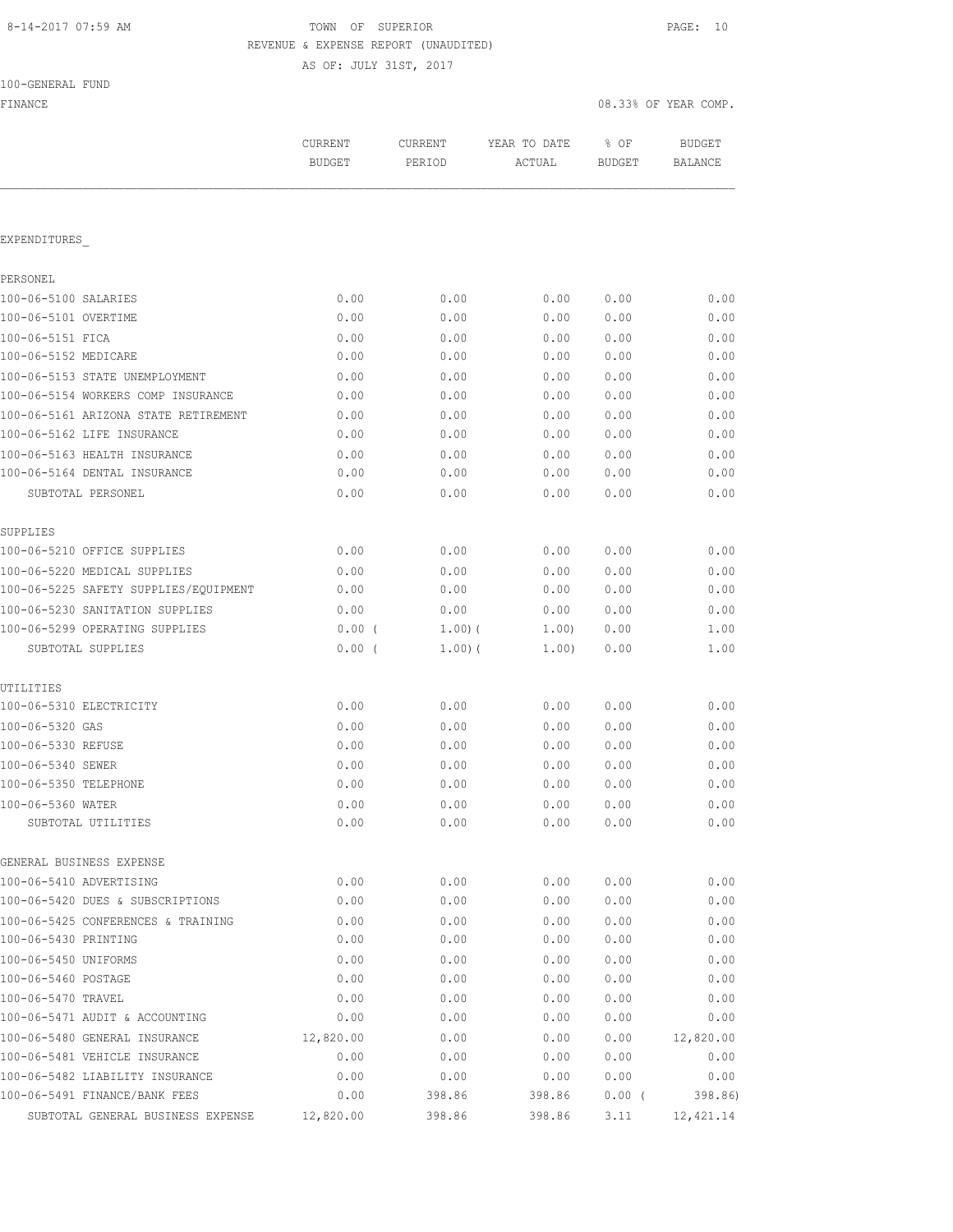#### 8-14-2017 07:59 AM TOWN OF SUPERIOR PAGE: 11 REVENUE & EXPENSE REPORT (UNAUDITED)

AS OF: JULY 31ST, 2017

100-GENERAL FUND

FINANCE 08.33% OF YEAR COMP.

|                                         | CURRENT<br><b>BUDGET</b> | CURRENT<br>PERIOD | YEAR TO DATE<br>ACTUAL | % OF<br><b>BUDGET</b> | <b>BUDGET</b><br><b>BALANCE</b> |
|-----------------------------------------|--------------------------|-------------------|------------------------|-----------------------|---------------------------------|
|                                         |                          |                   |                        |                       |                                 |
| PROFESSIONAL SERVICES                   |                          |                   |                        |                       |                                 |
| 100-06-5550 OTHER PROFESSIONAL SERVICES | 46,000.00                | 0.00              | 0.00                   | 0.00                  | 46,000.00                       |
| 100-06-5590 AUDIT & ACCOUNTING          | 9,000.00                 | 0.00              | 0.00                   | 0.00                  | 9,000.00                        |
| SUBTOTAL PROFESSIONAL SERVICES          | 55,000.00                | 0.00              | 0.00                   | 0.00                  | 55,000.00                       |
| CAPITAL OUTLAY                          |                          |                   |                        |                       |                                 |
| 100-06-5720 OFFICE EQUIPMENT            | 0.00                     | 0.00              | 0.00                   | 0.00                  | 0.00                            |
| SUBTOTAL CAPITAL OUTLAY                 | 0.00                     | 0.00              | 0.00                   | 0.00                  | 0.00                            |
| TOTAL EXPENDITURES                      | 67,820.00                | 397.86            | 397.86                 | 0.59                  | 67, 422.14                      |
| REVENUES OVER/(UNDER) EXPENDITURES      | $67,820.00$ (            | $397.86$ ) (      | 397.86)                |                       | 67, 422.14)                     |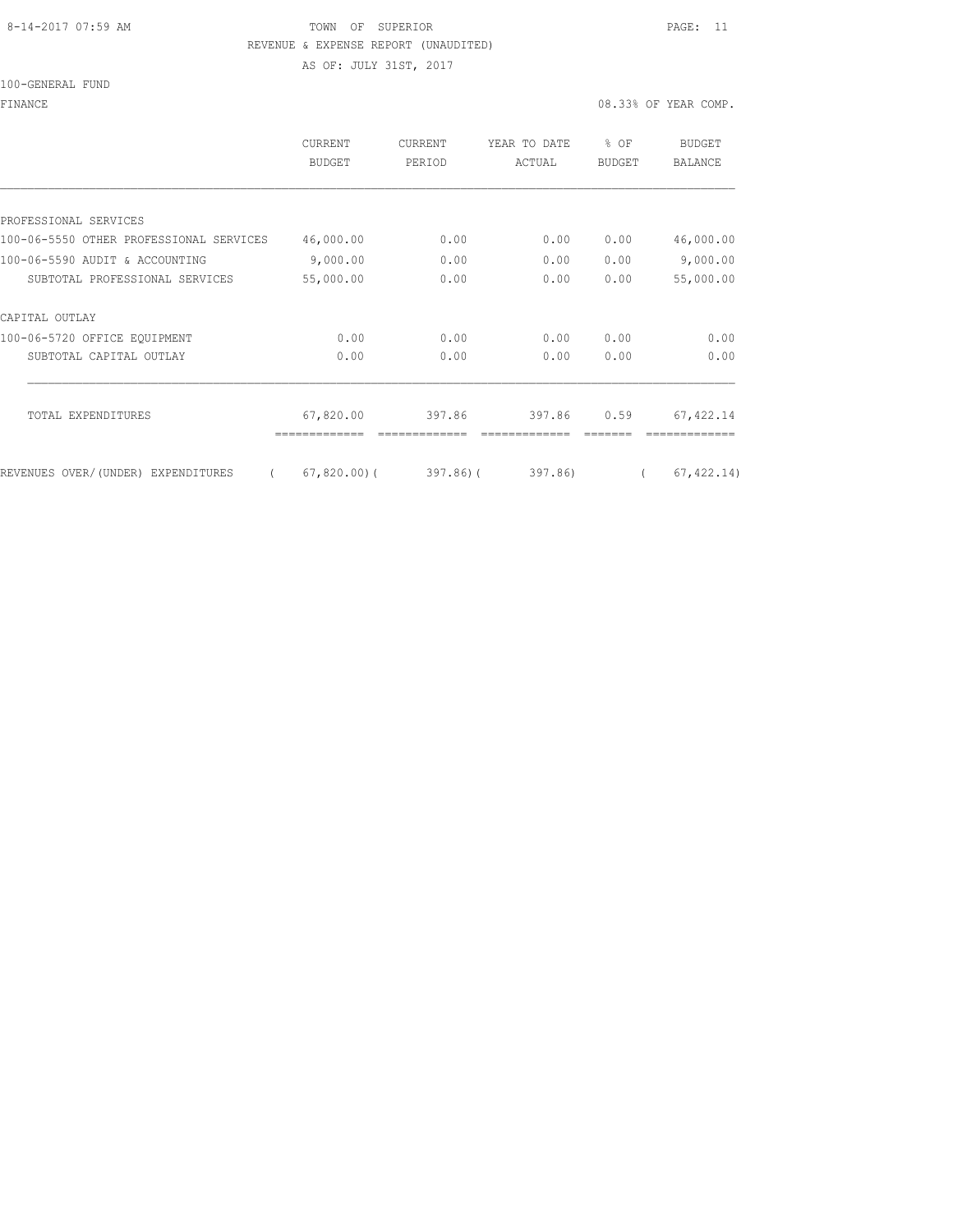## 8-14-2017 07:59 AM TOWN OF SUPERIOR PAGE: 12 REVENUE & EXPENSE REPORT (UNAUDITED)

AS OF: JULY 31ST, 2017

| 100-GENERAL FUND |  |  |
|------------------|--|--|
|                  |  |  |

| POLICE                                                          |                                          |                   |                        | 08.33% OF YEAR COMP.  |                          |
|-----------------------------------------------------------------|------------------------------------------|-------------------|------------------------|-----------------------|--------------------------|
|                                                                 | CURRENT<br><b>BUDGET</b>                 | CURRENT<br>PERIOD | YEAR TO DATE<br>ACTUAL | % OF<br><b>BUDGET</b> | <b>BUDGET</b><br>BALANCE |
| REVENUES                                                        |                                          |                   |                        |                       |                          |
| BUSINESS SERVICES                                               |                                          |                   |                        |                       |                          |
| 100-07-4230 PD SERVICES-IMPOUND/FING PRI                        | 0.00                                     | 1,077.50          | 1,077.50               | $0.00$ (              | 1,077.50)                |
| 100-07-4240 FEES                                                | 20,000.00                                | 0.00              | 0.00                   | 0.00                  | 20,000.00                |
| 100-07-4250 TRAFFIC FINES                                       | 6,000.00                                 | 1,423.71          | 1,423.71               | 23.73                 | 4,576.29                 |
| SUBTOTAL BUSINESS SERVICES                                      | 26,000.00                                | 2,501.21          | 2,501.21               | 9.62                  | 23,498.79                |
| CONTRIBUTIONS                                                   |                                          |                   |                        |                       |                          |
| 100-07-4780 OFF DUTY SALARIES                                   | 0.00                                     | 0.00              | 0.00                   | 0.00                  | 0.00                     |
| 100-07-4781 OFF DUTY VEHICLE USE                                | 0.00                                     | 0.00              | 0.00                   | 0.00                  | 0.00                     |
| SUBTOTAL CONTRIBUTIONS                                          | 0.00                                     | 0.00              | 0.00                   | 0.00                  | 0.00                     |
| TOTAL REVENUES                                                  | 26,000.00<br>------------- ------------- | 2,501.21          | 2,501.21               | 9.62                  | 23,498.79                |
| EXPENDITURES                                                    |                                          |                   |                        |                       |                          |
| PERSONEL                                                        |                                          |                   |                        |                       |                          |
| 100-07-5100 SALARIES                                            | 428,933.00                               | 71,429.00         | 71,429.00              | 16.65                 | 357,504.00               |
| 100-07-5101 OVERTIME                                            | 20,000.00                                | 1,738.37          | 1,738.37               | 8.69                  | 18,261.63                |
| 100-07-5102 TAXABLE AUTO ALLOWANCE                              | 0.00                                     | 0.00              | 0.00                   | 0.00                  | 0.00                     |
| 100-07-5151 FICA                                                | 0.00                                     | 287.64            | 287.64                 | $0.00$ (              | 287.64)                  |
| 100-07-5152 MEDICARE                                            | 5,793.00                                 | 503.05            | 503.05                 | 8.68                  | 5,289.95                 |
| 100-07-5153 STATE UNEMPLOYMENT                                  | 2,853.00                                 | 43.75             | 43.75                  | 1.53                  | 2,809.25                 |
| 100-07-5154 WORKERS COMP INSURANCE                              | 25,209.00                                | 5,339.00          | 5,339.00               | 21.18                 | 19,870.00                |
| 100-07-5160 PUBLIC SAFETY RETIREMENT                            | 40,350.00                                | 0.00              | 0.00                   | 0.00                  | 40,350.00                |
| 100-07-5161 ARIZONA STATE RETIREMENT                            | 4,046.00                                 | 378.86            | 378.86                 | 9.36                  | 3,667.14                 |
| 100-07-5162 LIFE INSURANCE                                      | 666.00                                   | 0.00              | 0.00                   | 0.00                  | 666.00                   |
| 100-07-5163 HEALTH INSURANCE                                    | 67,344.00                                | 0.00              | 0.00                   | 0.00                  | 67,344.00                |
| 100-07-5164 DENTAL INSURANCE<br>100-07-5180 RESOLUTION SALARIES | 3,160.00                                 | 0.00              | 0.00                   | 0.00                  | 3,160.00                 |
| 100-07-5181 DALMOLIN EXCAVATING SALARIES                        | 0.00<br>0.00                             | 0.00<br>0.00      | 0.00<br>0.00           | 0.00<br>0.00          | 0.00<br>0.00             |
| SUBTOTAL PERSONEL                                               | 598,354.00                               | 79,719.67         | 79,719.67              | 13.32                 | 518,634.33               |
| SUPPLIES                                                        |                                          |                   |                        |                       |                          |
| 100-07-5210 OFFICE SUPPLIES                                     | 3,500.00                                 | 0.00              | 0.00                   | 0.00                  | 3,500.00                 |
| 100-07-5220 MEDICAL SUPPLIES                                    | 0.00                                     | 0.00              | 0.00                   | 0.00                  | 0.00                     |
| 100-07-5225 SAFETY SUPPLIES/EQUIPMENT                           | 0.00                                     | 0.00              | 0.00                   | 0.00                  | 0.00                     |
| 100-07-5227 K9 FOOD & MEDICAL SUPPLIES                          | 0.00                                     | 114.51            | 114.51                 | $0.00$ (              | 114.51)                  |
| 100-07-5230 SANITATION SUPPLIES                                 | 0.00                                     | 0.00              | 0.00                   | 0.00                  | 0.00                     |
| 100-07-5299 OPERATING SUPPLIES                                  | 5,000.00                                 | 120.71            | 120.71                 | 2.41                  | 4,879.29                 |
| SUBTOTAL SUPPLIES                                               | 8,500.00                                 | 235.22            | 235.22                 | 2.77                  | 8,264.78                 |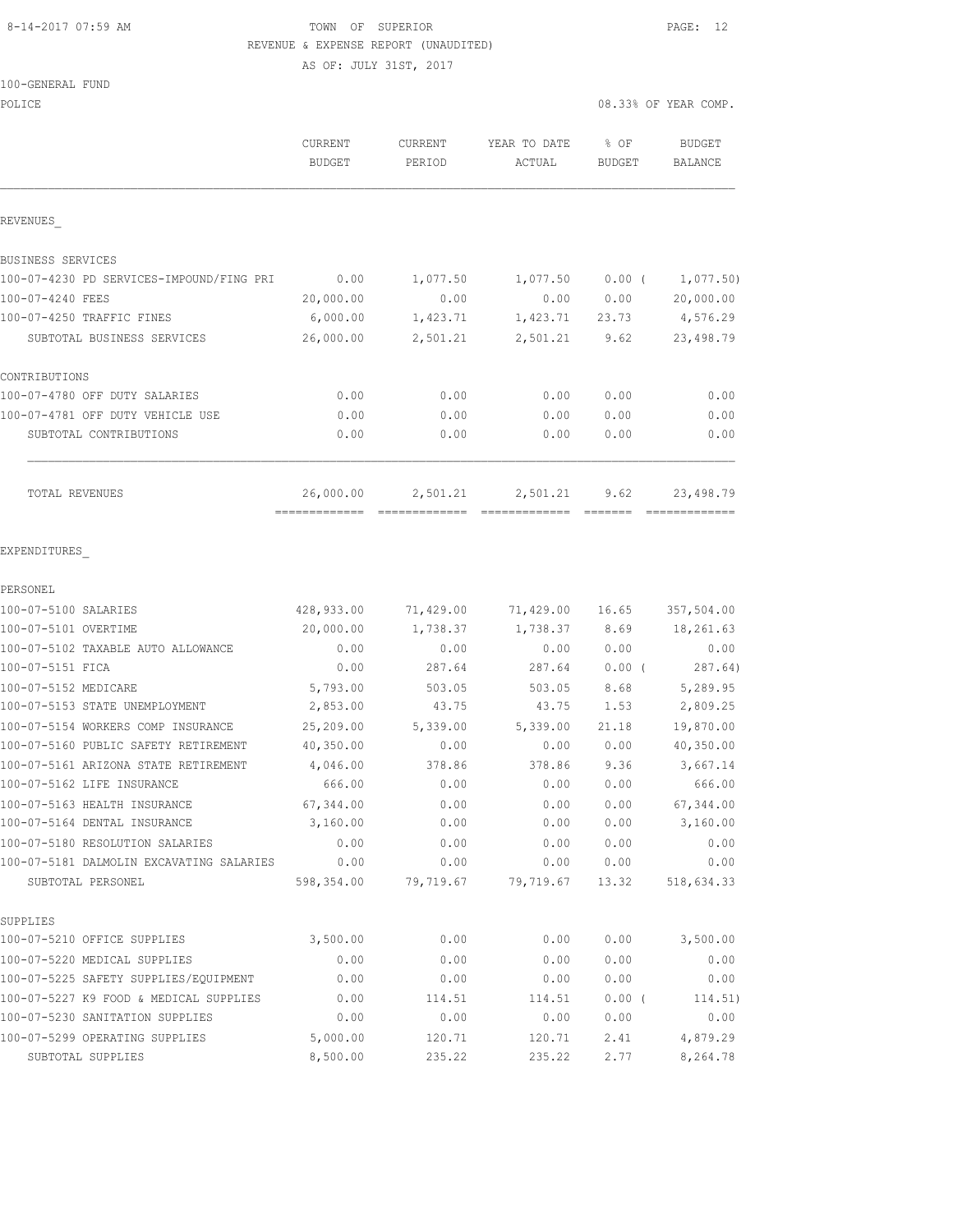100-GENERAL FUND

#### 8-14-2017 07:59 AM TOWN OF SUPERIOR PAGE: 13 REVENUE & EXPENSE REPORT (UNAUDITED)

AS OF: JULY 31ST, 2017

POLICE 08.33% OF YEAR COMP.

| UTILITIES<br>100-07-5310 ELECTRICITY<br>100-07-5320 GAS           | 14,000.00<br>200.00<br>0.00<br>0.00 | 0.00<br>52.40  | 0.00                                 |              |                   |
|-------------------------------------------------------------------|-------------------------------------|----------------|--------------------------------------|--------------|-------------------|
|                                                                   |                                     |                |                                      |              |                   |
|                                                                   |                                     |                |                                      |              |                   |
|                                                                   |                                     |                |                                      | 0.00         | 14,000.00         |
|                                                                   |                                     |                | 52.40                                | 26.20        | 147.60            |
| 100-07-5330 REFUSE                                                |                                     | 0.00           | 0.00                                 | 0.00         | 0.00              |
| 100-07-5340 SEWER                                                 |                                     | 0.00           | 0.00                                 | 0.00         | 0.00              |
| 100-07-5350 TELEPHONE                                             | 12,000.00                           | 1,429.21       | 1,429.21                             | 11.91        | 10,570.79         |
| 100-07-5360 WATER                                                 | 1,500.00                            | 184.14         | 184.14                               | 12.28        | 1,315.86          |
| 100-07-5380 SECURITY                                              | 0.00                                | 0.00           | 0.00                                 | 0.00         | 0.00              |
| SUBTOTAL UTILITIES                                                | 27,700.00                           | 1,665.75       | 1,665.75                             | 6.01         | 26,034.25         |
| GENERAL BUSINESS EXPENSE                                          |                                     |                |                                      |              |                   |
| 100-07-5410 ADVERTISING                                           | 500.00                              | 0.00           | 0.00                                 | 0.00         | 500.00            |
| 100-07-5420 DUES & SUBSCRIPTIONS                                  | 500.00                              | 50.00          | 50.00                                | 10.00        | 450.00            |
| 100-07-5425 CONFERENCES & TRAINING                                | 0.00                                | 0.00           | 0.00                                 | 0.00         | 0.00              |
| 100-07-5430 PRINTING                                              | 2,000.00                            | 219.22         | 219.22                               | 10.96        | 1,780.78          |
| 100-07-5450 UNIFORMS                                              | 0.00                                | 0.00           | 0.00                                 | 0.00         | 0.00              |
| 100-07-5460 POSTAGE                                               | 300.00                              | 35.10          | 35.10                                | 11.70        | 264.90            |
| 100-07-5470 TRAVEL                                                | 0.00                                | 0.00           | 0.00                                 | 0.00         | 0.00              |
| 100-07-5471 AUDIT & ACCOUNTING                                    | 9,000.00                            | 0.00           | 0.00                                 | 0.00         | 9,000.00          |
| 100-07-5480 GENERAL INSURANCE                                     | 12,820.00                           | 0.00           | 0.00                                 | 0.00         | 12,820.00         |
| 100-07-5481 VEHICLE INSURANCE                                     | 0.00                                | 0.00           | 0.00                                 | 0.00         | 0.00              |
| 100-07-5482 LIABILITY INSURANCE                                   | 0.00                                | 0.00           | 0.00                                 | 0.00         | 0.00              |
| 100-07-5492 BAD DEBT EXPENSE<br>SUBTOTAL GENERAL BUSINESS EXPENSE | 0.00<br>25,120.00                   | 0.00<br>304.32 | 0.00<br>304.32                       | 0.00<br>1.21 | 0.00<br>24,815.68 |
| PROFESSIONAL SERVICES                                             |                                     |                |                                      |              |                   |
| 100-07-5520 CONTRACTUAL SERVICES                                  | 75,000.00                           | 0.00           | 0.00                                 | 0.00         | 75,000.00         |
| 100-07-5550 OTHER PROFESSIONAL SERVICES                           | 1,000.00                            | 0.00           | 0.00                                 | 0.00         | 1,000.00          |
| SUBTOTAL PROFESSIONAL SERVICES                                    | 76,000.00                           | 0.00           | 0.00                                 | 0.00         | 76,000.00         |
| REPAIR/MAINTENANCE                                                |                                     |                |                                      |              |                   |
| 100-07-5610 PARK & BLDG IMPROVEMENTS                              | 0.00                                | 0.00           | 0.00                                 | 0.00         | 0.00              |
| 100-07-5640 AUTO & TRUCK REPAIRS                                  | 0.00                                | 277.11         | 277.11                               | $0.00$ (     | 277.11)           |
| 100-07-5641 GAS & OIL                                             | 10,000.00                           | 0.00           | 0.00                                 | 0.00         | 10,000.00         |
| 100-07-5642 TIRES & TUBES                                         | 0.00                                | 0.00           | 0.00                                 | 0.00         | 0.00              |
| 100-07-5650 OTHER EQUIPMENT REPAIRS                               | 0.00                                | 0.00           | 0.00                                 | 0.00         | 0.00              |
| SUBTOTAL REPAIR/MAINTENANCE                                       | 10,000.00                           | 277.11         | 277.11                               | 2.77         | 9,722.89          |
| CAPITAL OUTLAY                                                    |                                     |                |                                      |              |                   |
| 100-07-5710 BUILDING                                              | 0.00                                | 0.00           | 0.00                                 | 0.00         | 0.00              |
| 100-07-5715 VEHICLE                                               | 0.00                                | 0.00           | 0.00                                 | 0.00         | 0.00              |
| 100-07-5720 OFFICE EQUIPMENT                                      | 0.00                                | 0.00           | 0.00                                 | 0.00         | 0.00              |
| 100-07-5730 RADIO EQUIPMENT                                       | 0.00                                | 0.00           | 0.00                                 | 0.00         | 0.00              |
| 100-07-5740 MEDICAL EQUIPMENT                                     | 0.00                                | 0.00           | 0.00                                 | 0.00         | 0.00              |
| 100-07-5750 OTHER EQUIP/SMALL TOOLS                               | 0.00                                | 0.00           | 0.00                                 | 0.00         | 0.00              |
| SUBTOTAL CAPITAL OUTLAY                                           | 0.00                                | 0.00           | 0.00                                 | 0.00         | 0.00              |
| TOTAL EXPENDITURES                                                |                                     |                | 745,674.00 82,202.07 82,202.07 11.02 |              | 663, 471.93       |
|                                                                   | -------------- --------------       |                |                                      |              |                   |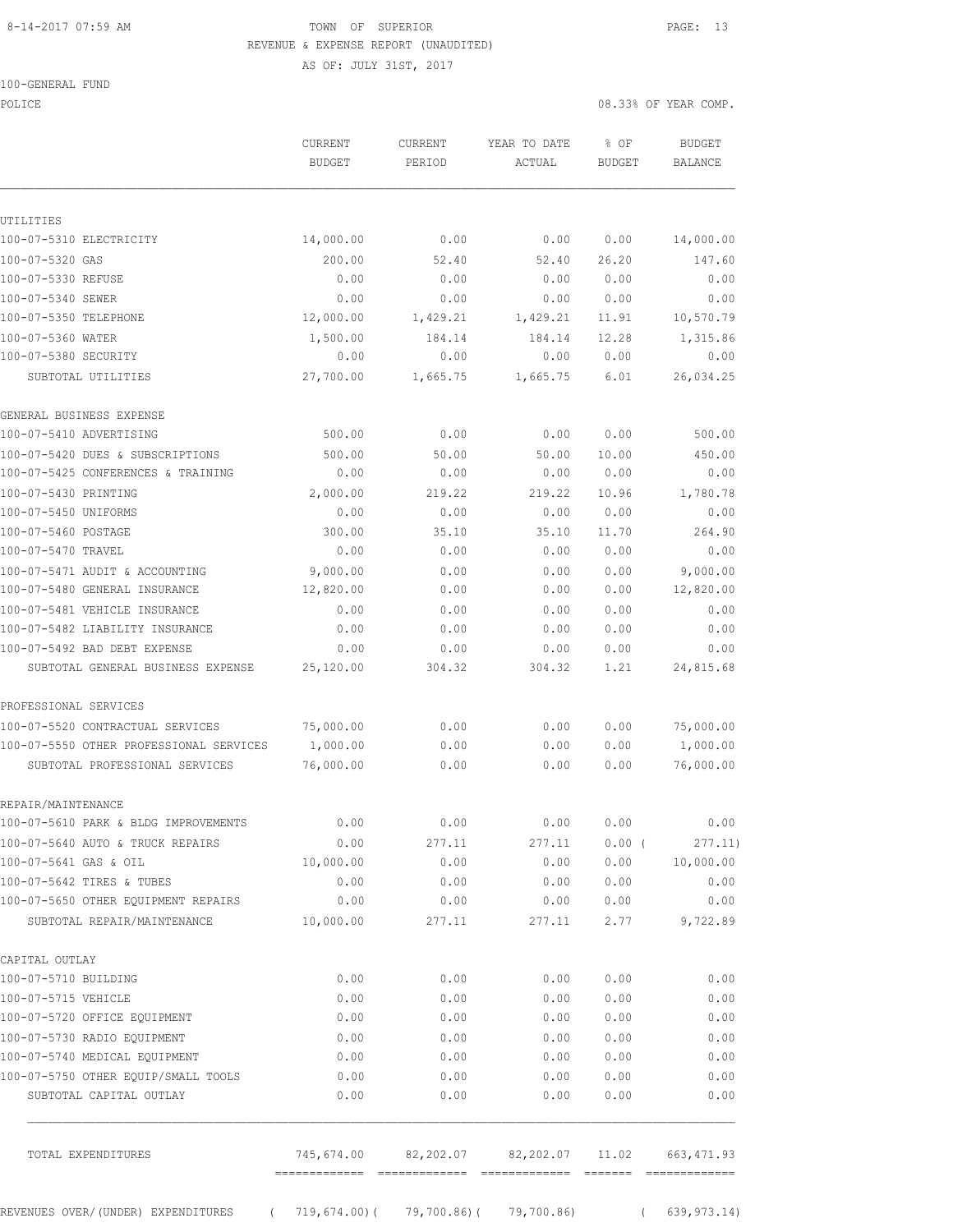## 8-14-2017 07:59 AM TOWN OF SUPERIOR PAGE: 14 REVENUE & EXPENSE REPORT (UNAUDITED) AS OF: JULY 31ST, 2017

100-GENERAL FUND

|                                                      | CURRENT<br><b>BUDGET</b> | CURRENT<br>PERIOD | YEAR TO DATE<br>ACTUAL | % OF<br><b>BUDGET</b> | <b>BUDGET</b><br><b>BALANCE</b> |
|------------------------------------------------------|--------------------------|-------------------|------------------------|-----------------------|---------------------------------|
| REVENUES                                             |                          |                   |                        |                       |                                 |
| BUSINESS SERVICES                                    |                          |                   |                        |                       |                                 |
| 100-08-4240 FEES                                     | 23, 177.00               | 0.00              | 0.00                   | 0.00                  | 23, 177.00                      |
| 100-08-4250 FINES                                    | 0.00                     | 0.00              | 0.00                   | 0.00                  | 0.00                            |
| 100-08-4270 INTEREST INCOME                          | 0.00                     | 0.00              | 0.00                   | 0.00                  | 0.00                            |
| SUBTOTAL BUSINESS SERVICES                           | 23,177.00                | 0.00              | 0.00                   | 0.00                  | 23, 177.00                      |
| CONTRIBUTIONS                                        |                          |                   |                        |                       |                                 |
| 100-08-4780 RESOLUTION SALARIES                      | 0.00                     | 0.00              | 0.00                   | 0.00                  | 0.00                            |
| SUBTOTAL CONTRIBUTIONS                               | 0.00                     | 0.00              | 0.00                   | 0.00                  | 0.00                            |
| TOTAL REVENUES                                       | 23, 177.00               | 0.00              | 0.00                   | 0.00                  | 23, 177.00                      |
| EXPENDITURES                                         |                          |                   |                        |                       |                                 |
| PERSONEL                                             |                          |                   |                        |                       |                                 |
| 100-08-5100 SALARIES                                 | 50,592.00                | 7,080.29          | 7,080.29               | 13.99                 | 43, 511.71                      |
| 100-08-5101 OVERTIME                                 | 3,536.00                 | 661.36            | 661.36                 | 18.70                 | 2,874.64                        |
| 100-08-5151 FICA                                     | 2,962.00                 | 269.92            | 269.92                 | 9.11                  | 2,692.08                        |
| 100-08-5152 MEDICARE                                 | 693.00                   | 63.14             | 63.14                  | 9.11                  | 629.86                          |
| 100-08-5153 STATE UNEMPLOYMENT                       | 454.00                   | 18.90             | 18.90                  | 4.16                  | 435.10                          |
| 100-08-5154 WORKERS COMP INSURANCE                   | 3,122.00                 | 0.00              | 0.00                   | 0.00                  | 3,122.00                        |
| 100-08-5160 PUBLIC SAFETY RETIREMENT                 | 4,467.00                 | 0.00              | 0.00                   | 0.00                  | 4,467.00                        |
| 100-08-5161 ARIZONA STATE RETIREMENT                 | 0.00                     | 0.46              | 0.46                   | 0.00(                 | 0.46)                           |
| 100-08-5162 LIFE INSURANCE                           | 76.00                    | 0.00              | 0.00                   | 0.00                  | 76.00                           |
| 100-08-5163 HEALTH INSURANCE                         | 7,108.00                 | 300.00            | 300.00                 | 4.22                  | 6,808.00                        |
| 100-08-5164 DENTAL INSURANCE                         | 333.00                   | 0.00              | 0.00                   | 0.00                  | 333.00                          |
| 100-08-5180 RESOLUTION SALARIES<br>SUBTOTAL PERSONEL | 0.00<br>73,343.00        | 0.00<br>8,394.07  | 0.00<br>8,394.07       | 0.00<br>11.44         | 0.00<br>64,948.93               |
| SUPPLIES                                             |                          |                   |                        |                       |                                 |
| 100-08-5210 OFFICE SUPPLIES                          | 250.00                   | 0.00              | 0.00                   | 0.00                  | 250.00                          |
| 100-08-5220 MEDICAL SUPPLIES                         | 0.00                     | 0.00              | 0.00                   | 0.00                  | 0.00                            |
| 100-08-5225 SAFETY SUPPLIES/EQUIPMENT                | 0.00                     | 0.00              | 0.00                   | 0.00                  | 0.00                            |
| 100-08-5230 SANITATION SUPPLIES                      | 0.00                     | 0.00              | 0.00                   | 0.00                  | 0.00                            |
| 100-08-5299 OPERATING SUPPLIES                       | 3,000.00                 | 158.00            | 158.00                 | 5.27                  | 2,842.00                        |
| SUBTOTAL SUPPLIES                                    | 3,250.00                 | 158.00            | 158.00                 | 4.86                  | 3,092.00                        |
| UTILITIES                                            |                          |                   |                        |                       |                                 |
| 100-08-5310 ELECTRICITY                              | 2,300.00                 | 0.00              | 0.00                   | 0.00                  | 2,300.00                        |
| 100-08-5320 GAS                                      | 0.00                     | 0.00              | 0.00                   | 0.00                  | 0.00                            |
| 100-08-5330 REFUSE                                   | 0.00                     | 0.00              | 0.00                   | 0.00                  | 0.00                            |
| 100-08-5340 SEWER                                    | 1,500.00                 | 0.00              | 0.00                   | 0.00                  | 1,500.00                        |
| 100-08-5350 TELEPHONE                                | 475.00                   | 108.36            | 108.36                 | 22.81                 | 366.64                          |
| 100-08-5360 WATER                                    | 0.00                     | 69.19             | 69.19                  | $0.00$ (              | 69.19                           |
| SUBTOTAL UTILITIES                                   | 4,275.00                 | 177.55            | 177.55                 | 4.15                  | 4,097.45                        |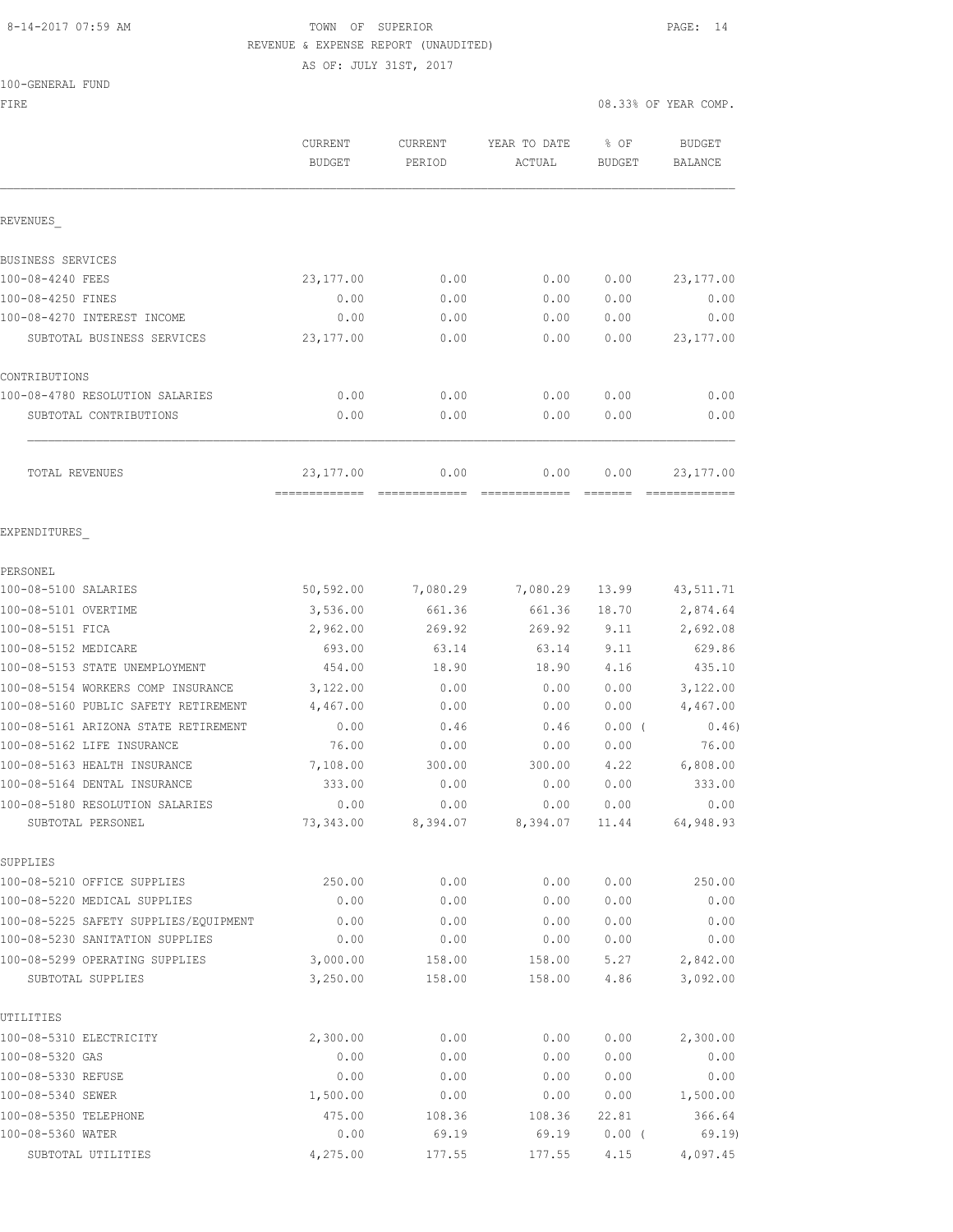## 8-14-2017 07:59 AM TOWN OF SUPERIOR PAGE: 15 REVENUE & EXPENSE REPORT (UNAUDITED)

AS OF: JULY 31ST, 2017

100-GENERAL FUND

FIRE  $0.33\%$  OF YEAR COMP.

|                                                       | CURRENT<br>BUDGET | <b>CURRENT</b><br>PERIOD | YEAR TO DATE<br>ACTUAL                       | % OF<br><b>BUDGET</b> | <b>BUDGET</b><br>BALANCE |
|-------------------------------------------------------|-------------------|--------------------------|----------------------------------------------|-----------------------|--------------------------|
| GENERAL BUSINESS EXPENSE                              |                   |                          |                                              |                       |                          |
| 100-08-5410 ADVERTISING                               | 0.00              | 0.00                     | 0.00                                         | 0.00                  | 0.00                     |
| 100-08-5420 DUES & SUBSCRIPTIONS                      | 0.00              | 0.00                     | 0.00                                         | 0.00                  | 0.00                     |
| 100-08-5425 CONFERENCES & TRAINING                    | 0.00              | 0.00                     | 0.00                                         | 0.00                  | 0.00                     |
| 100-08-5430 PRINTING                                  | 0.00              | 45.00                    | 45.00                                        | 0.00(                 | 45.00)                   |
| 100-08-5450 UNIFORMS                                  | 0.00              | 0.00                     | 0.00                                         | 0.00                  | 0.00                     |
| 100-08-5460 POSTAGE                                   | 250.00            | 35.10                    | 35.10                                        | 14.04                 | 214.90                   |
| 100-08-5470 TRAVEL                                    | 0.00              | 0.00                     | 0.00                                         | 0.00                  | 0.00                     |
| 100-08-5471 AUDIT                                     | 9,000.00          | 0.00                     | 0.00                                         | 0.00                  | 9,000.00                 |
| 100-08-5480 GENERAL INSURANCE                         | 6,410.00          | 0.00                     | 0.00                                         | 0.00                  | 6,410.00                 |
| 100-08-5481 VEHICLE INSURANCE                         | 0.00              | 0.00                     | 0.00                                         | 0.00                  | 0.00                     |
| 100-08-5482 LIABILITY INSURANCE                       | 0.00              | 0.00                     | 0.00                                         | 0.00                  | 0.00                     |
| 100-08-5492 BAD DEBT EXPENSE                          | 0.00              | 0.00                     | 0.00                                         | 0.00                  | 0.00                     |
| SUBTOTAL GENERAL BUSINESS EXPENSE                     | 15,660.00         | 80.10                    | 80.10                                        | 0.51                  | 15,579.90                |
| PROFESSIONAL SERVICES                                 |                   |                          |                                              |                       |                          |
| 100-08-5520 CONTRACTUAL SERVICES                      | 0.00              | 0.00                     | 0.00                                         | 0.00                  | 0.00                     |
| 100-08-5550 OTHER PROFESSIONAL SERVICES               | 2,920.00          | 3,664.00                 | 3,664.00                                     | $125.48$ (            | 744.00)                  |
| 100-08-5555 HEALTH AND SAFETY                         | 0.00              | 0.00                     | 0.00                                         | 0.00                  | 0.00                     |
| SUBTOTAL PROFESSIONAL SERVICES                        | 2,920.00          | 3,664.00                 | 3,664.00                                     | 125.48 (              | 744.00)                  |
| REPAIR/MAINTENANCE                                    |                   |                          |                                              |                       |                          |
| 100-08-5610 PARK & BLDG IMPROVEMENTS                  | 0.00              | 0.00                     | 0.00                                         | 0.00                  | 0.00                     |
| 100-08-5630 FIRE APPARATUS MAINT                      | 0.00              | 0.00                     | 0.00                                         | 0.00                  | 0.00                     |
| 100-08-5640 AUTO & TRUCK REPAIRS                      | 0.00              | 0.00                     | 0.00                                         | 0.00                  | 0.00                     |
| 100-08-5641 GAS & OIL                                 | 6,000.00          | 0.00                     | 0.00                                         | 0.00                  | 6,000.00                 |
| 100-08-5642 TIRES & TUBES                             | 0.00              | 0.00                     | 0.00                                         | 0.00                  | 0.00                     |
| 100-08-5650 OTHER EQUIPMENT REPAIRS                   | 0.00              | 0.00                     | 0.00                                         | 0.00                  | 0.00                     |
| SUBTOTAL REPAIR/MAINTENANCE                           | 6,000.00          | 0.00                     | 0.00                                         | 0.00                  | 6,000.00                 |
| CAPITAL OUTLAY                                        |                   |                          |                                              |                       |                          |
| 100-08-5710 BUILDING                                  | 0.00              | 0.00                     | 0.00                                         | 0.00                  | 0.00                     |
| 100-08-5720 OFFICE EQUIPMENT                          | 0.00              | 0.00                     | 0.00                                         | 0.00                  | 0.00                     |
| 100-08-5730 RADIO EQUIPMENT                           | 0.00              | 0.00                     | 0.00                                         | 0.00                  | 0.00                     |
| 100-08-5740 MEDICAL EQUIPMENT<br>100-08-5750 FIRE/PPE | 0.00<br>0.00      | 0.00                     | 0.00<br>0.00                                 | 0.00                  | 0.00<br>0.00             |
| SUBTOTAL CAPITAL OUTLAY                               | 0.00              | 0.00<br>0.00             | 0.00                                         | 0.00<br>0.00          | 0.00                     |
| TOTAL EXPENDITURES                                    |                   |                          | $105,448.00$ $12,473.72$ $12,473.72$ $11.83$ |                       | 92, 974.28               |
| REVENUES OVER/(UNDER) EXPENDITURES<br>$\overline{a}$  |                   |                          | $82, 271.00$ ( $12, 473.72$ ( $12, 473.72$ ) | $\left($              | 69, 797.28               |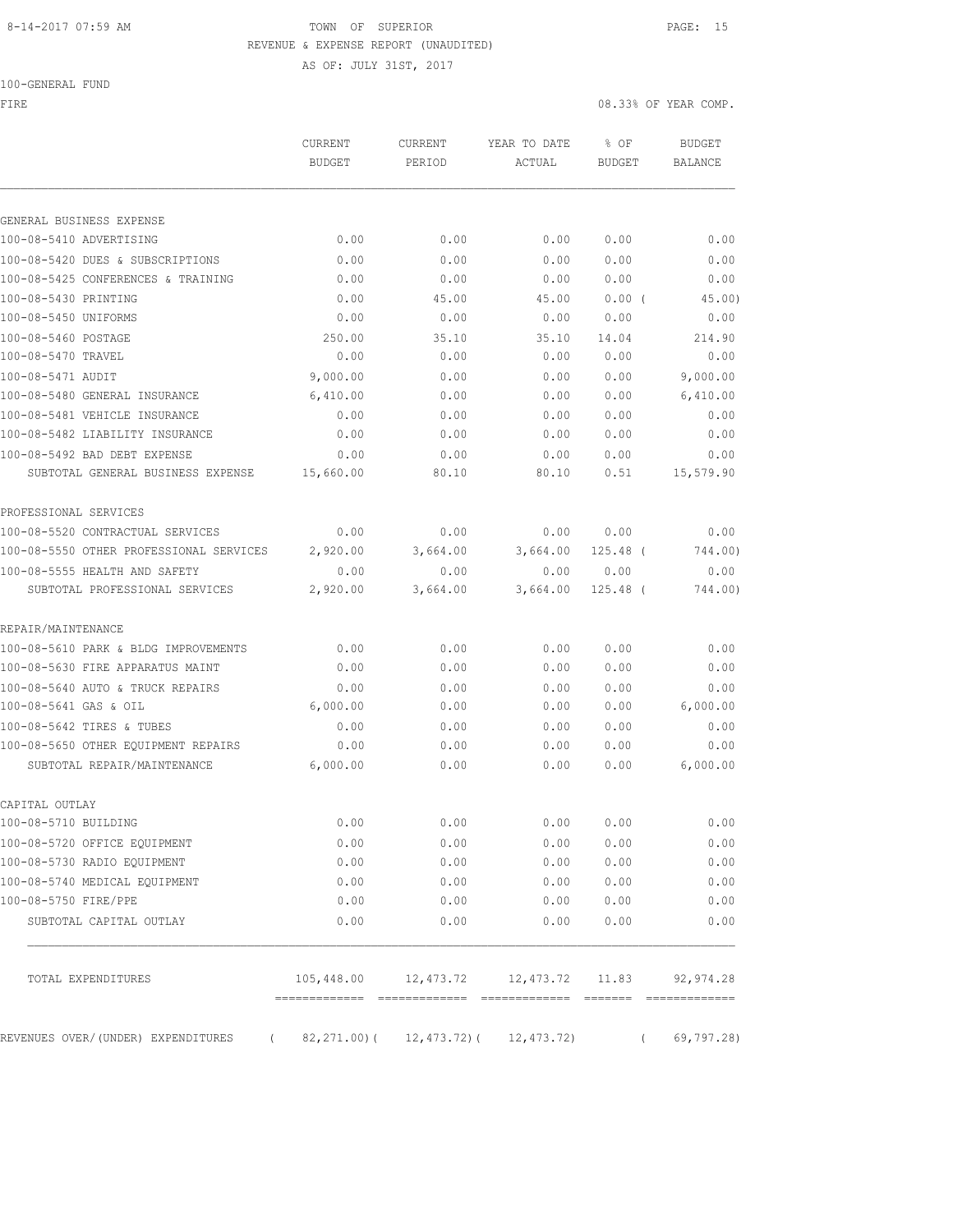#### 8-14-2017 07:59 AM TOWN OF SUPERIOR PAGE: 16 REVENUE & EXPENSE REPORT (UNAUDITED) AS OF: JULY 31ST, 2017

100-GENERAL FUND

PW-STREETS/BLDG MAINT 08.33% OF YEAR COMP.

|                                         | CURRENT<br><b>BUDGET</b> | <b>CURRENT</b><br>PERIOD | YEAR TO DATE<br>ACTUAL | % OF<br><b>BUDGET</b> | <b>BUDGET</b><br>BALANCE |
|-----------------------------------------|--------------------------|--------------------------|------------------------|-----------------------|--------------------------|
| REVENUES                                |                          |                          |                        |                       |                          |
| MISCELLANEOUS                           |                          |                          |                        |                       |                          |
| 100-09-4820 OTHER INCOME                | 0.00                     | 0.00                     | 0.00                   | 0.00                  | 0.00                     |
| 100-09-4821 RESIDENT DECAL              | 0.00                     | 0.00                     | 0.00                   | 0.00                  | 0.00                     |
| 100-09-4822 TIPPING FEES                | 0.00                     | 0.00                     | 0.00                   | 0.00                  | 0.00                     |
| SUBTOTAL MISCELLANEOUS                  | 0.00                     | 0.00                     | 0.00                   | 0.00                  | 0.00                     |
| TOTAL REVENUES                          | 0.00                     | 0.00                     | 0.00                   | 0.00                  | 0.00                     |
| EXPENDITURES                            |                          |                          |                        |                       |                          |
| PERSONEL                                |                          |                          |                        |                       |                          |
| 100-09-5100 SALARIES                    | 27,777.00                | 4,963.70                 | 4,963.70               | 17.87                 | 22,813.30                |
| 100-09-5101 OVERTIME                    | 0.00                     | 225.57                   | 225.57                 | 0.00(                 | 225.57                   |
| 100-09-5120 INMATE LABOR                | 0.00                     | 305.00                   | 305.00                 | $0.00$ (              | 305.00                   |
| 100-09-5151 FICA                        | 1,722.00                 | 311.30                   | 311.30                 | 18.08                 | 1,410.70                 |
| 100-09-5152 MEDICARE                    | 403.00                   | 72.81                    | 72.81                  | 18.07                 | 330.19                   |
| 100-09-5153 STATE UNEMPLOYMENT          | 766.00                   | 16.20                    | 16.20                  | 2.11                  | 749.80                   |
| 100-09-5154 WORKERS COMP INSURANCE      | 1,570.00                 | 438.00                   | 438.00                 | 27.90                 | 1,132.00                 |
| 100-09-5161 ARIZONA STATE RETIREMENT    | 1,921.00                 | 431.53                   | 431.53                 | 22.46                 | 1,489.47                 |
| 100-09-5162 LIFE INSURANCE              | 84.00                    | 0.00                     | 0.00                   | 0.00                  | 84.00                    |
| 100-09-5163 HEALTH INSURANCE            | 7,857.00                 | 450.00                   | 450.00                 | 5.73                  | 7,407.00                 |
| 100-09-5164 DENTAL INSURANCE            | 193.00                   | 0.00                     | 0.00                   | 0.00                  | 193.00                   |
| SUBTOTAL PERSONEL                       | 42,293.00                | 7,214.11                 | 7,214.11               | 17.06                 | 35,078.89                |
| SUPPLIES<br>100-09-5210 OFFICE SUPPLIES | 0.00                     | 0.00                     | 0.00                   | 0.00                  | 0.00                     |
| 100-09-5220 MEDICAL SUPPLIES            | 0.00                     | 0.00                     | 0.00                   | 0.00                  | 0.00                     |
| 100-09-5225 SAFETY SUPPLIES/EQUIPMENT   | 0.00                     | 0.00                     | 0.00                   | 0.00                  | 0.00                     |
| 100-09-5227 K9 FOOD & MEDICAL SUPPLIES  | 0.00                     | 0.00                     | 0.00                   | 0.00                  | 0.00                     |
| 100-09-5230 SANITATION SUPPLIES         | 6,000.00                 | 1,281.14                 | 1,281.14               | 21.35                 | 4,718.86                 |
| 100-09-5240 CHEMICAL SUPPLIES           | 0.00                     | 0.00                     | 0.00                   | 0.00                  | 0.00                     |
| 100-09-5299 OPERATING SUPPLIES          | 4,000.00                 | 26.73                    | 26.73                  | 0.67                  | 3,973.27                 |
| SUBTOTAL SUPPLIES                       | 10,000.00                | 1,307.87                 | 1,307.87               | 13.08                 | 8,692.13                 |
| UTILITIES                               |                          |                          |                        |                       |                          |
| 100-09-5310 ELECTRICITY                 | 5,000.00                 | 0.00                     | 0.00                   | 0.00                  | 5,000.00                 |
| 100-09-5315 APS CONTRACT                | 0.00                     | 0.00                     | 0.00                   | 0.00                  | 0.00                     |
| 100-09-5320 GAS                         | 0.00                     | 0.00                     | 0.00                   | 0.00                  | 0.00                     |
| 100-09-5330 REFUSE                      | 0.00                     | 0.00                     | 0.00                   | 0.00                  | 0.00                     |
| 100-09-5340 SEWER                       | 0.00                     | 0.00                     | 0.00                   | 0.00                  | 0.00                     |
| 100-09-5350 TELEPHONE                   | 450.00                   | 78.72                    | 78.72                  | 17.49                 | 371.28                   |
| 100-09-5360 WATER                       | 4,870.00                 | 483.50                   | 483.50                 | 9.93                  | 4,386.50                 |
| 100-09-5380 SECURITY                    | 0.00                     | 0.00                     | 0.00                   | 0.00                  | 0.00                     |
| SUBTOTAL UTILITIES                      | 10,320.00                | 562.22                   | 562.22                 | 5.45                  | 9,757.78                 |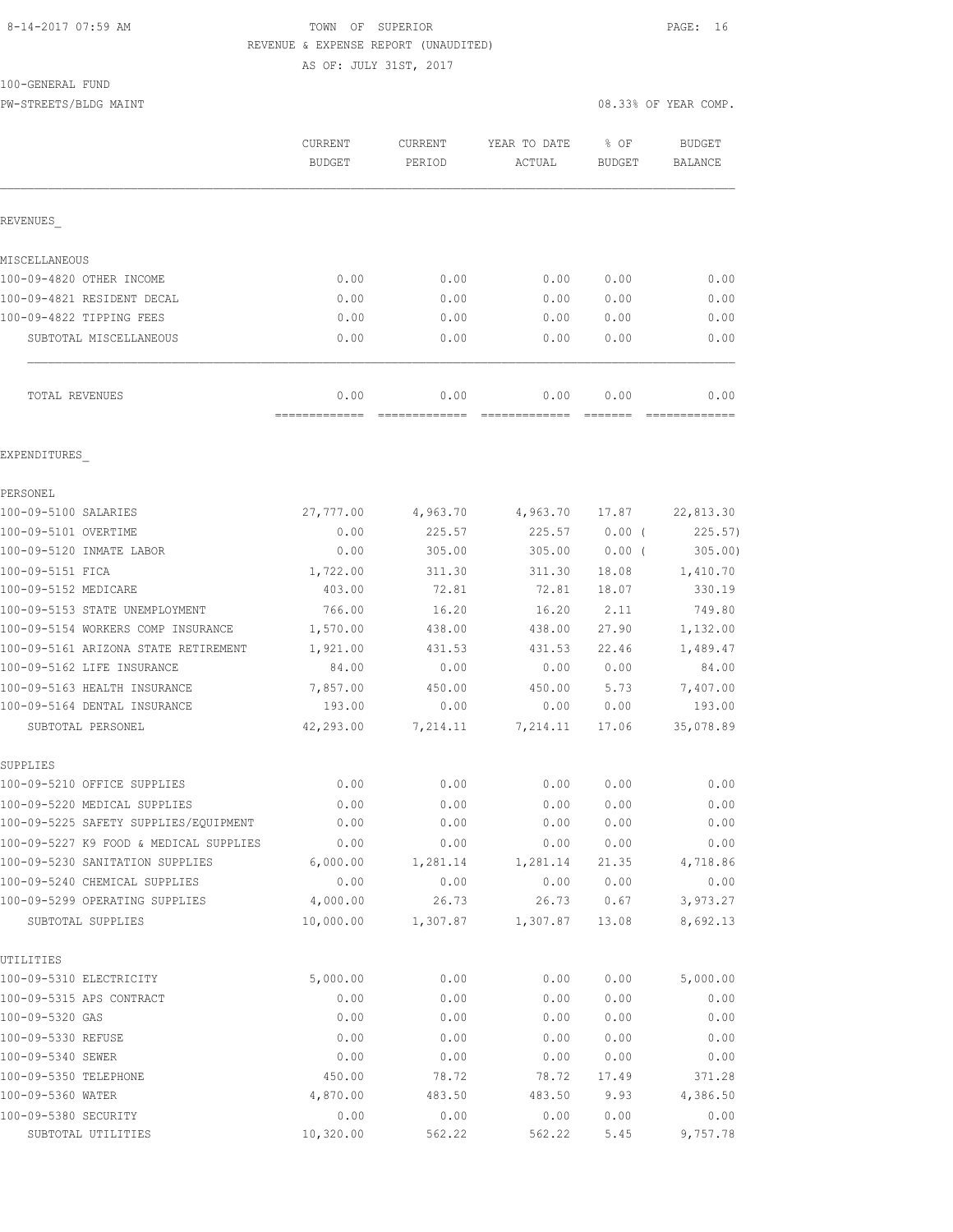## 8-14-2017 07:59 AM **TOWN** OF SUPERIOR **PAGE:** 17 REVENUE & EXPENSE REPORT (UNAUDITED)

AS OF: JULY 31ST, 2017

PW-STREETS/BLDG MAINT 08.33% OF YEAR COMP.

|                                                                                    | <b>CURRENT</b><br><b>BUDGET</b> | CURRENT<br>PERIOD | YEAR TO DATE<br>ACTUAL                             | % OF<br><b>BUDGET</b> | <b>BUDGET</b><br>BALANCE |
|------------------------------------------------------------------------------------|---------------------------------|-------------------|----------------------------------------------------|-----------------------|--------------------------|
|                                                                                    |                                 |                   |                                                    |                       |                          |
| GENERAL BUSINESS EXPENSE                                                           |                                 |                   |                                                    |                       |                          |
| 100-09-5410 ADVERTISING                                                            | 955.00                          | 0.00              | 0.00                                               | 0.00                  | 955.00                   |
| 100-09-5420 DUES & SUBSCRIPTIONS                                                   | 0.00                            | 0.00              | 0.00                                               | 0.00                  | 0.00                     |
| 100-09-5425 CONFERENCES & TRAINING                                                 | 0.00                            | 0.00              | 0.00                                               | 0.00                  | 0.00                     |
| 100-09-5430 PRINTING                                                               | 0.00                            | 0.00              | 0.00                                               | 0.00                  | 0.00                     |
| 100-09-5450 UNIFORMS                                                               | 1,537.00                        | 188.51            | 188.51                                             | 12.26                 | 1,348.49                 |
| 100-09-5460 POSTAGE                                                                | 300.00                          | 0.00              | 0.00                                               | 0.00                  | 300.00                   |
| 100-09-5470 TRAVEL                                                                 | 0.00                            | 0.00              | 0.00                                               | 0.00                  | 0.00                     |
| 100-09-5471 AUDIT & ACCOUNTING                                                     | 9,000.00                        | 0.00              | 0.00                                               | 0.00                  | 9,000.00                 |
| 100-09-5480 GENERAL INSURANCE                                                      | 12,820.00                       | 0.00              | 0.00                                               | 0.00                  | 12,820.00                |
| 100-09-5481 VEHICLE INSURANCE                                                      | 0.00                            | 0.00              | 0.00                                               | 0.00                  | 0.00                     |
| 100-09-5482 LIABILITY INSURANCE                                                    | 0.00                            | 0.00              | 0.00                                               | 0.00                  | 0.00                     |
| SUBTOTAL GENERAL BUSINESS EXPENSE                                                  | 24,612.00                       | 188.51            | 188.51                                             | 0.77                  | 24, 423.49               |
| PROFESSIONAL SERVICES                                                              |                                 |                   |                                                    |                       |                          |
| 100-09-5520 CONTRACTUAL SERVICESL                                                  | 0.00                            | 719.10            | 719.10                                             | $0.00$ (              | 719.10)                  |
| 100-09-5550 OTHER PROFESSIONAL SERVICES                                            | 6,000.00                        | 0.00              | 0.00                                               | 0.00                  | 6,000.00                 |
| SUBTOTAL PROFESSIONAL SERVICES                                                     | 6,000.00                        | 719.10            | 719.10                                             | 11.99                 | 5,280.90                 |
| REPAIR/MAINTENANCE                                                                 |                                 |                   |                                                    |                       |                          |
| 100-09-5610 PARK & BLDG IMPROVEMENTS                                               | 6,980.00                        | 0.00              | 0.00                                               | 0.00                  | 6,980.00                 |
| 100-09-5640 AUTO & TRUCK REPAIRS                                                   | 5,000.00                        | 308.28            | 308.28                                             | 6.17                  | 4,691.72                 |
| 100-09-5641 GAS & OIL                                                              | 3,500.00                        | 0.00              | 0.00                                               | 0.00                  | 3,500.00                 |
| 100-09-5642 TIRES & TUBES                                                          | 0.00                            | 0.00              | 0.00                                               | 0.00                  | 0.00                     |
| 100-09-5643 INMATE FUEL                                                            | 0.00                            | 0.00              | 0.00                                               | 0.00                  | 0.00                     |
| 100-09-5650 OTHER EQUIPMENT REPAIRS                                                | 5,000.00                        | 0.00              | 0.00                                               | 0.00                  | 5,000.00                 |
| 100-09-5670 STREET & SIDEWALK REPAIR                                               | 0.00                            | 0.00              | 0.00                                               | 0.00                  | 0.00                     |
| SUBTOTAL REPAIR/MAINTENANCE                                                        | 20,480.00                       | 308.28            | 308.28                                             | 1.51                  | 20, 171.72               |
| CAPITAL OUTLAY                                                                     |                                 |                   |                                                    |                       |                          |
| 100-09-5710 BUILDING                                                               | 0.00                            | 0.00              | 0.00                                               | 0.00                  | 0.00                     |
| 100-09-5711 MAGMA BUILDING                                                         | 4,079.00                        | 0.00              | 0.00                                               | 0.00                  | 4,079.00                 |
| 100-09-5712 ROOSEVELT BUILDING                                                     | 2,000.00                        | 0.00              |                                                    | 0.00 0.00             | 2,000.00                 |
| 100-09-5720 OFFICE EQUIPMENT                                                       | 0.00                            | 0.00              |                                                    | 0.00 0.00             | 0.00                     |
| 100-09-5750 OTHER EQUIP/SMALL TOOLS                                                | 3,000.00                        | 0.00              |                                                    |                       | $0.00$ $0.00$ $3,000.00$ |
| 100-09-5770 TRAFFIC SIGNS                                                          | 0.00                            | 0.00              | 0.00                                               | 0.00                  | 0.00                     |
| SUBTOTAL CAPITAL OUTLAY                                                            | 9,079.00                        | 0.00              | 0.00                                               |                       | $0.00$ 9,079.00          |
| DEBT SERVICE                                                                       |                                 |                   |                                                    |                       |                          |
| 100-09-5900 DEBT SVC - PRINCIPAL                                                   |                                 |                   | $0.00$ 132.99 132.99 0.00 ( 132.99)                |                       |                          |
| 100-09-5901 DEBT SVC - INTEREST                                                    |                                 |                   | $0.00$ 82.29 82.29                                 |                       | $0.00$ ( 82.29)          |
| 100-09-5999 CONTINGENCY                                                            | 0.00                            | 0.00              | 0.00                                               | 0.00                  | 0.00                     |
| SUBTOTAL DEBT SERVICE                                                              | 0.00                            | 215.28            |                                                    |                       | 215.28 0.00 (215.28)     |
| TOTAL EXPENDITURES                                                                 |                                 |                   | 122,784.00  10,515.37  10,515.37  8.56  112,268.63 |                       |                          |
| REVENUES OVER/(UNDER) EXPENDITURES (22,784.00) (10,515.37) (10,515.37) (12,268.63) |                                 |                   |                                                    |                       |                          |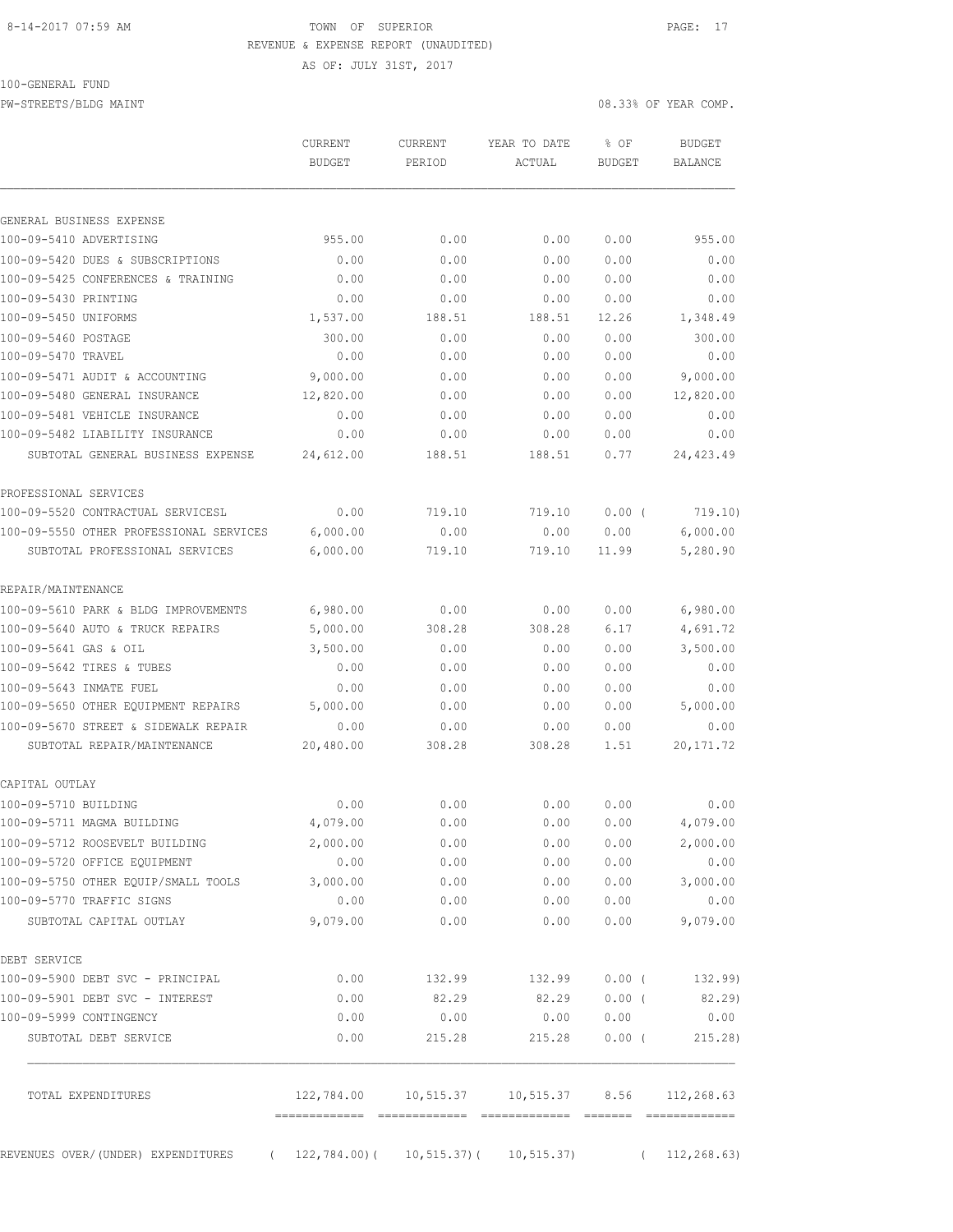#### 8-14-2017 07:59 AM TOWN OF SUPERIOR PAGE: 18 REVENUE & EXPENSE REPORT (UNAUDITED)

AS OF: JULY 31ST, 2017

#### 100-GENERAL FUND

PW-BLDG REGS/ZONING 08.33% OF YEAR COMP.

|                                                     | <b>CURRENT</b><br><b>BUDGET</b> | <b>CURRENT</b><br>PERIOD | YEAR TO DATE<br>ACTUAL | % OF<br><b>BUDGET</b> | <b>BUDGET</b><br><b>BALANCE</b> |
|-----------------------------------------------------|---------------------------------|--------------------------|------------------------|-----------------------|---------------------------------|
| REVENUES                                            |                                 |                          |                        |                       |                                 |
| BUSINESS SERVICES                                   |                                 |                          |                        |                       |                                 |
| 100-10-4240 FEES                                    | 0.00                            | 0.00                     | 0.00                   | 0.00                  | 0.00                            |
| 100-10-4250 FINES                                   | 0.00                            | 0.00                     | 0.00                   | 0.00                  | 0.00                            |
| SUBTOTAL BUSINESS SERVICES                          | 0.00                            | 0.00                     | 0.00                   | 0.00                  | 0.00                            |
| TOTAL REVENUES                                      | 0.00                            | 0.00                     | 0.00                   | 0.00                  | 0.00                            |
| EXPENDITURES                                        |                                 |                          |                        |                       |                                 |
| PERSONEL                                            |                                 |                          |                        |                       |                                 |
| 100-10-5100 SALARIES                                | 0.00                            | 0.00                     | 0.00                   | 0.00                  | 0.00                            |
| 100-10-5101 OVERTIME                                | 0.00                            | 0.00                     | 0.00                   | 0.00                  | 0.00                            |
| 100-10-5151 FICA                                    | 0.00                            | 0.00                     | 0.00                   | 0.00                  | 0.00                            |
| 100-10-5152 MEDICARE                                | 0.00                            | 0.00                     | 0.00                   | 0.00                  | 0.00                            |
| 100-10-5153 STATE UNEMPLOYMENT                      | 0.00                            | 0.00                     | 0.00                   | 0.00                  | 0.00                            |
| 100-10-5154 WORKERS COMP INSURANCE                  | 0.00                            | 0.00                     | 0.00                   | 0.00                  | 0.00                            |
| 100-10-5161 ARIZONA STATE RETIREMENT                | 0.00                            | 0.00                     | 0.00                   | 0.00                  | 0.00                            |
| 100-10-5162 LIFE INSURANCE                          | 0.00                            | 0.00                     | 0.00                   | 0.00                  | 0.00                            |
| 100-10-5163 HEALTH INSURANCE                        | 0.00                            | 0.00                     | 0.00                   | 0.00                  | 0.00                            |
| 100-10-5164 DENTAL INSURANCE                        | 0.00                            | 0.00                     | 0.00                   | 0.00                  | 0.00                            |
| SUBTOTAL PERSONEL                                   | 0.00                            | 0.00                     | 0.00                   | 0.00                  | 0.00                            |
| SUPPLIES                                            |                                 |                          |                        |                       |                                 |
| 100-10-5210 OFFICE SUPPLIES                         | 0.00                            | 0.00                     | 0.00                   | 0.00                  | 0.00                            |
| 100-10-5220 MEDICAL SUPPLIES                        | 0.00                            | 0.00                     | 0.00                   | 0.00                  | 0.00                            |
| 100-10-5225 SAFETY SUPPLIES/EQUIPMENT               | 0.00                            | 0.00                     | 0.00                   | 0.00                  | 0.00                            |
| 100-10-5230 SANITATION SUPPLIES                     | 0.00                            | 0.00                     | 0.00                   | 0.00                  | 0.00                            |
| 100-10-5299 OPERATING SUPPLIES<br>SUBTOTAL SUPPLIES | 0.00<br>0.00                    | 0.00<br>0.00             | 0.00<br>0.00           | 0.00<br>0.00          | 0.00<br>0.00                    |
| UTILITIES                                           |                                 |                          |                        |                       |                                 |
| 100-10-5310 ELECTRICITY                             | 0.00                            | 0.00                     | 0.00                   | 0.00                  | 0.00                            |
| 100-10-5320 GAS                                     | 0.00                            | 0.00                     | 0.00                   | 0.00                  | 0.00                            |
| 100-10-5330 REFUSE                                  | 0.00                            | 0.00                     | 0.00                   | 0.00                  | 0.00                            |
| 100-10-5340 SEWER                                   | 0.00                            | 0.00                     | 0.00                   | 0.00                  | 0.00                            |
| 100-10-5350 TELEPHONE                               | 0.00                            | 0.00                     | 0.00                   | 0.00                  | 0.00                            |
| 100-10-5360 WATER                                   | 0.00                            | 0.00                     | 0.00                   | 0.00                  | 0.00                            |
| SUBTOTAL UTILITIES                                  | 0.00                            | 0.00                     | 0.00                   | 0.00                  | 0.00                            |
| GENERAL BUSINESS EXPENSE                            |                                 |                          |                        |                       |                                 |
| 100-10-5410 ADVERTISING                             | 0.00                            | 0.00                     | 0.00                   | 0.00                  | 0.00                            |
| 100-10-5420 DUES & SUBSCRIPTIONS                    | 0.00                            | 0.00                     | 0.00                   | 0.00                  | 0.00                            |
| 100-10-5425 CONFERENCES & TRAINING                  | 0.00                            | 0.00                     | 0.00                   | 0.00                  | 0.00                            |
| 100-10-5430 PRINTING                                | 0.00                            | 0.00                     | 0.00                   | 0.00                  | 0.00                            |

100-10-5450 UNIFORMS 0.00 0.00 0.00 0.00 0.00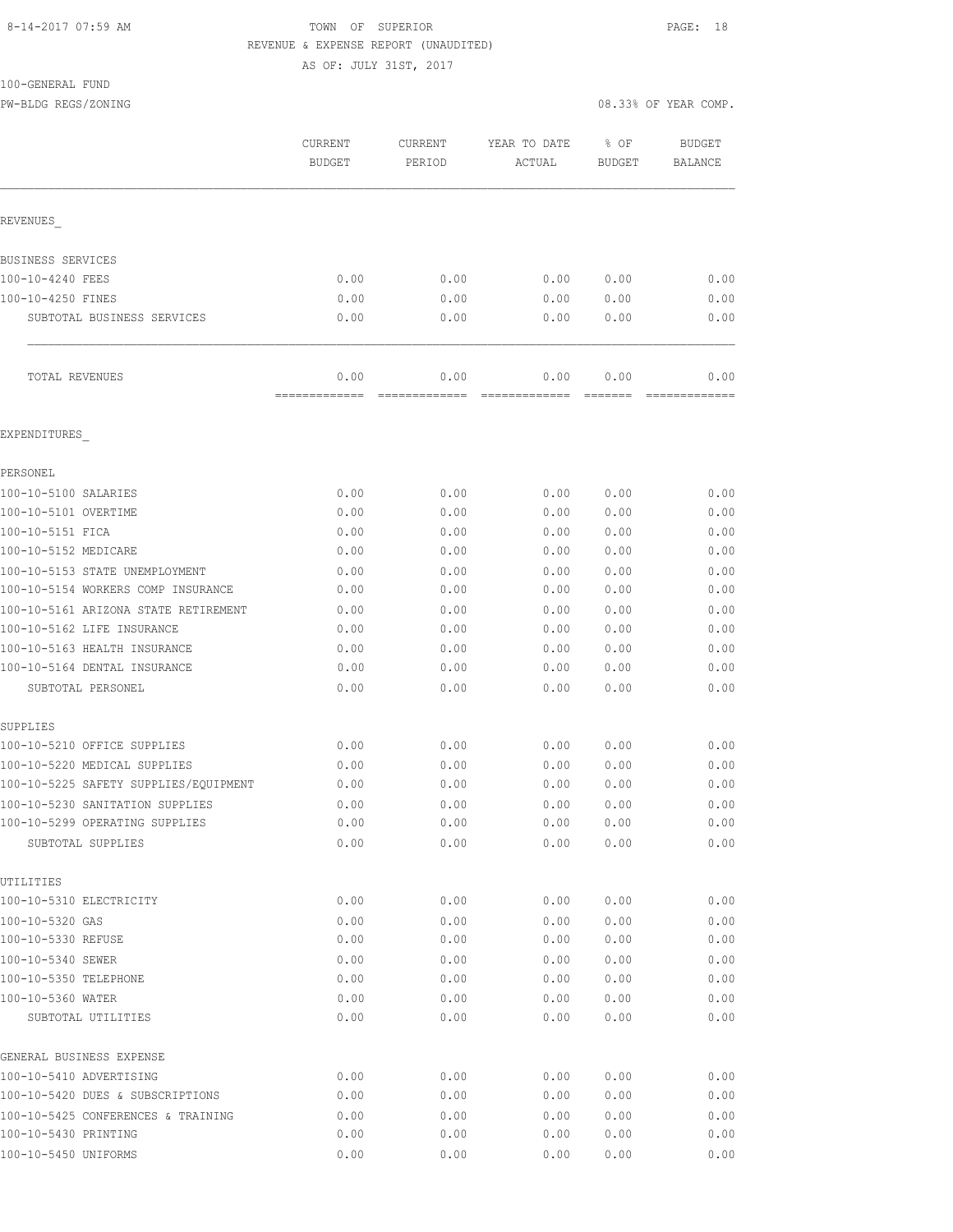#### 8-14-2017 07:59 AM TOWN OF SUPERIOR PAGE: 19 REVENUE & EXPENSE REPORT (UNAUDITED)

AS OF: JULY 31ST, 2017

# 100-GENERAL FUND

PW-BLDG REGS/ZONING 08.33% OF YEAR COMP.

|                                         | CURRENT<br><b>BUDGET</b> | CURRENT<br>PERIOD     | YEAR TO DATE<br>ACTUAL | % OF<br><b>BUDGET</b>                                                                                                                                                                                                                                                                                                                                                                                                                                                                          | <b>BUDGET</b><br>BALANCE |
|-----------------------------------------|--------------------------|-----------------------|------------------------|------------------------------------------------------------------------------------------------------------------------------------------------------------------------------------------------------------------------------------------------------------------------------------------------------------------------------------------------------------------------------------------------------------------------------------------------------------------------------------------------|--------------------------|
| 100-10-5460 POSTAGE                     | 0.00                     | 0.00                  | 0.00                   | 0.00                                                                                                                                                                                                                                                                                                                                                                                                                                                                                           | 0.00                     |
| 100-10-5470 TRAVEL                      | 0.00                     | 0.00                  | 0.00                   | 0.00                                                                                                                                                                                                                                                                                                                                                                                                                                                                                           | 0.00                     |
| 100-10-5471 HOST/MEALS                  | 0.00                     | 0.00                  | 0.00                   | 0.00                                                                                                                                                                                                                                                                                                                                                                                                                                                                                           | 0.00                     |
| 100-10-5480 GENERAL INSURANCE           | 0.00                     | 0.00                  | 0.00                   | 0.00                                                                                                                                                                                                                                                                                                                                                                                                                                                                                           | 0.00                     |
| 100-10-5481 VEHICLE INSURANCE           | 0.00                     | 0.00                  | 0.00                   | 0.00                                                                                                                                                                                                                                                                                                                                                                                                                                                                                           | 0.00                     |
| 100-10-5482 LIABILITY INSURANCE         | 0.00                     | 0.00                  | 0.00                   | 0.00                                                                                                                                                                                                                                                                                                                                                                                                                                                                                           | 0.00                     |
| SUBTOTAL GENERAL BUSINESS EXPENSE       | 0.00                     | 0.00                  | 0.00                   | 0.00                                                                                                                                                                                                                                                                                                                                                                                                                                                                                           | 0.00                     |
| PROFESSIONAL SERVICES                   |                          |                       |                        |                                                                                                                                                                                                                                                                                                                                                                                                                                                                                                |                          |
| 100-10-5510 CODE ENFORCEMENT/ABATEMENTS | 0.00                     | 0.00                  | 0.00                   | 0.00                                                                                                                                                                                                                                                                                                                                                                                                                                                                                           | 0.00                     |
| 100-10-5530 ENGINEERING                 | 0.00                     | 0.00                  | 0.00                   | 0.00                                                                                                                                                                                                                                                                                                                                                                                                                                                                                           | 0.00                     |
| 100-10-5550 OTHER PROFESSIONAL SERVICES | 0.00                     | 0.00                  | 0.00                   | 0.00                                                                                                                                                                                                                                                                                                                                                                                                                                                                                           | 0.00                     |
| SUBTOTAL PROFESSIONAL SERVICES          | 0.00                     | 0.00                  | 0.00                   | 0.00                                                                                                                                                                                                                                                                                                                                                                                                                                                                                           | 0.00                     |
| REPAIR/MAINTENANCE                      |                          |                       |                        |                                                                                                                                                                                                                                                                                                                                                                                                                                                                                                |                          |
| 100-10-5610 PARK & BLDG IMPROVEMENTS    | 0.00                     | 0.00                  | 0.00                   | 0.00                                                                                                                                                                                                                                                                                                                                                                                                                                                                                           | 0.00                     |
| 100-10-5640 AUTO & TRUCK REPAIRS        | 0.00                     | 0.00                  | 0.00                   | 0.00                                                                                                                                                                                                                                                                                                                                                                                                                                                                                           | 0.00                     |
| 100-10-5641 GAS & OIL                   | 0.00                     | 0.00                  | 0.00                   | 0.00                                                                                                                                                                                                                                                                                                                                                                                                                                                                                           | 0.00                     |
| 100-10-5642 TIRES & TUBES               | 0.00                     | 0.00                  | 0.00                   | 0.00                                                                                                                                                                                                                                                                                                                                                                                                                                                                                           | 0.00                     |
| 100-10-5650 OTHER EOUIPMENT REPAIRS     | 0.00                     | 0.00                  | 0.00                   | 0.00                                                                                                                                                                                                                                                                                                                                                                                                                                                                                           | 0.00                     |
| SUBTOTAL REPAIR/MAINTENANCE             | 0.00                     | 0.00                  | 0.00                   | 0.00                                                                                                                                                                                                                                                                                                                                                                                                                                                                                           | 0.00                     |
| CAPITAL OUTLAY                          |                          |                       |                        |                                                                                                                                                                                                                                                                                                                                                                                                                                                                                                |                          |
| 100-10-5710 BUILDING                    | 0.00                     | 0.00                  | 0.00                   | 0.00                                                                                                                                                                                                                                                                                                                                                                                                                                                                                           | 0.00                     |
| 100-10-5750 OTHER EQUIP/SMALL TOOLS     | 0.00                     | 0.00                  | 0.00                   | 0.00                                                                                                                                                                                                                                                                                                                                                                                                                                                                                           | 0.00                     |
| SUBTOTAL CAPITAL OUTLAY                 | 0.00                     | 0.00                  | 0.00                   | 0.00                                                                                                                                                                                                                                                                                                                                                                                                                                                                                           | 0.00                     |
| TOTAL EXPENDITURES                      | 0.00<br>=============    | 0.00<br>============= | 0.00<br>=============  | 0.00<br>$\begin{array}{cccccccccc} \multicolumn{2}{c}{} & \multicolumn{2}{c}{} & \multicolumn{2}{c}{} & \multicolumn{2}{c}{} & \multicolumn{2}{c}{} & \multicolumn{2}{c}{} & \multicolumn{2}{c}{} & \multicolumn{2}{c}{} & \multicolumn{2}{c}{} & \multicolumn{2}{c}{} & \multicolumn{2}{c}{} & \multicolumn{2}{c}{} & \multicolumn{2}{c}{} & \multicolumn{2}{c}{} & \multicolumn{2}{c}{} & \multicolumn{2}{c}{} & \multicolumn{2}{c}{} & \multicolumn{2}{c}{} & \multicolumn{2}{c}{} & \mult$ | 0.00                     |
| REVENUES OVER/(UNDER) EXPENDITURES      | 0.00                     | 0.00                  | 0.00                   |                                                                                                                                                                                                                                                                                                                                                                                                                                                                                                | 0.00                     |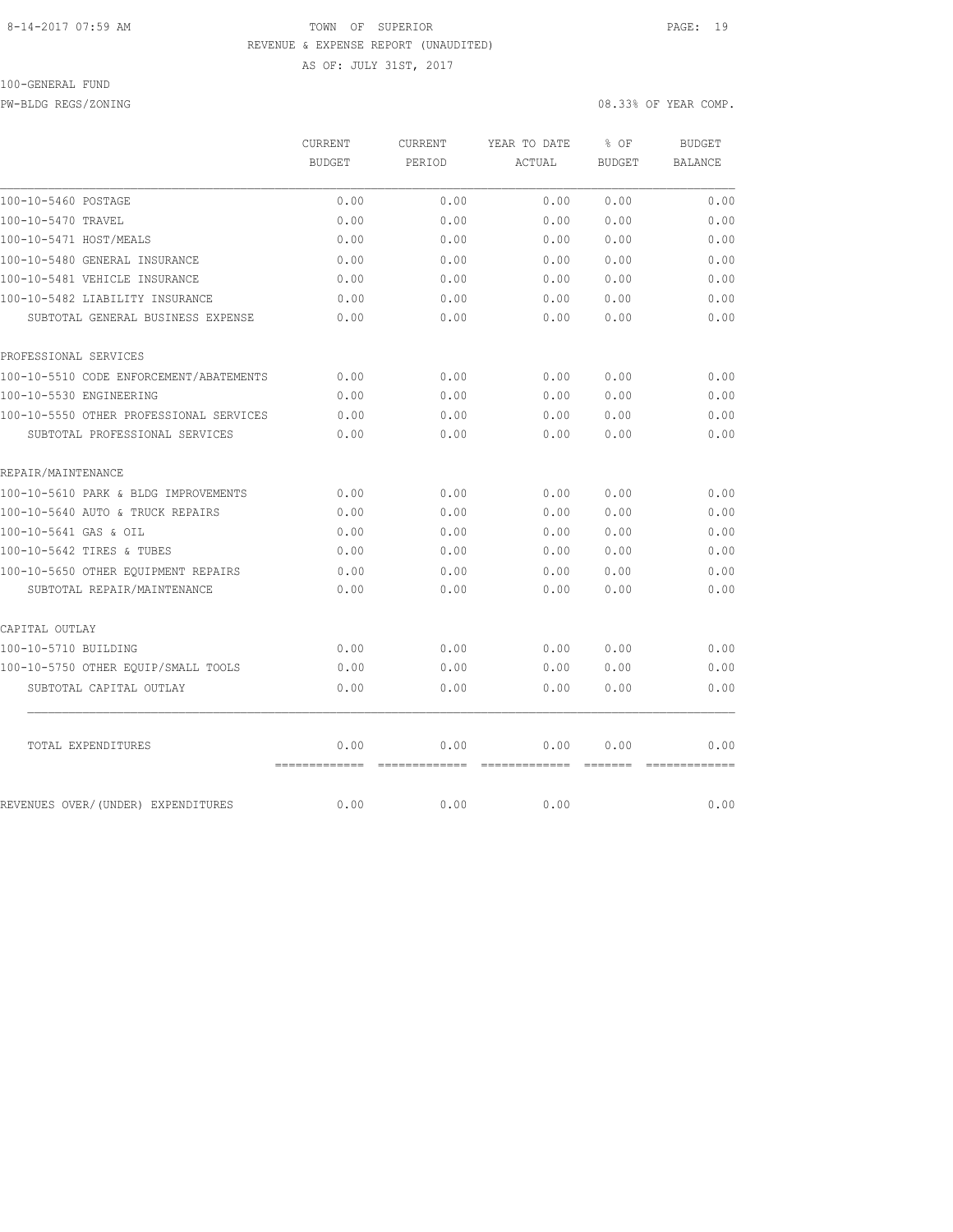## 8-14-2017 07:59 AM **TOWN** OF SUPERIOR **PAGE: 20** REVENUE & EXPENSE REPORT (UNAUDITED)

|                                                                  | AS OF: JULY 31ST, 2017   |                    |                        |                  |                          |
|------------------------------------------------------------------|--------------------------|--------------------|------------------------|------------------|--------------------------|
| 100-GENERAL FUND                                                 |                          |                    |                        |                  |                          |
| SWIMMING POOL                                                    |                          |                    |                        |                  | 08.33% OF YEAR COMP.     |
|                                                                  | CURRENT<br><b>BUDGET</b> | CURRENT<br>PERIOD  | YEAR TO DATE<br>ACTUAL | $8$ OF<br>BUDGET | <b>BUDGET</b><br>BALANCE |
| REVENUES                                                         |                          |                    |                        |                  |                          |
| <b>BUSINESS SERVICES</b>                                         |                          |                    |                        |                  |                          |
| 100-11-4240 POOL SWIM/POOL RENTAL                                | 5,000.00                 | 517.00             | 517.00                 | 10.34            | 4,483.00                 |
| SUBTOTAL BUSINESS SERVICES                                       | 5,000.00                 | 517.00             | 517.00                 | 10.34            | 4,483.00                 |
| TOTAL REVENUES                                                   | 5,000.00                 | 517.00             | 517.00                 | 10.34            | 4,483.00                 |
| EXPENDITURES                                                     |                          |                    |                        |                  |                          |
| PERSONEL                                                         |                          |                    |                        |                  |                          |
| 100-11-5100 SALARIES                                             | 25,169.00                | 7,585.00           | 7,585.00               | 30.14            | 17,584.00                |
| 100-11-5101 OVERTIME                                             | 0.00                     | 0.00               | 0.00                   | 0.00             | 0.00                     |
| 100-11-5151 FICA                                                 | 1,560.00                 | 470.27             | 470.27                 | 30.15            | 1,089.73                 |
| 100-11-5152 MEDICARE                                             | 365.00                   | 110.03             | 110.03                 | 30.15            | 254.97                   |
| 100-11-5153 STATE UNEMPLOYMENT                                   | 300.00                   | 245.75             | 245.75                 | 81.92            | 54.25                    |
| 100-11-5154 WORKERS COMP INSURANCE                               | 629.00                   | 130.00             | 130.00                 | 20.67            | 499.00                   |
| 100-11-5161 ARIZONA STATE RETIREMENT                             | 0.00                     | 0.00               | 0.00                   | 0.00             | 0.00                     |
| 100-11-5162 LIFE INSURANCE                                       | 0.00                     | 0.00               | 0.00                   | 0.00             | 0.00                     |
| 100-11-5163 HEALTH INSURANCE                                     | 0.00                     | 0.00               | 0.00                   | 0.00             | 0.00                     |
| 100-11-5164 DENTAL INSURANCE                                     | 0.00                     | 0.00               | 0.00                   | 0.00             | 0.00                     |
| SUBTOTAL PERSONEL                                                |                          | 28,023.00 8,541.05 | 8,541.05               | 30.48            | 19,481.95                |
| SUPPLIES                                                         |                          |                    |                        |                  |                          |
| 100-11-5210 OFFICE SUPPLIES                                      | 0.00                     | 0.00               | 0.00                   | 0.00             | 0.00                     |
| 100-11-5220 MEDICAL SUPPLIES                                     | 0.00                     | 0.00               | 0.00                   | 0.00             | 0.00                     |
| 100-11-5225 SAFETY SUPPLIES/EQUIPMENT                            | 0.00                     | 0.00               | 0.00                   | 0.00<br>0.00     | 0.00                     |
| 100-11-5230 SANITATION SUPPLIES<br>100-11-5240 CHEMICAL SUPPLIES | 0.00<br>1,734.00         | 0.00<br>703.39     | 0.00<br>703.39         | 40.56            | 0.00<br>1,030.61         |
| 100-11-5299 OPERATING SUPPLIES                                   | 3,000.00                 | 61.95              | 61.95                  | 2.07             | 2,938.05                 |
| SUBTOTAL SUPPLIES                                                | 4,734.00                 | 765.34             | 765.34                 | 16.17            | 3,968.66                 |
| UTILITIES                                                        |                          |                    |                        |                  |                          |
| 100-11-5310 ELECTRICITY                                          | 4,500.00                 | 0.00               | 0.00                   | 0.00             | 4,500.00                 |
| 100-11-5320 GAS                                                  | 0.00                     | 0.00               | 0.00                   | 0.00             | 0.00                     |
| 100-11-5330 REFUSE                                               | 0.00                     | 0.00               | 0.00                   | 0.00             | 0.00                     |
| 100-11-5340 SEWER                                                | 0.00                     | 0.00               | 0.00                   | 0.00             | 0.00                     |
| 100-11-5350 TELEPHONE                                            | 275.00                   | 0.00               | 0.00                   | 0.00             | 275.00                   |
| 100-11-5360 WATER                                                | 5,666.00                 | 362.81             | 362.81                 | 6.40             | 5,303.19                 |
| SUBTOTAL UTILITIES                                               | 10,441.00                | 362.81             | 362.81                 | 3.47             | 10,078.19                |
| GENERAL BUSINESS EXPENSE<br>100-11-5410 ADVERTISING              |                          | 0.00               |                        |                  | 100.00                   |
|                                                                  | 100.00                   |                    | 0.00                   | 0.00             |                          |

100-11-5420 DUES & SUBSCRIPTIONS 200.00 0.00 0.00 0.00 200.00

100-11-5425 CONFERENCES & TRAINING 0.00 0.00 0.00 0.00 0.00 100-11-5430 PRINTING 0.00 0.00 0.00 0.00 0.00 100-11-5450 UNIFORMS 0.00 0.00 0.00 0.00 0.00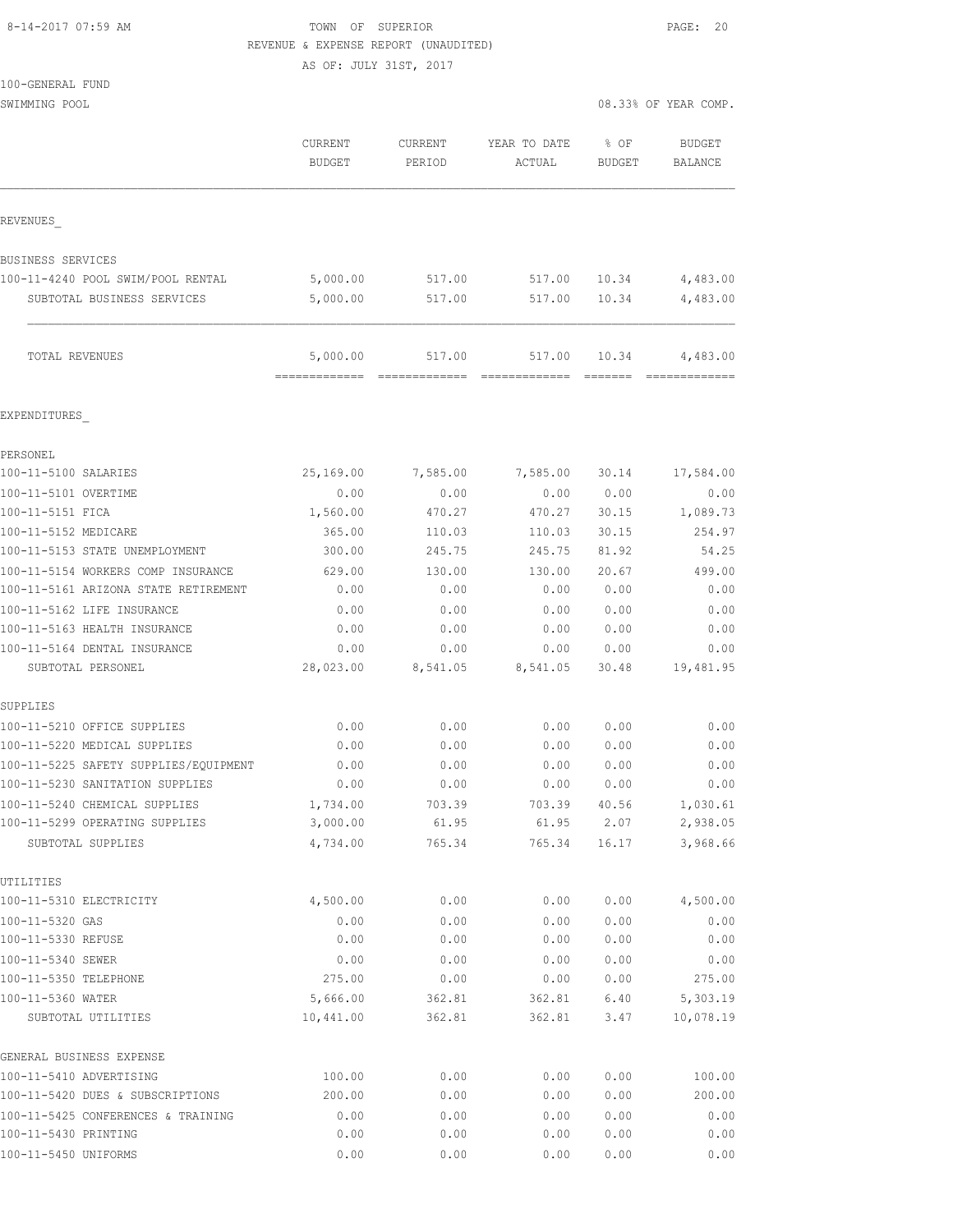## 8-14-2017 07:59 AM TOWN OF SUPERIOR PAGE: 21 REVENUE & EXPENSE REPORT (UNAUDITED)

AS OF: JULY 31ST, 2017

SWIMMING POOL 08.33% OF YEAR COMP.

|                                                | CURRENT       | <b>CURRENT</b> | YEAR TO DATE  | $8$ OF        | <b>BUDGET</b>  |
|------------------------------------------------|---------------|----------------|---------------|---------------|----------------|
|                                                | BUDGET        | PERIOD         | ACTUAL        | <b>BUDGET</b> | <b>BALANCE</b> |
| 100-11-5460 POSTAGE                            | 0.00          | 0.00           | 0.00          | 0.00          | 0.00           |
| 100-11-5470 TRAVEL                             | 0.00          | 0.00           | 0.00          | 0.00          | 0.00           |
| 100-11-5471 HOST/MEALS                         | 0.00          | 0.00           | 0.00          | 0.00          | 0.00           |
| 100-11-5480 GENERAL INSURANCE                  | 0.00          | 0.00           | 0.00          | 0.00          | 0.00           |
| 100-11-5481 VEHICLE INSURANCE                  | 0.00          | 0.00           | 0.00          | 0.00          | 0.00           |
| 100-11-5482 LIABILITY INSURANCE                | 0.00          | 0.00           | 0.00          | 0.00          | 0.00           |
| SUBTOTAL GENERAL BUSINESS EXPENSE              | 300.00        | 0.00           | 0.00          | 0.00          | 300.00         |
| PROFESSIONAL SERVICES                          |               |                |               |               |                |
| 100-11-5550 OTHER PROFESSIONAL SERVICES        | 500.00        | 0.00           | 0.00          | 0.00          | 500.00         |
| SUBTOTAL PROFESSIONAL SERVICES                 | 500.00        | 0.00           | 0.00          | 0.00          | 500.00         |
| REPAIR/MAINTENANCE                             |               |                |               |               |                |
| 100-11-5610 PARK & BLDG IMPROVEMENTS           | 0.00          | 0.00           | 0.00          | 0.00          | 0.00           |
| 100-11-5650 OTHER EQUIPMENT REPAIRS            | 8,000.00      | 0.00           | 0.00          | 0.00          | 8,000.00       |
| SUBTOTAL REPAIR/MAINTENANCE                    | 8,000.00      | 0.00           | 0.00          | 0.00          | 8,000.00       |
| TOTAL EXPENDITURES                             | 51,998.00     | 9,669.20       | 9,669.20      | 18.60         | 42,328.80      |
|                                                | ============= |                | ------------- |               |                |
| REVENUES OVER/(UNDER) EXPENDITURES<br>$\left($ | $46,998,00$ ( | $9,152,20$ (   | 9,152,20)     | $\left($      | 37,845.80)     |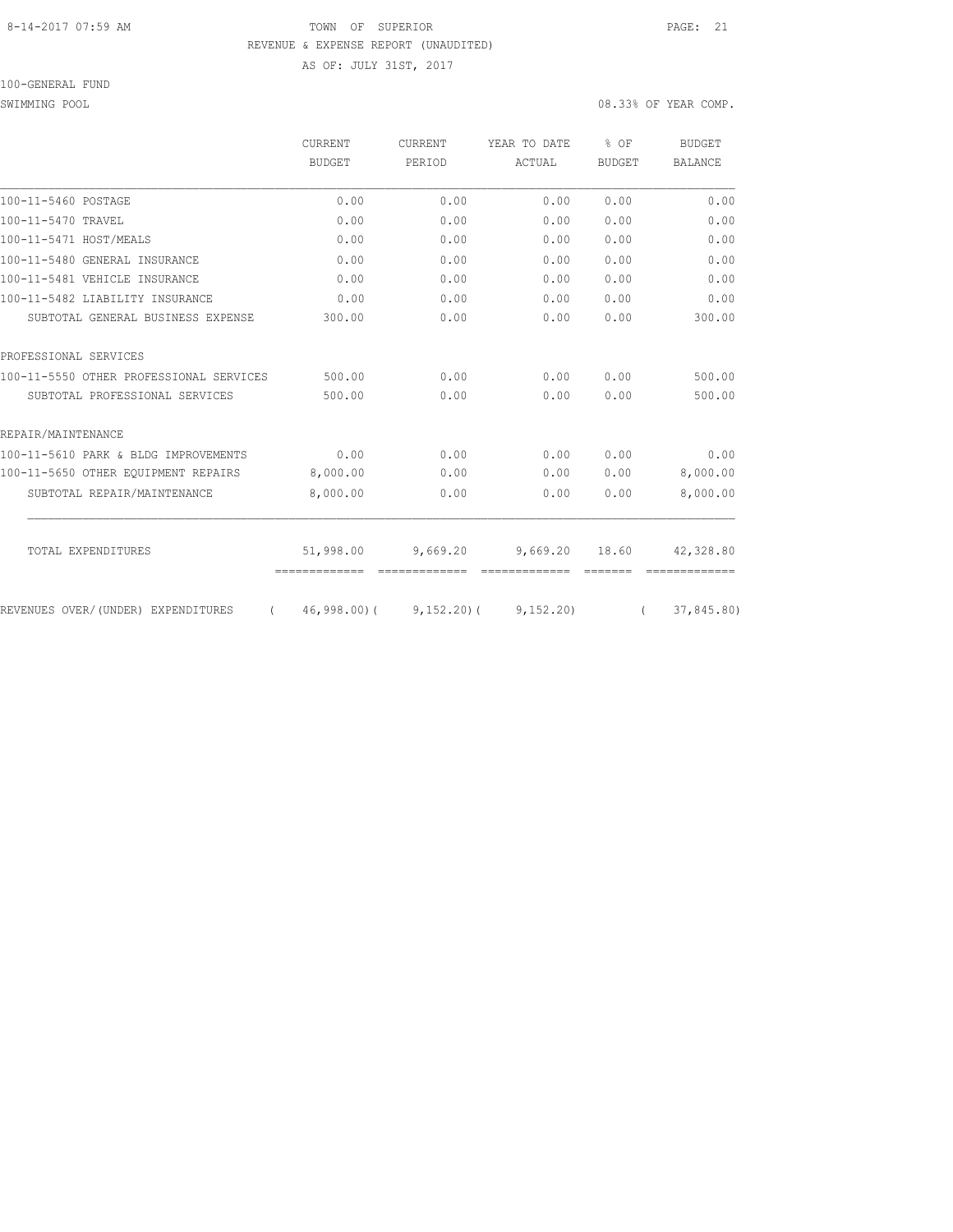## 8-14-2017 07:59 AM TOWN OF SUPERIOR PAGE: 22 REVENUE & EXPENSE REPORT (UNAUDITED) AS OF: JULY 31ST, 2017

#### 100-GENERAL FUND

|                                                   | CURRENT<br><b>BUDGET</b> | <b>CURRENT</b><br>PERIOD | YEAR TO DATE<br>ACTUAL | % OF<br>BUDGET | <b>BUDGET</b><br>BALANCE |
|---------------------------------------------------|--------------------------|--------------------------|------------------------|----------------|--------------------------|
| REVENUES                                          |                          |                          |                        |                |                          |
| BUSINESS SERVICES                                 |                          |                          |                        |                |                          |
| 100-12-4220 PARK RENTAL                           | 0.00                     | 210.00                   | 210.00                 | $0.00$ (       | 210.00)                  |
| 100-12-4240 RECREATION ACTIVITY FEES              | 0.00                     | 0.00                     | 0.00                   | 0.00           | 0.00                     |
| SUBTOTAL BUSINESS SERVICES                        | 0.00                     | 210.00                   | 210.00                 | 0.00(          | 210.00)                  |
| MISCELLANEOUS                                     |                          |                          |                        |                |                          |
| 100-12-4820 OTHER INCOME                          | 0.00                     | 184.00                   | 184.00                 | 0.00(          | 184.00)                  |
| SUBTOTAL MISCELLANEOUS                            | 0.00                     | 184.00                   | 184.00                 | $0.00$ (       | 184.00)                  |
| TOTAL REVENUES                                    | 0.00                     | 394.00                   | 394.00                 | 0.00(          | 394,00)                  |
| EXPENDITURES                                      |                          |                          |                        |                |                          |
| PERSONEL                                          |                          |                          |                        |                |                          |
| 100-12-5100 SALARIES                              | 0.00                     | 0.00                     | 0.00                   | 0.00           | 0.00                     |
| 100-12-5101 OVERTIME                              | 0.00                     | 0.00                     | 0.00                   | 0.00           | 0.00                     |
| 100-12-5151 FICA                                  | 0.00                     | 0.00                     | 0.00                   | 0.00           | 0.00                     |
| 100-12-5152 MEDICARE                              | 0.00                     | 0.00                     | 0.00                   | 0.00           | 0.00                     |
| 100-12-5153 STATE UNEMPLOYMENT                    | 0.00                     | 0.00                     | 0.00                   | 0.00           | 0.00                     |
| 100-12-5154 WORKERS COMP INSURANCE                | 0.00                     | 0.00                     | 0.00                   | 0.00           | 0.00                     |
| 100-12-5161 ARIZONA STATE RETIREMENT              | 0.00                     | 0.00                     | 0.00                   | 0.00           | 0.00                     |
| 100-12-5162 LIFE INSURANCE                        | 0.00                     | 0.00                     | 0.00                   | 0.00           | 0.00                     |
| 100-12-5163 HEALTH INSURANCE                      | 0.00                     | 0.00                     | 0.00                   | 0.00           | 0.00                     |
| 100-12-5164 DENTAL INSURANCE<br>SUBTOTAL PERSONEL | 0.00<br>0.00             | 0.00<br>0.00             | 0.00<br>0.00           | 0.00<br>0.00   | 0.00<br>0.00             |
| SUPPLIES                                          |                          |                          |                        |                |                          |
| 100-12-5210 OFFICE SUPPLIES                       | 0.00                     | 0.00                     | 0.00                   | 0.00           | 0.00                     |
| 100-12-5220 MEDICAL SUPPLIES                      | 0.00                     | 0.00                     | 0.00                   | 0.00           | 0.00                     |
| 100-12-5225 SAFETY SUPPLIES/EQUIPMENT             | 0.00                     | 0.00                     | 0.00                   | 0.00           | 0.00                     |
| 100-12-5230 SANITATION SUPPLIES                   | 0.00                     | 0.00                     | 0.00                   | 0.00           | 0.00                     |
| 100-12-5299 OPERATING SUPPLIES                    | 0.00                     | 363.58                   | 363.58                 | $0.00$ (       | 363.58                   |
| SUBTOTAL SUPPLIES                                 | 0.00                     | 363.58                   | 363.58                 | $0.00$ (       | 363.58                   |
| UTILITIES                                         |                          |                          |                        |                |                          |
| 100-12-5310 LITTLE LEAGUE ELECTRICITY             | 0.00                     | 0.00                     | 0.00                   | 0.00           | 0.00                     |
| 100-12-5360 LITTLE LEAGUE WATER                   | 0.00                     | 0.00                     | 0.00                   | 0.00           | 0.00                     |
| SUBTOTAL UTILITIES                                | 0.00                     | 0.00                     | 0.00                   | 0.00           | 0.00                     |
| GENERAL BUSINESS EXPENSE                          |                          |                          |                        |                |                          |
| 100-12-5410 ADVERTISING                           | 0.00                     | 0.00                     | 0.00                   | 0.00           | 0.00                     |
| 100-12-5420 DUES & SUBSCRIPTIONS                  | 0.00                     | 0.00                     | 0.00                   | 0.00           | 0.00                     |
| 100-12-5425 CONFERENCES & TRAINING                | 0.00                     | 0.00                     | 0.00                   | 0.00           | 0.00                     |
| 100-12-5430 PRINTING                              | 0.00                     | 0.00                     | 0.00                   | 0.00           | 0.00                     |
| 100-12-5450 UNIFORMS                              | 0.00                     | 0.00                     | 0.00                   | 0.00           | 0.00                     |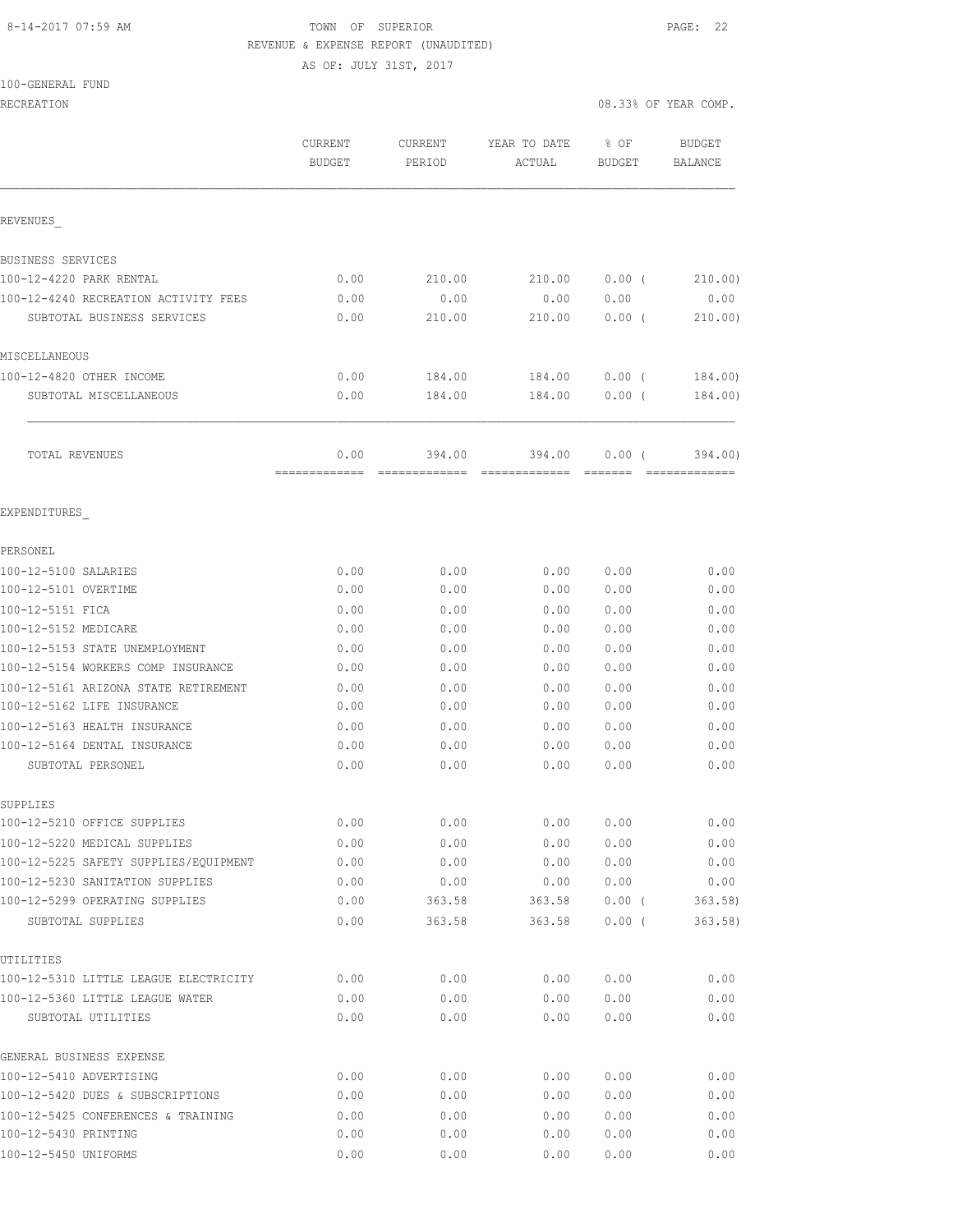## 8-14-2017 07:59 AM TOWN OF SUPERIOR PAGE: 23 REVENUE & EXPENSE REPORT (UNAUDITED) AS OF: JULY 31ST, 2017

100-GENERAL FUND

|                                         | CURRENT       | <b>CURRENT</b> | YEAR TO DATE | % OF          | <b>BUDGET</b>  |
|-----------------------------------------|---------------|----------------|--------------|---------------|----------------|
|                                         | <b>BUDGET</b> | PERIOD         | ACTUAL       | <b>BUDGET</b> | <b>BALANCE</b> |
| 100-12-5460 POSTAGE                     | 0.00          | 0.00           | 0.00         | 0.00          | 0.00           |
| 100-12-5470 TRAVEL                      | 0.00          | 0.00           | 0.00         | 0.00          | 0.00           |
| 100-12-5471 HOST/MEALS                  | 0.00          | 0.00           | 0.00         | 0.00          | 0.00           |
| 100-12-5480 GENERAL INSURANCE           | 0.00          | 0.00           | 0.00         | 0.00          | 0.00           |
| 100-12-5481 VEHICLE INSURANCE           | 0.00          | 0.00           | 0.00         | 0.00          | 0.00           |
| 100-12-5482 LIABILITY INSURANCE         | 0.00          | 0.00           | 0.00         | 0.00          | 0.00           |
| 100-12-5492 BAD DEBT EXPENSE            | 0.00          | 0.00           | 0.00         | 0.00          | 0.00           |
| SUBTOTAL GENERAL BUSINESS EXPENSE       | 0.00          | 0.00           | 0.00         | 0.00          | 0.00           |
| PROFESSIONAL SERVICES                   |               |                |              |               |                |
| 100-12-5550 OTHER PROFESSIONAL SERVICES | 0.00          | 0.00           | 0.00         | 0.00          | 0.00           |
| SUBTOTAL PROFESSIONAL SERVICES          | 0.00          | 0.00           | 0.00         | 0.00          | 0.00           |
| TOTAL EXPENDITURES                      | 0.00          | 363.58         | 363.58       | 0.00(         | 363.58         |
|                                         |               |                |              |               |                |
| REVENUES OVER/(UNDER) EXPENDITURES      | 0.00          | 30.42          | 30.42        |               | 30.42          |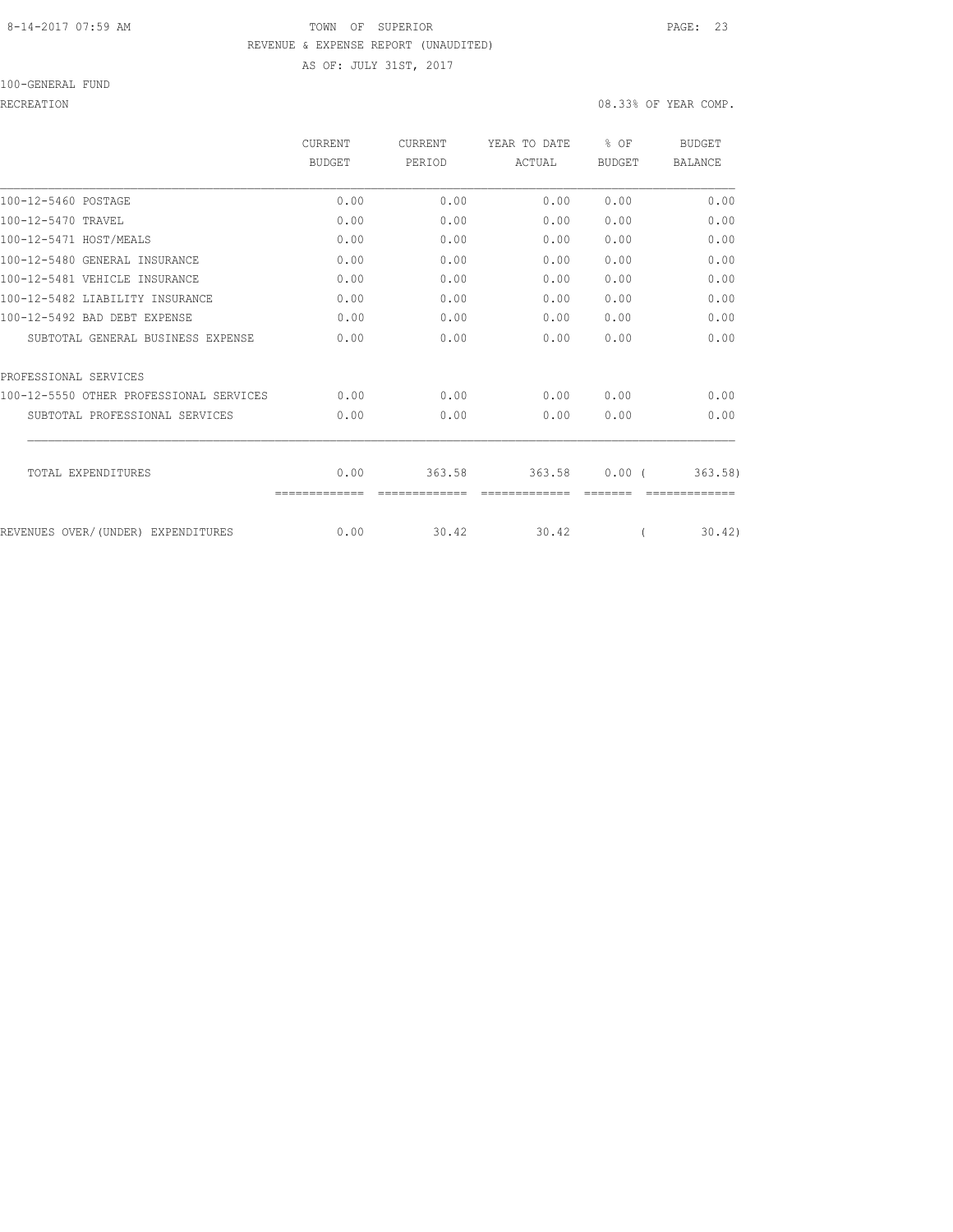#### 8-14-2017 07:59 AM TOWN OF SUPERIOR PAGE: 24 REVENUE & EXPENSE REPORT (UNAUDITED)

AS OF: JULY 31ST, 2017

100-GENERAL FUND

|                                       | CURRENT<br><b>BUDGET</b> | CURRENT<br>PERIOD | YEAR TO DATE<br>ACTUAL | % OF<br>BUDGET | <b>BUDGET</b><br><b>BALANCE</b> |
|---------------------------------------|--------------------------|-------------------|------------------------|----------------|---------------------------------|
| REVENUES                              |                          |                   |                        |                |                                 |
| BUSINESS SERVICES                     |                          |                   |                        |                |                                 |
| 100-13-4240 FEES                      | 4,000.00                 | 0.00              | 0.00                   | 0.00           | 4,000.00                        |
| 100-13-4250 INTERNET/LATE FEES        | 0.00                     | 0.00              | 0.00                   | 0.00           | 0.00                            |
| SUBTOTAL BUSINESS SERVICES            | 4,000.00                 | 0.00              | 0.00                   | 0.00           | 4,000.00                        |
| TOTAL REVENUES                        | 4,000.00                 | 0.00              | 0.00                   | 0.00           | 4,000.00                        |
| EXPENDITURES                          |                          |                   |                        |                |                                 |
| PERSONEL                              |                          |                   |                        |                |                                 |
| 100-13-5100 SALARIES                  | 30,484.00                | 1,997.52          | 1,997.52               | 6.55           | 28,486.48                       |
| 100-13-5101 OVERTIME                  | 0.00                     | 0.00              | 0.00                   | 0.00           | 0.00                            |
| 100-13-5151 FICA                      | 1,890.00                 | 120.21            | 120.21                 | 6.36           | 1,769.79                        |
| 100-13-5152 MEDICARE                  | 442.00                   | 28.11             | 28.11                  | 6.36           | 413.89                          |
| 100-13-5153 STATE UNEMPLOYMENT        | 744.00                   | 20.05             | 20.05                  | 2.69           | 723.95                          |
| 100-13-5154 WORKERS COMP INSURANCE    | 133.00                   | 19.00             | 19.00                  | 14.29          | 114.00                          |
| 100-13-5161 ARIZONA STATE RETIREMENT  | 3,497.00                 | 151.80            | 151.80                 | 4.34           | 3,345.20                        |
| 100-13-5162 LIFE INSURANCE            | 0.00                     | 0.00              | 0.00                   | 0.00           | 0.00                            |
| 100-13-5163 HEALTH INSURANCE          | 0.00                     | 0.00              | 0.00                   | 0.00           | 0.00                            |
| 100-13-5164 DENTAL INSURANCE          | 0.00                     | 0.00              | 0.00                   | 0.00           | 0.00                            |
| SUBTOTAL PERSONEL                     | 37,190.00                | 2,336.69          | 2,336.69               | 6.28           | 34,853.31                       |
| SUPPLIES                              |                          |                   |                        |                |                                 |
| 100-13-5210 OFFICE SUPPLIES           | 0.00                     | 0.00              | 0.00                   | 0.00           | 0.00                            |
| 100-13-5220 MEDICAL SUPPLIES          | 0.00                     | 0.00              | 0.00                   | 0.00           | 0.00                            |
| 100-13-5225 SAFETY SUPPLIES/EQUIPMENT | 0.00                     | 0.00              | 0.00                   | 0.00           | 0.00                            |
| 100-13-5230 SANITATION SUPPLIES       | 0.00                     | 0.00              | 0.00                   | 0.00           | 0.00                            |
| 100-13-5270 LIBRARY BOOKS             | 2,000.00                 | 0.00              | 0.00                   | 0.00           | 2,000.00                        |
| 100-13-5299 OPERATING SUPPLIES        | 0.00                     | 0.00              | 0.00                   | 0.00           | 0.00                            |
| SUBTOTAL SUPPLIES                     | 2,000.00                 | 0.00              | 0.00                   | 0.00           | 2,000.00                        |
| UTILITIES                             |                          |                   |                        |                |                                 |
| 100-13-5310 ELECTRICITY               | 5,000.00                 | 0.00              | 0.00                   | 0.00           | 5,000.00                        |
| 100-13-5320 GAS                       | 1,000.00                 | 43.64             | 43.64                  | 4.36           | 956.36                          |
| 100-13-5330 REFUSE                    | 0.00                     | 0.00              | 0.00                   | 0.00           | 0.00                            |
| 100-13-5340 SEWER                     | 0.00                     | 0.00              | 0.00                   | 0.00           | 0.00                            |
| 100-13-5350 TELEPHONE                 | 200.00                   | 139.07            | 139.07                 | 69.54          | 60.93                           |

100-13-5360 WATER 500.00 28.42 28.42 5.68 471.58 100-13-5380 SECURITY 400.00 0.00 0.00 0.00 400.00 SUBTOTAL UTILITIES 7,100.00 211.13 211.13 2.97 6,888.87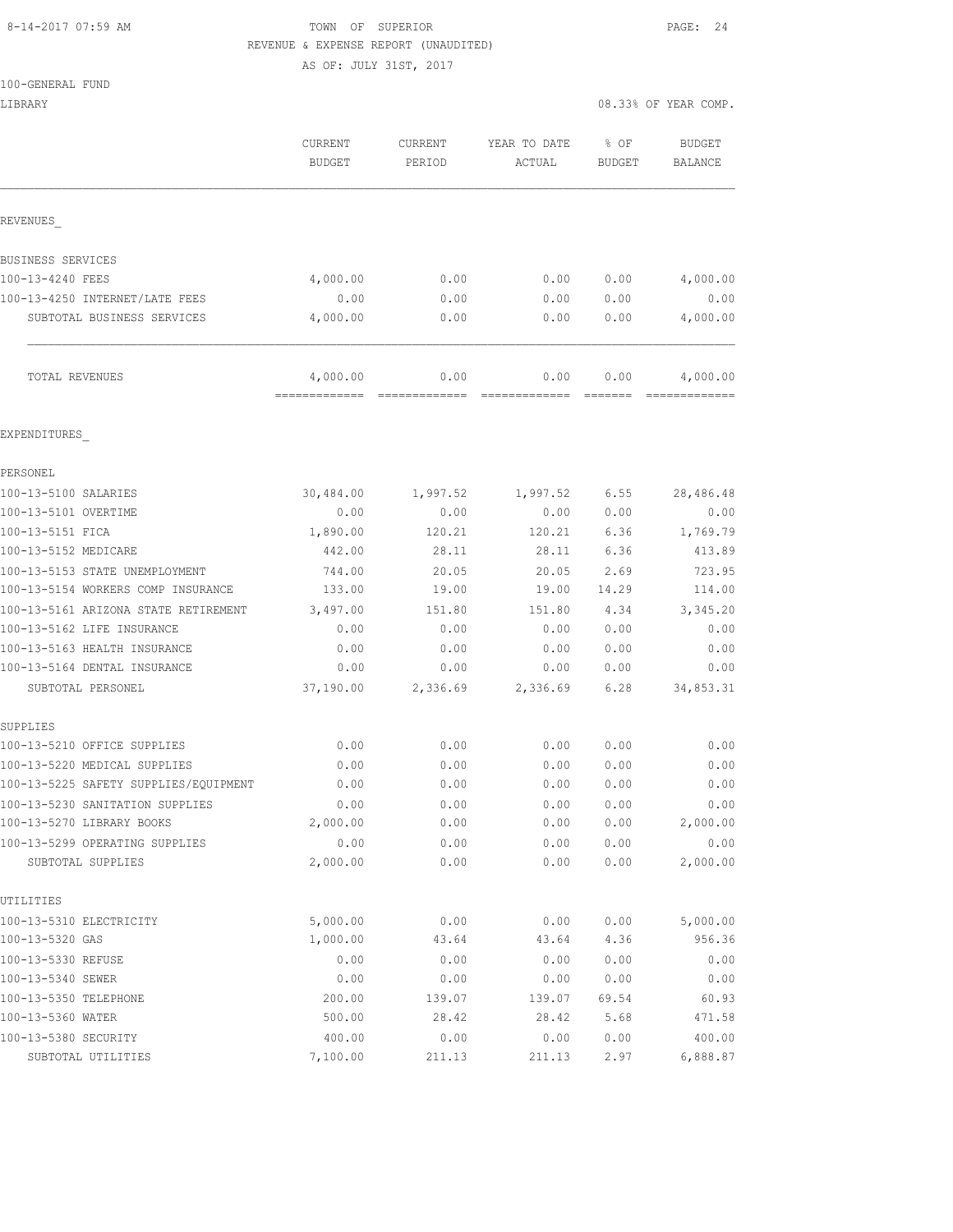## 8-14-2017 07:59 AM **TOWN** OF SUPERIOR **PAGE: 25** REVENUE & EXPENSE REPORT (UNAUDITED)

AS OF: JULY 31ST, 2017

100-GENERAL FUND

LIBRARY 08.33% OF YEAR COMP.

| PERIOD<br>250.00<br>1,300.00<br>0.00<br>0.00<br>0.00<br>500.00<br>0.00<br>9,000.00<br>12,820.00<br>0.00 | 0.00<br>0.00<br>0.00<br>0.00<br>0.00<br>70.20<br>0.00<br>0.00<br>0.00<br>0.00 | ACTUAL<br>0.00<br>0.00<br>0.00<br>0.00<br>0.00<br>70.20<br>0.00<br>0.00<br>0.00 | BUDGET<br>0.00<br>0.00<br>0.00<br>0.00<br>0.00<br>14.04<br>0.00<br>0.00<br>0.00 | BALANCE<br>250.00<br>1,300.00<br>0.00<br>0.00<br>0.00<br>429.80<br>0.00<br>9,000.00<br>12,820.00 |
|---------------------------------------------------------------------------------------------------------|-------------------------------------------------------------------------------|---------------------------------------------------------------------------------|---------------------------------------------------------------------------------|--------------------------------------------------------------------------------------------------|
|                                                                                                         |                                                                               |                                                                                 |                                                                                 |                                                                                                  |
|                                                                                                         |                                                                               |                                                                                 |                                                                                 |                                                                                                  |
|                                                                                                         |                                                                               |                                                                                 |                                                                                 |                                                                                                  |
|                                                                                                         |                                                                               |                                                                                 |                                                                                 |                                                                                                  |
|                                                                                                         |                                                                               |                                                                                 |                                                                                 |                                                                                                  |
|                                                                                                         |                                                                               |                                                                                 |                                                                                 |                                                                                                  |
|                                                                                                         |                                                                               |                                                                                 |                                                                                 |                                                                                                  |
|                                                                                                         |                                                                               |                                                                                 |                                                                                 |                                                                                                  |
|                                                                                                         |                                                                               |                                                                                 |                                                                                 |                                                                                                  |
|                                                                                                         |                                                                               |                                                                                 |                                                                                 |                                                                                                  |
|                                                                                                         |                                                                               |                                                                                 |                                                                                 |                                                                                                  |
|                                                                                                         |                                                                               |                                                                                 |                                                                                 |                                                                                                  |
|                                                                                                         |                                                                               | 0.00                                                                            | 0.00                                                                            | 0.00                                                                                             |
| 0.00                                                                                                    | 0.00                                                                          | 0.00                                                                            | 0.00                                                                            | 0.00                                                                                             |
|                                                                                                         | 0.00                                                                          | 0.00                                                                            | 0.00                                                                            | 0.00                                                                                             |
|                                                                                                         | 70.20                                                                         | 70.20                                                                           | 0.29                                                                            | 23,799.80                                                                                        |
|                                                                                                         |                                                                               |                                                                                 |                                                                                 |                                                                                                  |
|                                                                                                         | 0.00                                                                          | 0.00                                                                            | 0.00                                                                            | 0.00                                                                                             |
|                                                                                                         | 25.00                                                                         | 25.00                                                                           | 0.00(                                                                           | 25.00                                                                                            |
|                                                                                                         | 25.00                                                                         | 25.00                                                                           | 0.00(                                                                           | 25.00                                                                                            |
|                                                                                                         |                                                                               |                                                                                 |                                                                                 |                                                                                                  |
|                                                                                                         | 0.00                                                                          | 0.00                                                                            | 0.00                                                                            | 0.00                                                                                             |
|                                                                                                         | 0.00                                                                          | 0.00                                                                            | 0.00                                                                            | 0.00                                                                                             |
|                                                                                                         |                                                                               | 2,643.02                                                                        | 3.77                                                                            | 67,516.98                                                                                        |
|                                                                                                         | 0.00<br>23,870.00<br>0.00<br>0.00<br>0.00<br>0.00<br>0.00<br>70,160.00        | 2,643.02                                                                        | $66, 160.00$ (<br>$2,643.02$ ) (<br>2,643.02)                                   |                                                                                                  |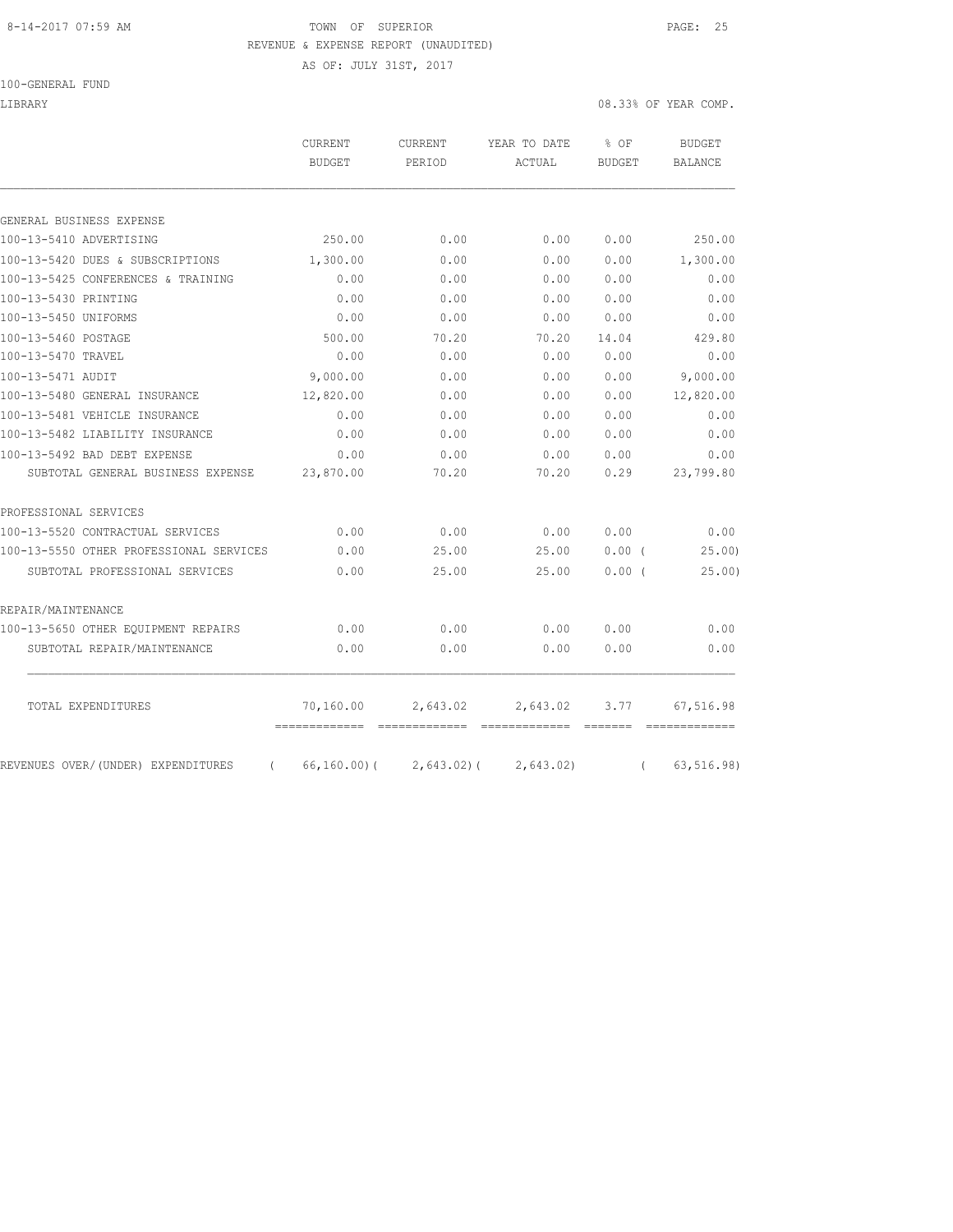|  | 8-14-2017 07:59 AM |  |
|--|--------------------|--|
|  |                    |  |

## TOWN OF SUPERIOR **Example 26** PAGE: 26 REVENUE & EXPENSE REPORT (UNAUDITED)

|                                       | AS OF: JULY 31ST, 2017   |                   |                        |                       |                          |
|---------------------------------------|--------------------------|-------------------|------------------------|-----------------------|--------------------------|
| 100-GENERAL FUND                      |                          |                   |                        |                       |                          |
| BUILDING RENTALS                      |                          |                   |                        |                       | 08.33% OF YEAR COMP.     |
|                                       | CURRENT<br><b>BUDGET</b> | CURRENT<br>PERIOD | YEAR TO DATE<br>ACTUAL | % OF<br><b>BUDGET</b> | <b>BUDGET</b><br>BALANCE |
| REVENUES                              |                          |                   |                        |                       |                          |
| ENTERPRISE SERVICES                   |                          |                   |                        |                       |                          |
| 100-14-4330 RENTAL INCOME             | 30,000.00                | 1,040.00          | 1,040.00               | 3.47                  | 28,960.00                |
| SUBTOTAL ENTERPRISE SERVICES          | 30,000.00                | 1,040.00          | 1,040.00               | 3.47                  | 28,960.00                |
| TOTAL REVENUES                        | 30,000.00                | 1,040.00          | 1,040.00               | 3.47                  | 28,960.00                |
| EXPENDITURES                          |                          |                   |                        |                       |                          |
| SUPPLIES                              |                          |                   |                        |                       |                          |
| 100-14-5210 OFFICE SUPPLIES           | 0.00                     | 0.00              | 0.00                   | 0.00                  | 0.00                     |
| 100-14-5220 MEDICAL SUPPLIES          | 0.00                     | 0.00              | 0.00                   | 0.00                  | 0.00                     |
| 100-14-5225 SAFETY SUPPLIES/EQUIPMENT | 0.00                     | 0.00              | 0.00                   | 0.00                  | 0.00                     |
| 100-14-5230 SANITATION SUPPLIES       | 0.00                     | 0.00              | 0.00                   | 0.00                  | 0.00                     |
| 100-14-5299 OPERATING SUPPLIES        | 0.00                     | 0.00              | 0.00                   | 0.00                  | 0.00                     |
| SUBTOTAL SUPPLIES                     | 0.00                     | 0.00              | 0.00                   | 0.00                  | 0.00                     |
| UTILITIES                             |                          |                   |                        |                       |                          |
| 100-14-5310 ELECTRICITY               | 11,000.00                | 0.00              | 0.00                   | 0.00                  | 11,000.00                |
| 100-14-5320 GAS                       | 0.00                     | 0.00              | 0.00                   | 0.00                  | 0.00                     |
| 100-14-5330 REFUSE                    | 0.00                     | 0.00              | 0.00                   | 0.00                  | 0.00                     |
| 100-14-5340 SEWER                     | 0.00                     | 0.00              | 0.00                   | 0.00                  | 0.00                     |
| 100-14-5350 TELEPHONE                 | 0.00                     | 0.00              | 0.00                   | 0.00                  | 0.00                     |
| 100-14-5360 WATER                     | 2,000.00                 | 53.07             | 53.07                  | 2.65                  | 1,946.93                 |
| SUBTOTAL UTILITIES                    | 13,000.00                | 53.07             | 53.07                  | 0.41                  | 12,946.93                |
| GENERAL BUSINESS EXPENSE              |                          |                   |                        |                       |                          |
| 100-14-5410 ADVERTISING               | 0.00                     | 0.00              | 0.00                   | 0.00                  | 0.00                     |
| 100-14-5420 DUES & SUBSCRIPTIONS      | 0.00                     | 0.00              | 0.00                   | 0.00                  | 0.00                     |

| GENERAL BUSINESS EXPENSE                |      |      |      |      |      |
|-----------------------------------------|------|------|------|------|------|
| 100-14-5410 ADVERTISING                 | 0.00 | 0.00 | 0.00 | 0.00 | 0.00 |
| 100-14-5420 DUES & SUBSCRIPTIONS        | 0.00 | 0.00 | 0.00 | 0.00 | 0.00 |
| 100-14-5430 PRINTING                    | 0.00 | 0.00 | 0.00 | 0.00 | 0.00 |
| 100-14-5460 POSTAGE                     | 0.00 | 0.00 | 0.00 | 0.00 | 0.00 |
| 100-14-5480 GENERAL INSURANCE           | 0.00 | 0.00 | 0.00 | 0.00 | 0.00 |
| 100-14-5481 VEHICLE INSURANCE           | 0.00 | 0.00 | 0.00 | 0.00 | 0.00 |
| 100-14-5482 LIABILITY INSURANCE         | 0.00 | 0.00 | 0.00 | 0.00 | 0.00 |
| 100-14-5492 BAD DEBT EXPENSE            | 0.00 | 0.00 | 0.00 | 0.00 | 0.00 |
| SUBTOTAL GENERAL BUSINESS EXPENSE       | 0.00 | 0.00 | 0.00 | 0.00 | 0.00 |
| PROFESSIONAL SERVICES                   |      |      |      |      |      |
| 100-14-5550 OTHER PROFESSIONAL SERVICES | 0.00 | 0.00 | 0.00 | 0.00 | 0.00 |

SUBTOTAL PROFESSIONAL SERVICES 0.00 0.00 0.00 0.00 0.00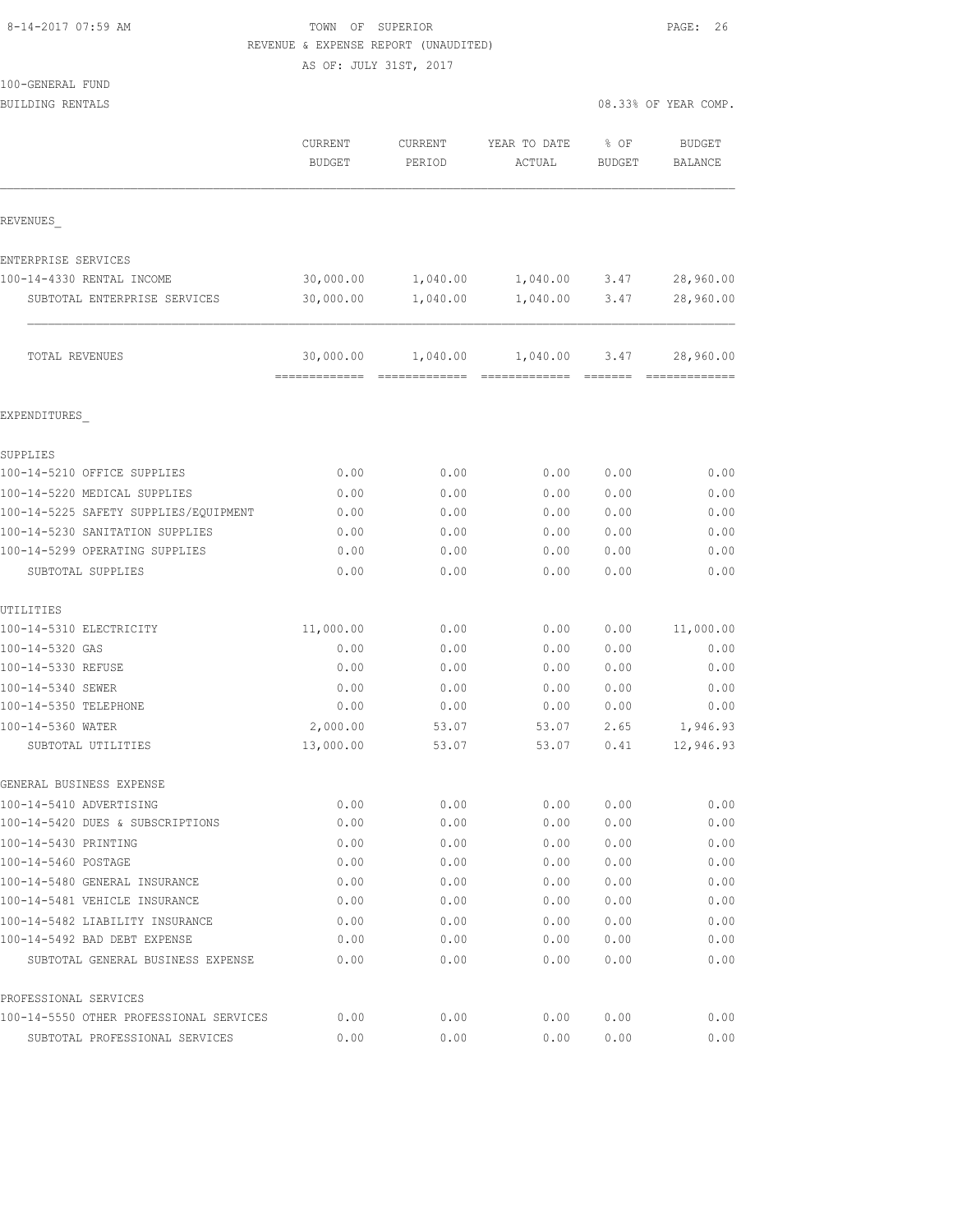#### 8-14-2017 07:59 AM TOWN OF SUPERIOR PAGE: 27 REVENUE & EXPENSE REPORT (UNAUDITED)

AS OF: JULY 31ST, 2017

# 100-GENERAL FUND

#### BUILDING RENTALS 08.33% OF YEAR COMP.

|                                     | CURRENT<br>BUDGET        | <b>CURRENT</b><br>PERIOD | YEAR TO DATE<br>ACTUAL | % OF<br><b>BUDGET</b> | <b>BUDGET</b><br><b>BALANCE</b> |
|-------------------------------------|--------------------------|--------------------------|------------------------|-----------------------|---------------------------------|
| REPAIR/MAINTENANCE                  |                          |                          |                        |                       |                                 |
| 100-14-5650 OTHER EQUIPMENT REPAIRS | 0.00                     | 0.00                     | 0.00                   | 0.00                  | 0.00                            |
| SUBTOTAL REPAIR/MAINTENANCE         | 0.00                     | 0.00                     | 0.00                   | 0.00                  | 0.00                            |
| TOTAL EXPENDITURES                  | 13,000.00<br>----------- | 53.07                    | 53.07                  | 0.41                  | 12,946.93<br>------------       |
| REVENUES OVER/(UNDER) EXPENDITURES  | 17,000.00                | 986.93                   | 986.93                 |                       | 16,013.07                       |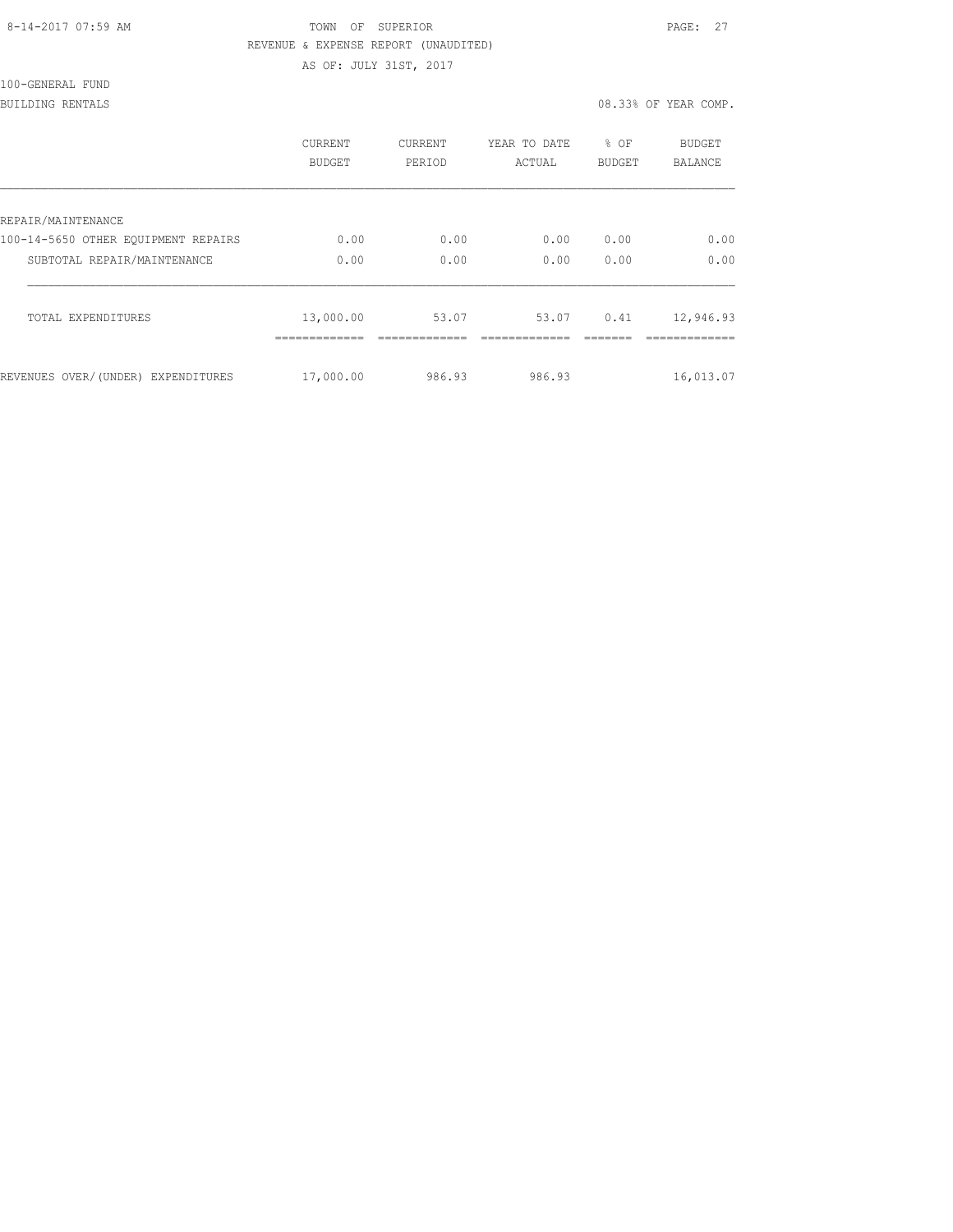## 8-14-2017 07:59 AM TOWN OF SUPERIOR PAGE: 28 REVENUE & EXPENSE REPORT (UNAUDITED)

AS OF: JULY 31ST, 2017

100-GENERAL FUND

| SR CITIZENS-CONGREGATE                  |                   |                          |                        | 08.33% OF YEAR COMP.  |                          |  |
|-----------------------------------------|-------------------|--------------------------|------------------------|-----------------------|--------------------------|--|
|                                         | CURRENT<br>BUDGET | <b>CURRENT</b><br>PERIOD | YEAR TO DATE<br>ACTUAL | % OF<br><b>BUDGET</b> | <b>BUDGET</b><br>BALANCE |  |
| REVENUES                                |                   |                          |                        |                       |                          |  |
| BUSINESS SERVICES                       |                   |                          |                        |                       |                          |  |
| 100-15-4215 SRC AAA DOLLARS             | 65,793.00         | 0.00                     | 0.00                   | 0.00                  | 65,793.00                |  |
| 100-15-4216 SRC ALTECS REVENUE          | 0.00              | 0.00                     | 0.00                   | 0.00                  | 0.00                     |  |
| 100-15-4217 SRC PROGRAM REVENUE         | 0.00              | 879.76                   | 879.76                 | $0.00$ (              | 879.76)                  |  |
| 100-15-4219 UNITED WAY                  | 0.00              | 0.00                     | 0.00                   | 0.00                  | 0.00                     |  |
| 100-15-4220 FEMA                        | 0.00              | 0.00                     | 0.00                   | 0.00                  | 0.00                     |  |
| SUBTOTAL BUSINESS SERVICES              | 65,793.00         | 879.76                   | 879.76                 | 1.34                  | 64, 913.24               |  |
| TOTAL REVENUES                          | 65,793.00         | 879.76                   | 879.76                 | 1.34                  | 64, 913.24               |  |
| EXPENDITURES                            |                   |                          |                        |                       |                          |  |
| PERSONEL                                |                   |                          |                        |                       |                          |  |
| 100-15-5100 SALARIES                    | 12,116.00         | 1,526.21                 | $1,526.21$ 12.60       |                       | 10,589.79                |  |
| 100-15-5101 OVERTIME                    | 0.00              | 0.00                     | 0.00                   | 0.00                  | 0.00                     |  |
| 100-15-5120 INMATE LABOR                | 800.00            | 28.00                    | 28.00                  | 3.50                  | 772.00                   |  |
| 100-15-5151 FICA                        | 751.00            | 94.63                    | 94.63                  | 12.60                 | 656.37                   |  |
| 100-15-5152 MEDICARE                    | 176.00            | 22.12                    | 22.12                  | 12.57                 | 153.88                   |  |
| 100-15-5153 STATE UNEMPLOYMENT          | 225.00            | 25.06                    | 25.06                  | 11.14                 | 199.94                   |  |
| 100-15-5154 WORKERS COMP INSURANCE      | 506.00            | 61.00                    | 61.00                  | 12.06                 | 445.00                   |  |
| 100-15-5161 ARIZONA STATE RETIREMENT    | 1,212.00          | 101.91                   | 101.91                 | 8.41                  | 1,110.09                 |  |
| 100-15-5162 LIFE INSURANCE              | 11.00             | 0.00                     | 0.00                   | 0.00                  | 11.00                    |  |
| 100-15-5163 HEALTH INSURANCE            | 537.00            | 0.00                     | 0.00                   | 0.00                  | 537.00                   |  |
| 100-15-5164 DENTAL INSURANCE            | 50.00             | 0.00                     | 0.00                   | 0.00                  | 50.00                    |  |
| SUBTOTAL PERSONEL                       | 16,384.00         | 1,858.93                 | 1,858.93               | 11.35                 | 14,525.07                |  |
| SUPPLIES<br>100-15-5210 OFFICE SUPPLIES | 0.00              | 0.00                     | 0.00                   | 0.00                  | 0.00                     |  |
| 100-15-5220 MEDICAL SUPPLIES            | 0.00              | 0.00                     | 0.00                   | 0.00                  | 0.00                     |  |
| 100-15-5225 SAFETY SUPPLIES/EQUIPMENT   | 0.00              | 212.00                   | 212.00                 | 0.00(                 | 212.00)                  |  |
| 100-15-5230 SANITATION SUPPLIES         | 0.00              | 0.00                     | 0.00                   | 0.00                  | 0.00                     |  |
| 100-15-5240 CHEMICALS & SUPPLIES        | 114.00            | 0.00                     | 0.00                   | 0.00                  | 114.00                   |  |
| 100-15-5250 KITCHEN SUPPLIES            | 300.00            | 0.00                     | 0.00                   | 0.00                  | 300.00                   |  |
| 100-15-5260 FOOD SUPPLIES               | 50.00             | 0.00                     | 0.00                   | 0.00                  | 50.00                    |  |
| 100-15-5299 OPERATING SUPPLIES          | 400.00            | 0.00                     | 0.00                   | 0.00                  | 400.00                   |  |
| SUBTOTAL SUPPLIES                       | 864.00            | 212.00                   | 212.00                 | 24.54                 | 652.00                   |  |
| UTILITIES                               |                   |                          |                        |                       |                          |  |
| 100-15-5310 ELECTRICITY                 | 0.00              | 0.00                     | 0.00                   | 0.00                  | 0.00                     |  |
| 100-15-5320 GAS                         | 746.00            | 42.23                    | 42.23                  | 5.66                  | 703.77                   |  |
| 100-15-5330 REFUSE                      | 0.00              | 0.00                     | 0.00                   | 0.00                  | 0.00                     |  |
| 100-15-5340 SEWER                       | 0.00              | 0.00                     | 0.00                   | 0.00                  | 0.00                     |  |
| 100-15-5350 TELEPHONE                   | 0.00              | 25.83                    | 25.83                  | 0.00(                 | 25.83)                   |  |
| 100-15-5360 WATER                       | 0.00              | 15.95                    | 15.95                  | $0.00$ (              | 15.95)                   |  |
| 100-15-5370 RENT                        | 0.00              | 0.00                     | 0.00                   | 0.00                  | 0.00                     |  |

SUBTOTAL UTILITIES 746.00 84.01 84.01 11.26 661.99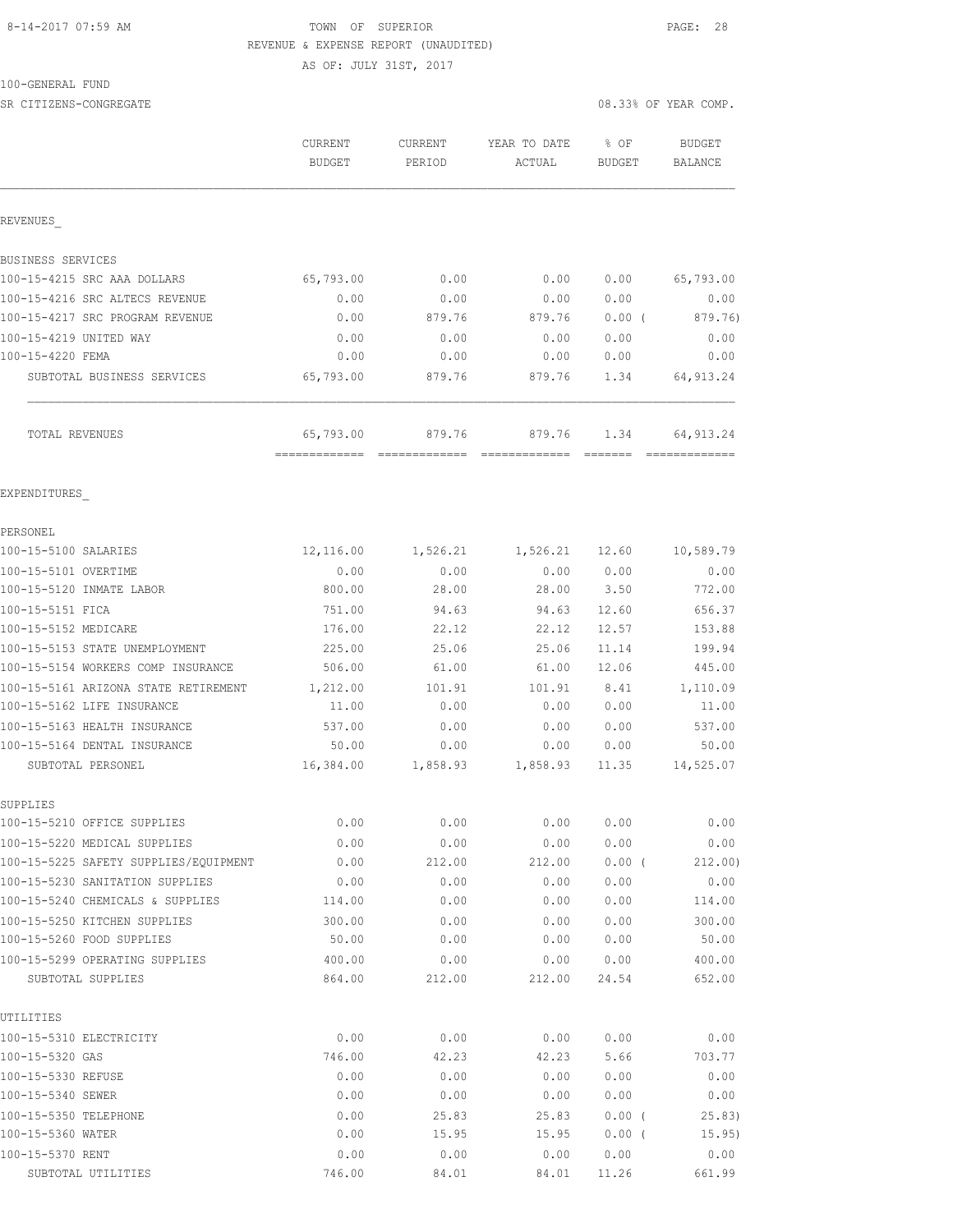#### 8-14-2017 07:59 AM TOWN OF SUPERIOR PAGE: 29 REVENUE & EXPENSE REPORT (UNAUDITED)

AS OF: JULY 31ST, 2017

100-GENERAL FUND

SR CITIZENS-CONGREGATE **2008** OF YEAR COMP.

|                                         | CURRENT<br><b>BUDGET</b> | <b>CURRENT</b><br>PERIOD | YEAR TO DATE<br>ACTUAL | % OF<br>BUDGET | <b>BUDGET</b><br>BALANCE |
|-----------------------------------------|--------------------------|--------------------------|------------------------|----------------|--------------------------|
|                                         |                          |                          |                        |                |                          |
| GENERAL BUSINESS EXPENSE                |                          |                          |                        |                |                          |
| 100-15-5410 ADVERTISING                 | 0.00                     | 0.00                     | 0.00                   | 0.00           | 0.00                     |
| 100-15-5420 DUES & SUBSCRIPTIONS        | 200.00                   | 0.00                     | 0.00                   | 0.00           | 200.00                   |
| 100-15-5425 CONFERENCES & TRAINING      | 0.00                     | 0.00                     | 0.00                   | 0.00           | 0.00                     |
| 100-15-5430 PRINTING                    | 0.00                     | 0.00                     | 0.00                   | 0.00           | 0.00                     |
| 100-15-5450 UNIFORMS                    | 0.00                     | 0.00                     | 0.00                   | 0.00           | 0.00                     |
| 100-15-5460 POSTAGE                     | 0.00                     | 10.53                    | 10.53                  | 0.00(          | 10.53)                   |
| 100-15-5470 TRAVEL                      | 0.00                     | 0.00                     | 0.00                   | 0.00           | 0.00                     |
| 100-15-5471 AUDIT                       | 4,500.00                 | 0.00                     | 0.00                   | 0.00           | 4,500.00                 |
| 100-15-5480 GENERAL INSURANCE           | 4,273.00                 | 0.00                     | 0.00                   | 0.00           | 4,273.00                 |
| 100-15-5481 VEHICLE INSURANCE           | 0.00                     | 0.00                     | 0.00                   | 0.00           | 0.00                     |
| 100-15-5482 LIABILITY INSURANCE         | 0.00                     | 0.00                     | 0.00                   | 0.00           | 0.00                     |
| SUBTOTAL GENERAL BUSINESS EXPENSE       | 8,973.00                 | 10.53                    | 10.53                  | 0.12           | 8,962.47                 |
| PROFESSIONAL SERVICES                   |                          |                          |                        |                |                          |
| 100-15-5550 OTHER PROFESSIONAL SERVICES | 16,000.00                | 0.00                     | 0.00                   | 0.00           | 16,000.00                |
| SUBTOTAL PROFESSIONAL SERVICES          | 16,000.00                | 0.00                     | 0.00                   | 0.00           | 16,000.00                |
| REPAIR/MAINTENANCE                      |                          |                          |                        |                |                          |
| 100-15-5610 PARK & BLDG IMPROVEMENTS    | 0.00                     | 0.00                     | 0.00                   | 0.00           | 0.00                     |
| 100-15-5640 AUTO & TRUCK REPAIRS        | 0.00                     | 0.00                     | 0.00                   | 0.00           | 0.00                     |
| 100-15-5641 GAS & OIL                   | 0.00                     | 0.00                     | 0.00                   | 0.00           | 0.00                     |
| 100-15-5642 TIRES & TUBES               | 0.00                     | 0.00                     | 0.00                   | 0.00           | 0.00                     |
| 100-15-5643 INMATE FUEL                 | 0.00                     | 0.00                     | 0.00                   | 0.00           | 0.00                     |
| 100-15-5650 OTHER EQUIPMENT REPAIRS     | 150.00                   | 0.00                     | 0.00                   | 0.00           | 150.00                   |
| SUBTOTAL REPAIR/MAINTENANCE             | 150.00                   | 0.00                     | 0.00                   | 0.00           | 150.00                   |
| TOTAL EXPENDITURES                      | 43,117.00                | 2,165.47                 | 2,165.47               | 5.02           | 40,951.53                |
| REVENUES OVER/(UNDER) EXPENDITURES      | 22,676.00 (              | $1, 285.71$ (            | 1, 285.71)             |                | 23,961.71                |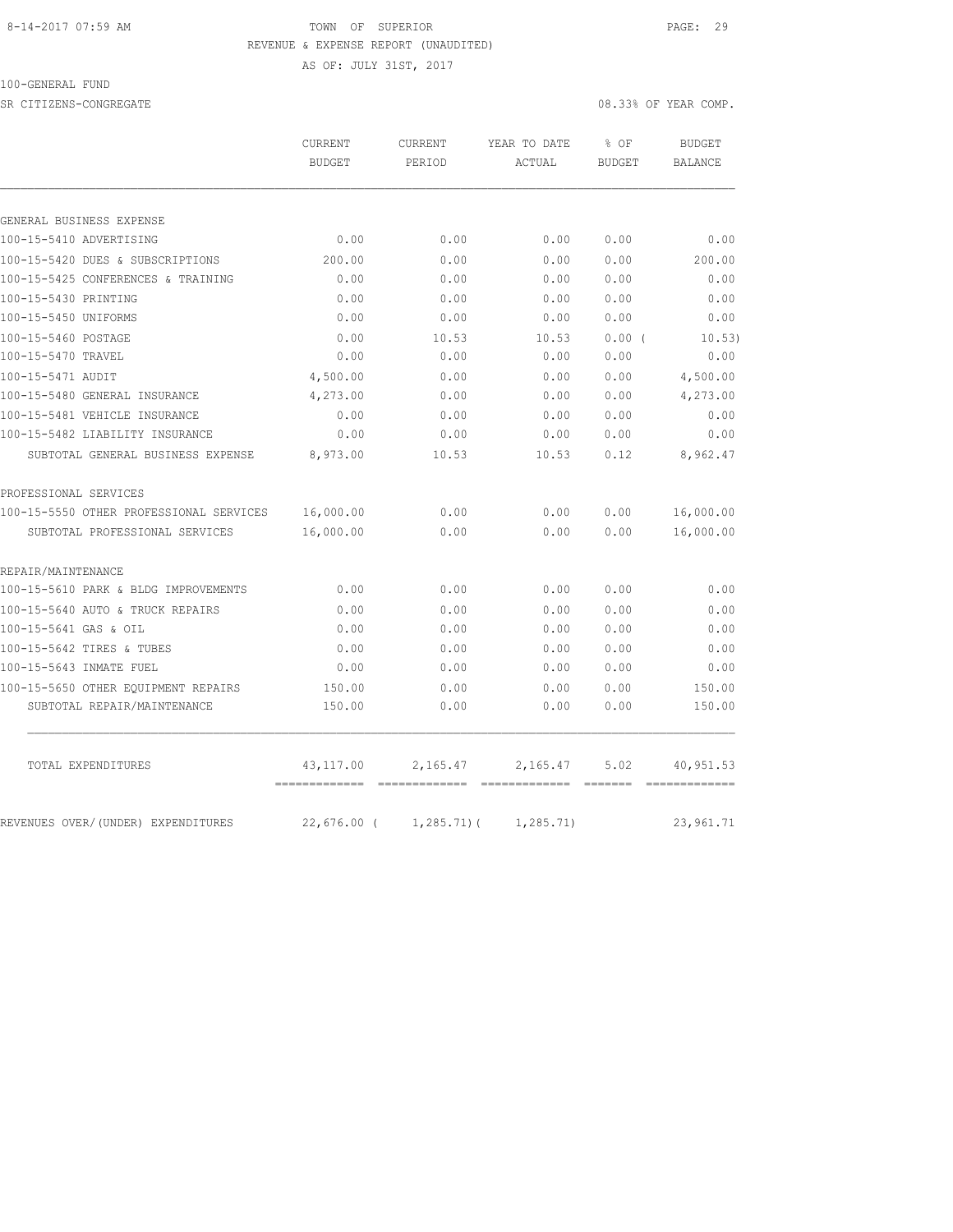## 8-14-2017 07:59 AM TOWN OF SUPERIOR PAGE: 30 REVENUE & EXPENSE REPORT (UNAUDITED)

AS OF: JULY 31ST, 2017

100-GENERAL FUND

| SR CITIZENS-HOME DELIVERY             |                          |                   |                        |                       | 08.33% OF YEAR COMP.            |
|---------------------------------------|--------------------------|-------------------|------------------------|-----------------------|---------------------------------|
|                                       | CURRENT<br><b>BUDGET</b> | CURRENT<br>PERIOD | YEAR TO DATE<br>ACTUAL | % OF<br><b>BUDGET</b> | <b>BUDGET</b><br><b>BALANCE</b> |
| REVENUES                              |                          |                   |                        |                       |                                 |
| BUSINESS SERVICES                     |                          |                   |                        |                       |                                 |
| 100-16-4215 SRC AAA REVENUE           | 0.00                     | 0.00              | 0.00                   | 0.00                  | 0.00                            |
| 100-16-4216 SRC ALTECS REVENUE        | 0.00                     | 0.00              | 0.00                   | 0.00                  | 0.00                            |
| 100-16-4217 SRC PROGRAM REVENUE       | 0.00                     | 3,360.48          | 3,360.48               | 0.00(                 | 3,360.48                        |
| 100-16-4219 UNITED WAY                | 0.00                     | 0.00              | 0.00                   | 0.00                  | 0.00                            |
| 100-16-4220 FEMA                      | 0.00                     | 0.00              | 0.00                   | 0.00                  | 0.00                            |
| SUBTOTAL BUSINESS SERVICES            | 0.00                     | 3,360.48          | 3,360.48               | $0.00$ (              | 3,360.48)                       |
| TOTAL REVENUES                        | 0.00<br>=============    | 3,360.48          | 3,360.48               | 0.00(                 | 3,360.48                        |
| EXPENDITURES                          |                          |                   |                        |                       |                                 |
| PERSONEL                              |                          |                   |                        |                       |                                 |
| 100-16-5100 SALARIES                  | 11,865.00                | 909.83            | 909.83                 | 7.67                  | 10,955.17                       |
| 100-16-5101 OVERTIME                  | 0.00                     | 0.00              | 0.00                   | 0.00                  | 0.00                            |
| 100-16-5120 INMATE LABOR              | 1,100.00                 | 42.00             | 42.00                  | 3.82                  | 1,058.00                        |
| 100-16-5151 FICA                      | 736.00                   | 56.41             | 56.41                  | 7.66                  | 679.59                          |
| 100-16-5152 MEDICARE                  | 172.00                   | 13.19             | 13.19                  | 7.67                  | 158.81                          |
| 100-16-5153 STATE UNEMPLOYMENT        | 270.00                   | 17.29             | 17.29                  | 6.40                  | 252.71                          |
| 100-16-5154 WORKERS COMP INSURANCE    | 495.00                   | 61.00             | 61.00                  | 12.32                 | 434.00                          |
| 100-16-5161 ARIZONA STATE RETIREMENT  | 1,186.00                 | 104.63            | 104.63                 | 8.82                  | 1,081.37                        |
| 100-16-5162 LIFE INSURANCE            | 0.00                     | 0.00              | 0.00                   | 0.00                  | 0.00                            |
| 100-16-5163 HEALTH INSURANCE          | 0.00                     | 0.00              | 0.00                   | 0.00                  | 0.00                            |
| 100-16-5164 DENTAL INSURANCE          | 0.00                     | 0.00              | 0.00                   | 0.00                  | 0.00                            |
| SUBTOTAL PERSONEL                     | 15,824.00                | 1,204.35          | 1,204.35               | 7.61                  | 14,619.65                       |
| SUPPLIES                              |                          |                   |                        |                       |                                 |
| 100-16-5210 OFFICE SUPPLIES           | 0.00                     | 0.00              | 0.00                   | 0.00                  | 0.00                            |
| 100-16-5220 MEDICAL SUPPLIES          | 0.00                     | 0.00              | 0.00                   | 0.00                  | 0.00                            |
| 100-16-5225 SAFETY SUPPLIES/EQUIPMENT | 0.00                     | 0.00              | 0.00                   | 0.00                  | 0.00                            |
| 100-16-5230 SANITATION SUPPLIES       | 0.00                     | 0.00              | 0.00                   | 0.00                  | 0.00                            |
| 100-16-5240 CHEMICALS & SUPPLIES      | 76.00                    | 0.00              | 0.00                   | 0.00                  | 76.00                           |
| 100-16-5250 KITCHEN SUPPLIES          | 500.00                   | 0.00              | 0.00                   | 0.00                  | 500.00                          |
| 100-16-5260 FOOD SUPPLIES             | 19,224.00                | 0.00              | 0.00                   | 0.00                  | 19,224.00                       |
| 100-16-5299 OPERATING SUPPLIES        | 0.00                     | 0.00              | 0.00                   | 0.00                  | 0.00                            |
| SUBTOTAL SUPPLIES                     | 19,800.00                | 0.00              | 0.00                   | 0.00                  | 19,800.00                       |
| UTILITIES                             |                          |                   |                        |                       |                                 |
| 100-16-5310 ELECTRICITY               | 0.00                     | 0.00              | 0.00                   | 0.00                  | 0.00                            |
| 100-16-5320 GAS                       | 802.00                   | 42.23             | 42.23                  | 5.27                  | 759.77                          |
| 100-16-5330 REFUSE                    | 0.00                     | 0.00              | 0.00                   | 0.00                  | 0.00                            |
| 100-16-5340 SEWER                     | 0.00                     | 0.00              | 0.00                   | 0.00                  | 0.00                            |
| 100-16-5350 TELEPHONE                 | 600.00                   | 25.83             | 25.83                  | 4.31                  | 574.17                          |

100-16-5360 WATER 0.00 15.95 15.95 0.00 ( 15.95) 100-16-5370 RENT 0.00 0.00 0.00 0.00 0.00 SUBTOTAL UTILITIES 1,402.00 84.01 84.01 5.99 1,317.99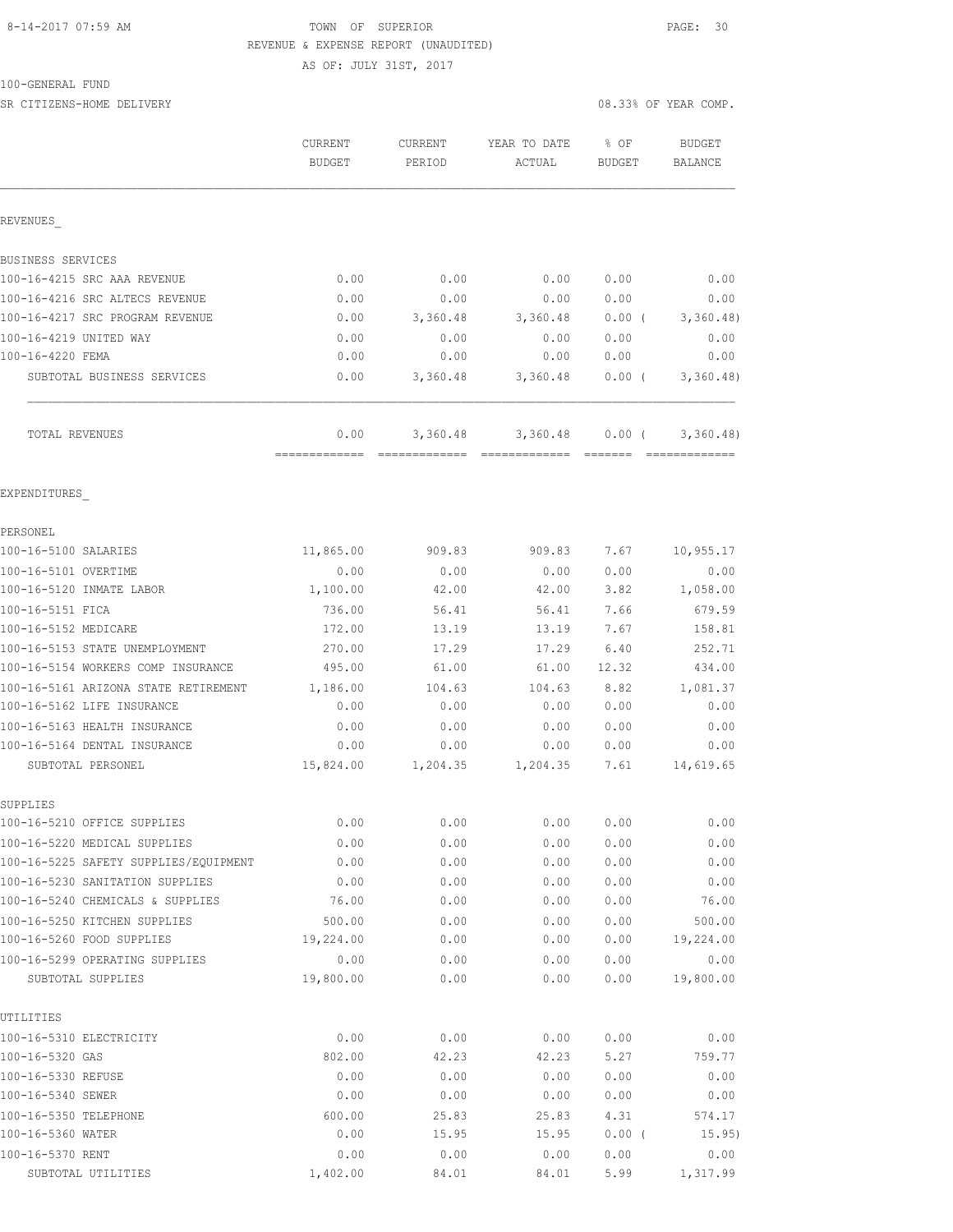#### 8-14-2017 07:59 AM TOWN OF SUPERIOR PAGE: 31 REVENUE & EXPENSE REPORT (UNAUDITED)

AS OF: JULY 31ST, 2017

100-GENERAL FUND

SR CITIZENS-HOME DELIVERY 08.33% OF YEAR COMP.

|                                                | CURRENT<br><b>BUDGET</b>     | <b>CURRENT</b><br>PERIOD                                                                                                                                                                                                                                                                                                                                                                                                                                                                           | YEAR TO DATE<br>ACTUAL    | % OF<br><b>BUDGET</b>                                                                                                                                                                                                                                                                                                                                                                                                                                                                                              | <b>BUDGET</b><br><b>BALANCE</b> |
|------------------------------------------------|------------------------------|----------------------------------------------------------------------------------------------------------------------------------------------------------------------------------------------------------------------------------------------------------------------------------------------------------------------------------------------------------------------------------------------------------------------------------------------------------------------------------------------------|---------------------------|--------------------------------------------------------------------------------------------------------------------------------------------------------------------------------------------------------------------------------------------------------------------------------------------------------------------------------------------------------------------------------------------------------------------------------------------------------------------------------------------------------------------|---------------------------------|
|                                                |                              |                                                                                                                                                                                                                                                                                                                                                                                                                                                                                                    |                           |                                                                                                                                                                                                                                                                                                                                                                                                                                                                                                                    |                                 |
| GENERAL BUSINESS EXPENSE                       |                              |                                                                                                                                                                                                                                                                                                                                                                                                                                                                                                    |                           |                                                                                                                                                                                                                                                                                                                                                                                                                                                                                                                    |                                 |
| 100-16-5410 ADVERTISING                        | 0.00                         | 0.00                                                                                                                                                                                                                                                                                                                                                                                                                                                                                               | 0.00                      | 0.00                                                                                                                                                                                                                                                                                                                                                                                                                                                                                                               | 0.00                            |
| 100-16-5420 DUES & SUBSCRIPTIONS               | 0.00                         | 0.00                                                                                                                                                                                                                                                                                                                                                                                                                                                                                               | 0.00                      | 0.00                                                                                                                                                                                                                                                                                                                                                                                                                                                                                                               | 0.00                            |
| 100-16-5425 CONFERENCES & TRAINING             | 0.00                         | 0.00                                                                                                                                                                                                                                                                                                                                                                                                                                                                                               | 0.00                      | 0.00                                                                                                                                                                                                                                                                                                                                                                                                                                                                                                               | 0.00                            |
| 100-16-5430 PRINTING                           | 0.00                         | 0.00                                                                                                                                                                                                                                                                                                                                                                                                                                                                                               | 0.00                      | 0.00                                                                                                                                                                                                                                                                                                                                                                                                                                                                                                               | 0.00                            |
| 100-16-5450 UNIFORMS                           | 0.00                         | 0.00                                                                                                                                                                                                                                                                                                                                                                                                                                                                                               | 0.00                      | 0.00                                                                                                                                                                                                                                                                                                                                                                                                                                                                                                               | 0.00                            |
| 100-16-5460 POSTAGE                            | 0.00                         | 10.53                                                                                                                                                                                                                                                                                                                                                                                                                                                                                              | 10.53                     | 0.00(                                                                                                                                                                                                                                                                                                                                                                                                                                                                                                              | 10.53)                          |
| 100-16-5470 TRAVEL                             | 0.00                         | 0.00                                                                                                                                                                                                                                                                                                                                                                                                                                                                                               | 0.00                      | 0.00                                                                                                                                                                                                                                                                                                                                                                                                                                                                                                               | 0.00                            |
| 100-16-5471 AUDIT                              | 4,500.00                     | 0.00                                                                                                                                                                                                                                                                                                                                                                                                                                                                                               | 0.00                      | 0.00                                                                                                                                                                                                                                                                                                                                                                                                                                                                                                               | 4,500.00                        |
| 100-16-5480 GENERAL INSURANCE                  | 4,273.00                     | 0.00                                                                                                                                                                                                                                                                                                                                                                                                                                                                                               | 0.00                      | 0.00                                                                                                                                                                                                                                                                                                                                                                                                                                                                                                               | 4,273.00                        |
| 100-16-5481 VEHICLE INSURANCE                  | 0.00                         | 0.00                                                                                                                                                                                                                                                                                                                                                                                                                                                                                               | 0.00                      | 0.00                                                                                                                                                                                                                                                                                                                                                                                                                                                                                                               | 0.00                            |
| 100-16-5482 LIABILITY INSURANCE                | 0.00                         | 0.00                                                                                                                                                                                                                                                                                                                                                                                                                                                                                               | 0.00                      | 0.00                                                                                                                                                                                                                                                                                                                                                                                                                                                                                                               | 0.00                            |
| SUBTOTAL GENERAL BUSINESS EXPENSE              | 8,773.00                     | 10.53                                                                                                                                                                                                                                                                                                                                                                                                                                                                                              | 10.53                     | 0.12                                                                                                                                                                                                                                                                                                                                                                                                                                                                                                               | 8,762.47                        |
| PROFESSIONAL SERVICES                          |                              |                                                                                                                                                                                                                                                                                                                                                                                                                                                                                                    |                           |                                                                                                                                                                                                                                                                                                                                                                                                                                                                                                                    |                                 |
| 100-16-5550 OTHER PROFESSIONAL SERVICES        | 0.00                         | 0.00                                                                                                                                                                                                                                                                                                                                                                                                                                                                                               | 0.00                      | 0.00                                                                                                                                                                                                                                                                                                                                                                                                                                                                                                               | 0.00                            |
| SUBTOTAL PROFESSIONAL SERVICES                 | 0.00                         | 0.00                                                                                                                                                                                                                                                                                                                                                                                                                                                                                               | 0.00                      | 0.00                                                                                                                                                                                                                                                                                                                                                                                                                                                                                                               | 0.00                            |
| REPAIR/MAINTENANCE                             |                              |                                                                                                                                                                                                                                                                                                                                                                                                                                                                                                    |                           |                                                                                                                                                                                                                                                                                                                                                                                                                                                                                                                    |                                 |
| 100-16-5610 PARK & BLDG IMPROVEMENTS           | 0.00                         | 0.00                                                                                                                                                                                                                                                                                                                                                                                                                                                                                               | 0.00                      | 0.00                                                                                                                                                                                                                                                                                                                                                                                                                                                                                                               | 0.00                            |
| 100-16-5640 AUTO & TRUCK REPAIRS               | 45.00                        | 0.00                                                                                                                                                                                                                                                                                                                                                                                                                                                                                               | 0.00                      | 0.00                                                                                                                                                                                                                                                                                                                                                                                                                                                                                                               | 45.00                           |
| 100-16-5641 GAS & OIL                          | 2,134.00                     | 0.00                                                                                                                                                                                                                                                                                                                                                                                                                                                                                               | 0.00                      | 0.00                                                                                                                                                                                                                                                                                                                                                                                                                                                                                                               | 2,134.00                        |
| 100-16-5642 TIRES & TUBES                      | 0.00                         | 0.00                                                                                                                                                                                                                                                                                                                                                                                                                                                                                               | 0.00                      | 0.00                                                                                                                                                                                                                                                                                                                                                                                                                                                                                                               | 0.00                            |
| 100-16-5643 INMATE FUEL                        | 0.00                         | 0.00                                                                                                                                                                                                                                                                                                                                                                                                                                                                                               | 0.00                      | 0.00                                                                                                                                                                                                                                                                                                                                                                                                                                                                                                               | 0.00                            |
| 100-16-5650 OTHER EQUIPMENT REPAIRS            | 0.00                         | 0.00                                                                                                                                                                                                                                                                                                                                                                                                                                                                                               | 0.00                      | 0.00                                                                                                                                                                                                                                                                                                                                                                                                                                                                                                               | 0.00                            |
| SUBTOTAL REPAIR/MAINTENANCE                    | 2,179.00                     | 0.00                                                                                                                                                                                                                                                                                                                                                                                                                                                                                               | 0.00                      | 0.00                                                                                                                                                                                                                                                                                                                                                                                                                                                                                                               | 2,179.00                        |
| TOTAL EXPENDITURES                             | 47,978.00                    | 1,298.89                                                                                                                                                                                                                                                                                                                                                                                                                                                                                           | 1,298.89                  | 2.71                                                                                                                                                                                                                                                                                                                                                                                                                                                                                                               | 46,679.11                       |
| REVENUES OVER/(UNDER) EXPENDITURES<br>$\left($ | --------------<br>47,978.00) | $\begin{array}{cccccccccc} \multicolumn{2}{c}{} & \multicolumn{2}{c}{} & \multicolumn{2}{c}{} & \multicolumn{2}{c}{} & \multicolumn{2}{c}{} & \multicolumn{2}{c}{} & \multicolumn{2}{c}{} & \multicolumn{2}{c}{} & \multicolumn{2}{c}{} & \multicolumn{2}{c}{} & \multicolumn{2}{c}{} & \multicolumn{2}{c}{} & \multicolumn{2}{c}{} & \multicolumn{2}{c}{} & \multicolumn{2}{c}{} & \multicolumn{2}{c}{} & \multicolumn{2}{c}{} & \multicolumn{2}{c}{} & \multicolumn{2}{c}{} & \mult$<br>2,061.59 | =============<br>2,061.59 | $\begin{array}{c} \multicolumn{3}{c} {\color{blue} \textbf{1} } \multicolumn{3}{c} {\color{blue} \textbf{2} } \multicolumn{3}{c} {\color{blue} \textbf{2} } \multicolumn{3}{c} {\color{blue} \textbf{3} } \multicolumn{3}{c} {\color{blue} \textbf{4} } \multicolumn{3}{c} {\color{blue} \textbf{5} } \multicolumn{3}{c} {\color{blue} \textbf{6} } \multicolumn{3}{c} {\color{blue} \textbf{7} } \multicolumn{3}{c} {\color{blue} \textbf{8} } \multicolumn{3}{c} {\color{blue} \textbf{9} } \multic$<br>$\left($ | -------------<br>50,039.59)     |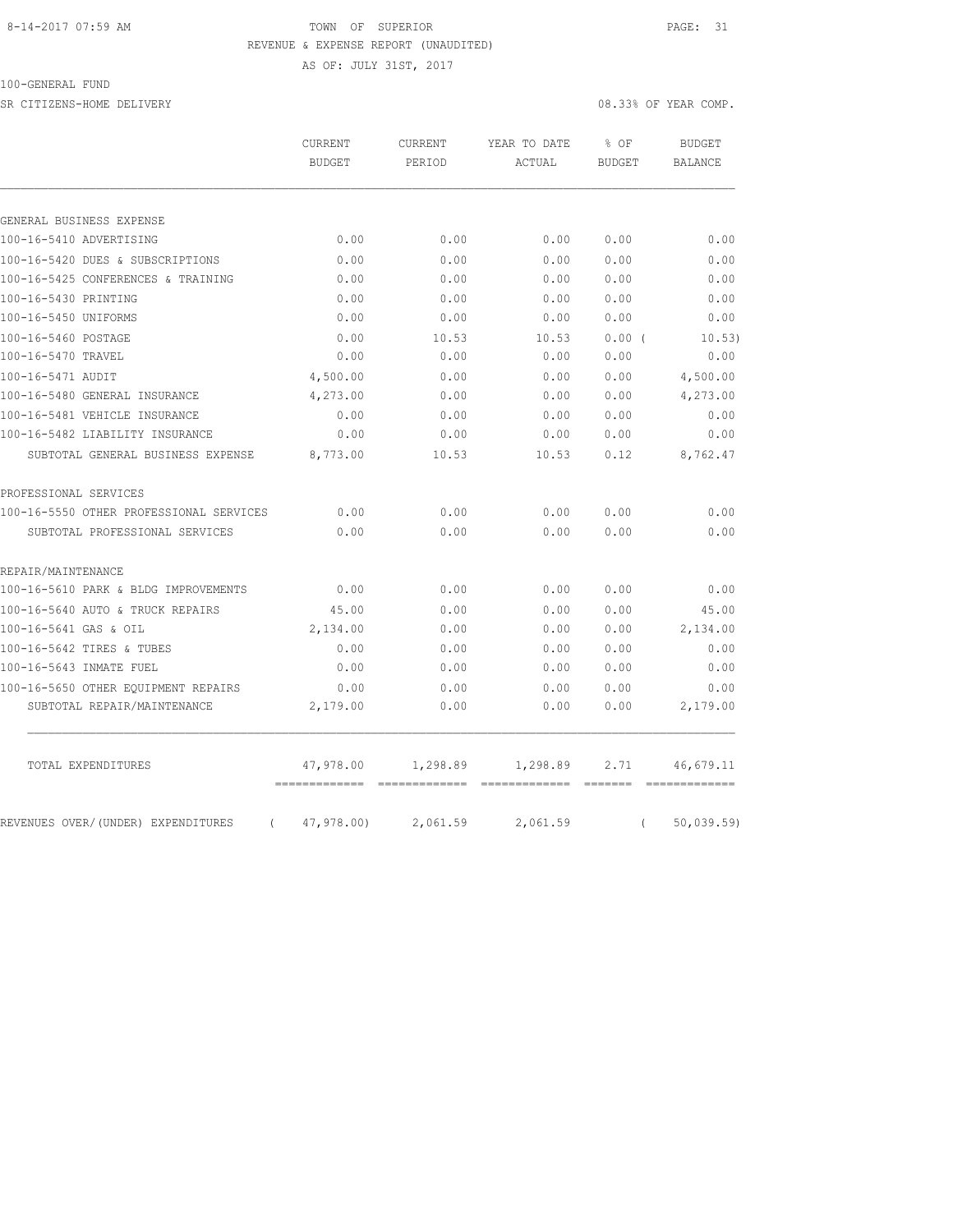# 8-14-2017 07:59 AM TOWN OF SUPERIOR PAGE: 32 REVENUE & EXPENSE REPORT (UNAUDITED)

AS OF: JULY 31ST, 2017

100-GENERAL FUND

SR CITIZENS-TRANSPORTATIO 08.33% OF YEAR COMP.

|                                                   | CURRENT<br><b>BUDGET</b> | CURRENT<br>PERIOD | YEAR TO DATE<br>ACTUAL | % OF<br><b>BUDGET</b> | <b>BUDGET</b><br><b>BALANCE</b> |
|---------------------------------------------------|--------------------------|-------------------|------------------------|-----------------------|---------------------------------|
| REVENUES                                          |                          |                   |                        |                       |                                 |
| BUSINESS SERVICES                                 |                          |                   |                        |                       |                                 |
| 100-17-4215 SRC AAA REVENUE                       | 0.00                     | 0.00              | 0.00                   | 0.00                  | 0.00                            |
| 100-17-4216 SRC ALTECS REVENUE                    | 0.00                     | 0.00              | 0.00                   | 0.00                  | 0.00                            |
| 100-17-4217 SRC PROGRAM REVENUE                   | 0.00                     | 170.03            | 170.03                 | 0.00(                 | 170.03)                         |
| 100-17-4219 UNITED WAY                            | 0.00                     | 0.00              | 0.00                   | 0.00                  | 0.00                            |
| 100-17-4220 FEMA                                  | 0.00                     | 0.00              | 0.00                   | 0.00                  | 0.00                            |
| SUBTOTAL BUSINESS SERVICES                        | 0.00                     | 170.03            | 170.03                 | 0.00(                 | 170.03)                         |
| TOTAL REVENUES                                    | 0.00                     | 170.03            | 170.03                 | 0.00(                 | 170.03)                         |
|                                                   | =============            |                   |                        |                       |                                 |
| EXPENDITURES                                      |                          |                   |                        |                       |                                 |
| PERSONEL                                          |                          |                   |                        |                       |                                 |
| 100-17-5100 SALARIES                              | 4,518.00                 | 347.73            | 347.73                 | 7.70                  | 4,170.27                        |
| 100-17-5101 OVERTIME                              | 0.00                     | 0.00              | 0.00                   | 0.00                  | 0.00                            |
| 100-17-5120 INMATE LABOR                          | 0.00                     | 0.00              | 0.00                   | 0.00                  | 0.00                            |
| 100-17-5151 FICA                                  | 280.00                   | 21.56             | 21.56                  | 7.70                  | 258.44                          |
| 100-17-5152 MEDICARE                              | 65.00                    | 5.05              | 5.05                   | 7.77                  | 59.95                           |
| 100-17-5153 STATE UNEMPLOYMENT                    | 105.00                   | 7.20              | 7.20                   | 6.86                  | 97.80                           |
| 100-17-5154 WORKERS COMP INSURANCE                | 189.00                   | 58.00             | 58.00                  | 30.69                 | 131.00                          |
| 100-17-5161 ARIZONA STATE RETIREMENT              | 452.00                   | 39.99             | 39.99                  | 8.85                  | 412.01                          |
| 100-17-5162 LIFE INSURANCE                        | 0.00                     | 0.00              | 0.00                   | 0.00                  | 0.00                            |
| 100-17-5163 HEALTH INSURANCE                      | 0.00                     | 0.00              | 0.00                   | 0.00                  | 0.00                            |
| 100-17-5164 DENTAL INSURANCE<br>SUBTOTAL PERSONEL | 0.00<br>5,609.00         | 0.00<br>479.53    | 0.00<br>479.53         | 0.00<br>8.55          | 0.00<br>5,129.47                |
| SUPPLIES                                          |                          |                   |                        |                       |                                 |
| 100-17-5210 OFFICE SUPPLIES                       | 0.00                     | 0.00              | 0.00                   | 0.00                  | 0.00                            |
| 100-17-5220 MEDICAL SUPPLIES                      | 0.00                     | 0.00              | 0.00                   | 0.00                  | 0.00                            |
| 100-17-5225 SAFETY SUPPLIES/EQUIPMENT             | 0.00                     | 0.00              | 0.00                   | 0.00                  | 0.00                            |
| 100-17-5230 SANITATION SUPPLIES                   | 0.00                     | 0.00              | 0.00                   | 0.00                  | 0.00                            |
| 100-17-5250 KITCHEN SUPPLIES                      | 0.00                     | 0.00              | 0.00                   | 0.00                  | 0.00                            |
| 100-17-5260 FOOD SUPPLIES                         | 0.00                     | 0.00              | 0.00                   | 0.00                  | 0.00                            |
| 100-17-5299 OPERATING SUPPLIES                    | 0.00                     | 0.00              | 0.00                   | 0.00                  | 0.00                            |
| SUBTOTAL SUPPLIES                                 | 0.00                     | 0.00              | 0.00                   | 0.00                  | 0.00                            |
| UTILITIES                                         |                          |                   |                        |                       |                                 |
| 100-17-5310 ELECTRICITY                           | 0.00                     | 0.00              | 0.00                   | 0.00                  | 0.00                            |
| 100-17-5320 GAS                                   | 0.00                     | 0.00              | 0.00                   | 0.00                  | 0.00                            |
| 100-17-5330 REFUSE                                | 0.00                     | 0.00              | 0.00                   | 0.00                  | 0.00                            |
| 100-17-5340 SEWER                                 | 0.00                     | 0.00              | 0.00                   | 0.00                  | 0.00                            |
| 100-17-5350 TELEPHONE                             | 506.00                   | 40.32             | 40.32                  | 7.97                  | 465.68                          |
| 100-17-5360 WATER                                 | 0.00                     | 0.00              | 0.00                   | 0.00                  | 0.00                            |
| 100-17-5370 RENT                                  | 0.00                     | 0.00              | 0.00                   | 0.00                  | 0.00                            |
| SUBTOTAL UTILITIES                                | 506.00                   | 40.32             | 40.32                  | 7.97                  | 465.68                          |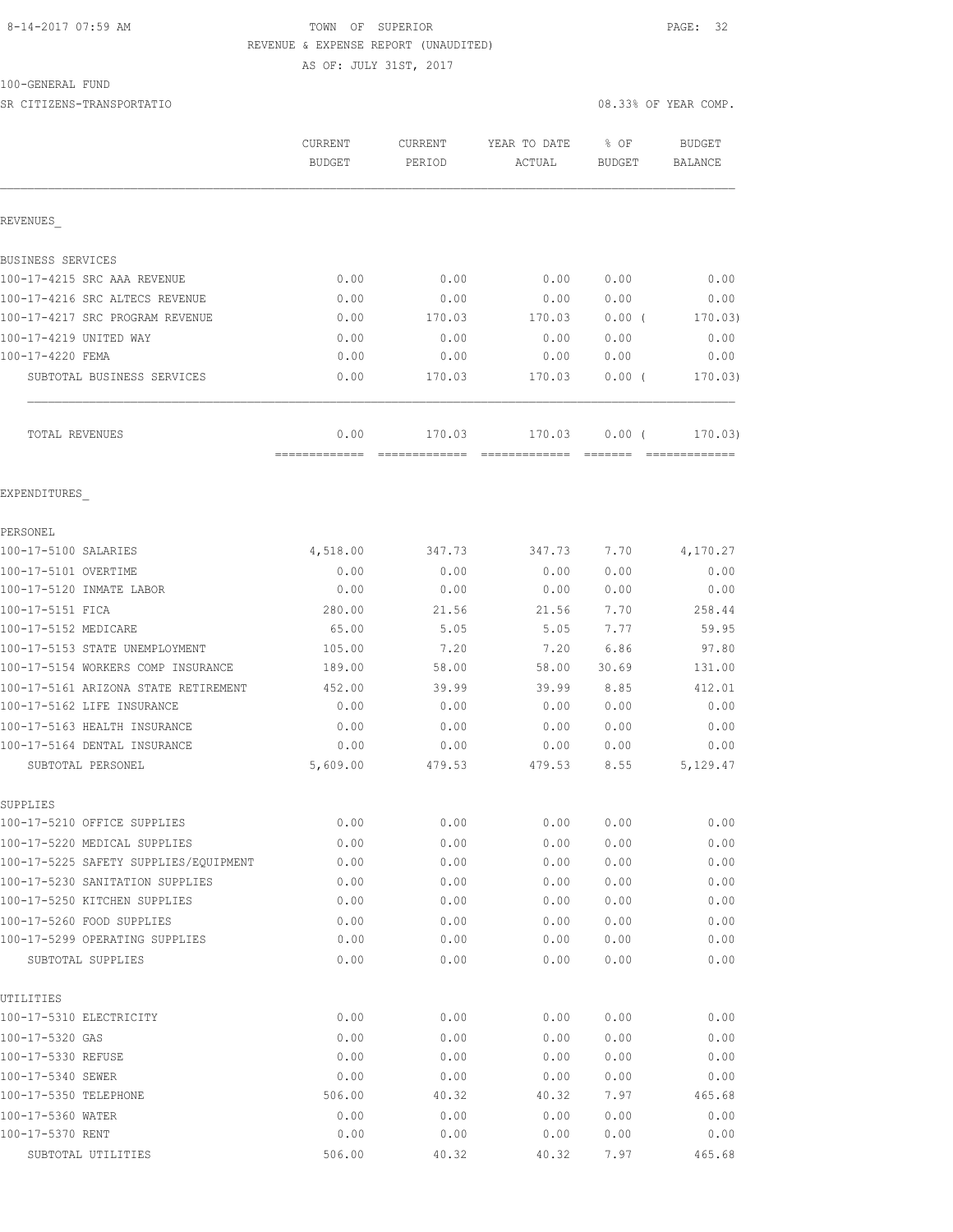#### 8-14-2017 07:59 AM TOWN OF SUPERIOR PAGE: 33 REVENUE & EXPENSE REPORT (UNAUDITED)

AS OF: JULY 31ST, 2017

100-GENERAL FUND

SR CITIZENS-TRANSPORTATIO 08.33% OF YEAR COMP.

|                                                | <b>CURRENT</b><br><b>BUDGET</b> | CURRENT<br>PERIOD | YEAR TO DATE<br>ACTUAL | % OF<br><b>BUDGET</b> | <b>BUDGET</b><br><b>BALANCE</b> |
|------------------------------------------------|---------------------------------|-------------------|------------------------|-----------------------|---------------------------------|
|                                                |                                 |                   |                        |                       |                                 |
|                                                |                                 |                   |                        |                       |                                 |
| GENERAL BUSINESS EXPENSE                       |                                 |                   |                        |                       |                                 |
| 100-17-5410 ADVERTISING                        | 0.00                            | 0.00              | 0.00                   | 0.00                  | 0.00                            |
| 100-17-5420 DUES & SUBSCRIPTIONS               | 0.00                            | 0.00              | 0.00                   | 0.00                  | 0.00                            |
| 100-17-5425 CONFERENCES & TRAINING             | 0.00                            | 0.00              | 0.00                   | 0.00                  | 0.00                            |
| 100-17-5430 PRINTING                           | 0.00                            | 0.00              | 0.00                   | 0.00                  | 0.00                            |
| 100-17-5450 UNIFORMS                           | 0.00                            | 0.00              | 0.00                   | 0.00                  | 0.00                            |
| 100-17-5460 POSTAGE                            | 0.00                            | 0.00              | 0.00                   | 0.00                  | 0.00                            |
| 100-17-5470 TRAVEL                             | 0.00                            | 0.00              | 0.00                   | 0.00                  | 0.00                            |
| 100-17-5471 AUDIT                              | 0.00                            | 0.00              | 0.00                   | 0.00                  | 0.00                            |
| 100-17-5480 GENERAL INSURANCE                  | 4,273.00                        | 0.00              | 0.00                   | 0.00                  | 4,273.00                        |
| 100-17-5481 VEHICLE INSURANCE                  | 0.00                            | 0.00              | 0.00                   | 0.00                  | 0.00                            |
| 100-17-5482 LIABILITY INSURANCE                | 0.00                            | 0.00              | 0.00                   | 0.00                  | 0.00                            |
| SUBTOTAL GENERAL BUSINESS EXPENSE              | 4,273.00                        | 0.00              | 0.00                   | 0.00                  | 4,273.00                        |
| PROFESSIONAL SERVICES                          |                                 |                   |                        |                       |                                 |
| 100-17-5550 OTHER PROFESSIONAL SERVICES        | 4,500.00                        | 0.00              | 0.00                   | 0.00                  | 4,500.00                        |
| SUBTOTAL PROFESSIONAL SERVICES                 | 4,500.00                        | 0.00              | 0.00                   | 0.00                  | 4,500.00                        |
| REPAIR/MAINTENANCE                             |                                 |                   |                        |                       |                                 |
| 100-17-5610 PARK & BLDG IMPROVEMENTS           | 0.00                            | 0.00              | 0.00                   | 0.00                  | 0.00                            |
| 100-17-5640 AUTO & TRUCK REPAIRS               | 0.00                            | 0.00              | 0.00                   | 0.00                  | 0.00                            |
| 100-17-5641 GAS & OIL                          | 4,505.00                        | 0.00              | 0.00                   | 0.00                  | 4,505.00                        |
| 100-17-5642 TIRES & TUBES                      | 0.00                            | 0.00              | 0.00                   | 0.00                  | 0.00                            |
| 100-17-5643 INMATE FUEL                        | 0.00                            | 0.00              | 0.00                   | 0.00                  | 0.00                            |
| 100-17-5650 OTHER EQUIPMENT REPAIRS            | 0.00                            | 0.00              | 0.00                   | 0.00                  | 0.00                            |
| SUBTOTAL REPAIR/MAINTENANCE                    | 4,505.00                        | 0.00              | 0.00                   | 0.00                  | 4,505.00                        |
| TOTAL EXPENDITURES                             | 19,393.00                       | 519.85            | 519.85                 | 2.68                  | 18,873.15                       |
| REVENUES OVER/(UNDER) EXPENDITURES<br>$\left($ | $19,393.00$ (                   | $349.82$ ) (      | 349.82)                | $\left($              | 19,043.18)                      |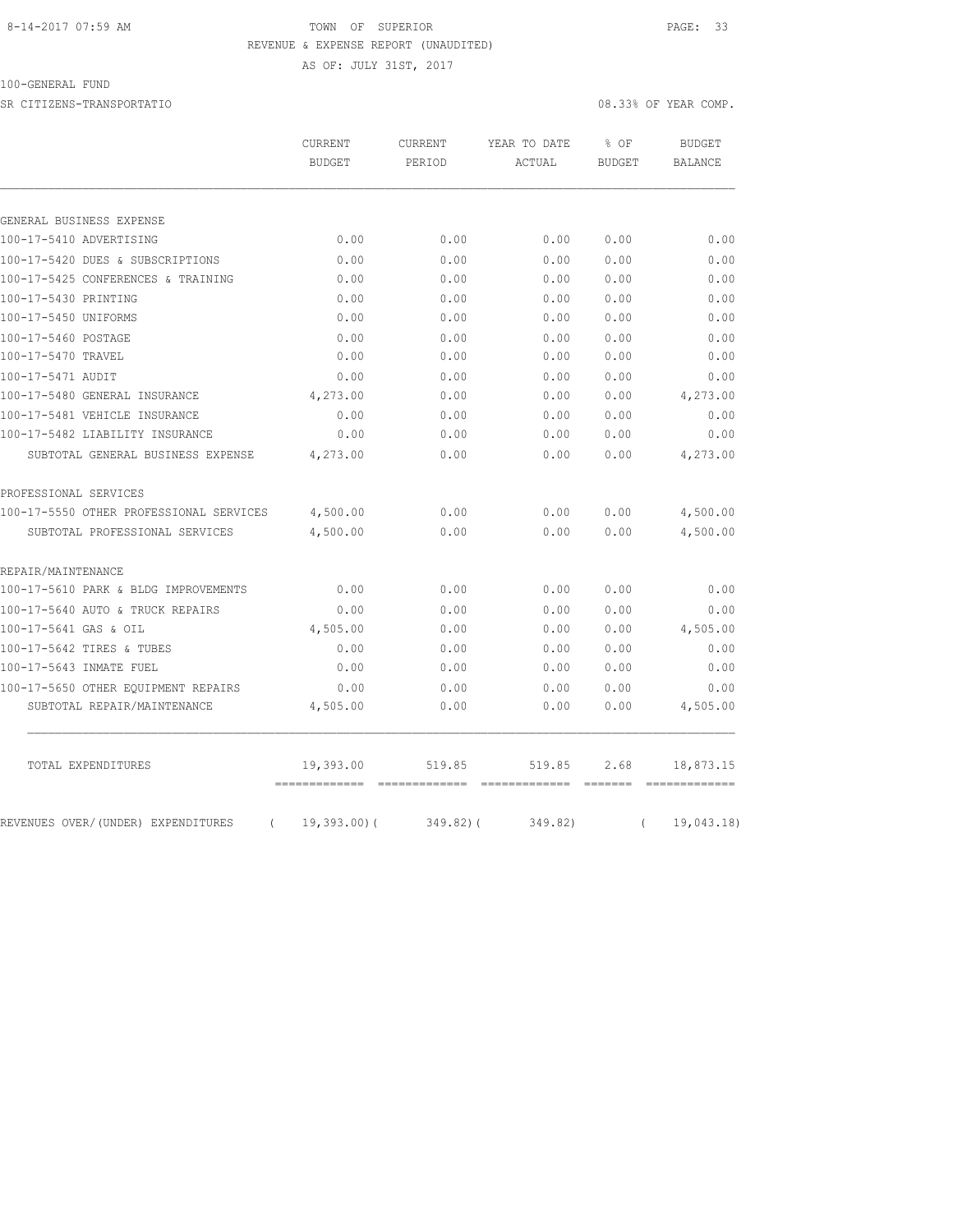# 8-14-2017 07:59 AM TOWN OF SUPERIOR PAGE: 34 REVENUE & EXPENSE REPORT (UNAUDITED)

AS OF: JULY 31ST, 2017

100-GENERAL FUND

| CODE ENFORCEMENT                     |                          |                          |                        |                | 08.33% OF YEAR COMP.            |
|--------------------------------------|--------------------------|--------------------------|------------------------|----------------|---------------------------------|
|                                      | CURRENT<br><b>BUDGET</b> | <b>CURRENT</b><br>PERIOD | YEAR TO DATE<br>ACTUAL | % OF<br>BUDGET | <b>BUDGET</b><br><b>BALANCE</b> |
|                                      |                          |                          |                        |                |                                 |
| EXPENDITURES                         |                          |                          |                        |                |                                 |
| PERSONEL                             |                          |                          |                        |                |                                 |
| 100-18-5100 SALARIES                 | 0.00                     | 0.00                     | 0.00                   | 0.00           | 0.00                            |
| 100-18-5101 OVERTIME                 | 0.00                     | 0.00                     | 0.00                   | 0.00           | 0.00                            |
| 100-18-5151 FICA                     | 0.00                     | 0.00                     | 0.00                   | 0.00           | 0.00                            |
| 100-18-5152 MEDICARE                 | 0.00                     | 0.00                     | 0.00                   | 0.00           | 0.00                            |
| 100-18-5153 STATE UNEMPLOYMENT       | 0.00                     | 0.00                     | 0.00                   | 0.00           | 0.00                            |
| 100-18-5154 WORKERS COMP INSURANCE   | 0.00                     | 0.00                     | 0.00                   | 0.00           | 0.00                            |
| 100-18-5160 PUBLIC SAFETY RETIREMENT | 0.00                     | 0.00                     | 0.00                   | 0.00           | 0.00                            |
| 100-18-5161 ARIZONA STATE RETIREMENT | 0.00                     | 0.00                     | 0.00                   | 0.00           | 0.00                            |
| 100-18-5162 LIFE INSURANCE           | 0.00                     | 0.00                     | 0.00                   | 0.00           | 0.00                            |
| 100-18-5163 HEALTH INSURANCE         | 0.00                     | 0.00                     | 0.00                   | 0.00           | 0.00                            |
| 100-18-5164 DENTAL INSURANCE         | 0.00                     | 0.00                     | 0.00                   | 0.00           | 0.00                            |
| SUBTOTAL PERSONEL                    | 0.00                     | 0.00                     | 0.00                   | 0.00           | 0.00                            |
| TOTAL EXPENDITURES                   | 0.00                     | 0.00                     | 0.00                   | 0.00           | 0.00                            |

REVENUES OVER/(UNDER) EXPENDITURES 0.00 0.00 0.00 0.00 0.00 0.00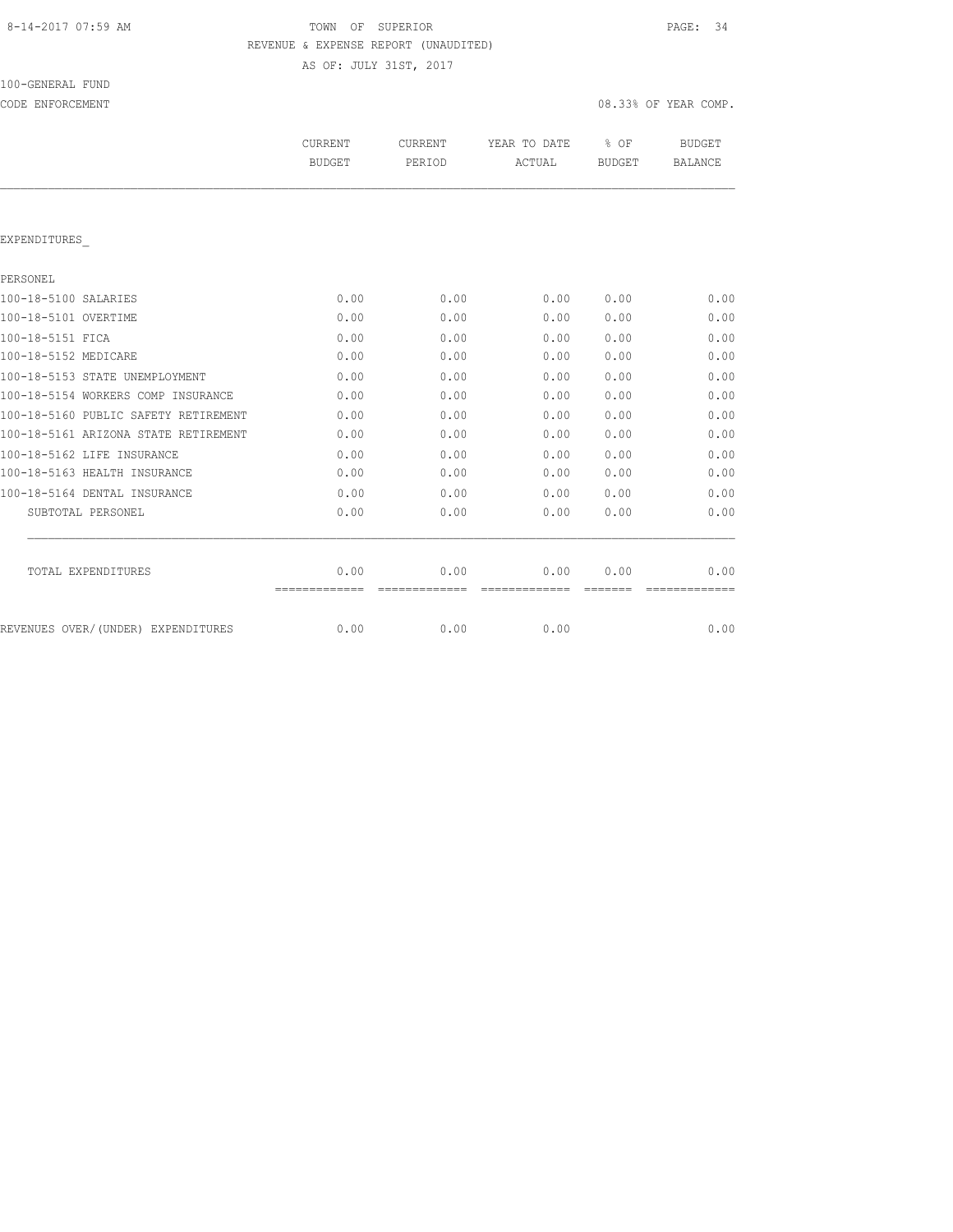# 8-14-2017 07:59 AM TOWN OF SUPERIOR PAGE: 35 REVENUE & EXPENSE REPORT (UNAUDITED)

AS OF: JULY 31ST, 2017

| 100-GENERAL FUND |
|------------------|
|------------------|

| EDC                                    |                          |                   |                        |                            | 08.33% OF YEAR COMP.     |
|----------------------------------------|--------------------------|-------------------|------------------------|----------------------------|--------------------------|
|                                        | CURRENT<br><b>BUDGET</b> | CURRENT<br>PERIOD | YEAR TO DATE<br>ACTUAL | $\frac{1}{2}$ OF<br>BUDGET | <b>BUDGET</b><br>BALANCE |
|                                        |                          |                   |                        |                            |                          |
| EXPENDITURES                           |                          |                   |                        |                            |                          |
| SUPPLIES                               |                          |                   |                        |                            |                          |
| 100-19-5210 OFFICE SUPPLIES            | 0.00                     | 0.00              | 0.00                   | 0.00                       | 0.00                     |
| 100-19-5299 OPERATING SUPPLIES         | 0.00                     | 0.00              | 0.00                   | 0.00                       | 0.00                     |
| SUBTOTAL SUPPLIES                      | 0.00                     | 0.00              | 0.00                   | 0.00                       | 0.00                     |
| GENERAL BUSINESS EXPENSE               |                          |                   |                        |                            |                          |
| 100-19-5420 DUES & SUBSCRIPTIONS       | 0.00                     | 0.00              | 0.00                   | 0.00                       | 0.00                     |
| 100-19-5425 CONFERENCES & TRAINING     | 0.00                     | 0.00              | 0.00                   | 0.00                       | 0.00                     |
| 100-19-5470 TRAVEL                     | 0.00                     | 0.00              | 0.00                   | 0.00                       | 0.00                     |
| SUBTOTAL GENERAL BUSINESS EXPENSE      | 0.00                     | 0.00              | 0.00                   | 0.00                       | 0.00                     |
| PROFESSIONAL SERVICES                  |                          |                   |                        |                            |                          |
| 100-19-5540 LEGAL SERVICES             | 0.00                     | 0.00              | 0.00                   | 0.00                       | 0.00                     |
| 100-19-5550 OTHER PROFESSIONAL SERVICE | 0.00                     | 0.00              | 0.00                   | 0.00                       | 0.00                     |
| SUBTOTAL PROFESSIONAL SERVICES         | 0.00                     | 0.00              | 0.00                   | 0.00                       | 0.00                     |
| TOTAL EXPENDITURES                     | 0.00                     | 0.00              | 0.00                   | 0.00                       | 0.00                     |
| REVENUES OVER/(UNDER) EXPENDITURES     | 0.00                     | 0.00              | 0.00                   |                            | 0.00                     |
|                                        |                          |                   |                        |                            |                          |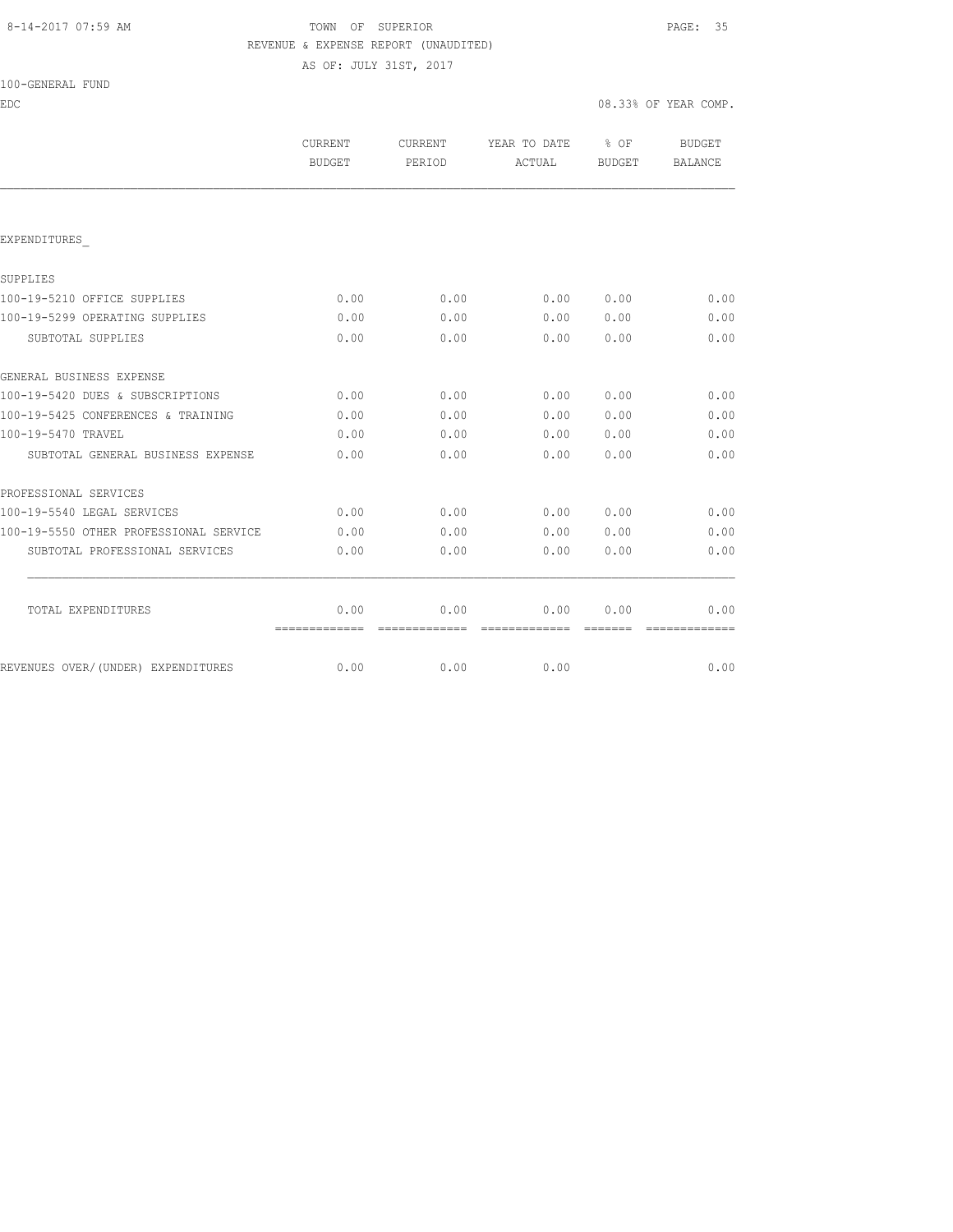## 8-14-2017 07:59 AM TOWN OF SUPERIOR PAGE: 36 REVENUE & EXPENSE REPORT (UNAUDITED) AS OF: JULY 31ST, 2017

100-GENERAL FUND

|                                      | CURRENT<br><b>BUDGET</b> | <b>CURRENT</b><br>PERIOD | YEAR TO DATE<br>ACTUAL | % OF<br><b>BUDGET</b> | BUDGET<br>BALANCE |
|--------------------------------------|--------------------------|--------------------------|------------------------|-----------------------|-------------------|
|                                      |                          |                          |                        |                       |                   |
| EXPENDITURES                         |                          |                          |                        |                       |                   |
| SUPPLIES                             |                          |                          |                        |                       |                   |
| 100-20-5299 OTHER OPERATING SUPPLIES | 0.00                     | 0.00                     | 0.00                   | 0.00                  | 0.00              |
| SUBTOTAL SUPPLIES                    | 0.00                     | 0.00                     | 0.00                   | 0.00                  | 0.00              |
| TOTAL EXPENDITURES                   | 0.00                     | 0.00                     | 0.00                   | 0.00                  | 0.00              |
| REVENUES OVER/(UNDER) EXPENDITURES   | 0.00                     | 0.00                     | 0.00                   |                       | 0.00              |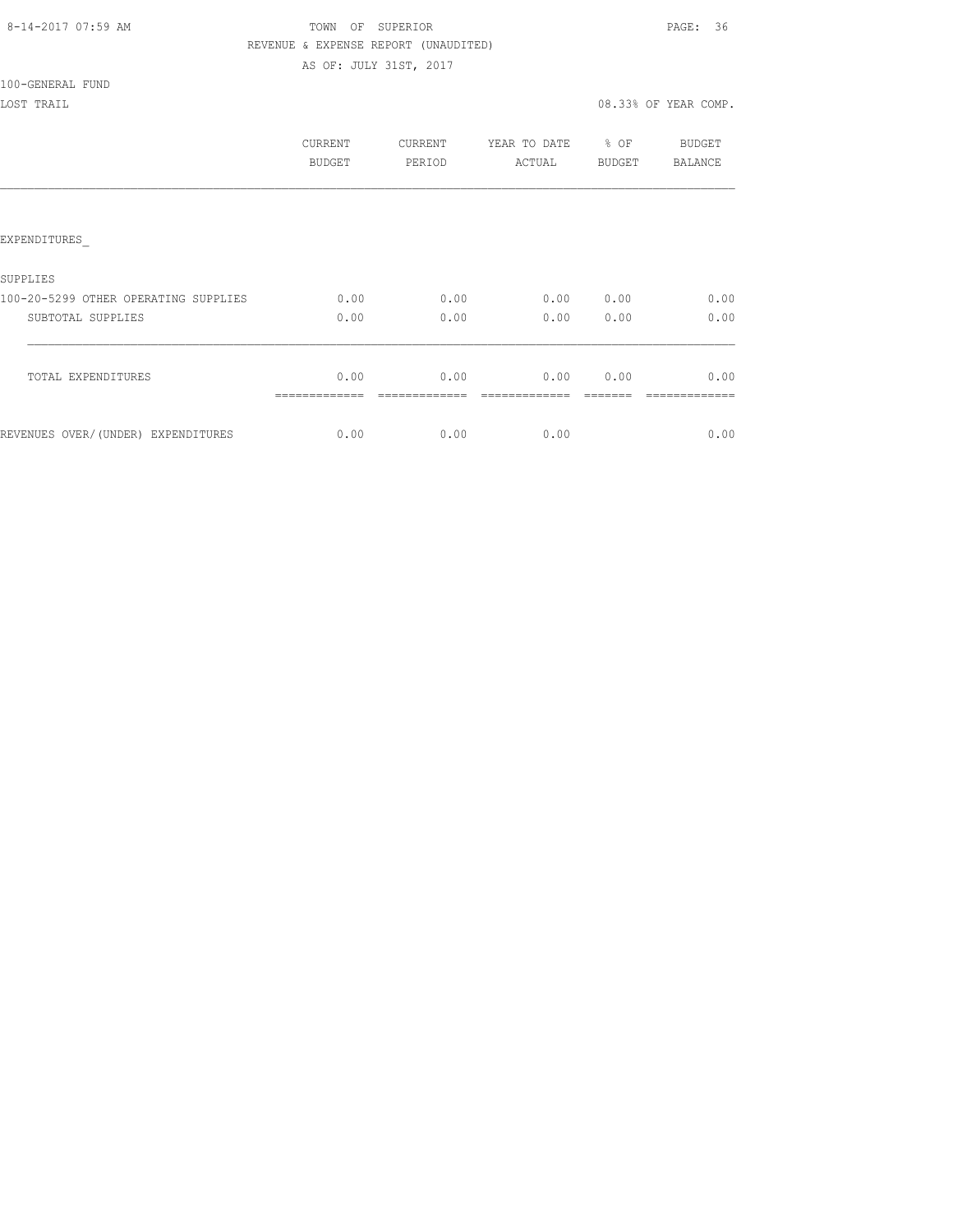### 8-14-2017 07:59 AM TOWN OF SUPERIOR PAGE: 37 REVENUE & EXPENSE REPORT (UNAUDITED) AS OF: JULY 31ST, 2017

100-GENERAL FUND

|                                        | <b>CURRENT</b><br>BUDGET | CURRENT<br>PERIOD     | YEAR TO DATE % OF<br>ACTUAL | BUDGET          | BUDGET<br>BALANCE     |
|----------------------------------------|--------------------------|-----------------------|-----------------------------|-----------------|-----------------------|
| REVENUES                               |                          |                       |                             |                 |                       |
| CONTRIBUTIONS                          |                          |                       |                             |                 |                       |
| 100-98-4720 SOCIO-ECONOMIC CONTINGENCY | 0.00                     | 0.00                  | 0.00 0.00                   |                 | 0.00                  |
| SUBTOTAL CONTRIBUTIONS                 | 0.00                     | 0.00                  | 0.00                        | 0.00            | 0.00                  |
| TOTAL REVENUES                         | 0.00<br>=============    | 0.00<br>============= | 0.00<br>=============       | 0.00<br>------- | 0.00<br>============= |
| EXPENDITURES                           |                          |                       |                             |                 |                       |
| SUPPLIES                               |                          |                       |                             |                 |                       |
| 100-98-5299 OPERATING SUPPLIES         | 0.00                     | 0.00                  | $0.00$ $0.00$               |                 | 0.00                  |
| SUBTOTAL SUPPLIES                      | 0.00                     | 0.00                  | 0.00                        | 0.00            | 0.00                  |
| TOTAL EXPENDITURES                     | 0.00<br>=============    | 0.00<br>============= | 0.00<br>--------------      | 0.00            | 0.00                  |
| REVENUES OVER/(UNDER) EXPENDITURES     | 0.00                     | 0.00                  | 0.00                        |                 | 0.00                  |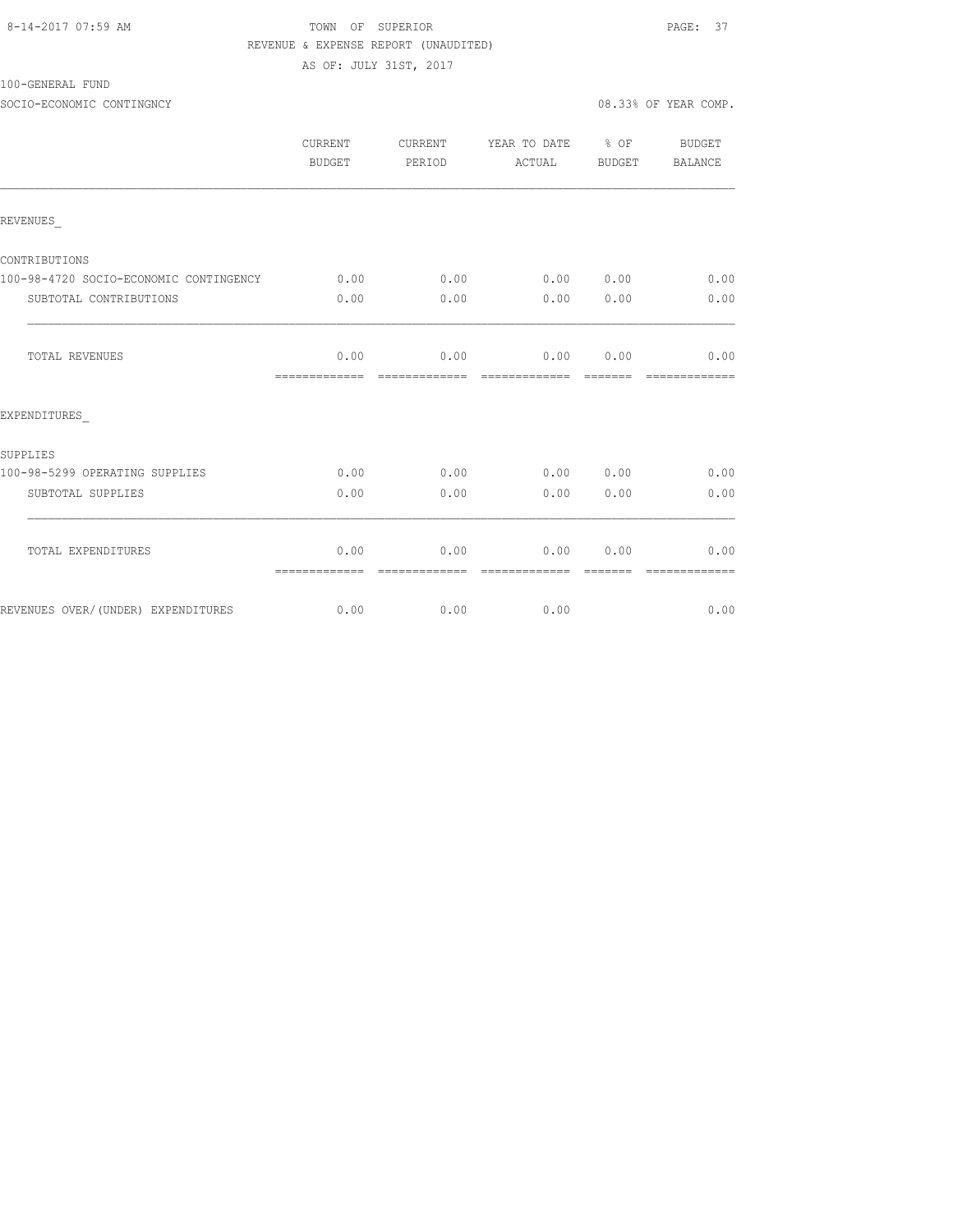AS OF: JULY 31ST, 2017

### 100-GENERAL FUND

|                                    | CURRENT<br><b>BUDGET</b> | <b>CURRENT</b><br>PERIOD | YEAR TO DATE<br>ACTUAL | % OF<br><b>BUDGET</b> | BUDGET<br>BALANCE |
|------------------------------------|--------------------------|--------------------------|------------------------|-----------------------|-------------------|
|                                    |                          |                          |                        |                       |                   |
| EXPENDITURES                       |                          |                          |                        |                       |                   |
| <b>SUPPLIES</b>                    |                          |                          |                        |                       |                   |
| 100-99-5299 OPERATING SUPPLIES     | 0.00                     | 0.00                     | 0.00                   | 0.00                  | 0.00              |
| SUBTOTAL SUPPLIES                  | 0.00                     | 0.00                     | 0.00                   | 0.00                  | 0.00              |
| TOTAL EXPENDITURES                 | 0.00                     | 0.00                     | 0.00                   | 0.00                  | 0.00              |
| REVENUES OVER/(UNDER) EXPENDITURES | 0.00                     | 0.00                     | 0.00                   |                       | 0.00              |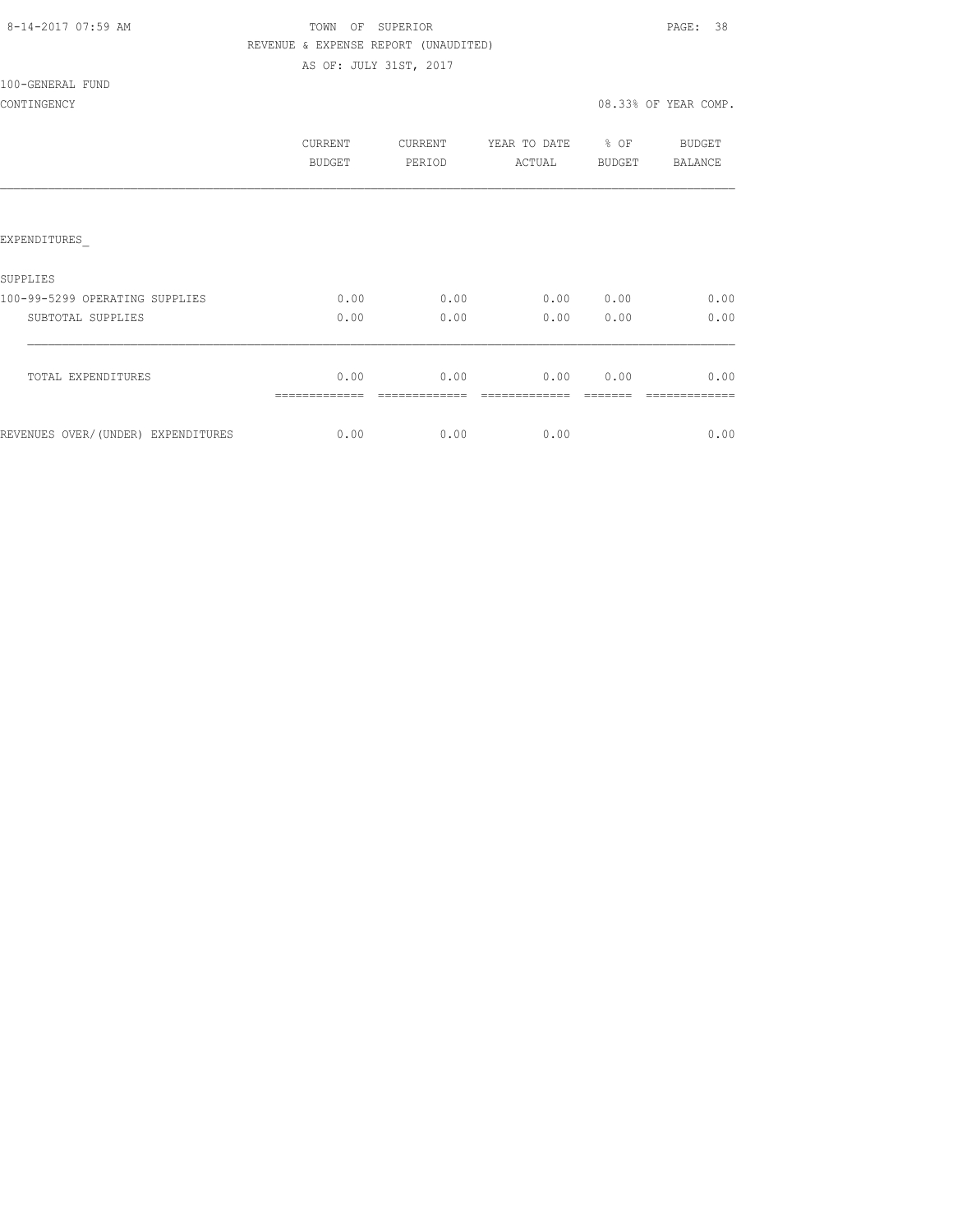## 8-14-2017 07:59 AM TOWN OF SUPERIOR PAGE: 39 REVENUE & EXPENSE REPORT (UNAUDITED) AS OF: JULY 31ST, 2017

100-GENERAL FUND

|                                    | <b>CURRENT</b> | CURRENT    | YEAR TO DATE | % OF          | <b>BUDGET</b> |
|------------------------------------|----------------|------------|--------------|---------------|---------------|
|                                    | <b>BUDGET</b>  | PERIOD     | ACTUAL       | <b>BUDGET</b> | BALANCE       |
| FUND TOTAL REVENUES                | 2,392,759.00   | 192,071.66 | 192,071.66   | 8.03          | 2,200,687.34  |
| FUND TOTAL EXPENDITURES            | 1,811,056.00   | 164,391.46 | 164,391.46   | 9.08          | 1,646,664.54  |
| REVENUES OVER/(UNDER) EXPENDITURES | 581,703.00     | 27,680.20  | 27,680.20    |               | 554,022.80    |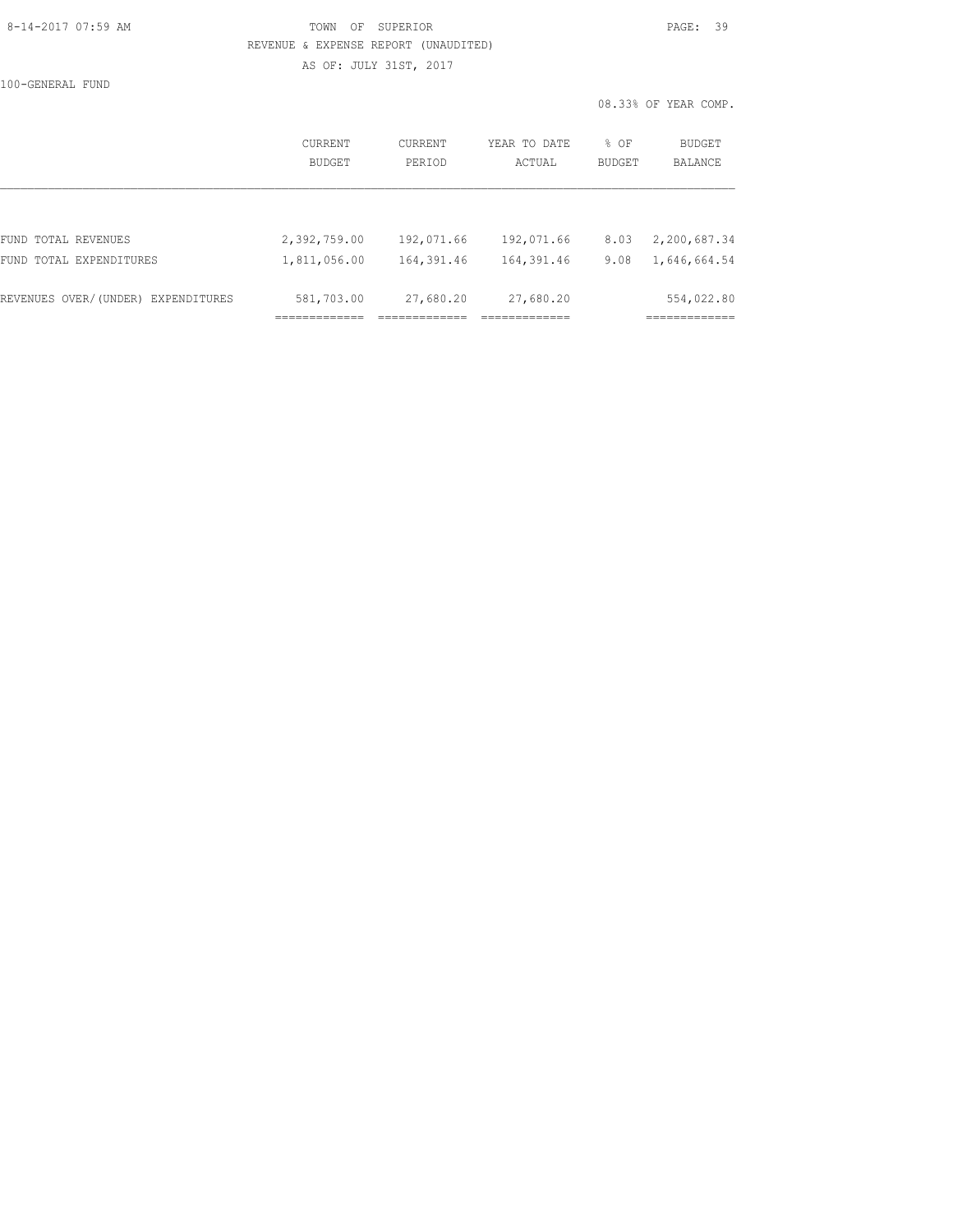AS OF: JULY 31ST, 2017

# 200-REFUSE SERVICE

NON-DEPARTMENTAL 08.33% OF YEAR COMP.

|                                                                 | CURRENT<br>BUDGET | <b>CURRENT</b><br>PERIOD | YEAR TO DATE<br>ACTUAL | % OF<br>BUDGET | BUDGET<br>BALANCE |
|-----------------------------------------------------------------|-------------------|--------------------------|------------------------|----------------|-------------------|
| REVENUES                                                        |                   |                          |                        |                |                   |
| BUSINESS SERVICES                                               |                   |                          |                        |                |                   |
| 200-00-4240 REFUSE FEES                                         | 0.00              | 35.00                    | 35.00                  | $0.00$ (       | 35.00)            |
| 200-00-4241 TIPPING FEES-                                       | 0.00              | 260.00                   | 260.00                 | 0.00(          | 260.00            |
| 200-00-4250 PENALTIES                                           | 0.00              | 0.00                     | 0.00                   | 0.00           | 0.00              |
| SUBTOTAL BUSINESS SERVICES                                      | 0.00              | 295.00                   | 295.00                 | $0.00$ (       | 295.00            |
| ENTERPRISE SERVICES                                             |                   |                          |                        |                |                   |
| 200-00-4340 COMMUNITY PICK-UPS                                  | 0.00              | 0.00                     | 0.00                   | 0.00           | 0.00              |
| 200-00-4350 RECYCLING INCOME                                    | 0.00              | 0.00                     | 0.00                   | 0.00           | 0.00              |
| SUBTOTAL ENTERPRISE SERVICES                                    | 0.00              | 0.00                     | 0.00                   | 0.00           | 0.00              |
| <b>TOTAL REVENUES</b>                                           | 0.00              | 295.00                   | 295.00                 | 0.00(          | 295.00            |
| EXPENDITURES                                                    |                   |                          |                        |                |                   |
|                                                                 |                   |                          |                        |                |                   |
| UTILITIES<br>200-00-5330 REFUSE                                 | 0.00              | 0.00                     | 0.00                   | 0.00           | 0.00              |
| SUBTOTAL UTILITIES                                              | 0.00              | 0.00                     | 0.00                   | 0.00           | 0.00              |
| GENERAL BUSINESS EXPENSE                                        |                   |                          |                        |                |                   |
| 200-00-5410 ADVERTISING                                         | 0.00              | 0.00                     | 0.00                   | 0.00           | 0.00              |
| 200-00-5420 DUES, PERMITS, SUBSCRIPTIONS                        | 0.00              | 0.00                     | 0.00                   | 0.00           | 0.00              |
| 200-00-5425 CONFERENCE/TRAINING                                 | 0.00              | 0.00                     | 0.00                   | 0.00           | 0.00              |
| 200-00-5492 BAD DEBT EXPENSE                                    | 0.00              | 0.00                     | 0.00                   | 0.00           | 0.00              |
| SUBTOTAL GENERAL BUSINESS EXPENSE                               | 0.00              | 0.00                     | 0.00                   | 0.00           | 0.00              |
| PROFESSIONAL SERVICES                                           |                   |                          |                        |                |                   |
| 200-00-5520 CONTRACT SERVICES                                   | 0.00              | 0.00                     | 0.00                   | 0.00           | 0.00              |
| 200-00-5560 REFUSE LANDFILL TIPPING                             | 0.00              | 0.00                     | 0.00                   | 0.00           | 0.00              |
| 200-00-5570 ROLL OFF REMOVAL                                    | 0.00              | 0.00                     | 0.00                   | 0.00           | 0.00              |
| 200-00-5599 Transfer Clean-Up<br>SUBTOTAL PROFESSIONAL SERVICES | 0.00<br>0.00      | 0.00<br>0.00             | 0.00<br>0.00           | 0.00<br>0.00   | 0.00<br>0.00      |
| CAPITAL OUTLAY                                                  |                   |                          |                        |                |                   |
| 200-00-5720 OFICE EQUIPMENT                                     | 0.00              | 0.00                     | 0.00                   | 0.00           | 0.00              |
| SUBTOTAL CAPITAL OUTLAY                                         | 0.00              | 0.00                     | 0.00                   | 0.00           | 0.00              |
| DEBT SERVICE                                                    |                   |                          |                        |                |                   |
| 200-00-5900 DEBT SVC - PRINCIPAL                                | 0.00              | 399.00                   | 399.00                 | $0.00$ (       | 399.00)           |
| 200-00-5901 DEBT SVC - INTEREST                                 | 0.00              | 246.86                   | 246.86                 | $0.00$ (       | 246.86)           |
| SUBTOTAL DEBT SERVICE                                           | 0.00              | 645.86                   | 645.86                 | $0.00$ (       | 645.86)           |
| TOTAL EXPENDITURES                                              | 0.00              | 645.86                   | 645.86                 | $0.00$ (       | 645.86)           |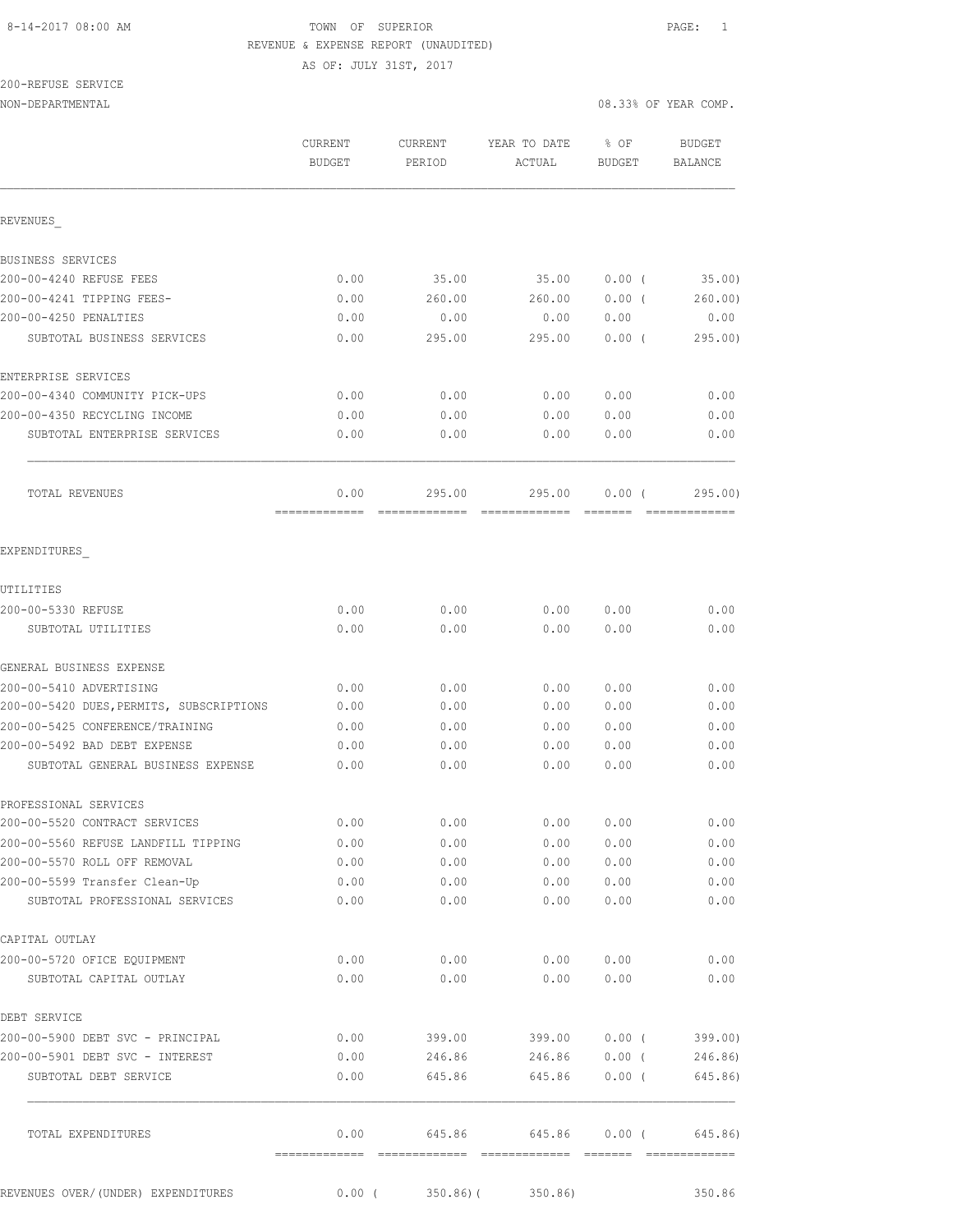### 8-14-2017 08:00 AM TOWN OF SUPERIOR PAGE: 2 REVENUE & EXPENSE REPORT (UNAUDITED) AS OF: JULY 31ST, 2017

200-REFUSE SERVICE

|                                    | CURRENT<br>BUDGET | CURRENT<br>PERTOD | YEAR TO DATE<br>ACTUAL | % OF<br><b>BUDGET</b> | <b>BUDGET</b><br>BALANCE |
|------------------------------------|-------------------|-------------------|------------------------|-----------------------|--------------------------|
|                                    |                   |                   |                        |                       |                          |
| FUND TOTAL REVENUES                | 0.00              | 295.00            | 295.00                 | $0.00$ (              | 295.00                   |
| FUND TOTAL EXPENDITURES            | 0.00              | 645.86            | 645.86                 | 0.00(                 | 645.86)                  |
| REVENUES OVER/(UNDER) EXPENDITURES | 0.00(             | $350.86$ ) (      | 350.86)                |                       | 350.86                   |
|                                    |                   |                   |                        |                       |                          |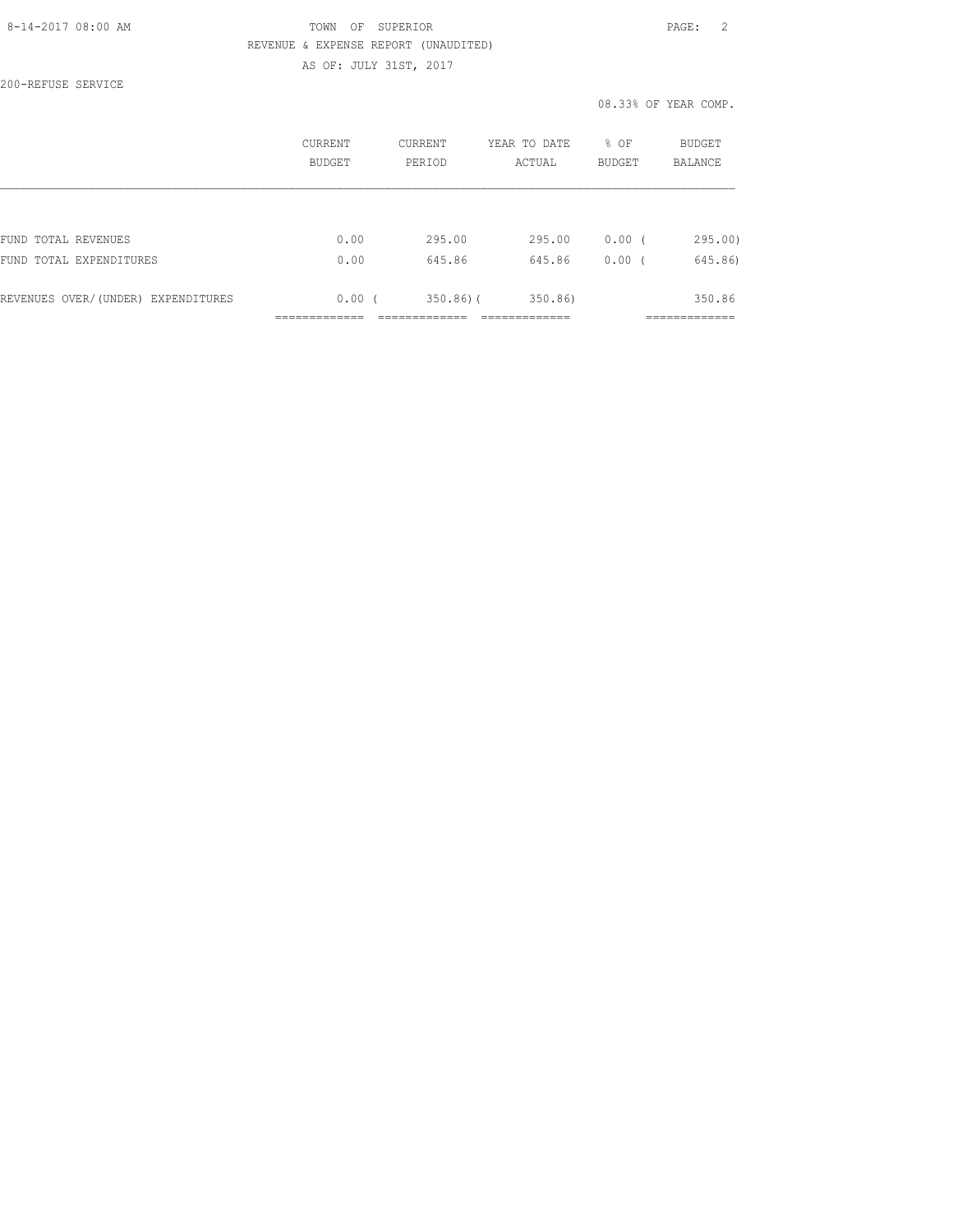AS OF: JULY 31ST, 2017

### 210-SEWER

| NON-DEPARTMENTAL                                             |                          |                   |                        |                       | 08.33% OF YEAR COMP. |
|--------------------------------------------------------------|--------------------------|-------------------|------------------------|-----------------------|----------------------|
|                                                              | CURRENT<br><b>BUDGET</b> | CURRENT<br>PERIOD | YEAR TO DATE<br>ACTUAL | % OF<br><b>BUDGET</b> | BUDGET<br>BALANCE    |
| REVENUES                                                     |                          |                   |                        |                       |                      |
| TAXES                                                        |                          |                   |                        |                       |                      |
| 210-00-4133 PROPERTY TAX                                     | 0.00                     | 0.00              | 0.00                   | 0.00                  | 0.00                 |
| SUBTOTAL TAXES                                               | 0.00                     | 0.00              | 0.00                   | 0.00                  | 0.00                 |
| BUSINESS SERVICES                                            |                          |                   |                        |                       |                      |
| 210-00-4240 SEWER FEES                                       | 340,000.00               | 5,095.38          | 5,095.38               | 1.50                  | 334,904.62           |
| 210-00-4250 PENALTIES                                        | 0.00                     | 0.00              | 0.00                   | 0.00                  | 0.00                 |
| SUBTOTAL BUSINESS SERVICES                                   | 340,000.00               | 5,095.38          | 5,095.38               | 1.50                  | 334,904.62           |
| GRANTS                                                       |                          |                   |                        |                       |                      |
| 210-00-4600 GRANT REVENUE                                    | 302,300.00               | 0.00              | 0.00                   | 0.00                  | 302,300.00           |
| 210-00-4601 NONOPERATING GRANTS                              | 0.00                     | 0.00              | 0.00                   | 0.00                  | 0.00                 |
| SUBTOTAL GRANTS                                              | 302,300.00               | 0.00              | 0.00                   | 0.00                  | 302,300.00           |
| CONTINGENCY                                                  |                          |                   |                        |                       |                      |
| 210-00-4900 CONTINGENCY                                      | 0.00                     | 0.00              | 0.00                   | 0.00                  | 0.00                 |
| 210-00-4901 INTERFUND TRANSFER-SEWER                         | 0.00                     | 0.00              | 0.00                   | 0.00                  | 0.00                 |
| 210-00-4902 FUND BALANCE CARRYFORWARD                        | 0.00                     | 0.00              | 0.00                   | 0.00                  | 0.00                 |
| SUBTOTAL CONTINGENCY                                         | 0.00                     | 0.00              | 0.00                   | 0.00                  | 0.00                 |
| TOTAL REVENUES                                               | 642,300.00               | 5,095.38          | 5,095.38               | 0.79                  | 637,204.62           |
|                                                              |                          |                   |                        |                       |                      |
| EXPENDITURES                                                 |                          |                   |                        |                       |                      |
| PERSONEL                                                     |                          |                   |                        |                       |                      |
| 210-00-5100 SALARIES                                         | 77,339.00                |                   | 5,279.86 5,279.86 6.83 |                       | 72,059.14            |
| 210-00-5101 OVERTIME                                         | 4,000.00                 | 765.24            | 765.24                 | 19.13                 | 3,234.76             |
| 210-00-5151 FICA                                             | 4,795.00                 | 370.07            | 370.07                 | 7.72                  | 4,424.93             |
| 210-00-5152 MEDICARE                                         | 1,121.00                 | 86.55             | 86.55                  | 7.72                  | 1,034.45             |
| 210-00-5153 STATE UNEMPLOYMENT                               | 691.00                   | 0.00              | 0.00                   | 0.00                  | 691.00               |
| 210-00-5154 WORKERS COMP INSURANCE                           | 4,850.00                 | 585.00            | 585.00                 | 12.06                 | 4,265.00             |
| 210-00-5161 ARIZONA STATE RETIREMENT                         | 8,871.00                 | 695.18            | 695.18                 | 7.84                  | 8,175.82             |
| 210-00-5162 LIFE INSURANCE                                   | 185.00                   | 0.00              | 0.00                   | 0.00                  | 185.00               |
| 210-00-5163 HEALTH INSURANCE<br>210-00-5164 DENTAL INSURANCE | 17,210.00<br>808.00      | 0.00<br>0.00      | 0.00<br>0.00           | 0.00<br>0.00          | 17,210.00<br>808.00  |
| SUBTOTAL PERSONEL                                            | 119,870.00               | 7,781.90          | 7,781.90               | 6.49                  | 112,088.10           |
| SUPPLIES                                                     |                          |                   |                        |                       |                      |
| 210-00-5210 OFFICE SUPPLIES                                  | 100.00                   | 0.00              | 0.00                   | 0.00                  | 100.00               |
| 210-00-5220 MEDICAL SUPPLIES                                 | 0.00                     | 0.00              | 0.00                   | 0.00                  | 0.00                 |
| 210-00-5225 SAFETY SUPPLIES/EQUIPMENT                        | 0.00                     | 0.00              | 0.00                   | 0.00                  | 0.00                 |
| 210-00-5230 SANITATION SUPPLIES                              | 0.00                     | 0.00              | 0.00                   | 0.00                  | 0.00                 |
| 210-00-5240 CHEMICAL SUPPLIES                                | 15,146.00                | 383.00            | 383.00                 | 2.53                  | 14,763.00            |
| 210-00-5299 OPERATING SUPPLIES                               | 30,000.00                | 6.63              | 6.63                   | 0.02                  | 29,993.37            |

SUBTOTAL SUPPLIES 45,246.00 389.63 389.63 0.86 44,856.37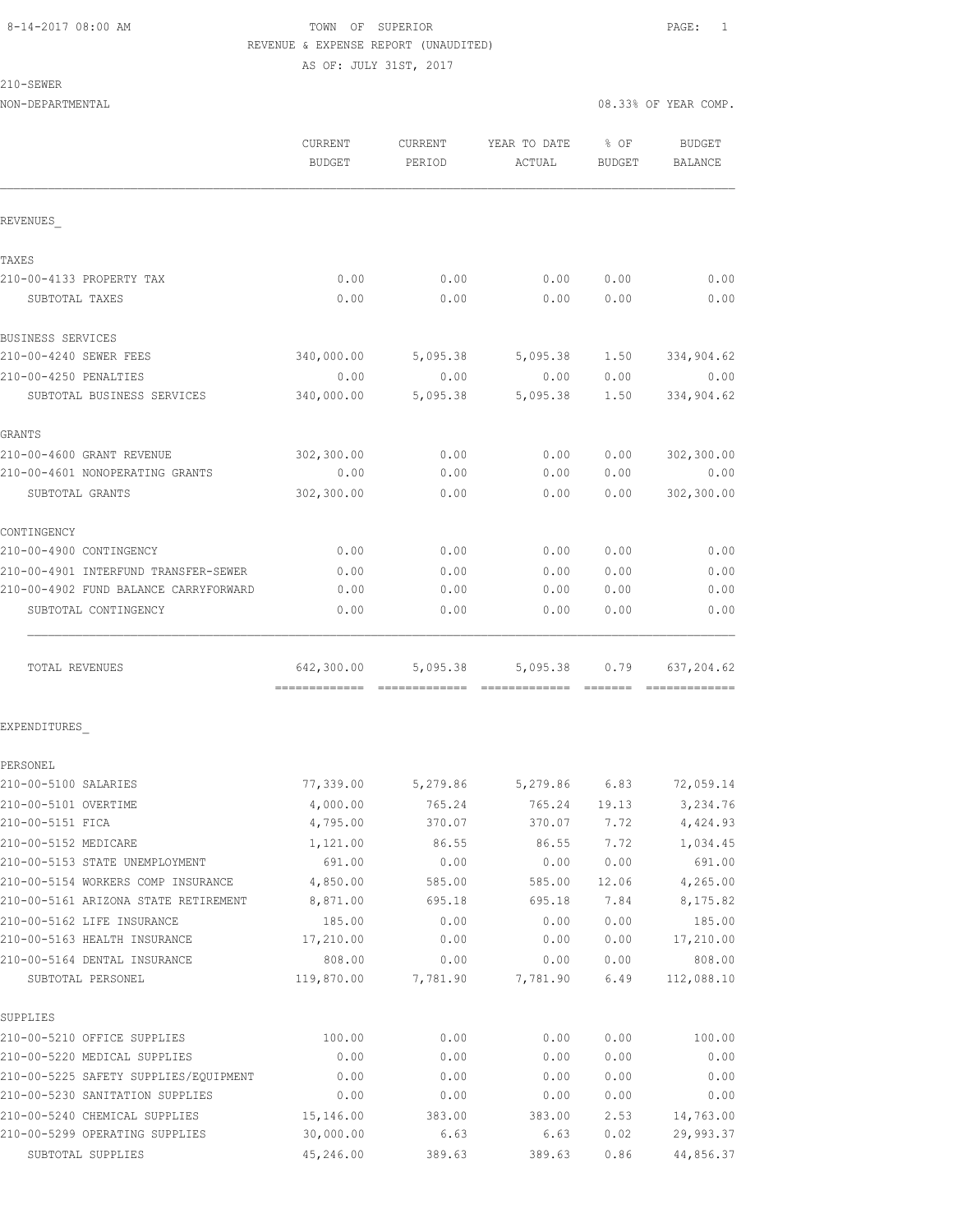AS OF: JULY 31ST, 2017

210-SEWER

NON-DEPARTMENTAL 08.33% OF YEAR COMP.

|                                        | CURRENT<br><b>BUDGET</b> | CURRENT<br>PERIOD | YEAR TO DATE<br>ACTUAL | % OF<br><b>BUDGET</b> | <b>BUDGET</b><br><b>BALANCE</b> |
|----------------------------------------|--------------------------|-------------------|------------------------|-----------------------|---------------------------------|
|                                        |                          |                   |                        |                       |                                 |
| UTILITIES                              |                          |                   |                        |                       |                                 |
| 210-00-5310 ELECTRICITY                | 56,919.00                | 0.00              | 0.00                   | 0.00                  | 56,919.00                       |
| 210-00-5320 GAS                        | 0.00                     | 0.00              | 0.00                   | 0.00                  | 0.00                            |
| 210-00-5330 REFUSE                     | 0.00                     | 0.00              | 0.00                   | 0.00                  | 0.00                            |
| 210-00-5340 SEWER                      | 0.00                     | 0.00              | 0.00                   | 0.00                  | 0.00                            |
| 210-00-5350 TELEPHONE                  | 1,000.00                 | 108.39            | 108.39                 | 10.84                 | 891.61                          |
| 210-00-5360 WATER                      | 3,000.00                 | 232.02            | 232.02                 | 7.73                  | 2,767.98                        |
| 210-00-5380 SECURITY                   | 300.00                   | 0.00              | 0.00                   | 0.00                  | 300.00                          |
| SUBTOTAL UTILITIES                     | 61,219.00                | 340.41            | 340.41                 | 0.56                  | 60,878.59                       |
| GENERAL BUSINESS EXPENSE               |                          |                   |                        |                       |                                 |
| 210-00-5410 ADVERTISING                | 0.00                     | 0.00              | 0.00                   | 0.00                  | 0.00                            |
| 210-00-5420 DUES & SUBSCRIPTIONS       | 5,000.00                 | 0.00              | 0.00                   | 0.00                  | 5,000.00                        |
| 210-00-5425 CONFERENCES & TRAINING     | 2,000.00                 | 0.00              | 0.00                   | 0.00                  | 2,000.00                        |
| 210-00-5430 PRINTING                   | 0.00                     | 0.00              | 0.00                   | 0.00                  | 0.00                            |
| 210-00-5450 UNIFORMS                   | 659.00                   | 41.69             | 41.69                  | 6.33                  | 617.31                          |
| 210-00-5460 POSTAGE                    | 0.00                     | 0.00              | 0.00                   | 0.00                  | 0.00                            |
| 210-00-5470 TRAVEL                     | 0.00                     | 0.00              | 0.00                   | 0.00                  | 0.00                            |
| 210-00-5471 AUDIT                      | 9,000.00                 | 0.00              | 0.00                   | 0.00                  | 9,000.00                        |
| 210-00-5480 GENERAL INSURANCE          | 12,820.00                | 0.00              | 0.00                   | 0.00                  | 12,820.00                       |
| 210-00-5481 VEHICLE INSURANCE          | 0.00                     | 0.00              | 0.00                   | 0.00                  | 0.00                            |
| 210-00-5482 LIABILITY INSURANCE        | 0.00                     | 0.00              | 0.00                   | 0.00                  | 0.00                            |
| 210-00-5492 BAD DEBT EXPENSE           | 15,000.00                | 0.00              | 0.00                   | 0.00                  | 15,000.00                       |
| SUBTOTAL GENERAL BUSINESS EXPENSE      | 44,479.00                | 41.69             | 41.69                  | 0.09                  | 44, 437.31                      |
| PROFESSIONAL SERVICES                  |                          |                   |                        |                       |                                 |
| 210-00-5520 CONTRACTUAL SERVICES       | 0.00                     | 0.00              | 0.00                   | 0.00                  | 0.00                            |
| 210-00-5540 LEGAL SERVICES             | 0.00                     | 0.00              | 0.00                   | 0.00                  | 0.00                            |
| 210-00-5550 OTHER PROFESSIONAL SERVICE | 73,161.00                | 3,617.00          | 3,617.00               | 4.94                  | 69,544.00                       |
| 210-00-5570 ROLL OFF REMOVAL           | 0.00                     | 0.00              | 0.00                   | 0.00                  | 0.00                            |
| 210-00-5580 SLUDGE REMOVAL             | 9,000.00                 | 0.00              | 0.00                   | 0.00                  | 9,000.00                        |
| 210-00-5581 BACKFLOW TESTING           | 1,439.00                 | 0.00              | 0.00                   | 0.00                  | 1,439.00                        |
| SUBTOTAL PROFESSIONAL SERVICES         | 83,600.00                | 3,617.00          | 3,617.00               | 4.33                  | 79,983.00                       |
| REPAIR/MAINTENANCE                     |                          |                   |                        |                       |                                 |
| 210-00-5610 PARK & BLDG IMPROVEMENTS   | 0.00                     | 0.00              | 0.00                   | 0.00                  | 0.00                            |
| 210-00-5640 AUTO & TRUCK REPAIRS       | 2,000.00                 | 0.00              | 0.00                   | 0.00                  | 2,000.00                        |
| 210-00-5641 GAS & OIL                  | 3,000.00                 | 0.00              | 0.00                   | 0.00                  | 3,000.00                        |
| 210-00-5642 TIRES & TUBES              | 1,000.00                 | 0.00              | 0.00                   | 0.00                  | 1,000.00                        |
| 210-00-5650 OTHER EQUIPMENT REPAIRS    | 8,085.00                 | 0.00              | 0.00                   | 0.00                  | 8,085.00                        |
| 210-00-5670 STREET & SIDEWALK REPAIR   | 0.00                     | 0.00              | 0.00                   | 0.00                  | 0.00                            |
| SUBTOTAL REPAIR/MAINTENANCE            | 14,085.00                | 0.00              | 0.00                   | 0.00                  | 14,085.00                       |
| CAPITAL OUTLAY                         |                          |                   |                        |                       |                                 |
| 210-00-5710 BUILDING                   | 500.00                   | 0.00              | 0.00                   | 0.00                  | 500.00                          |
| 210-00-5750 OTHER EQUIP/SMALL TOOLS    | 8,151.00                 | 0.00              | 0.00                   | 0.00                  | 8,151.00                        |
| 210-00-5760 R&M WELLS & PUMPS          | 25,000.00                | 0.00              | 0.00                   | 0.00                  | 25,000.00                       |
| 210-00-5790 MACHINERY AND EQUIPMENT    | 45,000.00                | 0.00              | 0.00                   | 0.00                  | 45,000.00                       |
| SUBTOTAL CAPITAL OUTLAY                | 78,651.00                | 0.00              | 0.00                   | 0.00                  | 78,651.00                       |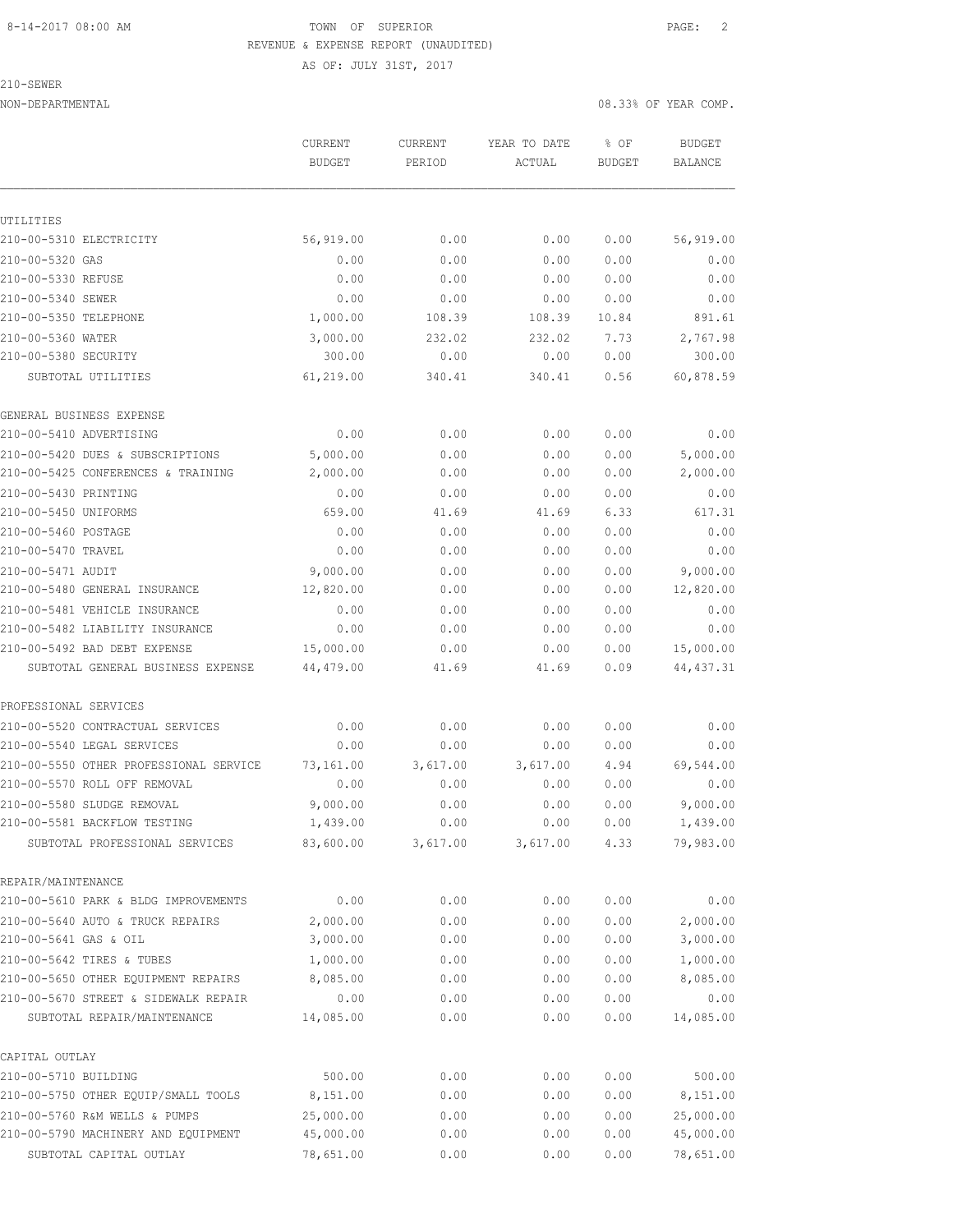AS OF: JULY 31ST, 2017

210-SEWER

NON-DEPARTMENTAL 08.33% OF YEAR COMP.

|                                    | <b>CURRENT</b><br>BUDGET | CURRENT<br>PERIOD | YEAR TO DATE<br>ACTUAL | $8$ OF<br><b>BUDGET</b> | BUDGET<br><b>BALANCE</b> |
|------------------------------------|--------------------------|-------------------|------------------------|-------------------------|--------------------------|
|                                    |                          |                   |                        |                         |                          |
| NON-OPERATING                      |                          |                   |                        |                         |                          |
| 210-00-5800 DEPRECIATION           | 0.00                     | 0.00              | 0.00                   | 0.00                    | 0.00                     |
| SUBTOTAL NON-OPERATING             | 0.00                     | 0.00              | 0.00                   | 0.00                    | 0.00                     |
| DEBT SERVICE                       |                          |                   |                        |                         |                          |
| 210-00-5999 CONTINGENCY            | 57,939.00                | 0.00              | 0.00                   | 0.00                    | 57,939.00                |
| SUBTOTAL DEBT SERVICE              | 57,939.00                | 0.00              | 0.00                   | 0.00                    | 57,939.00                |
| TOTAL EXPENDITURES                 | 505,089.00               | 12,170.63         | 12,170.63              | 2.41                    | 492, 918.37              |
| REVENUES OVER/(UNDER) EXPENDITURES | 137,211.00 (             | 7,075.25)(        | 7,075.25)              |                         | 144,286.25               |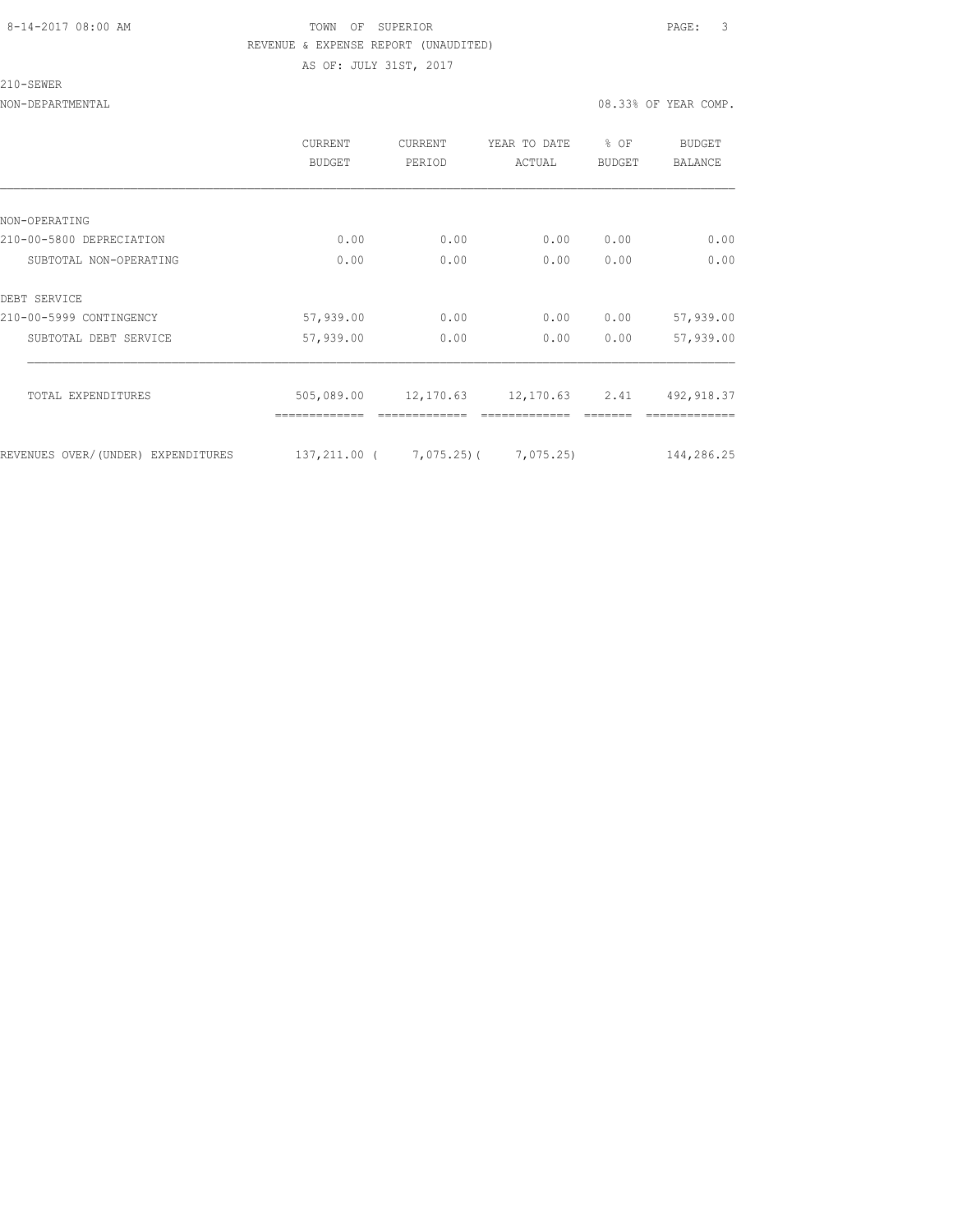## 8-14-2017 08:00 AM TOWN OF SUPERIOR PAGE: 4 REVENUE & EXPENSE REPORT (UNAUDITED) AS OF: JULY 31ST, 2017

210-SEWER

|                                    | CURRENT<br><b>BUDGET</b> | <b>CURRENT</b><br>PERIOD | YEAR TO DATE<br>ACTUAL | % OF<br><b>BUDGET</b> | <b>BUDGET</b><br><b>BALANCE</b> |
|------------------------------------|--------------------------|--------------------------|------------------------|-----------------------|---------------------------------|
|                                    |                          |                          |                        |                       |                                 |
| FUND TOTAL REVENUES                | 642,300.00               | 5,095.38                 | 5,095.38               | 0.79                  | 637,204.62                      |
| FUND TOTAL EXPENDITURES            | 505,089.00               | 12,170.63                | 12,170.63              | 2.41                  | 492, 918.37                     |
| REVENUES OVER/(UNDER) EXPENDITURES | 137,211.00 (             | $7,075,25$ )(            | 7,075.25               |                       | 144,286.25                      |
|                                    |                          |                          |                        |                       |                                 |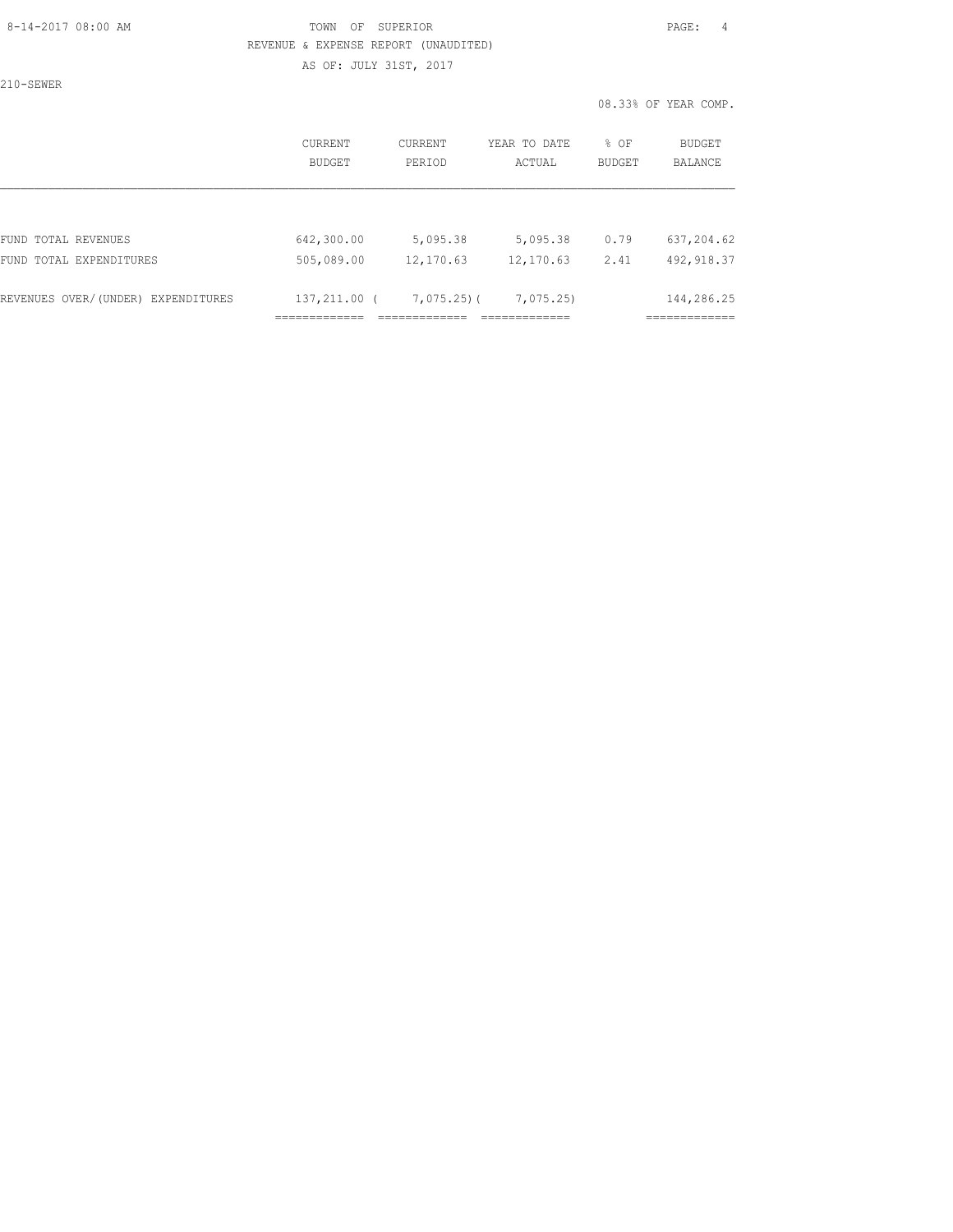AS OF: JULY 31ST, 2017

### 220-AMBULANCE

| NON-DEPARTMENTAL                         |                          |                   |                                         | 08.33% OF YEAR COMP. |                          |
|------------------------------------------|--------------------------|-------------------|-----------------------------------------|----------------------|--------------------------|
|                                          | CURRENT<br><b>BUDGET</b> | CURRENT<br>PERIOD | YEAR TO DATE<br>ACTUAL                  | $8$ OF<br>BUDGET     | <b>BUDGET</b><br>BALANCE |
| REVENUES                                 |                          |                   |                                         |                      |                          |
| TAXES                                    |                          |                   |                                         |                      |                          |
| 220-00-4133 PROPERTY TAXES               | 0.00                     | 0.00              | 0.00                                    | 0.00                 | 0.00                     |
| SUBTOTAL TAXES                           | 0.00                     | 0.00              | 0.00                                    | 0.00                 | 0.00                     |
| BUSINESS SERVICES                        |                          |                   |                                         |                      |                          |
| 220-00-4240 RENTAL FEES                  | 0.00                     | 0.00              | 0.00                                    | 0.00                 | 0.00                     |
| 220-00-4250 FINES                        | 0.00                     | 0.00              | 0.00                                    | 0.00                 | 0.00                     |
| SUBTOTAL BUSINESS SERVICES               | 0.00                     | 0.00              | 0.00                                    | 0.00                 | 0.00                     |
| ENTERPRISE SERVICES                      |                          |                   |                                         |                      |                          |
| 220-00-4310 AMBULANCE BILLINGS           | 400,000.00               | 38,315.80         | 38,315.80                               | 9.58                 | 361,684.20               |
| 220-00-4311 INTERFACILITY TRANSPORTS     | 0.00                     | 0.00              | 0.00                                    | 0.00                 | 0.00                     |
| SUBTOTAL ENTERPRISE SERVICES             | 400,000.00               | 38,315.80         | 38,315.80                               | 9.58                 | 361,684.20               |
| CONTINGENCY                              |                          |                   |                                         |                      |                          |
| 220-00-4900 CONTINGENCY                  | 0.00                     | 0.00              | 0.00                                    | 0.00                 | 0.00                     |
| 220-00-4901 INTERFUND TRANSFER-AMBULANCE | 0.00                     | 0.00              | 0.00                                    | 0.00                 | 0.00                     |
| SUBTOTAL CONTINGENCY                     | 0.00                     | 0.00              | 0.00                                    | 0.00                 | 0.00                     |
| TOTAL REVENUES                           |                          |                   | 400,000.00 38,315.80 38,315.80          | 9.58                 | 361,684.20               |
| EXPENDITURES                             |                          |                   |                                         |                      |                          |
| PERSONEL                                 |                          |                   |                                         |                      |                          |
| 220-00-5100 SALARIES                     | 202,366.00               |                   | 28,321.15  28,321.15  14.00  174,044.85 |                      |                          |
| 220-00-5101 OVERTIME                     | 14,143.00                | 2,645.40          | 2,645.40                                | 18.70                | 11,497.60                |
| 220-00-5151 FICA                         | 11,848.00                | 1,079.69          | 1,079.69                                | 9.11                 | 10,768.31                |
| 220-00-5152 MEDICARE                     | 2,771.00                 | 252.52            | 252.52                                  | 9.11                 | 2,518.48                 |
| 220-00-5153 STATE UNEMPLOYMENT           | 1,814.00                 | 75.56             | 75.56                                   | 4.17                 | 1,738.44                 |
| 220-00-5154 WORKERS COMP INSURANCE       | 12,487.00                | 2,603.00          | 2,603.00                                | 20.85                | 9,884.00                 |
| 220-00-5160 PUBLIC SAFETY RETIREMENT     | 17,868.00                | 0.00              | 0.00                                    | 0.00                 | 17,868.00                |
| 220-00-5161 ARIZONA STATE RETIREMENT     | 0.00                     | 1.84              | 1.84                                    | $0.00$ (             | 1.84)                    |
| 220-00-5162 LIFE INSURANCE               | 306.00                   | 0.00              | 0.00                                    | 0.00                 | 306.00                   |
| 220-00-5163 HEALTH INSURANCE             | 28,434.00                | 0.00              | 0.00                                    | 0.00                 | 28,434.00                |
| 220-00-5164 DENTAL INSURANCE             | 1,334.00                 | 0.00              | 0.00                                    | 0.00                 | 1,334.00                 |
| SUBTOTAL PERSONEL                        | 293,371.00               | 34,979.16         | 34,979.16                               | 11.92                | 258, 391.84              |
| SUPPLIES                                 |                          |                   |                                         |                      |                          |
| 220-00-5210 OFFICE SUPPLIES              | 0.00                     | 0.00              | 0.00                                    | 0.00                 | 0.00                     |
| 220-00-5220 MEDICAL SUPPLIES             | 13,000.00                | 1,211.54          | 1,211.54                                | 9.32                 | 11,788.46                |
| 220-00-5225 SAFETY SUPPLIES/EQUIPMENT    | 0.00                     | 0.00              | 0.00                                    | 0.00                 | 0.00                     |
| 220-00-5230 SANITATION SUPPLIES          | 0.00                     | 0.00              | 0.00                                    | 0.00                 | 0.00                     |
| 220-00-5299 OPERATING SUPPLIES           | 0.00                     | 0.00              | 0.00                                    | 0.00                 | 0.00                     |

SUBTOTAL SUPPLIES 13,000.00 1,211.54 1,211.54 9.32 11,788.46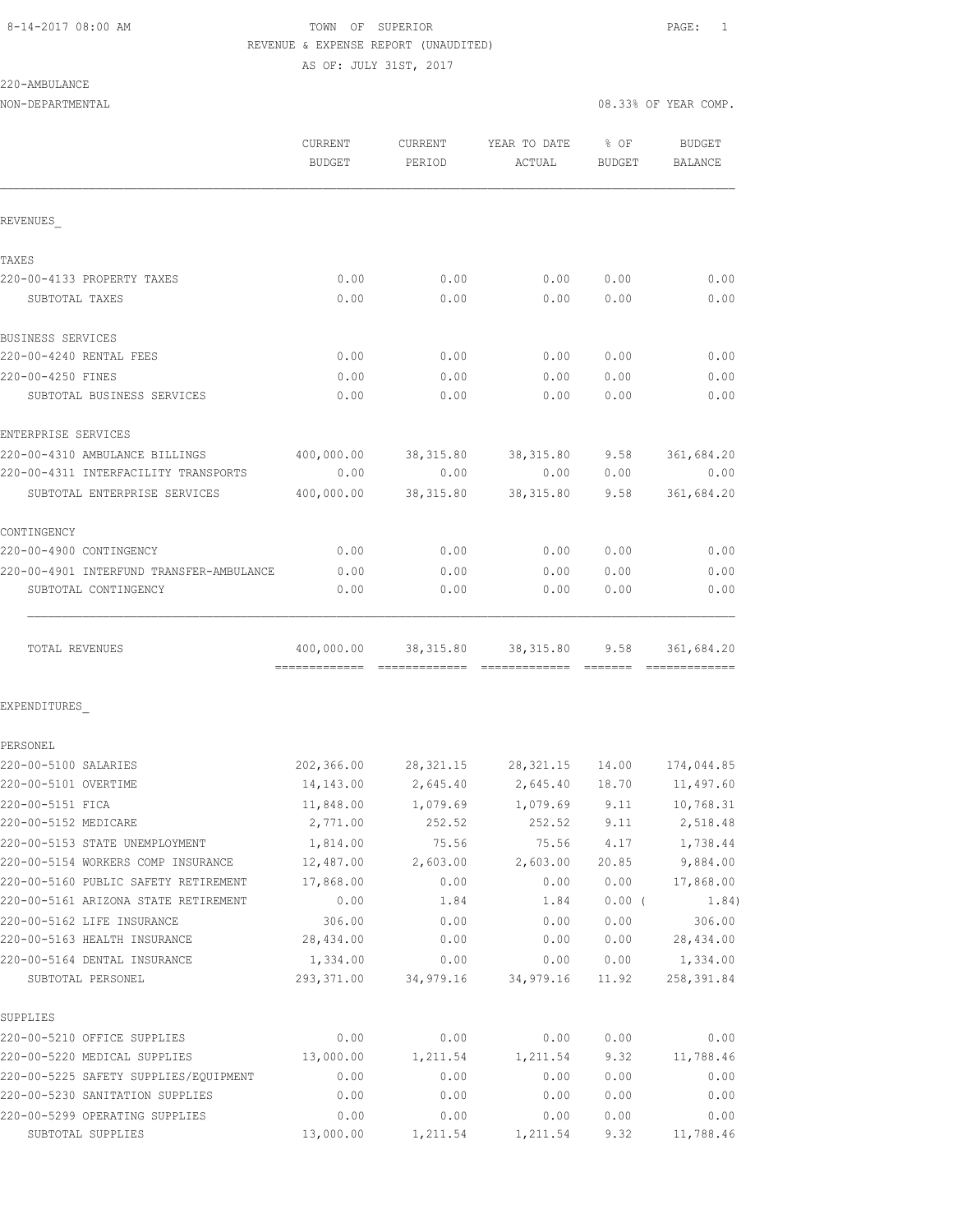AS OF: JULY 31ST, 2017

# 220-AMBULANCE

NON-DEPARTMENTAL 2008.33% OF YEAR COMP.

|                                                                     | CURRENT<br><b>BUDGET</b> | <b>CURRENT</b><br>PERIOD | YEAR TO DATE<br>ACTUAL | % OF<br><b>BUDGET</b> | <b>BUDGET</b><br>BALANCE |
|---------------------------------------------------------------------|--------------------------|--------------------------|------------------------|-----------------------|--------------------------|
| UTILITIES                                                           |                          |                          |                        |                       |                          |
| 220-00-5310 ELECTRICITY                                             | 2,125.00                 | 0.00                     | 0.00                   | 0.00                  | 2,125.00                 |
| 220-00-5320 GAS                                                     | 0.00                     | 0.00                     | 0.00                   | 0.00                  | 0.00                     |
| 220-00-5330 REFUSE                                                  | 0.00                     | 0.00                     | 0.00                   | 0.00                  | 0.00                     |
| 220-00-5340 SEWER                                                   | 0.00                     | 0.00                     | 0.00                   | 0.00                  | 0.00                     |
| 220-00-5350 TELEPHONE                                               | 1,804.00                 | 176.79                   | 176.79                 | 9.80                  | 1,627.21                 |
| 220-00-5360 WATER                                                   | 500.00                   | 69.18                    | 69.18                  | 13.84                 | 430.82                   |
| SUBTOTAL UTILITIES                                                  | 4,429.00                 | 245.97                   | 245.97                 | 5.55                  | 4,183.03                 |
| GENERAL BUSINESS EXPENSE                                            |                          |                          |                        |                       |                          |
| 220-00-5410 ADVERTISING                                             | 0.00                     | 0.00                     | 0.00                   | 0.00                  | 0.00                     |
| 220-00-5420 DUES & SUBSCRIPTIONS                                    | 550.00                   | 0.00                     | 0.00                   | 0.00                  | 550.00                   |
| 220-00-5425 CONFERENCES & TRAINING                                  | 1,200.00                 | 0.00                     | 0.00                   | 0.00                  | 1,200.00                 |
| 220-00-5430 PRINTING                                                | 0.00                     | 0.00                     | 0.00                   | 0.00                  | 0.00                     |
| 220-00-5450 UNIFORMS                                                | 0.00                     | 0.00                     | 0.00                   | 0.00                  | 0.00                     |
| 220-00-5460 POSTAGE                                                 | 0.00                     | 0.00                     | 0.00                   | 0.00                  | 0.00                     |
| 220-00-5470 TRAVEL                                                  | 0.00                     | 0.00                     | 0.00                   | 0.00                  | 0.00                     |
| 220-00-5471 AUDIT                                                   | 0.00                     | 0.00                     | 0.00                   | 0.00                  | 0.00                     |
| 220-00-5480 GENERAL INSURANCE                                       | 6,410.00                 | 0.00                     | 0.00                   | 0.00                  | 6,410.00                 |
| 220-00-5481 VEHICLE INSURANCE                                       | 0.00                     | 0.00                     | 0.00                   | 0.00                  | 0.00                     |
| 220-00-5482 LIABILITY INSURANCE                                     | 0.00                     | 0.00                     | 0.00                   | 0.00                  | 0.00                     |
| 220-00-5492 BAD DEBT EXPENSE                                        | 0.00                     | 0.00                     | 0.00                   | 0.00                  | 0.00                     |
| 220-00-5493 CONTRACTUAL DEDUCTIONS                                  | 0.00                     | 0.00                     | 0.00                   | 0.00                  | 0.00                     |
| SUBTOTAL GENERAL BUSINESS EXPENSE                                   | 8,160.00                 | 0.00                     | 0.00                   | 0.00                  | 8,160.00                 |
| PROFESSIONAL SERVICES                                               |                          |                          |                        |                       |                          |
| 220-00-5520 CONTRACTUAL SERVICES                                    | 24,000.00                | 764.65                   | 764.65                 | 3.19                  | 23, 235.35               |
| 220-00-5540 LEGAL SERVICES                                          | 9,000.00                 | 0.00                     | 0.00                   | 0.00                  | 9,000.00                 |
| 220-00-5550 OTHER PROFESSIONAL SERVICE                              | 10,080.00                | 0.00                     | 0.00                   | 0.00                  | 10,080.00                |
| 220-00-5555 IMMUNIZATION                                            | 0.00                     | 0.00                     | 0.00                   | 0.00                  | 0.00                     |
| SUBTOTAL PROFESSIONAL SERVICES                                      | 43,080.00                | 764.65                   | 764.65                 | 1.77                  | 42, 315.35               |
| REPAIR/MAINTENANCE                                                  |                          |                          |                        |                       |                          |
| 220-00-5610 PARK & BLDG IMPROVEMENTS                                | 0.00                     | 0.00                     | 0.00                   | 0.00                  | 0.00                     |
| 220-00-5640 AUTO & TRUCK REPAIRS                                    | 2,625.00                 | 0.00                     | 0.00                   | 0.00                  | 2,625.00                 |
| 220-00-5641 GAS & OIL                                               | 10,100.00                | 0.00                     | 0.00                   | 0.00                  | 10,100.00                |
| 220-00-5642 TIRES & TUBES                                           | 2,500.00                 | 0.00                     | 0.00                   | 0.00                  | 2,500.00                 |
| 220-00-5650 OTHER EQUIPMENT REPAIRS                                 | 0.00                     | 0.00                     | 0.00                   | 0.00                  | 0.00                     |
| 220-00-5670 STREET & SIDEWALK REPAIR<br>SUBTOTAL REPAIR/MAINTENANCE | 0.00<br>15,225.00        | 0.00<br>0.00             | 0.00<br>0.00           | 0.00<br>0.00          | 0.00<br>15,225.00        |
| CAPITAL OUTLAY                                                      |                          |                          |                        |                       |                          |
| 220-00-5710 BUILDING                                                | 0.00                     | 0.00                     | 0.00                   | 0.00                  | 0.00                     |
| 220-00-5715 AMBULANCE                                               | 0.00                     | 0.00                     | 0.00                   | 0.00                  | 0.00                     |
| 220-00-5730 RADIO EQUIPMENT                                         | 0.00                     | 0.00                     | 0.00                   | 0.00                  | 0.00                     |
| 220-00-5740 MEDICAL EQUIPMENT                                       | 0.00                     | 0.00                     | 0.00                   | 0.00                  | 0.00                     |
| 220-00-5750 OTHER EQUIP/SMALL TOOLS                                 | 0.00                     | 0.00                     | 0.00                   | 0.00                  | 0.00                     |
| SUBTOTAL CAPITAL OUTLAY                                             | 0.00                     | 0.00                     | 0.00                   | 0.00                  | 0.00                     |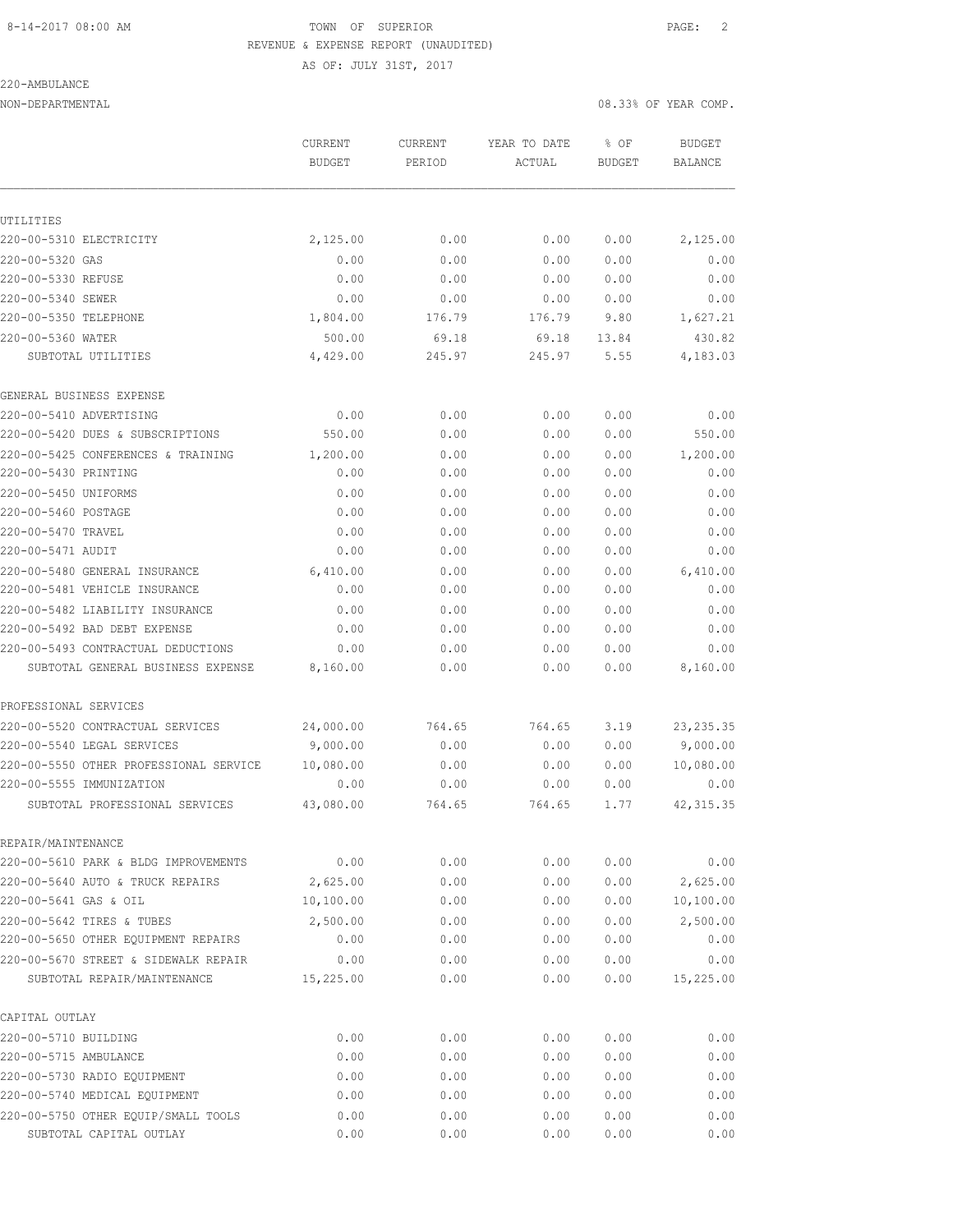AS OF: JULY 31ST, 2017

220-AMBULANCE

NON-DEPARTMENTAL 08.33% OF YEAR COMP.

|                                    | CURRENT<br>BUDGET      | <b>CURRENT</b><br>PERIOD | YEAR TO DATE<br>ACTUAL | % OF<br><b>BUDGET</b> | BUDGET<br><b>BALANCE</b> |
|------------------------------------|------------------------|--------------------------|------------------------|-----------------------|--------------------------|
|                                    |                        |                          |                        |                       |                          |
| NON-OPERATING                      |                        |                          |                        |                       |                          |
| 220-00-5800 DEPRECIATION           | 0.00                   | 0.00                     | 0.00                   | 0.00                  | 0.00                     |
| SUBTOTAL NON-OPERATING             | 0.00                   | 0.00                     | 0.00                   | 0.00                  | 0.00                     |
| DEBT SERVICE                       |                        |                          |                        |                       |                          |
| 220-00-5999 CONTINGENCY            | 65,438.00              | 0.00                     | 0.00                   | 0.00                  | 65,438.00                |
| SUBTOTAL DEBT SERVICE              | 65,438.00              | 0.00                     | 0.00                   | 0.00                  | 65,438.00                |
|                                    |                        |                          |                        |                       |                          |
| TOTAL EXPENDITURES                 | 442,703.00             | 37,201.32                | 37,201.32 8.40         |                       | 405,501.68               |
|                                    |                        |                          |                        |                       |                          |
| REVENUES OVER/(UNDER) EXPENDITURES | 42,703.00)<br>$\left($ | 1, 114.48                | 1, 114.48              |                       | 43,817.48)               |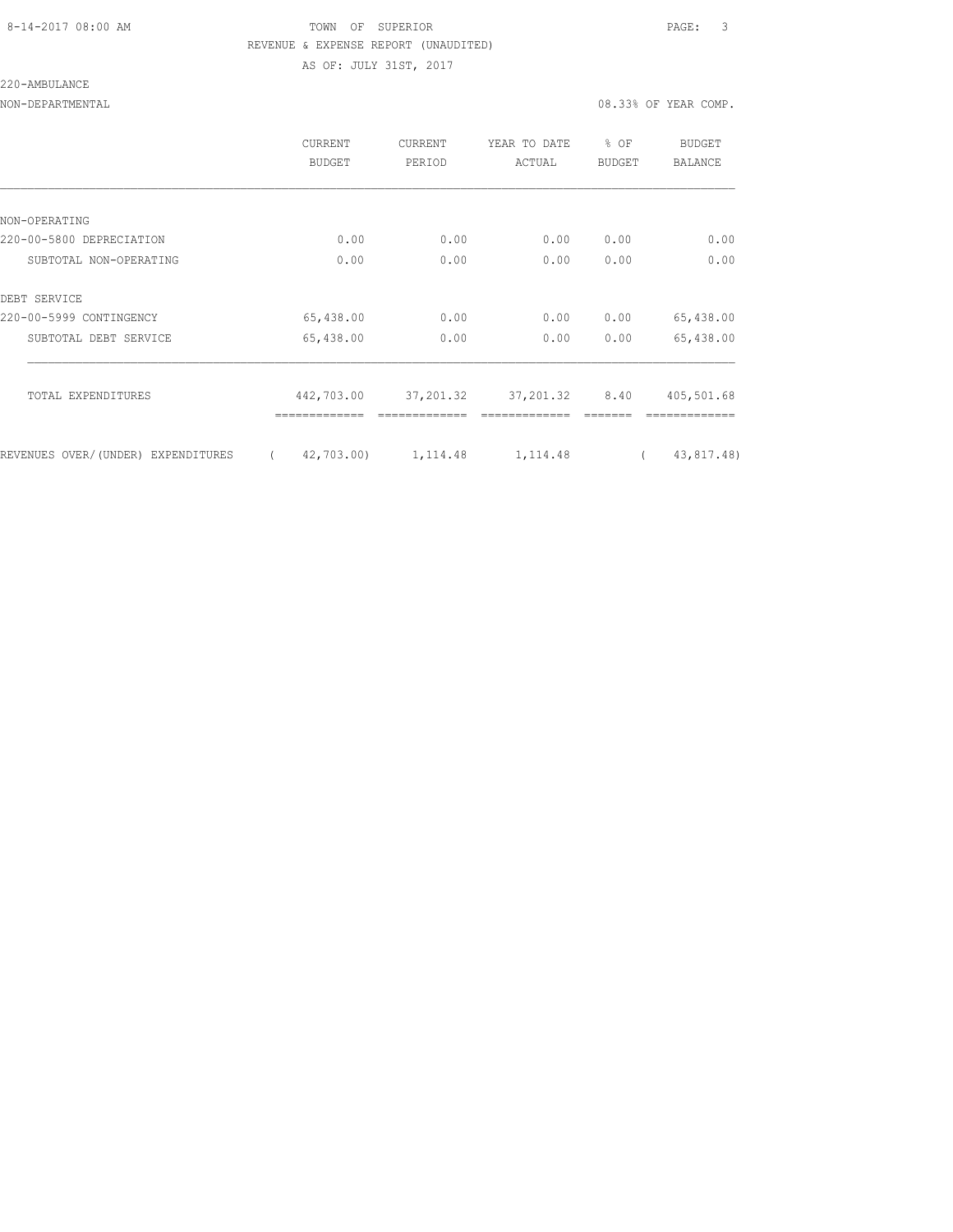### 8-14-2017 08:00 AM TOWN OF SUPERIOR PAGE: 4 REVENUE & EXPENSE REPORT (UNAUDITED) AS OF: JULY 31ST, 2017

220-AMBULANCE

| CURRENT<br>BUDGET | <b>CURRENT</b><br>PERIOD                   | YEAR TO DATE<br>ACTUAL                  | % OF<br><b>BUDGET</b> | BUDGET<br>BALANCE                           |
|-------------------|--------------------------------------------|-----------------------------------------|-----------------------|---------------------------------------------|
|                   |                                            |                                         |                       |                                             |
| 400,000.00        | 38, 315.80                                 | 38, 315.80                              | 9.58                  | 361,684.20                                  |
| 442,703.00        | 37, 201.32                                 | 37, 201.32                              | 8.40                  | 405,501.68                                  |
| 42,703.00)        | 1,114.48<br>--------------<br>------------ | 1,114.48<br>____________<br>----------- |                       | 43,817.48)<br>_____________<br>------------ |
|                   | _____________<br>------------              |                                         |                       |                                             |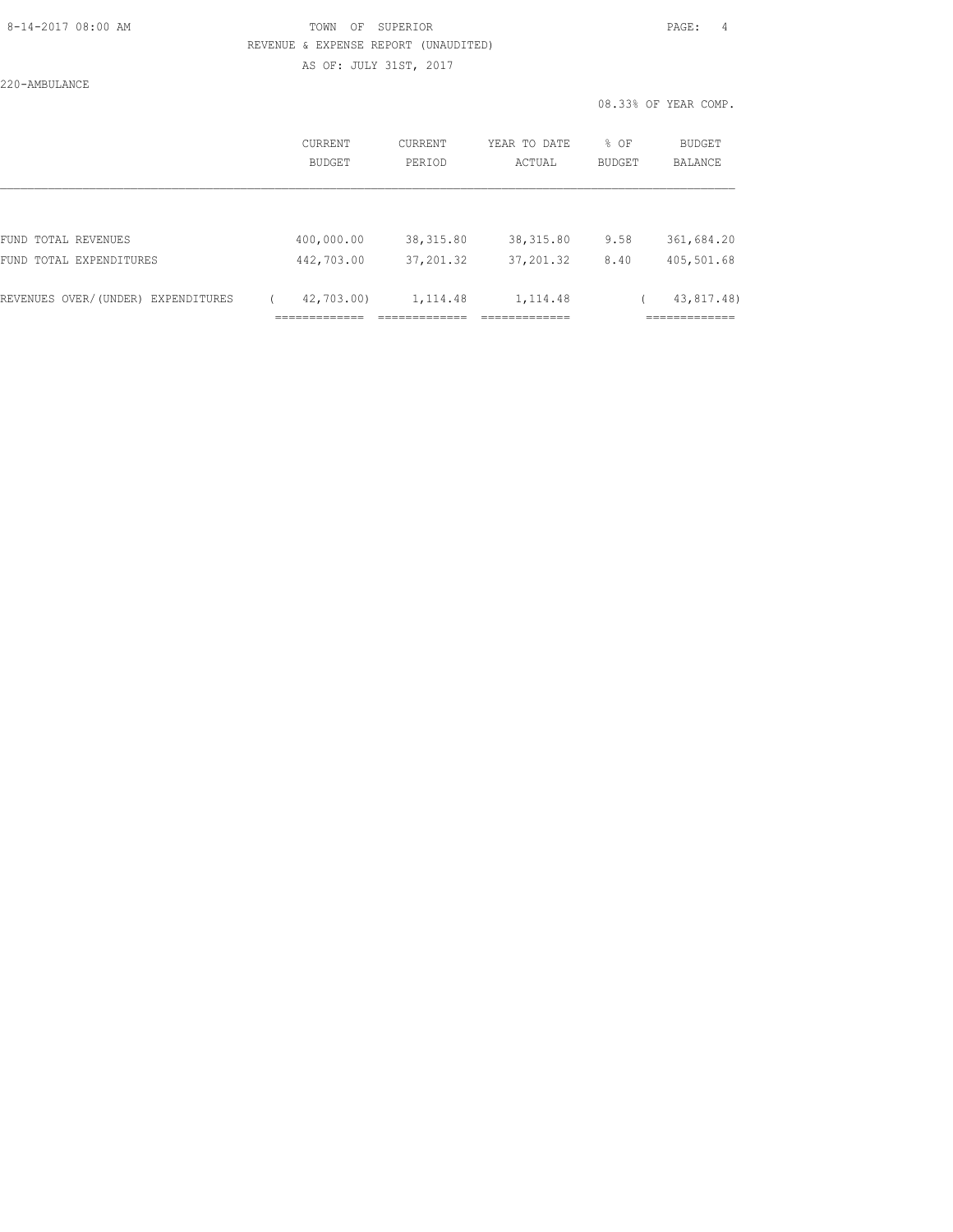# 8-14-2017 08:00 AM **TOWN** OF SUPERIOR **PAGE:** 1 REVENUE & EXPENSE REPORT (UNAUDITED) AS OF: JULY 31ST, 2017

230-CEMETARY

| NON-DEPARTMENTAL                                                  |                          |                          |                        | 08.33% OF YEAR COMP. |                          |  |
|-------------------------------------------------------------------|--------------------------|--------------------------|------------------------|----------------------|--------------------------|--|
|                                                                   | CURRENT<br><b>BUDGET</b> | <b>CURRENT</b><br>PERIOD | YEAR TO DATE<br>ACTUAL | % OF<br>BUDGET       | <b>BUDGET</b><br>BALANCE |  |
| REVENUES                                                          |                          |                          |                        |                      |                          |  |
| BUSINESS SERVICES                                                 |                          |                          |                        |                      |                          |  |
| 230-00-4220 CEMETARY WORK PERMITS                                 | 500.00                   | 0.00                     | 0.00                   | 0.00                 | 500.00                   |  |
| 230-00-4240 WEEKEND FEE                                           | 0.00                     | 200.00                   | 200.00                 | $0.00$ (             | 200.00)                  |  |
| 230-00-4250 FINES                                                 | 0.00                     | 0.00                     | 0.00                   | 0.00                 | 0.00                     |  |
| SUBTOTAL BUSINESS SERVICES                                        | 500.00                   | 200.00                   | 200.00                 | 40.00                | 300.00                   |  |
| ENTERPRISE SERVICES                                               |                          |                          |                        |                      |                          |  |
| 230-00-4320 PLOT PURCHASE                                         | 20,000.00                | 100.00                   | 100.00                 | 0.50                 | 19,900.00                |  |
| 230-00-4321 OPEN/CLOSE                                            | 20,000.00                | 800.00                   | 800.00                 | 4.00                 | 19,200.00                |  |
| SUBTOTAL ENTERPRISE SERVICES                                      | 40,000.00                | 900.00                   | 900.00                 | 2.25                 | 39,100.00                |  |
| CONTINGENCY                                                       |                          |                          |                        |                      |                          |  |
| 230-00-4900 CONTINGENCY                                           | 0.00                     | 0.00                     | 0.00                   | 0.00                 | 0.00                     |  |
| SUBTOTAL CONTINGENCY                                              | 0.00                     | 0.00                     | 0.00                   | 0.00                 | 0.00                     |  |
| TOTAL REVENUES                                                    | 40,500.00                | 1,100.00                 | 1,100.00               | 2.72                 | 39,400.00                |  |
| EXPENDITURES                                                      |                          |                          |                        |                      |                          |  |
| PERSONEL                                                          |                          |                          |                        |                      |                          |  |
| 230-00-5100 SALARIES                                              | 4,234.00                 | 717.34                   | 717.34                 | 16.94                | 3,516.66                 |  |
| 230-00-5101 OVERTIME                                              | 0.00                     | 50.52                    | 50.52                  | $0.00$ (             | 50.52)                   |  |
| 230-00-5120 INMATE LABOR                                          | 0.00                     | 0.00                     | 0.00                   | 0.00                 | 0.00                     |  |
| 230-00-5151 FICA                                                  | 263.00                   | 46.95                    | 46.95                  | 17.85                | 216.05                   |  |
| 230-00-5152 MEDICARE                                              | 61.00                    | 10.97                    | 10.97                  | 17.98                | 50.03                    |  |
| 230-00-5153 STATE UNEMPLOYMENT                                    | 30.00                    | 0.00                     | 0.00                   | 0.00                 | 30.00                    |  |
| 230-00-5154 WORKERS COMP INSURANCE                                | 239.00                   | 0.00                     | 0.00                   | 0.00                 | 239.00                   |  |
| 230-00-5161 ARIZONA STATE RETIREMENT                              | 486.00                   | 88.32                    | 88.32                  | 18.17                | 397.68                   |  |
| 230-00-5162 LIFE INSURANCE                                        | 8.00                     | 0.00                     | 0.00                   | 0.00                 | 8.00                     |  |
| 230-00-5163 HEALTH INSURANCE                                      | 748.00                   | 0.00                     | 0.00                   | 0.00                 | 748.00                   |  |
| 230-00-5164 DENTAL INSURANCE                                      | 35.00                    | 0.00                     | 0.00                   | 0.00                 | 35.00                    |  |
| SUBTOTAL PERSONEL                                                 | 6,104.00                 | 914.10                   | 914.10                 | 14.98                | 5,189.90                 |  |
| SUPPLIES                                                          |                          |                          |                        |                      |                          |  |
| 230-00-5210 OFFICE SUPPLIES                                       | 0.00                     | 0.00                     | 0.00                   | 0.00                 | 0.00                     |  |
| 230-00-5225 SAFETY SUPPLIES/EQUIPMENT                             | 0.00                     | 0.00                     | 0.00                   | 0.00                 | 0.00                     |  |
| 230-00-5230 SANITATION SUPPLIES<br>230-00-5299 OPERATING SUPPLIES | 0.00<br>1,000.00         | 0.00<br>0.00             | 0.00<br>0.00           | 0.00<br>0.00         | 0.00<br>1,000.00         |  |
|                                                                   |                          |                          |                        |                      |                          |  |
| SUBTOTAL SUPPLIES                                                 | 1,000.00                 | 0.00                     | 0.00                   | 0.00                 | 1,000.00                 |  |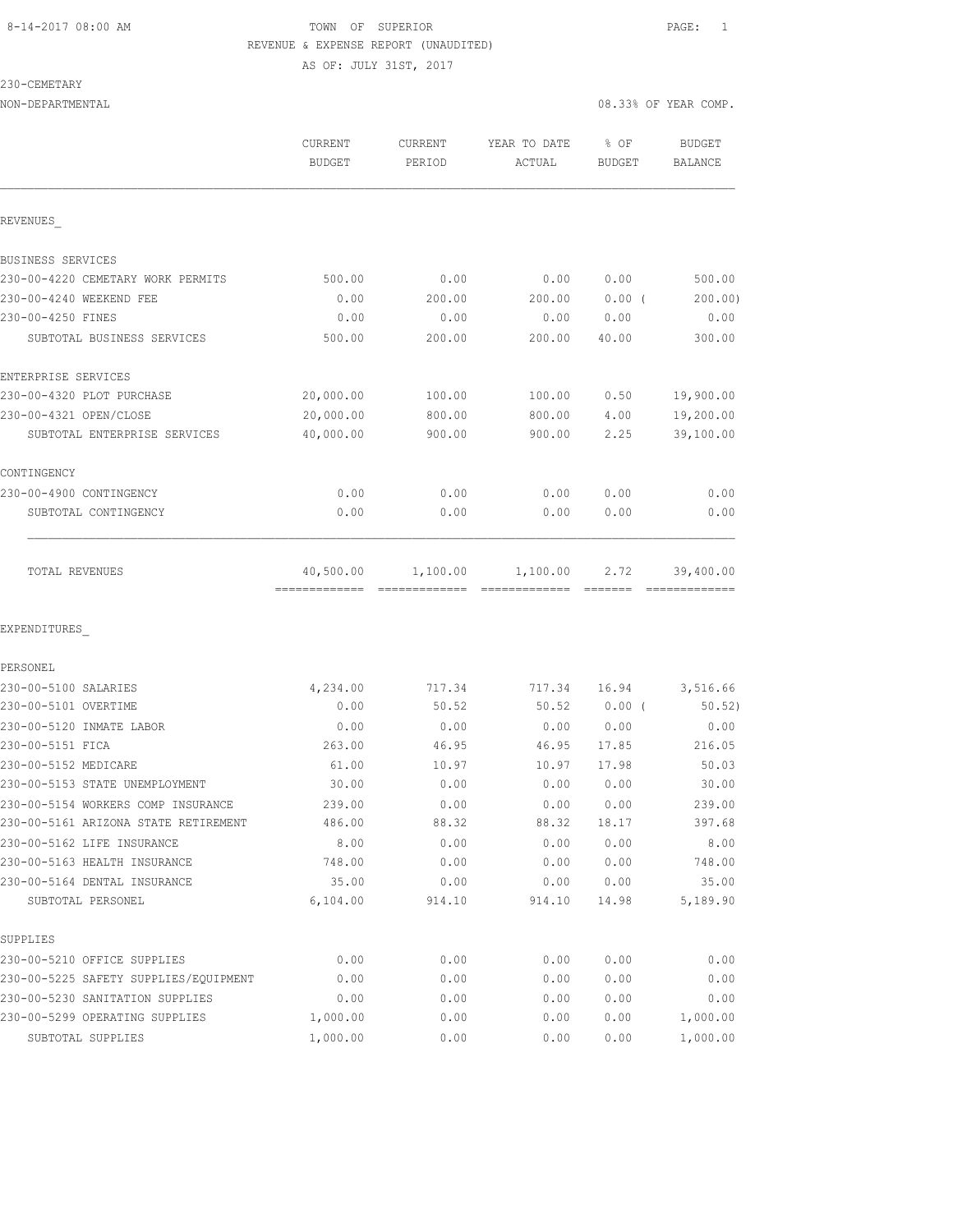AS OF: JULY 31ST, 2017

230-CEMETARY

NON-DEPARTMENTAL 08.33% OF YEAR COMP.

|                                        | <b>CURRENT</b><br><b>BUDGET</b> | <b>CURRENT</b><br>PERIOD | YEAR TO DATE<br>ACTUAL | % OF<br><b>BUDGET</b> | <b>BUDGET</b><br><b>BALANCE</b> |
|----------------------------------------|---------------------------------|--------------------------|------------------------|-----------------------|---------------------------------|
|                                        |                                 |                          |                        |                       |                                 |
| UTILITIES                              |                                 |                          |                        |                       |                                 |
| 230-00-5310 ELECTRICITY                | 600.00                          | 0.00                     | 0.00                   | 0.00                  | 600.00                          |
| 230-00-5320 GAS                        | 0.00                            | 0.00                     | 0.00                   | 0.00                  | 0.00                            |
| 230-00-5330 REFUSE                     | 0.00                            | 0.00                     | 0.00                   | 0.00                  | 0.00                            |
| 230-00-5340 SEWER                      | 0.00                            | 0.00                     | 0.00                   | 0.00                  | 0.00                            |
| 230-00-5350 TELEPHONE                  | 500.00                          | 0.00                     | 0.00                   | 0.00                  | 500.00                          |
| 230-00-5360 WATER                      | 700.00                          | 141.31                   | 141.31                 | 20.19                 | 558.69                          |
| SUBTOTAL UTILITIES                     | 1,800.00                        | 141.31                   | 141.31                 | 7.85                  | 1,658.69                        |
| GENERAL BUSINESS EXPENSE               |                                 |                          |                        |                       |                                 |
| 230-00-5410 ADVERTISING                | 0.00                            | 0.00                     | 0.00                   | 0.00                  | 0.00                            |
| 230-00-5420 DUES & SUBSCRIPTIONS       | 0.00                            | 0.00                     | 0.00                   | 0.00                  | 0.00                            |
| 230-00-5425 CONFERENCES & TRAINING     | 0.00                            | 0.00                     | 0.00                   | 0.00                  | 0.00                            |
| 230-00-5430 PRINTING                   | 0.00                            | 0.00                     | 0.00                   | 0.00                  | 0.00                            |
| 230-00-5450 UNIFORMS                   | 0.00                            | 0.00                     | 0.00                   | 0.00                  | 0.00                            |
| 230-00-5460 POSTAGE                    | 0.00                            | 0.00                     | 0.00                   | 0.00                  | 0.00                            |
| 230-00-5470 TRAVEL                     | 0.00                            | 0.00                     | 0.00                   | 0.00                  | 0.00                            |
| 230-00-5471 HOST/MEALS                 | 0.00                            | 0.00                     | 0.00                   | 0.00                  | 0.00                            |
| 230-00-5480 GENERAL INSURANCE          | 0.00                            | 0.00                     | 0.00                   | 0.00                  | 0.00                            |
| 230-00-5481 VEHICLE INSURANCE          | 0.00                            | 0.00                     | 0.00                   | 0.00                  | 0.00                            |
| 230-00-5482 LIABILITY INSURANCE        | 0.00                            | 0.00                     | 0.00                   | 0.00                  | 0.00                            |
| 230-00-5492 BAD DEBT EXPENSE           | 0.00                            | 0.00                     | 0.00                   | 0.00                  | 0.00                            |
| SUBTOTAL GENERAL BUSINESS EXPENSE      | 0.00                            | 0.00                     | 0.00                   | 0.00                  | 0.00                            |
| PROFESSIONAL SERVICES                  |                                 |                          |                        |                       |                                 |
| 230-00-5520 CONTRACTUAL SERVICES       | 0.00                            | 0.00                     | 0.00                   | 0.00                  | 0.00                            |
| 230-00-5540 LEGAL SERVICES             | 0.00                            | 0.00                     | 0.00                   | 0.00                  | 0.00                            |
| 230-00-5550 OTHER PROFESSIONAL SERVICE | 0.00                            | 0.00                     | 0.00                   | 0.00                  | 0.00                            |
| SUBTOTAL PROFESSIONAL SERVICES         | 0.00                            | 0.00                     | 0.00                   | 0.00                  | 0.00                            |
| REPAIR/MAINTENANCE                     |                                 |                          |                        |                       |                                 |
| 230-00-5610 PARK & BLDG IMPROVEMENTS   | 0.00                            | 0.00                     | 0.00                   | 0.00                  | 0.00                            |
| 230-00-5640 AUTO & TRUCK REPAIRS       | 0.00                            | 0.00                     | 0.00                   | 0.00                  | 0.00                            |
| 230-00-5641 GAS & OIL                  | 0.00                            | 0.00                     | 0.00                   | 0.00                  | 0.00                            |
| 230-00-5642 TIRES & TUBES              | 0.00                            | 0.00                     | 0.00                   | 0.00                  | 0.00                            |
| 230-00-5643 INMATE FUEL                | 0.00                            | 0.00                     | 0.00                   | 0.00                  | 0.00                            |
| 230-00-5650 OTHER EQUIPMENT REPAIRS    | 4,620.00                        | 0.00                     | 0.00                   | 0.00                  | 4,620.00                        |
| 230-00-5670 STREET & SIDEWALK REPAIR   | 0.00                            | 0.00                     | 0.00                   | 0.00                  | 0.00                            |
| SUBTOTAL REPAIR/MAINTENANCE            | 4,620.00                        | 0.00                     | 0.00                   | 0.00                  | 4,620.00                        |
| CAPITAL OUTLAY                         |                                 |                          |                        |                       |                                 |
| 230-00-5710 BUILDING                   | 0.00                            | 0.00                     | 0.00                   | 0.00                  | 0.00                            |
| 230-00-5720 OFFICE EQUIPMENT           | 0.00                            | 0.00                     | 0.00                   | 0.00                  | 0.00                            |
| 230-00-5750 OTHER EQUIP/SMALL TOOLS    | 0.00                            | 0.00                     | 0.00                   | 0.00                  | 0.00                            |
| SUBTOTAL CAPITAL OUTLAY                | 0.00                            | 0.00                     | 0.00                   | 0.00                  | 0.00                            |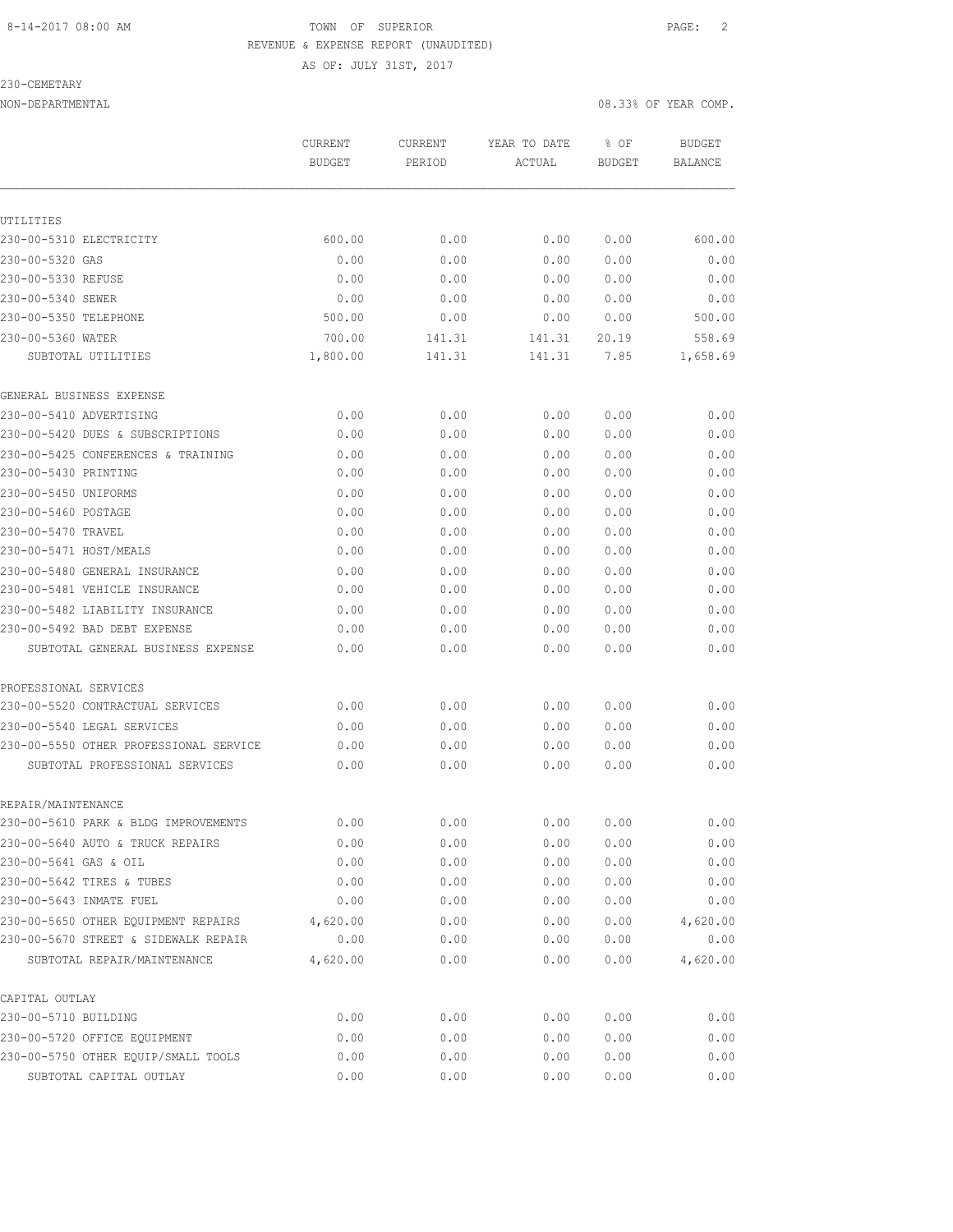### 8-14-2017 08:00 AM TOWN OF SUPERIOR PAGE: 3 REVENUE & EXPENSE REPORT (UNAUDITED) AS OF: JULY 31ST, 2017

### 230-CEMETARY

### NON-DEPARTMENTAL 2008.33% OF YEAR COMP.

|                                    | CURRENT<br><b>BUDGET</b> | CURRENT<br>PERIOD | YEAR TO DATE<br>ACTUAL | % OF<br><b>BUDGET</b> | <b>BUDGET</b><br><b>BALANCE</b> |
|------------------------------------|--------------------------|-------------------|------------------------|-----------------------|---------------------------------|
|                                    |                          |                   |                        |                       |                                 |
| NON-OPERATING                      |                          |                   |                        |                       |                                 |
| 230-00-5800 DEPRECIATION           | 0.00                     | 0.00              | 0.00                   | 0.00                  | 0.00                            |
| SUBTOTAL NON-OPERATING             | 0.00                     | 0.00              | 0.00                   | 0.00                  | 0.00                            |
| DEBT SERVICE                       |                          |                   |                        |                       |                                 |
| 230-00-5999 CONTINGENCY            | 8,671.00                 | 0.00              | 0.00                   | 0.00                  | 8,671.00                        |
| SUBTOTAL DEBT SERVICE              | 8,671.00                 | 0.00              | 0.00                   | 0.00                  | 8,671.00                        |
| TOTAL EXPENDITURES                 | 22,195.00                | 1,055.41          | 1,055.41 4.76          |                       | 21, 139.59                      |
|                                    |                          |                   |                        |                       |                                 |
| REVENUES OVER/(UNDER) EXPENDITURES | 18,305.00                | 44.59             | 44.59                  |                       | 18,260.41                       |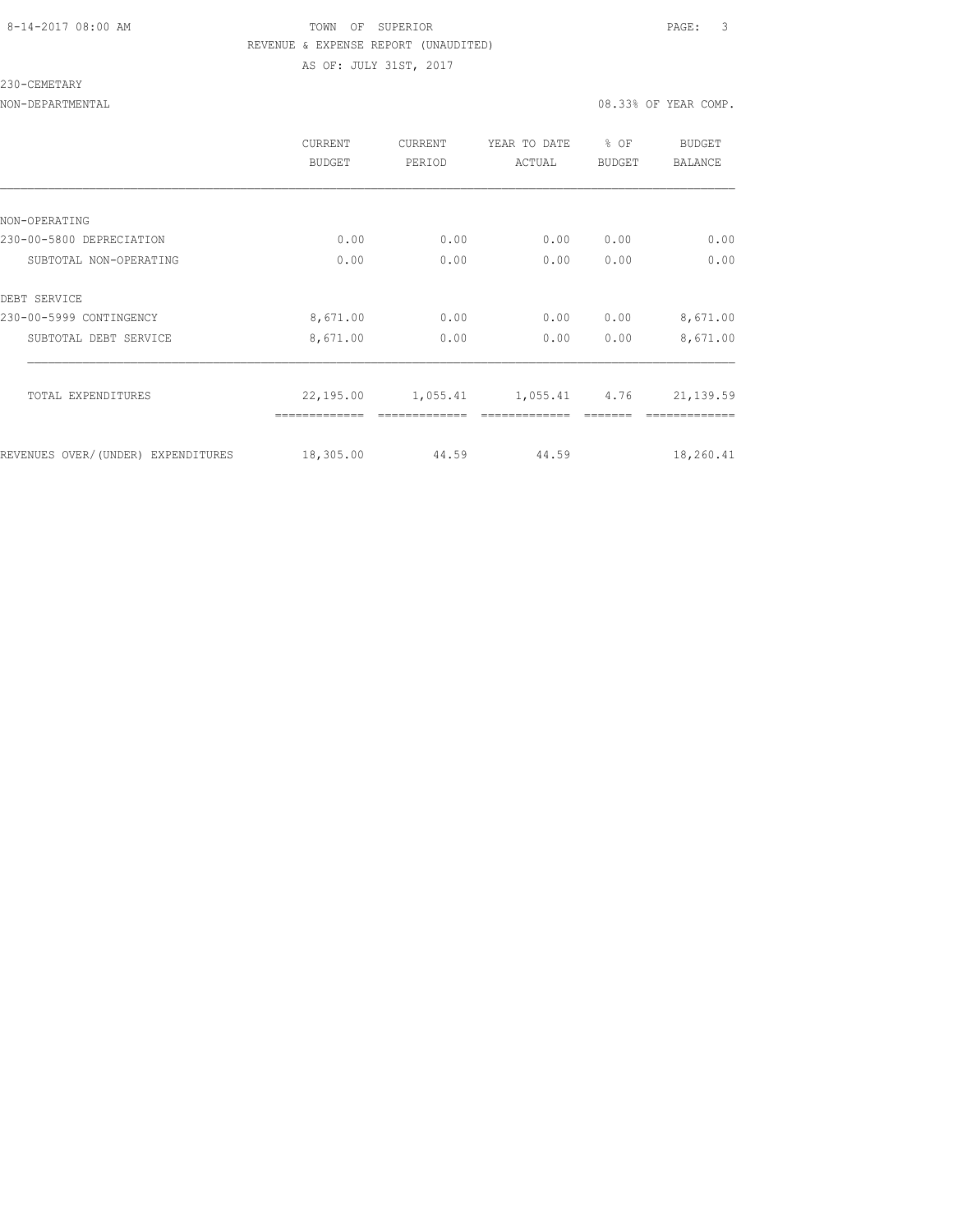### 8-14-2017 08:00 AM TOWN OF SUPERIOR PAGE: 4 REVENUE & EXPENSE REPORT (UNAUDITED) AS OF: JULY 31ST, 2017

230-CEMETARY

|                                    | CURRENT       | <b>CURRENT</b> | YEAR TO DATE | % OF          | <b>BUDGET</b>                       |
|------------------------------------|---------------|----------------|--------------|---------------|-------------------------------------|
|                                    | <b>BUDGET</b> | PERIOD         | ACTUAL       | <b>BUDGET</b> | <b>BALANCE</b>                      |
| FUND TOTAL REVENUES                | 40,500.00     | 1,100.00       | 1,100.00     | 2.72          | 39,400.00                           |
| FUND TOTAL EXPENDITURES            | 22,195.00     | 1,055.41       | 1,055.41     | 4.76          | 21, 139.59                          |
| REVENUES OVER/(UNDER) EXPENDITURES | 18,305.00     | 44.59          | 44.59        |               | 18,260.41<br>---------<br>--------- |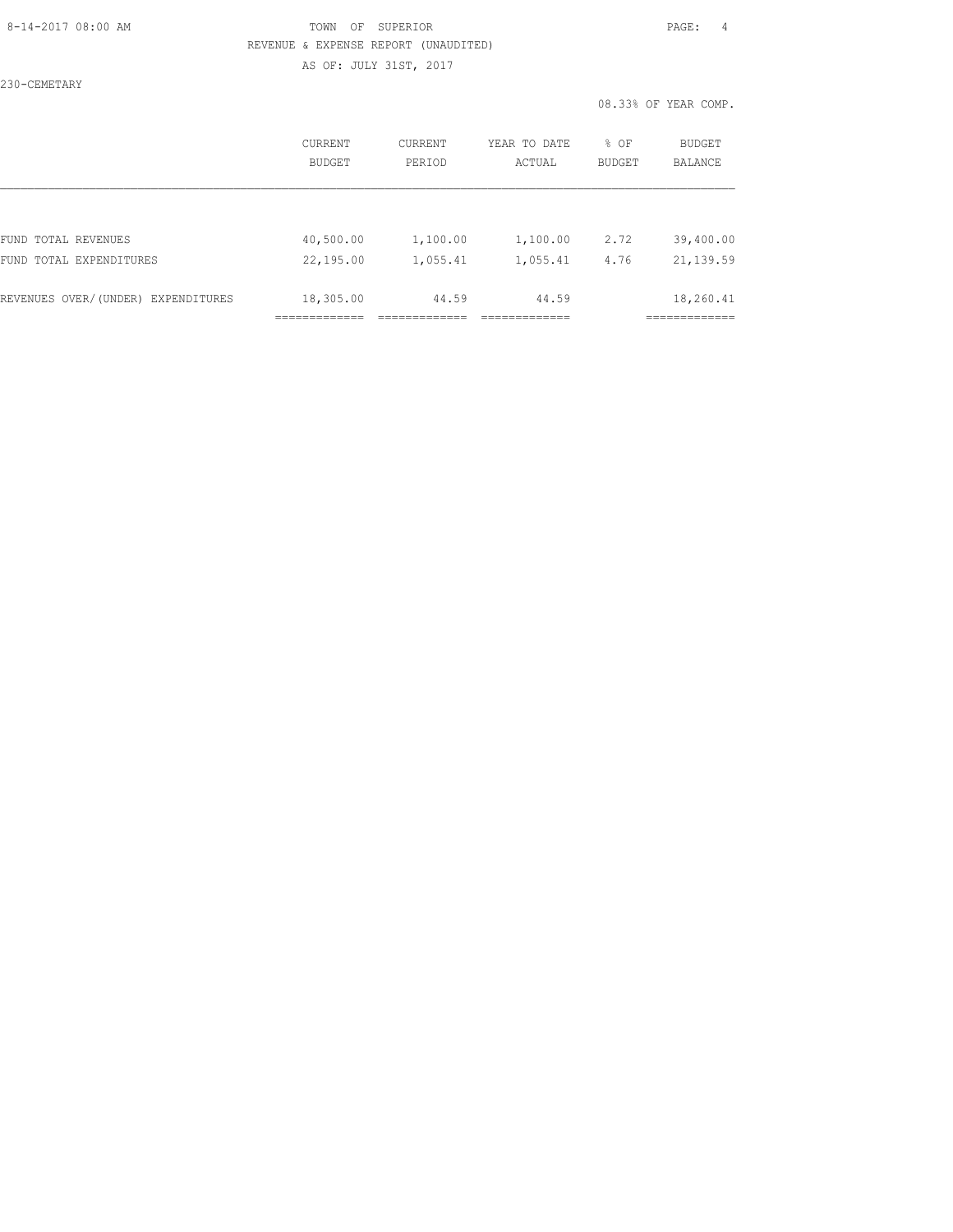AS OF: JULY 31ST, 2017

# 300-HIGHWAY USERS REVENUE

NON-DEPARTMENTAL 2008.33% OF YEAR COMP.

|                                            | CURRENT<br><b>BUDGET</b> | CURRENT<br>PERIOD | YEAR TO DATE<br>ACTUAL | \$OF<br><b>BUDGET</b> | <b>BUDGET</b><br>BALANCE |
|--------------------------------------------|--------------------------|-------------------|------------------------|-----------------------|--------------------------|
| REVENUES                                   |                          |                   |                        |                       |                          |
| TAXES                                      |                          |                   |                        |                       |                          |
| 300-00-4132 HIGHWAY USERS REVENUE FUND     | 213,620.00               | 20, 311.77        | 20, 311.77             | 9.51                  | 193,308.23               |
| 300-00-4133 PROPERTY TAX                   | 0.00                     | 0.00              | 0.00                   | 0.00                  | 0.00                     |
| SUBTOTAL TAXES                             | 213,620.00               | 20, 311.77        | 20, 311.77             | 9.51                  | 193,308.23               |
| CONTINGENCY                                |                          |                   |                        |                       |                          |
| 300-00-4901 INTERFUND TRANSFER-HURF        | 0.00                     | 0.00              | 0.00                   | 0.00                  | 0.00                     |
| SUBTOTAL CONTINGENCY                       | 0.00                     | 0.00              | 0.00                   | 0.00                  | 0.00                     |
| TOTAL REVENUES                             | 213,620.00               | 20, 311.77        | 20,311.77              | 9.51                  | 193,308.23               |
| EXPENDITURES                               |                          |                   |                        |                       |                          |
| PERSONEL                                   |                          |                   |                        |                       |                          |
| 300-00-5100 SALARIES                       | 51,770.00                | 4,196.48          | 4,196.48               | 8.11                  | 47, 573.52               |
| 300-00-5101 OVERTIME                       | 0.00                     | 269.07            | 269.07                 | $0.00$ (              | 269.07)                  |
| 300-00-5120 INMATE LABOR                   | 3,500.00                 | 152.50            | 152.50                 | 4.36                  | 3,347.50                 |
| 300-00-5151 FICA                           | 3,210.00                 | 269.80            | 269.80                 | 8.40                  | 2,940.20                 |
| 300-00-5152 MEDICARE                       | 750.00                   | 63.12             | 63.12                  | 8.42                  | 686.88                   |
| 300-00-5153 STATE UNEMPLOYMENT             | 931.00                   | 9.72              | 9.72                   | 1.04                  | 921.28                   |
| 300-00-5154 WORKERS COMP INSURANCE         | 2,925.00                 | 1,022.00          | 1,022.00               | 34.94                 | 1,903.00                 |
| 300-00-5161 ARIZONA STATE RETIREMENT       | 5,787.00                 | 414.41            | 414.41                 | 7.16                  | 5,372.59                 |
| 300-00-5162 LIFE INSURANCE                 | 145.00                   | 0.00              | 0.00                   | 0.00                  | 145.00                   |
| 300-00-5163 HEALTH INSURANCE               | 13,469.00                | 0.00              | 0.00                   | 0.00                  | 13,469.00                |
| 300-00-5164 DENTAL INSURANCE               | 527.00                   | 0.00              | 0.00                   | 0.00                  | 527.00                   |
| SUBTOTAL PERSONEL                          | 83,014.00                | 6,397.10          | 6,397.10               | 7.71                  | 76,616.90                |
| SUPPLIES                                   |                          |                   |                        |                       |                          |
| 300-00-5210 OFFICE SUPPLIES                | 0.00                     | 0.00              | 0.00                   | 0.00                  | 0.00                     |
| 300-00-5225 SAFETY SUPPLIES/EQUIPMENT      | 0.00                     | 0.00              | 0.00                   | 0.00                  | 0.00                     |
| 300-00-5230 SANITATION SUPPLIES            | 0.00                     | 0.00              | 0.00                   | 0.00                  | 0.00                     |
| 300-00-5299 OPERATING SUPPLIES             | 492.00                   | 601.00            | 601.00                 | $122.15$ (            | 109.00                   |
| SUBTOTAL SUPPLIES                          | 492.00                   | 601.00            | 601.00                 | $122.15$ (            | 109.00)                  |
| UTILITIES                                  |                          |                   |                        |                       |                          |
| 300-00-5310 ELECTRICITY                    | 1,000.00                 | 0.00              | 0.00                   | 0.00                  | 1,000.00                 |
| 300-00-5315 APS CONTRACT                   | 39,500.00                | 2,169.60          | 2,169.60               | 5.49                  | 37,330.40                |
| 300-00-5320 GAS                            | 0.00                     | 0.00              | 0.00                   | 0.00                  | 0.00                     |
| 300-00-5330 REFUSE                         | 0.00                     | 0.00              | 0.00                   | 0.00                  | 0.00                     |
| 300-00-5340 SEWER                          | 0.00                     | 0.00              | 0.00                   | 0.00                  | 0.00                     |
| 300-00-5350 TELEPHONE<br>300-00-5360 WATER | 0.00<br>0.00             | 0.00<br>0.00      | 0.00<br>0.00           | 0.00<br>0.00          | 0.00<br>0.00             |
| SUBTOTAL UTILITIES                         | 40,500.00                | 2,169.60          | 2,169.60               | 5.36                  | 38, 330.40               |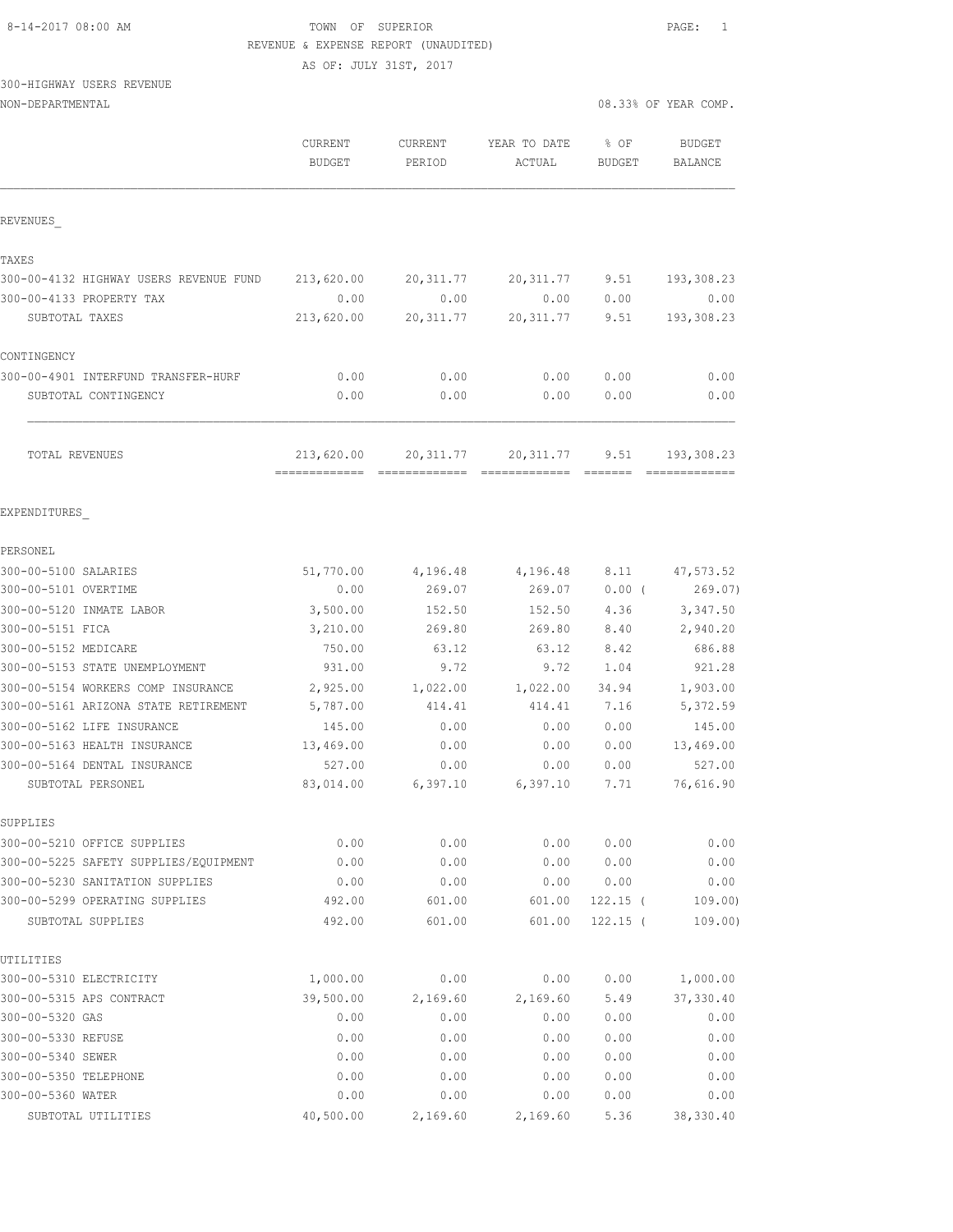AS OF: JULY 31ST, 2017

# 300-HIGHWAY USERS REVENUE

NON-DEPARTMENTAL 08.33% OF YEAR COMP.

|                                                 | <b>CURRENT</b><br><b>BUDGET</b> | CURRENT<br>PERIOD   | YEAR TO DATE<br>ACTUAL | % OF<br>BUDGET | BUDGET<br><b>BALANCE</b> |
|-------------------------------------------------|---------------------------------|---------------------|------------------------|----------------|--------------------------|
| GENERAL BUSINESS EXPENSE                        |                                 |                     |                        |                |                          |
| 300-00-5420 DUES & SUBSCRIPTIONS                | 0.00                            | 0.00                | 0.00                   | 0.00           | 0.00                     |
| 300-00-5450 UNIFORMS                            | 0.00                            | 0.00                | 0.00                   | 0.00           | 0.00                     |
| 300-00-5471 AUDIT                               | 15,954.00                       | 0.00                | 0.00                   | 0.00           | 15,954.00                |
| 300-00-5480 GENERAL INSURANCE                   | 0.00                            | 0.00                | 0.00                   | 0.00           | 0.00                     |
| SUBTOTAL GENERAL BUSINESS EXPENSE               | 15,954.00                       | 0.00                | 0.00                   | 0.00           | 15,954.00                |
| PROFESSIONAL SERVICES                           |                                 |                     |                        |                |                          |
| 300-00-5520 CONTRACTUAL SERVICES                | 0.00                            | 431.46              | 431.46                 | $0.00$ (       | 431.46)                  |
| 300-00-5550 OTHER PROFESSIONAL SERVICES         | 13,000.00                       | 0.00                | 0.00                   | 0.00           | 13,000.00                |
| SUBTOTAL PROFESSIONAL SERVICES                  | 13,000.00                       | 431.46              | 431.46                 | 3.32           | 12,568.54                |
| REPAIR/MAINTENANCE                              |                                 |                     |                        |                |                          |
| 300-00-5610 PARK & BLDG IMPROVEMENTS            | 0.00                            | 0.00                | 0.00                   | 0.00           | 0.00                     |
| 300-00-5640 AUTO & TRUCK REPAIRS                | 35,000.00                       | 0.00                | 0.00                   | 0.00           | 35,000.00                |
| 300-00-5641 GAS & OIL                           | 2,000.00                        | 0.00                | 0.00                   | 0.00           | 2,000.00                 |
| 300-00-5642 TIRES & TUBES                       | 0.00                            | 0.00                | 0.00                   | 0.00           | 0.00                     |
| 300-00-5643 INMATE FUEL                         | 0.00                            | 0.00                | 0.00                   | 0.00           | 0.00                     |
| 300-00-5650 OTHER EQUIPMENT REPAIRS             | 0.00                            | 0.00                | 0.00                   | 0.00           | 0.00                     |
| 300-00-5670 STREET & SIDEWALK REPAIR            | 0.00                            | 0.00                | 0.00                   | 0.00           | 0.00                     |
| 300-00-5671 CRACKSEAL                           | 0.00                            | 0.00                | 0.00                   | 0.00           | 0.00                     |
| SUBTOTAL REPAIR/MAINTENANCE                     | 37,000.00                       | 0.00                | 0.00                   | 0.00           | 37,000.00                |
| CAPITAL OUTLAY                                  |                                 |                     |                        |                |                          |
| 300-00-5750 OTHER EQUIP/SMALL TOOLS             | 0.00                            | 0.00                | 0.00                   | 0.00           | 0.00                     |
| 300-00-5770 TRAFFIC SIGNS                       | 0.00                            | 0.00                | 0.00                   | 0.00           | 0.00                     |
| 300-00-5790 MACHINERY & EQUIPMENT               | 0.00                            | 0.00                | 0.00                   | 0.00           | 0.00                     |
| SUBTOTAL CAPITAL OUTLAY                         | 0.00                            | 0.00                | 0.00                   | 0.00           | 0.00                     |
| NON-OPERATING                                   |                                 |                     |                        |                |                          |
| 300-00-5800 DEPRECIATION                        | 0.00                            | 0.00                | 0.00                   | 0.00           | 0.00                     |
| SUBTOTAL NON-OPERATING                          | 0.00                            | 0.00                | 0.00                   | 0.00           | 0.00                     |
| DEBT SERVICE                                    |                                 |                     |                        |                |                          |
| 300-00-5900 PAYBACK FROM GF                     | 5,000.00                        | 0.00                | 0.00                   |                | $0.00$ 5,000.00          |
| 300-00-5999 CONTINGENCY                         | 400,000.00                      | 0.00                | 0.00                   | 0.00           | 400,000.00               |
| SUBTOTAL DEBT SERVICE                           | 405,000.00                      | 0.00                | 0.00                   | 0.00           | 405,000.00               |
| TOTAL EXPENDITURES                              |                                 | 594,960.00 9,599.16 |                        | 9,599.16 1.61  | 585,360.84               |
|                                                 |                                 |                     |                        |                |                          |
| REVENUES OVER/ (UNDER) EXPENDITURES<br>$\left($ | 381,340.00)                     | 10,712.61           | 10,712.61              |                | 392,052.61)              |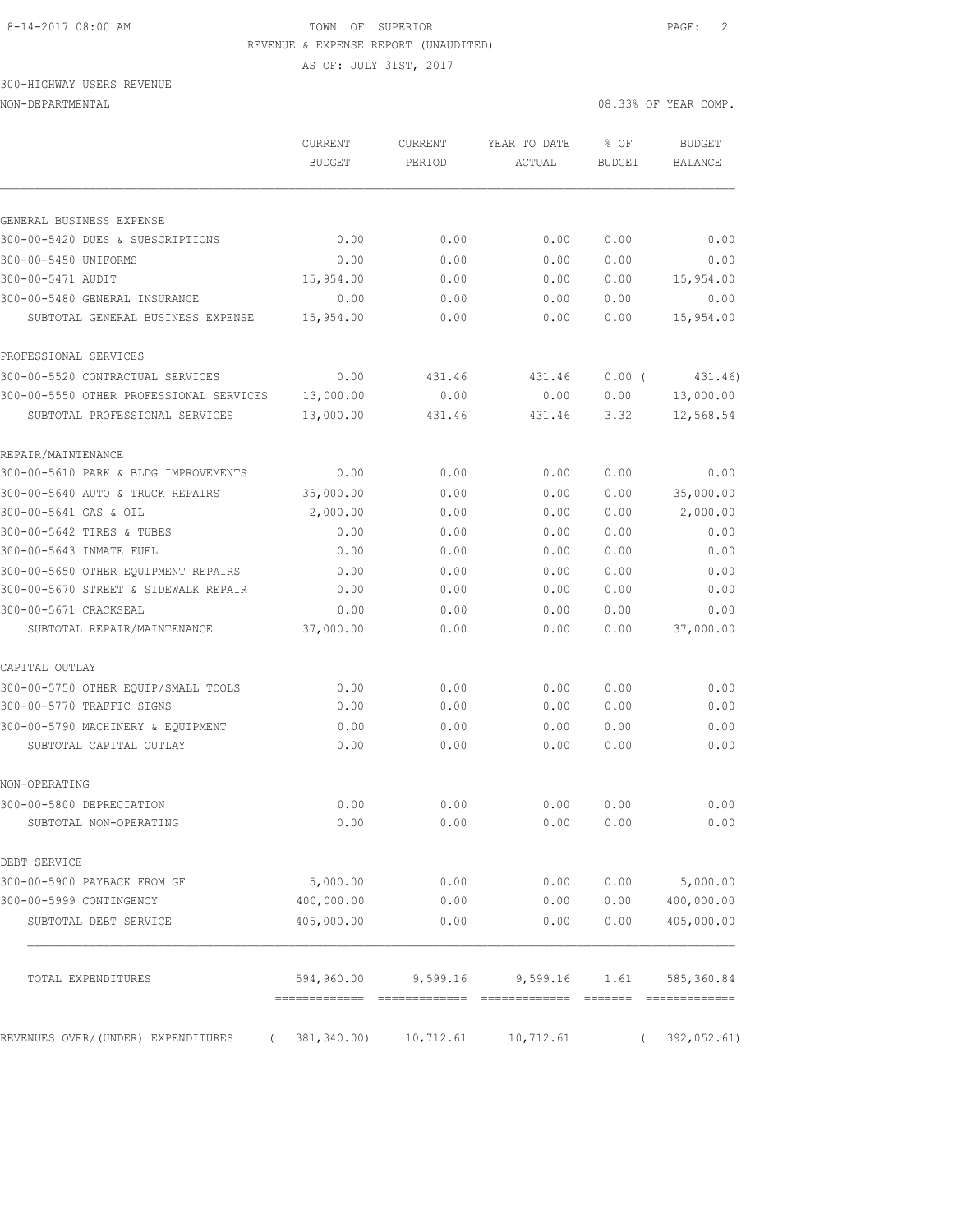### 8-14-2017 08:00 AM TOWN OF SUPERIOR PAGE: 3 REVENUE & EXPENSE REPORT (UNAUDITED) AS OF: JULY 31ST, 2017

300-HIGHWAY USERS REVENUE

|                                    | CURRENT<br>BUDGET | <b>CURRENT</b><br>PERIOD | YEAR TO DATE<br>ACTUAL | % OF<br>BUDGET | BUDGET<br><b>BALANCE</b> |
|------------------------------------|-------------------|--------------------------|------------------------|----------------|--------------------------|
|                                    |                   |                          |                        |                |                          |
| FUND TOTAL REVENUES                | 213,620.00        | 20, 311.77               | 20,311.77              | 9.51           | 193,308.23               |
| FUND TOTAL EXPENDITURES            | 594,960.00        | 9,599.16                 | 9,599.16               | 1.61           | 585,360.84               |
| REVENUES OVER/(UNDER) EXPENDITURES | 381,340.00)       | 10,712.61                | 10,712.61              |                | 392,052.61)              |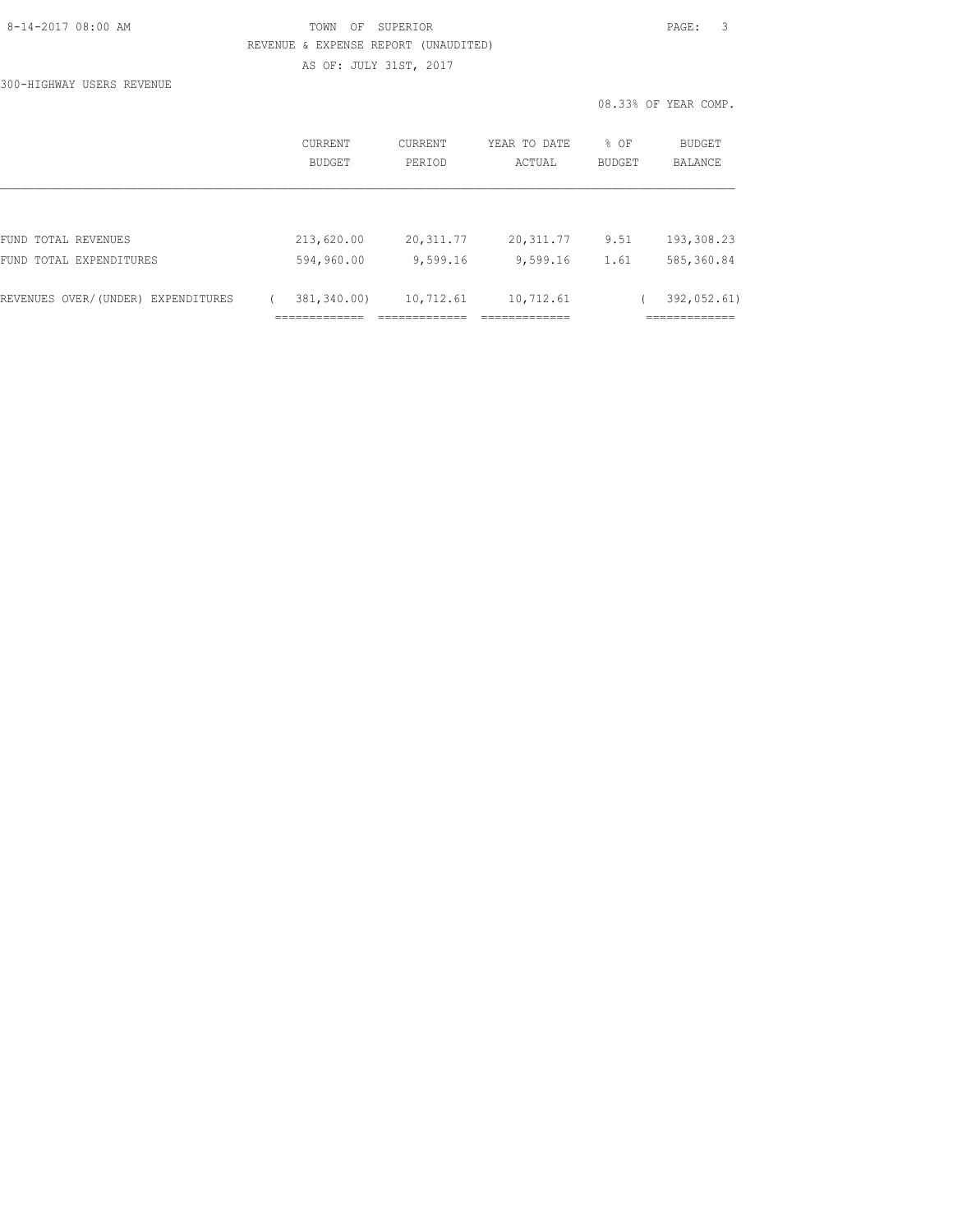AS OF: JULY 31ST, 2017

310-EXCISE TAX

|                                                     | CURRENT<br><b>BUDGET</b>                   | CURRENT<br>PERIOD    | YEAR TO DATE<br>ACTUAL | % OF<br>BUDGET       | <b>BUDGET</b><br>BALANCE    |
|-----------------------------------------------------|--------------------------------------------|----------------------|------------------------|----------------------|-----------------------------|
| REVENUES                                            |                                            |                      |                        |                      |                             |
| TAXES                                               |                                            |                      |                        |                      |                             |
| 310-00-4130 EXCISE TAX-1/2 SALES PINAL              | 240,138.00                                 | 0.00                 | 0.00                   | 0.00                 | 240,138.00                  |
| SUBTOTAL TAXES                                      | 240,138.00                                 | 0.00                 | 0.00                   | 0.00                 | 240,138.00                  |
| CONTINGENCY                                         |                                            |                      |                        |                      |                             |
| 310-00-4901 INTERFUND TRANSFER                      | 0.00                                       | 0.00                 | 0.00                   | 0.00                 | 0.00                        |
| SUBTOTAL CONTINGENCY                                | 0.00                                       | 0.00                 | 0.00                   | 0.00                 | 0.00                        |
| TOTAL REVENUES                                      | 240,138.00<br>------------- -------------- | 0.00                 | 0.00<br>=============  | 0.00                 | 240,138.00<br>============= |
| EXPENDITURES                                        |                                            |                      |                        |                      |                             |
| PERSONEL                                            |                                            |                      |                        |                      |                             |
| 310-00-5100 SALARIES                                | 18,979.00                                  | 2,776.44             | 2,776.44               | 14.63                | 16,202.56                   |
| 310-00-5101 OVERTIME                                | 0.00                                       | 171.57               | 171.57                 | $0.00$ (             | 171.57)                     |
| 310-00-5120 INMATE LABOR                            | 1,550.00                                   | 152.50               | 152.50                 | 9.84                 | 1,397.50                    |
| 310-00-5151 FICA                                    | 1,177.00                                   | 178.10               | 178.10                 | 15.13                | 998.90                      |
| 310-00-5152 MEDICARE                                | 275.00                                     | 41.63                | 41.63                  | 15.14                | 233.37                      |
| 310-00-5153 STATE UNEMPLOYMENT                      | 285.00                                     | 6.48                 | 6.48                   | 2.27                 | 278.52                      |
| 310-00-5154 WORKERS COMP INSURANCE                  | 1,073.00                                   | 0.00                 | 0.00                   | 0.00                 | 1,073.00                    |
| 310-00-5161 ARIZONA STATE RETIREMENT                | 2,076.00                                   | 272.99               | 272.99                 | 13.15                | 1,803.01                    |
| 310-00-5162 LIFE INSURANCE                          | 60.00                                      | 0.00                 | 0.00                   | 0.00                 | 60.00                       |
| 310-00-5163 HEALTH INSURANCE                        | 5,612.00                                   | 0.00                 | 0.00                   | 0.00                 | 5,612.00                    |
| 310-00-5164 DENTAL INSURANCE                        | 193.00                                     | 0.00                 | 0.00                   | 0.00                 | 193.00                      |
| SUBTOTAL PERSONEL                                   | 31,280.00                                  | 3,599.71             | 3,599.71               | 11.51                | 27,680.29                   |
| SUPPLIES                                            |                                            |                      |                        |                      |                             |
| 310-00-5210 OFFICE SUPPLIES                         | 0.00                                       | 0.00                 | 0.00                   | 0.00                 | ${\bf 0}$ . ${\bf 00}$      |
| 310-00-5225 SAFETY SUPPLIES/EQUIPMENT               | 0.00                                       | 0.00                 | 0.00                   | 0.00                 | 0.00                        |
| 310-00-5230 SANITATION SUPPLIES                     | 0.00                                       | 0.00                 | 0.00                   | 0.00                 | 0.00                        |
| 310-00-5299 OPERATING SUPPLIES<br>SUBTOTAL SUPPLIES | 0.00<br>0.00                               | 1,111.98<br>1,111.98 | 1,111.98<br>1,111.98   | $0.00$ (<br>$0.00$ ( | 1, 111.98)<br>1, 111.98)    |
| UTILITIES                                           |                                            |                      |                        |                      |                             |
| 310-00-5310 ELECTRICITY                             | 3,400.00                                   | 0.00                 | 0.00                   | 0.00                 | 3,400.00                    |
| SUBTOTAL UTILITIES                                  | 3,400.00                                   | 0.00                 | 0.00                   | 0.00                 | 3,400.00                    |
| GENERAL BUSINESS EXPENSE                            |                                            |                      |                        |                      |                             |
| 310-00-5420 DUES & SUBSCRIPTIONS                    | 0.00                                       | 0.00                 | 0.00                   | 0.00                 | 0.00                        |
| 310-00-5450 UNIFORMS                                | 0.00                                       | 0.00                 | 0.00                   | 0.00                 | 0.00                        |
| 310-00-5480 GENERAL INSURANCE                       | 0.00                                       | 0.00                 | 0.00                   | 0.00                 | 0.00                        |
| SUBTOTAL GENERAL BUSINESS EXPENSE                   | 0.00                                       | 0.00                 | 0.00                   | 0.00                 | 0.00                        |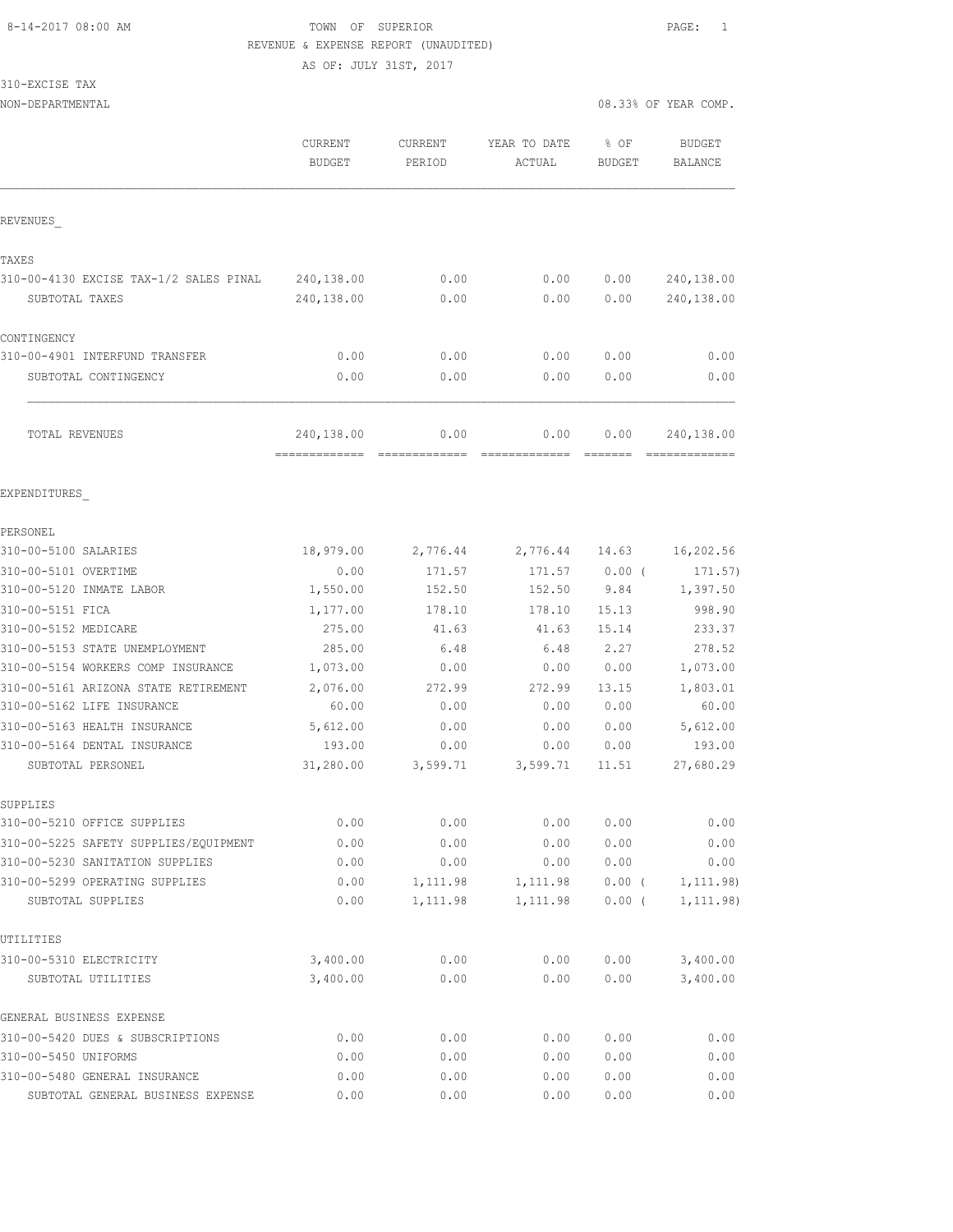AS OF: JULY 31ST, 2017

310-EXCISE TAX

| NON-DEPARTMENTAL                               |                          |                   |                        |                       | 08.33% OF YEAR COMP.     |
|------------------------------------------------|--------------------------|-------------------|------------------------|-----------------------|--------------------------|
|                                                | CURRENT<br><b>BUDGET</b> | CURRENT<br>PERIOD | YEAR TO DATE<br>ACTUAL | % OF<br><b>BUDGET</b> | <b>BUDGET</b><br>BALANCE |
| PROFESSIONAL SERVICES                          |                          |                   |                        |                       |                          |
| 310-00-5520 CONTRACTUAL SERVICES               | 0.00                     | 287.64            | 287.64                 | 0.00(                 | 287.64)                  |
| 310-00-5550 OTHER PROFESSIONAL SERVICES        | 0.00                     | 12,594.50         | 12,594.50              | $0.00$ (              | 12, 594.50               |
| SUBTOTAL PROFESSIONAL SERVICES                 | 0.00                     | 12,882.14         | 12,882.14              | $0.00$ (              | 12,882.14)               |
| REPAIR/MAINTENANCE                             |                          |                   |                        |                       |                          |
| 310-00-5610 PARK & BLDG IMPROVEMENTS           | 0.00                     | 0.00              | 0.00                   | 0.00                  | 0.00                     |
| 310-00-5640 AUTO & TRUCK REPAIRS               | 2,000.00                 | 0.00              | 0.00                   | 0.00                  | 2,000.00                 |
| 310-00-5641 GAS & OIL                          | 3,000.00                 | 0.00              | 0.00                   | 0.00                  | 3,000.00                 |
| 310-00-5642 TIRES & TUBES                      | 0.00                     | 599.50            | 599.50                 | $0.00$ (              | 599.50)                  |
| 310-00-5643 INMATE FUEL                        | 0.00                     | 0.00              | 0.00                   | 0.00                  | 0.00                     |
| 310-00-5650 OTHER EQUIPMENT REPAIRS            | 0.00                     | 0.00              | 0.00                   | 0.00                  | 0.00                     |
| 310-00-5670 STREET & SIDEWALK REPAIR           | 5,000.00                 | 502.20            | 502.20                 | 10.04                 | 4,497.80                 |
| SUBTOTAL REPAIR/MAINTENANCE                    | 10,000.00                | 1,101.70          | 1,101.70               | 11.02                 | 8,898.30                 |
| CAPITAL OUTLAY                                 |                          |                   |                        |                       |                          |
| 310-00-5750 OTHER EQUIP/SMALL TOOLS            | 0.00                     | 0.00              | 0.00                   | 0.00                  | 0.00                     |
| 310-00-5770 TRAFFIC SIGNS                      | 0.00                     | 0.00              | 0.00                   | 0.00                  | 0.00                     |
| 310-00-5790 MACHINERY & EQUIPMENT              | 0.00                     | 0.00              | 0.00                   | 0.00                  | 0.00                     |
| SUBTOTAL CAPITAL OUTLAY                        | 0.00                     | 0.00              | 0.00                   | 0.00                  | 0.00                     |
| NON-OPERATING                                  |                          |                   |                        |                       |                          |
| 310-00-5800 DEPRECIATION                       | 0.00                     | 0.00              | 0.00                   | 0.00                  | 0.00                     |
| SUBTOTAL NON-OPERATING                         | 0.00                     | 0.00              | 0.00                   | 0.00                  | 0.00                     |
| DEBT SERVICE                                   |                          |                   |                        |                       |                          |
| 310-00-5999 CONTINGENCY                        | 283,634.00               | 0.00              | 0.00                   | 0.00                  | 283,634.00               |
| SUBTOTAL DEBT SERVICE                          | 283,634.00               | 0.00              | 0.00                   | 0.00                  | 283,634.00               |
| TOTAL EXPENDITURES                             | 328, 314.00              | 18,695.53         | 18,695.53              | 5.69                  | 309,618.47               |
| REVENUES OVER/(UNDER) EXPENDITURES<br>$\left($ | 88,176.00(               | $18,695.53$ ) (   | 18,695.53)             | $\left($              | 69,480.47)               |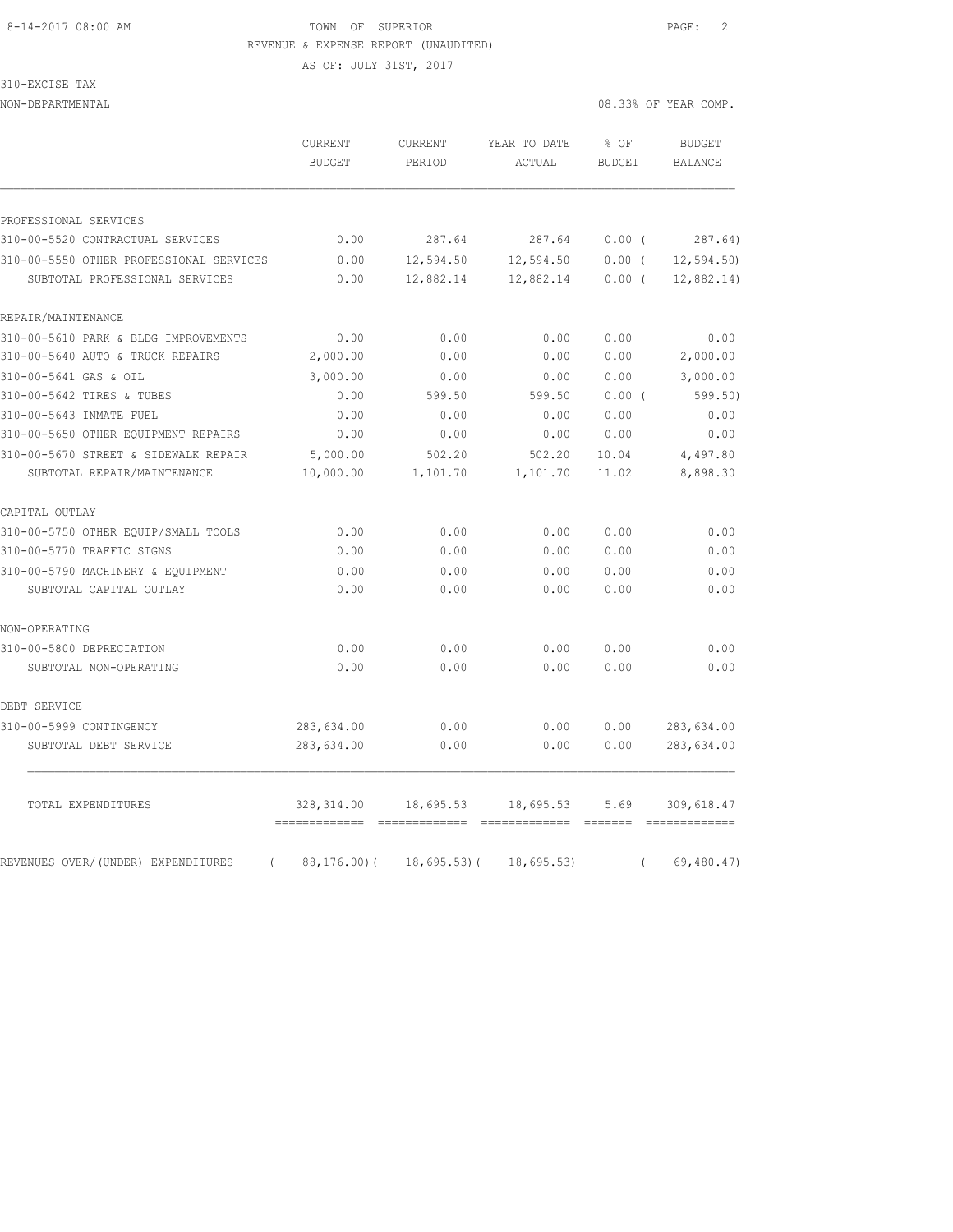AS OF: JULY 31ST, 2017

310-EXCISE TAX

|                                    | <b>CURRENT</b><br>BUDGET |             | CURRENT<br>PERIOD                            | YEAR TO DATE<br>ACTUAL                    | % OF<br>BUDGET | BUDGET<br>BALANCE                          |
|------------------------------------|--------------------------|-------------|----------------------------------------------|-------------------------------------------|----------------|--------------------------------------------|
|                                    |                          |             |                                              |                                           |                |                                            |
| FUND TOTAL REVENUES                | 240,138.00               |             | 0.00                                         | 0.00                                      | 0.00           | 240,138.00                                 |
| FUND TOTAL EXPENDITURES            | 328, 314.00              |             | 18,695.53                                    | 18,695.53                                 | 5.69           | 309,618.47                                 |
| REVENUES OVER/(UNDER) EXPENDITURES | _____________<br>.       | 88,176.00)( | $18,695.53$ ) (<br>_____________<br>________ | 18,695.53<br>____________<br>------------ |                | 69,480.47)<br>____________<br>------------ |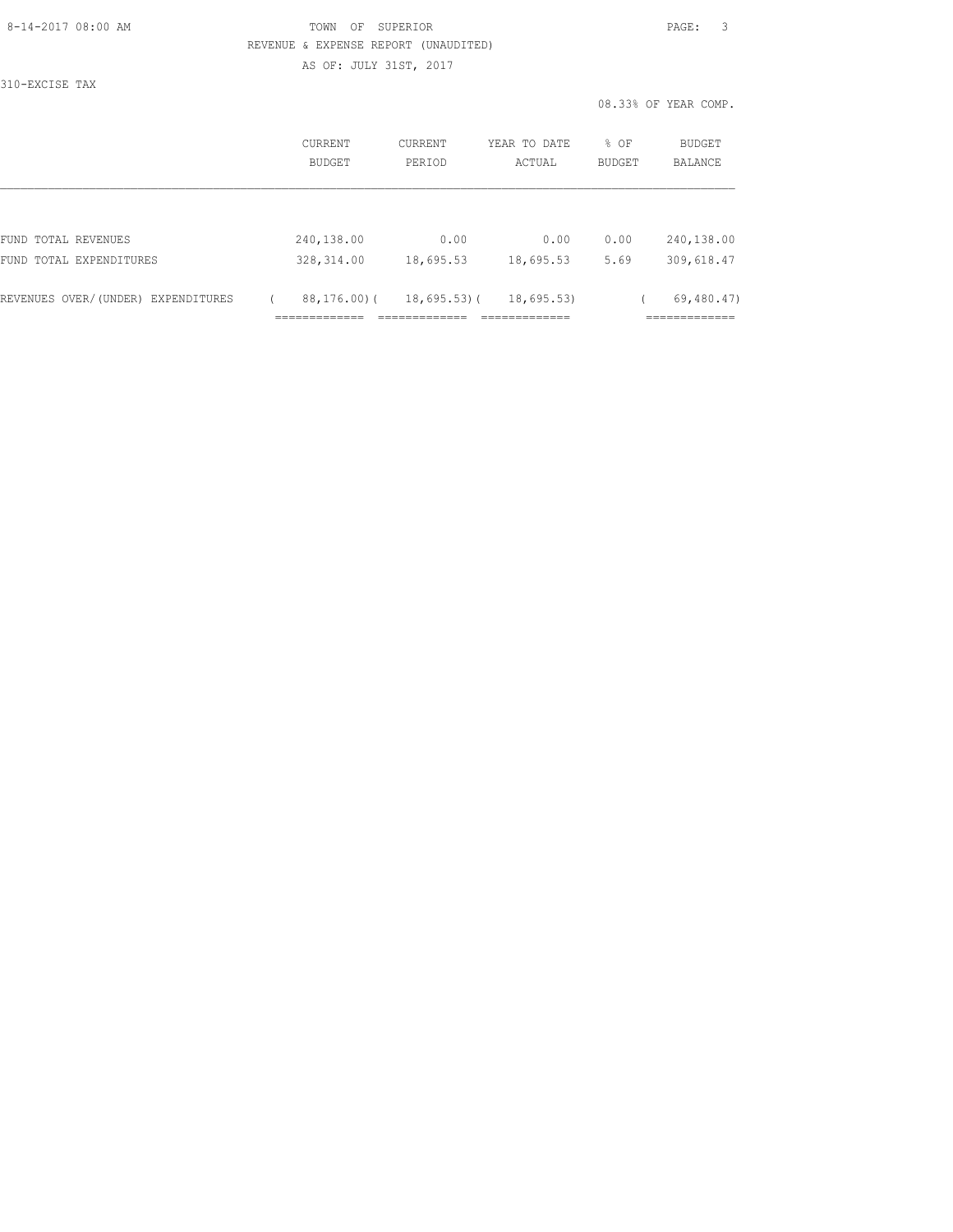AS OF: JULY 31ST, 2017

# 320-LOCAL TRANS ASSISTANCE

NON-DEPARTMENTAL 08.33% OF YEAR COMP.

|                                                     | CURRENT<br><b>BUDGET</b> | <b>CURRENT</b><br>PERIOD | YEAR TO DATE<br>ACTUAL | % OF<br><b>BUDGET</b> | <b>BUDGET</b><br><b>BALANCE</b> |
|-----------------------------------------------------|--------------------------|--------------------------|------------------------|-----------------------|---------------------------------|
| REVENUES                                            |                          |                          |                        |                       |                                 |
| TAXES                                               |                          |                          |                        |                       |                                 |
| 320-00-4131 LOCAL TRANS ASSISTANCE FUND             | 0.00                     | 0.00                     | 0.00                   | 0.00                  | 0.00                            |
| SUBTOTAL TAXES                                      | 0.00                     | 0.00                     | 0.00                   | 0.00                  | 0.00                            |
| TOTAL REVENUES                                      | 0.00                     | 0.00                     | 0.00                   | 0.00                  | 0.00                            |
| EXPENDITURES                                        | -------------            | -------------            | =============          | =======               | =============                   |
|                                                     |                          |                          |                        |                       |                                 |
| SUPPLIES<br>320-00-5210 OFFICE SUPPLIES             | 0.00                     |                          |                        |                       | 0.00                            |
| 320-00-5225 SAFETY SUPPLIES/EQUIPMENT               | 0.00                     | 0.00<br>0.00             | 0.00<br>0.00           | 0.00<br>0.00          | 0.00                            |
| 320-00-5230 SANITATION SUPPLIES                     | 0.00                     | 0.00                     | 0.00                   | 0.00                  | 0.00                            |
|                                                     |                          |                          |                        |                       |                                 |
| 320-00-5299 OPERATING SUPPLIES<br>SUBTOTAL SUPPLIES | 0.00                     | 0.00                     | 0.00                   | 0.00                  | 0.00<br>0.00                    |
|                                                     | 0.00                     | 0.00                     | 0.00                   | 0.00                  |                                 |
| PROFESSIONAL SERVICES                               |                          |                          |                        |                       |                                 |
| 320-00-5520 CONTRACTUAL SERVICES                    | 0.00                     | 0.00                     | 0.00                   | 0.00                  | 0.00                            |
| 320-00-5540 LEGAL SERVICES                          | 0.00                     | 0.00                     | 0.00                   | 0.00                  | 0.00                            |
| 320-00-5550 OTHER PROFESSIONAL SERVICE              | 0.00                     | 0.00                     | 0.00                   | 0.00                  | 0.00                            |
| SUBTOTAL PROFESSIONAL SERVICES                      | 0.00                     | 0.00                     | 0.00                   | 0.00                  | 0.00                            |
| REPAIR/MAINTENANCE                                  |                          |                          |                        |                       |                                 |
| 320-00-5610 PARK & BLDG IMPROVEMENTS                | 0.00                     | 0.00                     | 0.00                   | 0.00                  | 0.00                            |
| 320-00-5640 AUTO & TRUCK REPAIRS                    | 0.00                     | 0.00                     | 0.00                   | 0.00                  | 0.00                            |
| 320-00-5641 GAS & OIL                               | 0.00                     | 0.00                     | 0.00                   | 0.00                  | 0.00                            |
| 320-00-5642 TIRES & TUBES                           | 0.00                     | 0.00                     | 0.00                   | 0.00                  | 0.00                            |
| 320-00-5650 OTHER EQUIPMENT REPAIRS                 | 0.00                     | 0.00                     | 0.00                   | 0.00                  | 0.00                            |
| 320-00-5670 STREET & SIDEWALK REPAIR                | 0.00                     | 0.00                     | 0.00                   | 0.00                  | 0.00                            |
| SUBTOTAL REPAIR/MAINTENANCE                         | 0.00                     | 0.00                     | 0.00                   | 0.00                  | 0.00                            |
| CAPITAL OUTLAY                                      |                          |                          |                        |                       |                                 |
| 320-00-5770 TRAFFIC SIGNS                           | 0.00                     | 0.00                     | 0.00                   | 0.00                  | 0.00                            |
| SUBTOTAL CAPITAL OUTLAY                             | 0.00                     | 0.00                     | 0.00                   | 0.00                  | 0.00                            |
| NON-OPERATING                                       |                          |                          |                        |                       |                                 |
| 320-00-5800 DEPRECIATION                            | 0.00                     | 0.00                     | 0.00                   | 0.00                  | 0.00                            |
| SUBTOTAL NON-OPERATING                              | 0.00                     | 0.00                     | 0.00                   | 0.00                  | 0.00                            |
| DEBT SERVICE                                        |                          |                          |                        |                       |                                 |
| 320-00-5999 CONTINGENCY                             | 0.00                     | 0.00                     | 0.00                   | 0.00                  | 0.00                            |
| SUBTOTAL DEBT SERVICE                               | 0.00                     | 0.00                     | 0.00                   | 0.00                  | 0.00                            |
|                                                     |                          |                          |                        |                       |                                 |
| TOTAL EXPENDITURES                                  | 0.00                     | 0.00                     | 0.00                   | 0.00                  | 0.00                            |
|                                                     |                          |                          |                        |                       |                                 |
| REVENUES OVER/ (UNDER) EXPENDITURES                 | 0.00                     | 0.00                     | 0.00                   |                       | 0.00                            |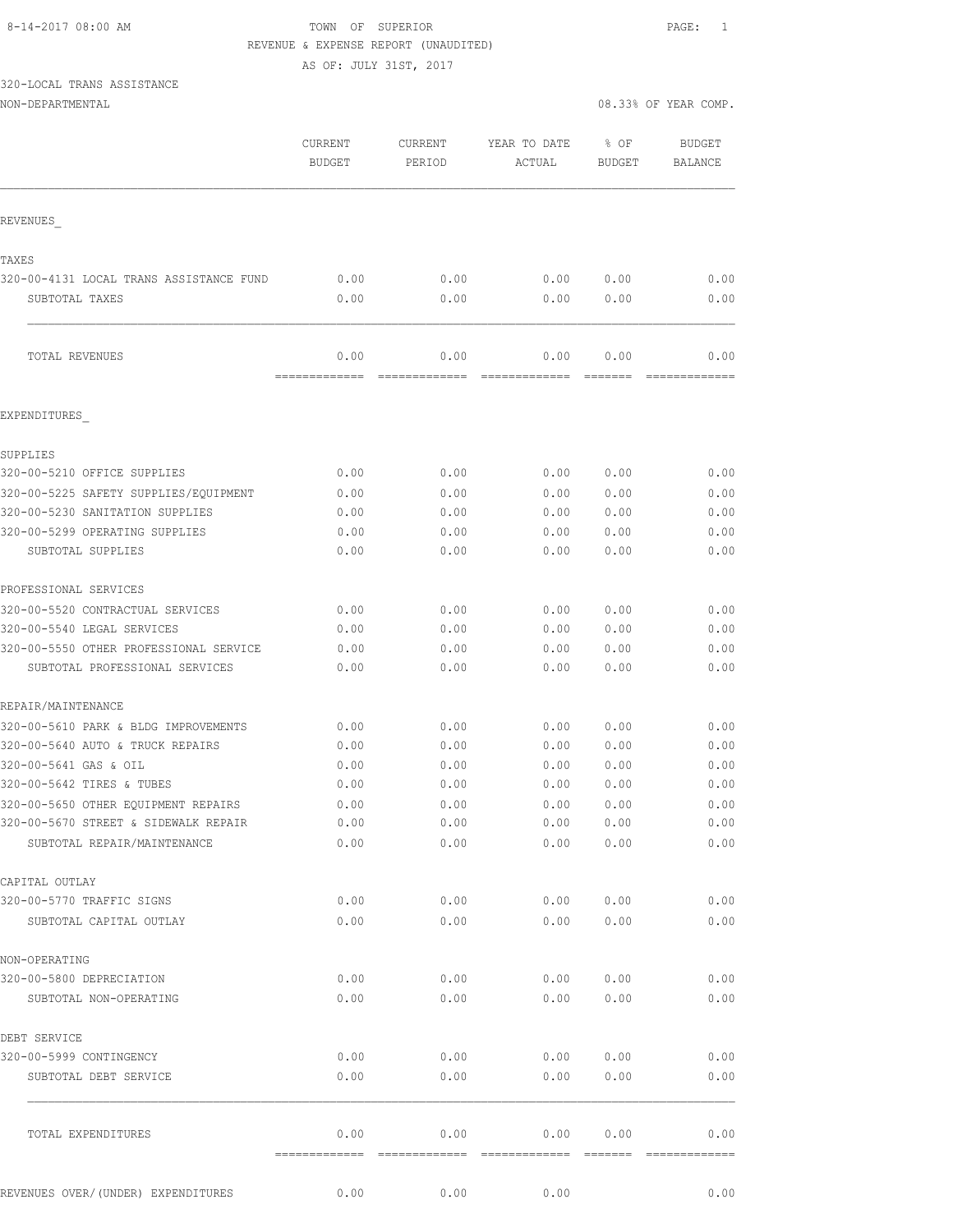## 8-14-2017 08:00 AM TOWN OF SUPERIOR PAGE: 2 REVENUE & EXPENSE REPORT (UNAUDITED) AS OF: JULY 31ST, 2017

320-LOCAL TRANS ASSISTANCE

|                                    | CURRENT<br>BUDGET | CURRENT<br>PERIOD | YEAR TO DATE<br>ACTUAL | % OF<br><b>BUDGET</b> | BUDGET<br><b>BALANCE</b> |
|------------------------------------|-------------------|-------------------|------------------------|-----------------------|--------------------------|
|                                    |                   |                   |                        |                       |                          |
| FUND TOTAL REVENUES                | 0.00              | 0.00              | 0.00                   | 0.00                  | 0.00                     |
| FUND TOTAL EXPENDITURES            | 0.00              | 0.00              | 0.00                   | 0.00                  | 0.00                     |
| REVENUES OVER/(UNDER) EXPENDITURES | 0.00              | 0.00              | 0.00                   |                       | 0.00                     |
|                                    |                   |                   |                        |                       | __________               |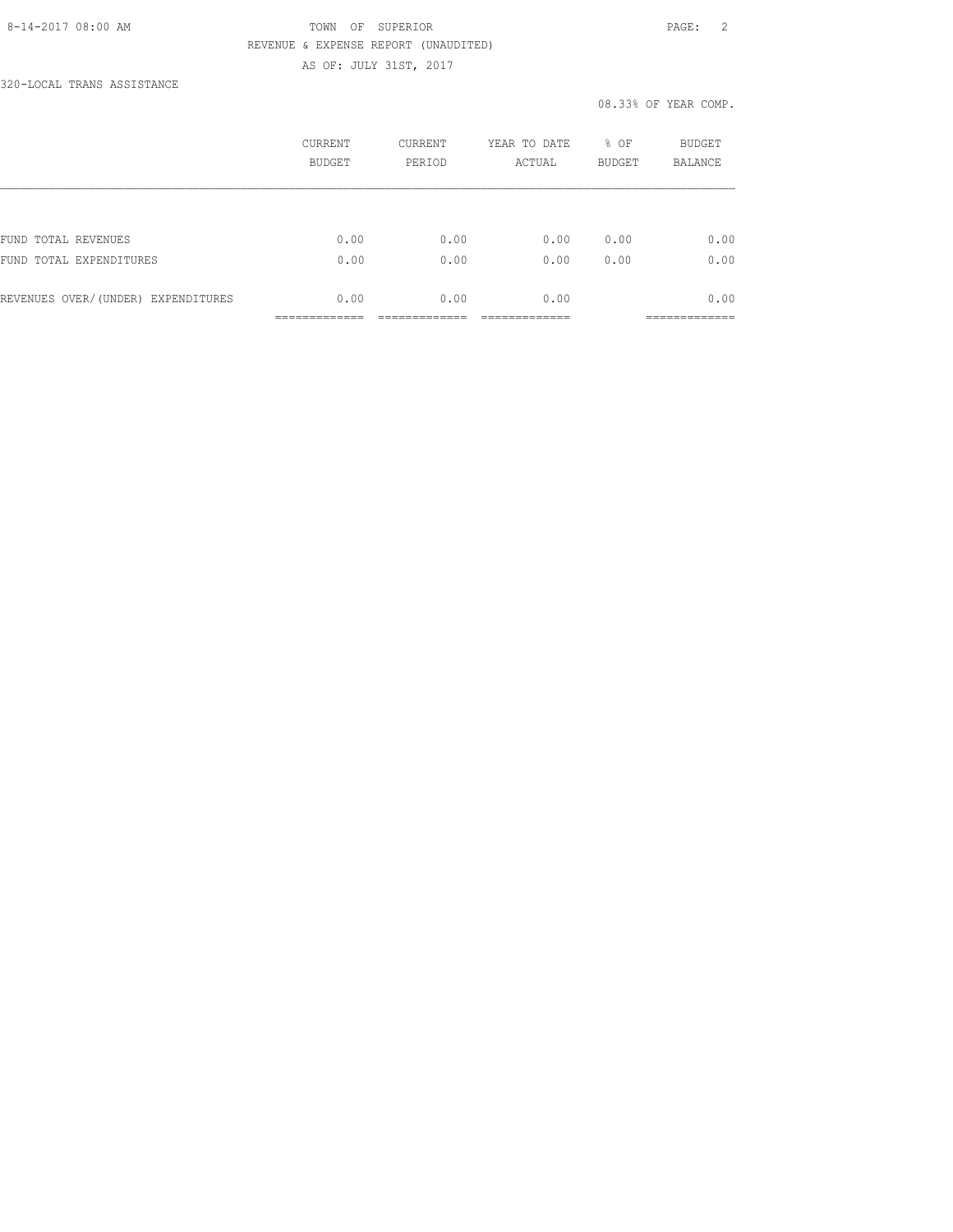400-GADA BOND

NON-DEPARTMENTAL 2008.33% OF YEAR COMP.

|                                     | CURRENT<br><b>BUDGET</b>       | CURRENT<br>PERIOD | YEAR TO DATE<br>ACTUAL | $8$ OF<br>BUDGET | BUDGET<br>BALANCE |
|-------------------------------------|--------------------------------|-------------------|------------------------|------------------|-------------------|
| REVENUES                            |                                |                   |                        |                  |                   |
| CONTINGENCY                         |                                |                   |                        |                  |                   |
| 400-00-4901 INTERFUND TRANSFER-GADA | 0.00                           | 0.00              | 0.00 0.00              |                  | 0.00              |
| SUBTOTAL CONTINGENCY                | 0.00                           | 0.00              | 0.00 0.00              |                  | 0.00              |
| TOTAL REVENUES                      | 0.00                           | 0.00              | 0.00                   | 0.00             | 0.00              |
|                                     | --------                       |                   |                        | --------         |                   |
| EXPENDITURES                        |                                |                   |                        |                  |                   |
| SUPPLIES                            |                                |                   |                        |                  |                   |
| 400-00-5299 OPERATING SUPPLIES      | 0.00                           | 0.00              |                        | 0.00000.00       | 0.00              |
| SUBTOTAL SUPPLIES                   | 0.00                           | 0.00              |                        | 0.00 0.00        | 0.00              |
| GENERAL BUSINESS EXPENSE            |                                |                   |                        |                  |                   |
| 400-00-5491 FINANCE/BANK FEES       | 0.00                           | 0.00              |                        | 0.00 0.00        | 0.00              |
| SUBTOTAL GENERAL BUSINESS EXPENSE   | 0.00                           | 0.00              | 0.00                   | 0.00             | 0.00              |
| NON-OPERATING                       |                                |                   |                        |                  |                   |
| 400-00-5810 BOND AMORTIZATIONS      | 0.00                           | 0.00              |                        | 0.0000000        | 0.00              |
| SUBTOTAL NON-OPERATING              | 0.00                           | 0.00              | 0.00                   | 0.00             | 0.00              |
| DEBT SERVICE                        |                                |                   |                        |                  |                   |
| 400-00-5900 DEBT SERVICE: PRINCIPAL | 0.00                           | 0.00              | 0.00 0.00              |                  | 0.00              |
| 400-00-5910 GADA LOAN DEBT:SERVICE  | 0.00                           | 0.00              |                        | 0.00 0.00        | 0.00              |
| SUBTOTAL DEBT SERVICE               | 0.00                           | 0.00              | 0.00                   | 0.00             | 0.00              |
| TOTAL EXPENDITURES                  | 0.00                           | 0.00              | 0.00                   | 0.00             | 0.00              |
|                                     | ------------------------------ |                   |                        |                  | -------------     |
| REVENUES OVER/(UNDER) EXPENDITURES  | 0.00                           | 0.00              | 0.00                   |                  | 0.00              |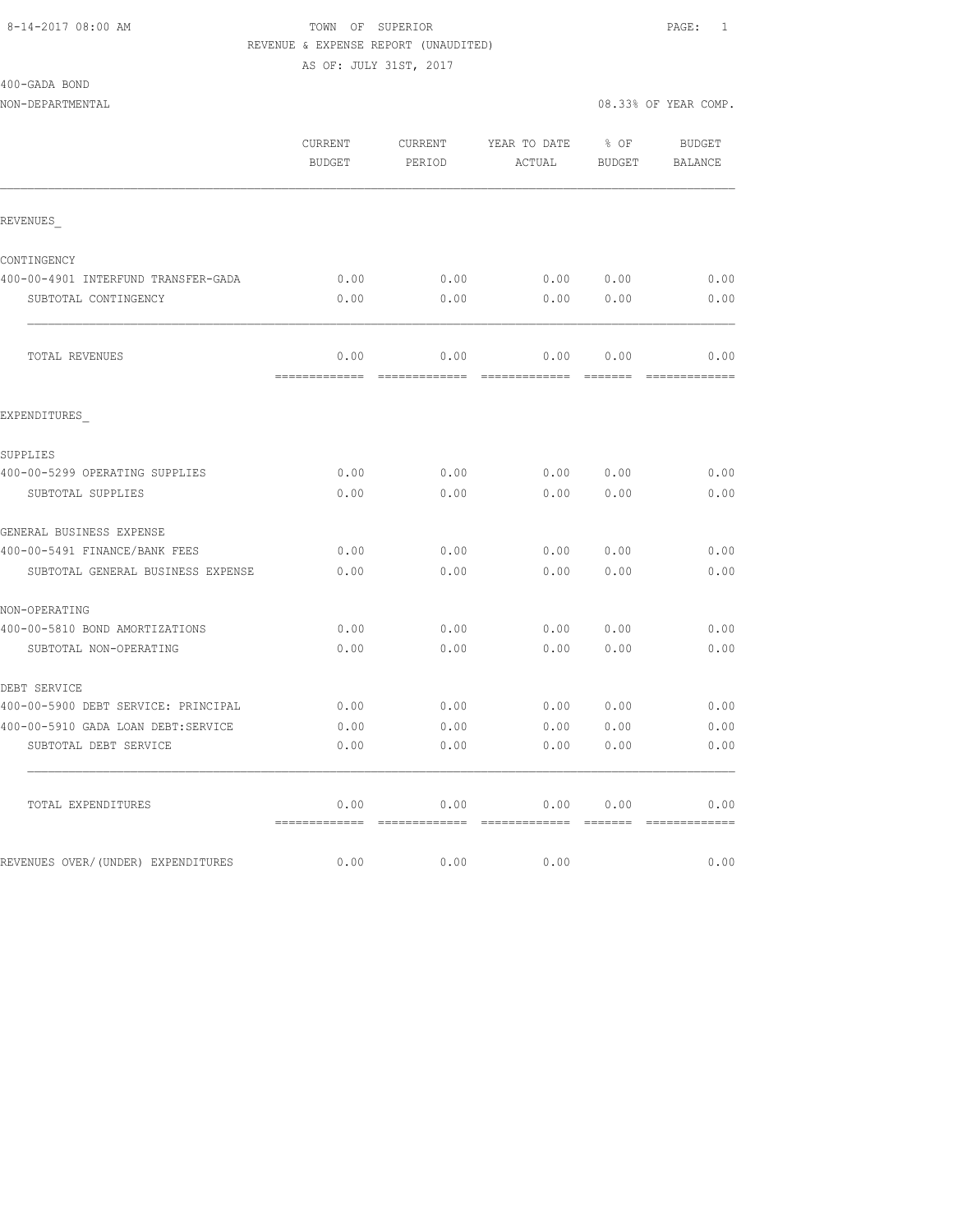### 8-14-2017 08:00 AM TOWN OF SUPERIOR PAGE: 2 REVENUE & EXPENSE REPORT (UNAUDITED) AS OF: JULY 31ST, 2017

400-GADA BOND

|                                    | CURRENT<br><b>BUDGET</b> | <b>CURRENT</b><br>PERIOD | YEAR TO DATE<br>ACTUAL | % OF<br><b>BUDGET</b> | <b>BUDGET</b><br><b>BALANCE</b> |
|------------------------------------|--------------------------|--------------------------|------------------------|-----------------------|---------------------------------|
|                                    |                          |                          |                        |                       |                                 |
| FUND TOTAL REVENUES                | 0.00                     | 0.00                     | 0.00                   | 0.00                  | 0.00                            |
| FUND TOTAL EXPENDITURES            | 0.00                     | 0.00                     | 0.00                   | 0.00                  | 0.00                            |
| REVENUES OVER/(UNDER) EXPENDITURES | 0.00                     | 0.00                     | 0.00                   |                       | 0.00                            |
|                                    |                          |                          |                        |                       |                                 |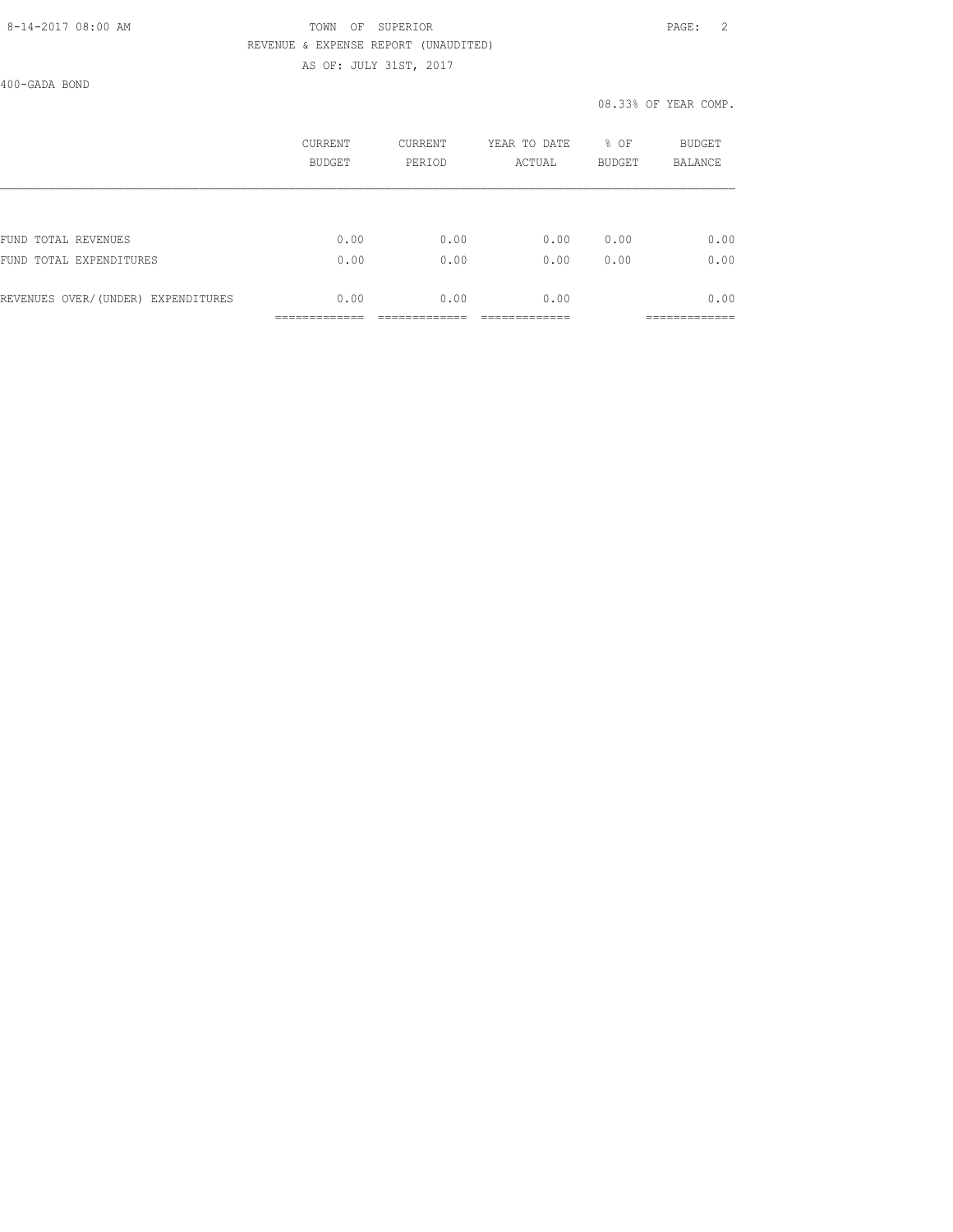AS OF: JULY 31ST, 2017

410-MPC BOND

|                                                | CURRENT<br><b>BUDGET</b>    | CURRENT<br>PERIOD        | YEAR TO DATE<br>ACTUAL    | % OF<br><b>BUDGET</b> | <b>BUDGET</b><br><b>BALANCE</b> |
|------------------------------------------------|-----------------------------|--------------------------|---------------------------|-----------------------|---------------------------------|
| REVENUES                                       |                             |                          |                           |                       |                                 |
| BUSINESS SERVICES                              |                             |                          |                           |                       |                                 |
| 410-00-4270 INTEREST INCOME                    | 0.00                        | 0.00                     | 0.00                      | 0.00                  | 0.00                            |
| SUBTOTAL BUSINESS SERVICES                     | 0.00                        | 0.00                     | 0.00                      | 0.00                  | 0.00                            |
| CONTINGENCY                                    |                             |                          |                           |                       |                                 |
| 410-00-4901 INTERFUND TRANSFER-MPC             | 0.00                        | 0.00                     | 0.00                      | 0.00                  | 0.00                            |
| SUBTOTAL CONTINGENCY                           | 0.00                        | 0.00                     | 0.00                      | 0.00                  | 0.00                            |
| TOTAL REVENUES                                 | 0.00                        | 0.00                     | 0.00                      | 0.00                  | 0.00                            |
| EXPENDITURES                                   |                             |                          |                           |                       |                                 |
| SUPPLIES                                       |                             |                          |                           |                       |                                 |
| 410-00-5299 OPERATING SUPPLIES                 | 0.00                        | 0.00                     | 0.00                      | 0.00                  | 0.00                            |
| SUBTOTAL SUPPLIES                              | 0.00                        | 0.00                     | 0.00                      | 0.00                  | 0.00                            |
| GENERAL BUSINESS EXPENSE                       |                             |                          |                           |                       |                                 |
| 410-00-5491 FINANCE/BANK FEES                  | 0.00                        | 0.00                     | 0.00                      | 0.00                  | 0.00                            |
| SUBTOTAL GENERAL BUSINESS EXPENSE              | 0.00                        | 0.00                     | 0.00                      | 0.00                  | 0.00                            |
| NON-OPERATING                                  |                             |                          |                           |                       |                                 |
| 410-00-5810 BOND AMORTIZATIONS                 | 0.00                        | 0.00                     | 0.00                      | 0.00                  | 0.00                            |
| SUBTOTAL NON-OPERATING                         | 0.00                        | 0.00                     | 0.00                      | 0.00                  | 0.00                            |
| DEBT SERVICE                                   |                             |                          |                           |                       |                                 |
| 410-00-5900 DEBT SERVICE: PRINCIPAL            | 0.00                        | 0.00                     | 0.00                      | 0.00                  | 0.00                            |
| 410-00-5920 MPC BOND DEBT: SERVICE             | 225,000.00                  | 0.00                     | 0.00                      | 0.00                  | 225,000.00                      |
| SUBTOTAL DEBT SERVICE                          | 225,000.00                  | 0.00                     | 0.00                      | 0.00                  | 225,000.00                      |
| TOTAL EXPENDITURES                             | 225,000.00<br>============= | 0.00<br>$22222222222222$ | 0.00<br>$222222222222222$ | 0.00<br>=======       | 225,000.00<br>=============     |
| REVENUES OVER/(UNDER) EXPENDITURES<br>$\left($ | 225,000.00)                 | 0.00                     | 0.00                      | $\left($              | 225,000.00)                     |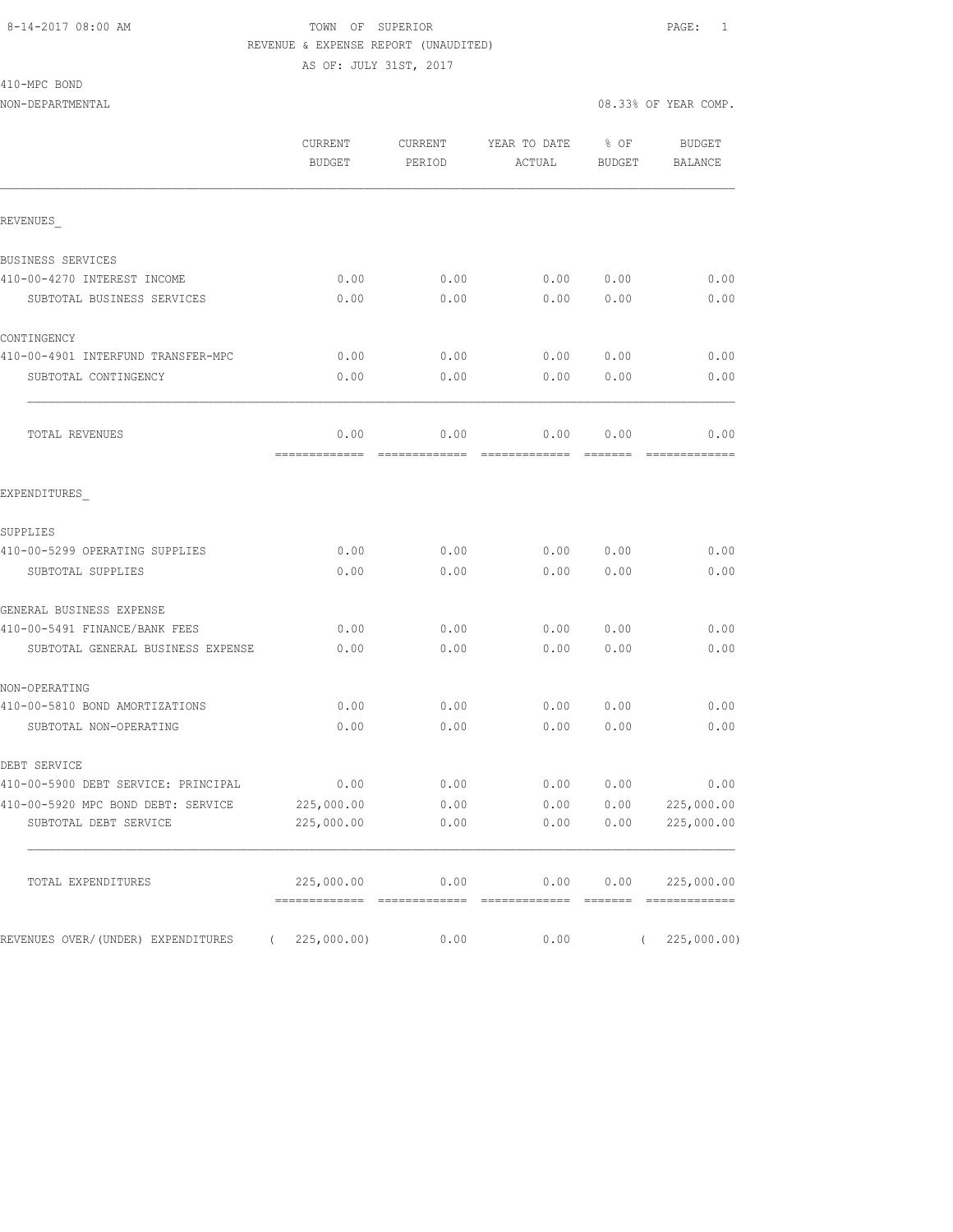## 8-14-2017 08:00 AM TOWN OF SUPERIOR PAGE: 2 REVENUE & EXPENSE REPORT (UNAUDITED) AS OF: JULY 31ST, 2017

410-MPC BOND

|                                    | CURRENT<br><b>BUDGET</b> | CURRENT<br>PERIOD | YEAR TO DATE<br>ACTUAL | % OF<br><b>BUDGET</b> | BUDGET<br><b>BALANCE</b> |
|------------------------------------|--------------------------|-------------------|------------------------|-----------------------|--------------------------|
|                                    |                          |                   |                        |                       |                          |
| FUND TOTAL REVENUES                | 0.00                     | 0.00              | 0.00                   | 0.00                  | 0.00                     |
| FUND TOTAL EXPENDITURES            | 225,000.00               | 0.00              | 0.00                   | 0.00                  | 225,000.00               |
| REVENUES OVER/(UNDER) EXPENDITURES | 225,000.00               | 0.00              | 0.00                   |                       | 225,000.00)              |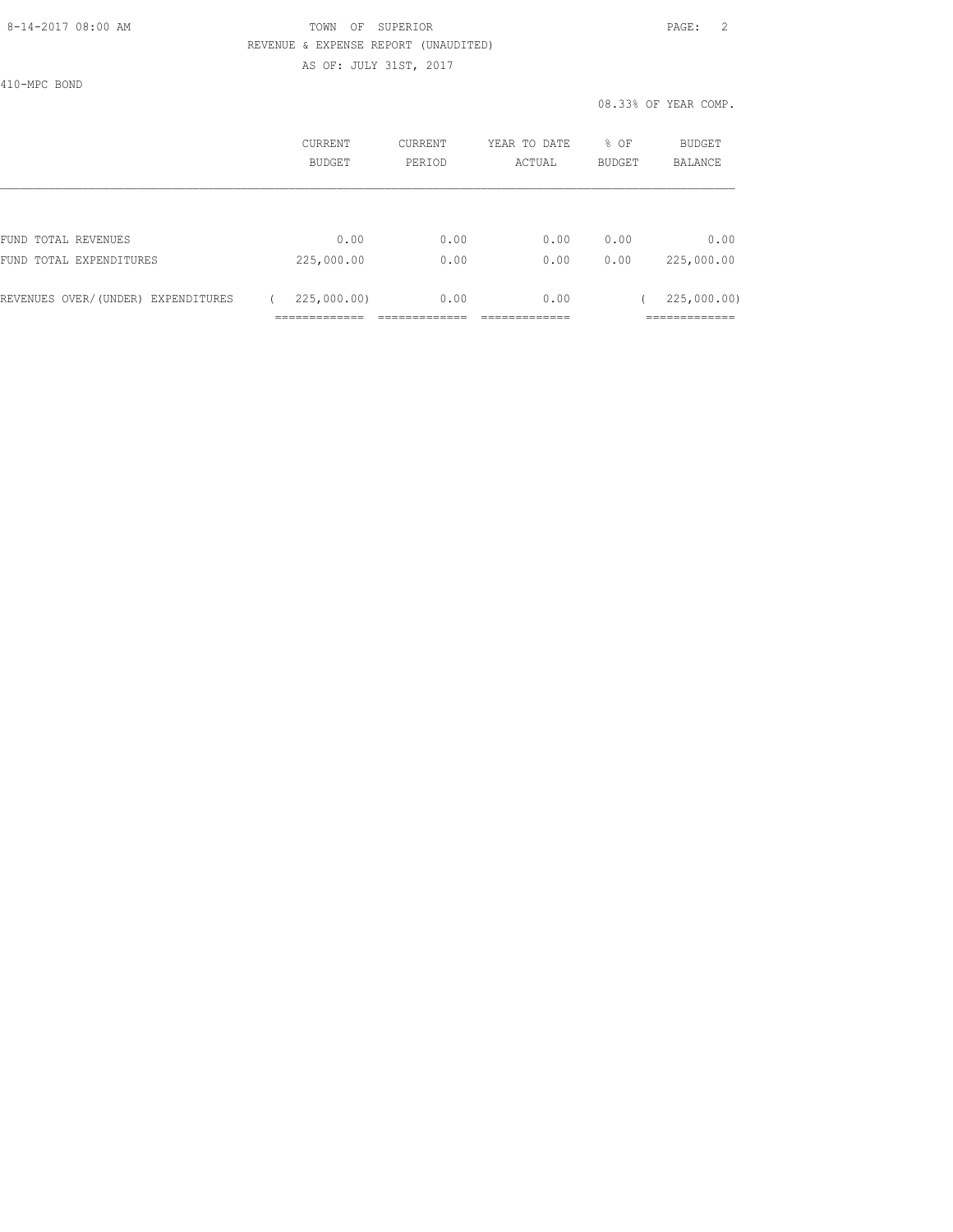500-GRANTS

NON-DEPARTMENTAL 08.33% OF YEAR COMP.

|                                     | CURRENT<br><b>BUDGET</b>      | CURRENT<br>PERIOD | YEAR TO DATE<br>ACTUAL                                    | % OF<br><b>BUDGET</b> | <b>BUDGET</b><br><b>BALANCE</b> |
|-------------------------------------|-------------------------------|-------------------|-----------------------------------------------------------|-----------------------|---------------------------------|
| REVENUES                            |                               |                   |                                                           |                       |                                 |
| GRANTS                              |                               |                   |                                                           |                       |                                 |
| 500-00-4600 GRANT REVENUES          | 3,025,000.00                  | 0.00              | 0.00                                                      | 0.00                  | 3,025,000.00                    |
| SUBTOTAL GRANTS                     | 3,025,000.00                  | 0.00              | 0.00                                                      | 0.00                  | 3,025,000.00                    |
| CONTINGENCY                         |                               |                   |                                                           |                       |                                 |
| 500-00-4900 CONTINGENCY             | 0.00                          | 0.00              | 0.00                                                      | 0.00                  | 0.00                            |
| 500-00-4999 OTHER FINANCING SOURCES | 0.00                          | 0.00              | 0.00                                                      | 0.00                  | 0.00                            |
| SUBTOTAL CONTINGENCY                | 0.00                          | 0.00              | 0.00                                                      | 0.00                  | 0.00                            |
| TOTAL REVENUES                      | 3,025,000.00<br>============= | 0.00<br>=====     | 0.00<br>=============                                     | 0.00                  | 3,025,000.00<br>=============   |
| EXPENDITURES                        |                               |                   |                                                           |                       |                                 |
| PERSONEL                            |                               |                   |                                                           |                       |                                 |
| 500-00-5100 SALARIES                | 0.00                          | 0.00              | 0.00                                                      | 0.00                  | 0.00                            |
| 500-00-5101 OVERTIME                | 0.00                          | 0.00              | 0.00                                                      | 0.00                  | 0.00                            |
| 500-00-5151 FICA                    | 0.00                          | 0.00              | 0.00                                                      | 0.00                  | 0.00                            |
| 500-00-5152 MEDICARE                | 0.00                          | 0.00              | 0.00                                                      | 0.00                  | 0.00                            |
| 500-00-5153 STATE UNEMPLOYMENT      | 0.00                          | 0.00              | 0.00                                                      | 0.00                  | 0.00                            |
| 500-00-5154 WORKERS COMP INSURANCE  | 0.00                          | 0.00              | 0.00                                                      | 0.00                  | 0.00                            |
| SUBTOTAL PERSONEL                   | 0.00                          | 0.00              | 0.00                                                      | 0.00                  | 0.00                            |
| SUPPLIES                            |                               |                   |                                                           |                       |                                 |
| 500-00-5299 OPERATING SUPPLIES      | 3,025,000.00                  | 0.00              | 0.00                                                      | 0.00                  | 3,025,000.00                    |
| SUBTOTAL SUPPLIES                   | 3,025,000.00                  | 0.00              | 0.00                                                      | 0.00                  | 3,025,000.00                    |
| GENERAL BUSINESS EXPENSE            |                               |                   |                                                           |                       |                                 |
| 500-00-5494 GRANT MATCHING          | 0.00                          | 0.00              | 0.00                                                      | 0.00                  | 0.00                            |
| SUBTOTAL GENERAL BUSINESS EXPENSE   | 0.00                          | 0.00              | 0.00                                                      | 0.00                  | 0.00                            |
| TOTAL EXPENDITURES                  |                               |                   | $3,025,000.00$ $0.00$ $0.00$ $0.00$ $0.00$ $3,025,000.00$ |                       |                                 |
|                                     |                               |                   |                                                           |                       |                                 |
| REVENUES OVER/(UNDER) EXPENDITURES  | 0.00                          | 0.00              | 0.00                                                      |                       | 0.00                            |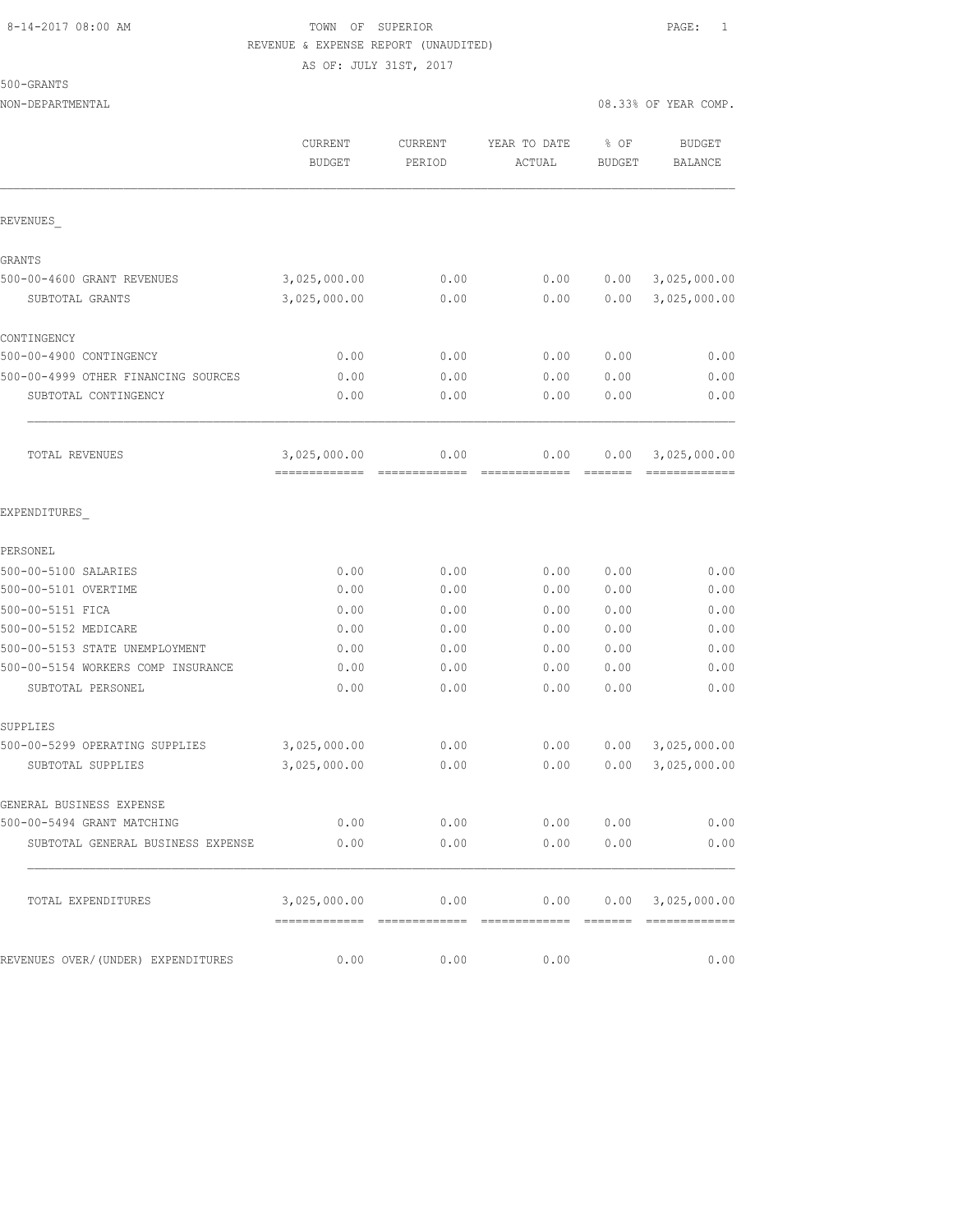## 8-14-2017 08:00 AM TOWN OF SUPERIOR PAGE: 2 REVENUE & EXPENSE REPORT (UNAUDITED) AS OF: JULY 31ST, 2017

500-GRANTS

CDBG 153-09 MAGMA CLUB 08.33% OF YEAR COMP.

|                                    | <b>CURRENT</b><br>BUDGET | <b>CURRENT</b><br>PERIOD | YEAR TO DATE<br>ACTUAL | % OF<br>BUDGET  | BUDGET<br><b>BALANCE</b> |
|------------------------------------|--------------------------|--------------------------|------------------------|-----------------|--------------------------|
| REVENUES                           |                          |                          |                        |                 |                          |
| <b>GRANTS</b>                      |                          |                          |                        |                 |                          |
| 500-30-4600 GRANT REVENUE          | 0.00                     | 0.00                     | 0.00 0.00              |                 | 0.00                     |
| SUBTOTAL GRANTS                    | 0.00                     | 0.00                     | 0.00                   | 0.00            | 0.00                     |
| <b>TOTAL REVENUES</b>              | 0.00<br>=============    | 0.00<br>-------------    | 0.00<br>=============  | 0.00<br>======= | 0.00<br>=============    |
| EXPENDITURES                       |                          |                          |                        |                 |                          |
| SUPPLIES                           |                          |                          |                        |                 |                          |
| 500-30-5299 OPERATING SUPPLIES     | 0.00                     | 0.00                     | 0.00                   | 0.00            | 0.00                     |
| SUBTOTAL SUPPLIES                  | 0.00                     | 0.00                     | 0.00                   | 0.00            | 0.00                     |
| TOTAL EXPENDITURES                 | 0.00<br>=============    | 0.00<br>-------------    | 0.00<br>-------------- | 0.00            | 0.00<br>-------------    |
| REVENUES OVER/(UNDER) EXPENDITURES | 0.00                     | 0.00                     | 0.00                   |                 | 0.00                     |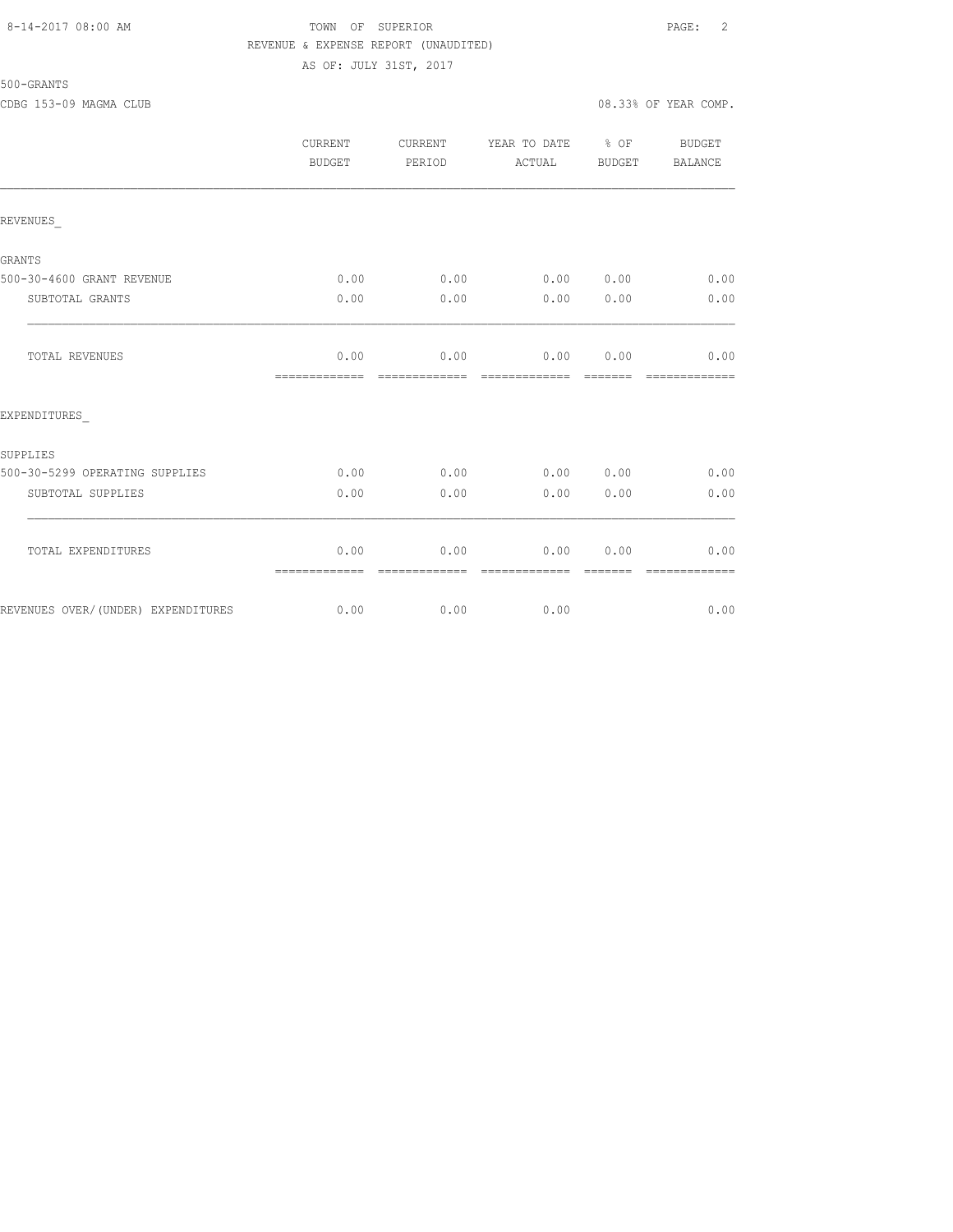### 8-14-2017 08:00 AM TOWN OF SUPERIOR PAGE: 3 REVENUE & EXPENSE REPORT (UNAUDITED) AS OF: JULY 31ST, 2017

500-GRANTS

|                                    | <b>CURRENT</b><br>BUDGET | CURRENT<br>PERIOD | YEAR TO DATE % OF<br>ACTUAL | BUDGET | <b>BUDGET</b><br>BALANCE |
|------------------------------------|--------------------------|-------------------|-----------------------------|--------|--------------------------|
| REVENUES                           |                          |                   |                             |        |                          |
| GRANTS                             |                          |                   |                             |        |                          |
| 500-31-4600 GRANT REVENUE          | 0.00                     | 0.00              | 0.00 0.00                   |        | 0.00                     |
| SUBTOTAL GRANTS                    | 0.00                     | 0.00              | 0.00                        | 0.00   | 0.00                     |
| TOTAL REVENUES                     | 0.00<br>=============    | 0.00              | 0.00<br>-------------       | 0.00   | 0.00                     |
| EXPENDITURES                       |                          |                   |                             |        |                          |
| SUPPLIES                           |                          |                   |                             |        |                          |
| 500-31-5299 OPERATING SUPPLIES     | 0.00                     | 0.00              | 0.00 0.00                   |        | 0.00                     |
| SUBTOTAL SUPPLIES                  | 0.00                     | 0.00              | 0.00                        | 0.00   | 0.00                     |
| TOTAL EXPENDITURES                 | 0.00<br>=============    | 0.00              | 0.00                        | 0.00   | 0.00                     |
| REVENUES OVER/(UNDER) EXPENDITURES | 0.00                     | 0.00              | 0.00                        |        | 0.00                     |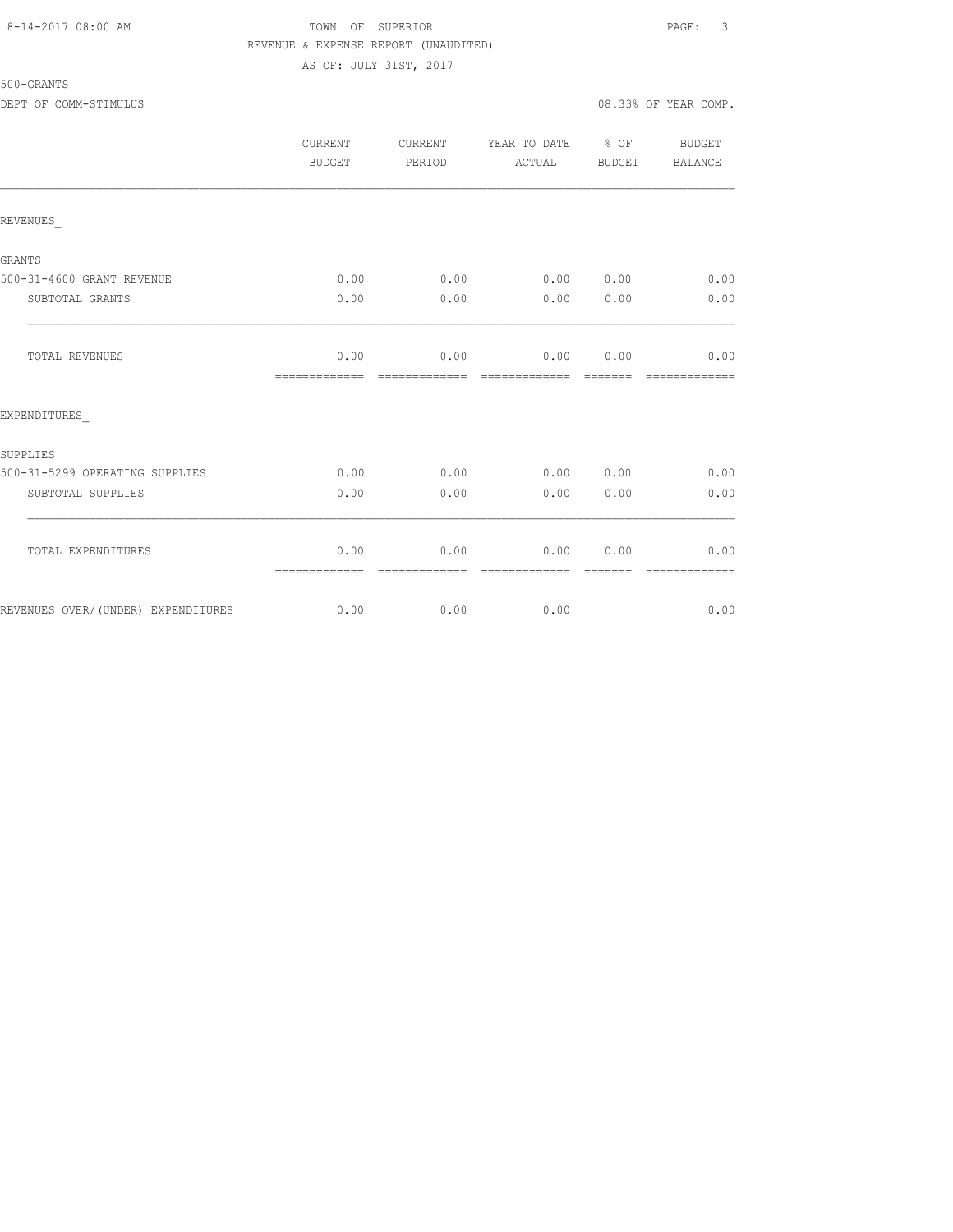### 8-14-2017 08:00 AM TOWN OF SUPERIOR PAGE: 4 REVENUE & EXPENSE REPORT (UNAUDITED) AS OF: JULY 31ST, 2017

500-GRANTS

|                                     | <b>CURRENT</b><br>BUDGET | <b>CURRENT</b><br>PERIOD | YEAR TO DATE<br>ACTUAL | $8$ OF<br>BUDGET | <b>BUDGET</b><br><b>BALANCE</b> |
|-------------------------------------|--------------------------|--------------------------|------------------------|------------------|---------------------------------|
| REVENUES                            |                          |                          |                        |                  |                                 |
| <b>GRANTS</b>                       |                          |                          |                        |                  |                                 |
| 500-32-4600 GRANT REVENUE-POOL      | 0.00                     | 0.00                     | 0.00                   | 0.00             | 0.00                            |
| SUBTOTAL GRANTS                     | 0.00                     | 0.00                     | 0.00                   | 0.00             | 0.00                            |
| <b>TOTAL REVENUES</b>               | 0.00<br>=============    | 0.00                     | 0.00                   | 0.00             | 0.00<br>====                    |
| EXPENDITURES                        |                          |                          |                        |                  |                                 |
| SUPPLIES                            |                          |                          |                        |                  |                                 |
| 500-32-5299 OPERATING SUPPLIES-POOL | 0.00                     | 0.00                     | 0.00                   | 0.00             | 0.00                            |
| SUBTOTAL SUPPLIES                   | 0.00                     | 0.00                     | 0.00                   | 0.00             | 0.00                            |
| TOTAL EXPENDITURES                  | 0.00<br>=============    | 0.00                     | 0.00                   | 0.00             | 0.00                            |
| REVENUES OVER/(UNDER) EXPENDITURES  | 0.00                     | 0.00                     | 0.00                   |                  | 0.00                            |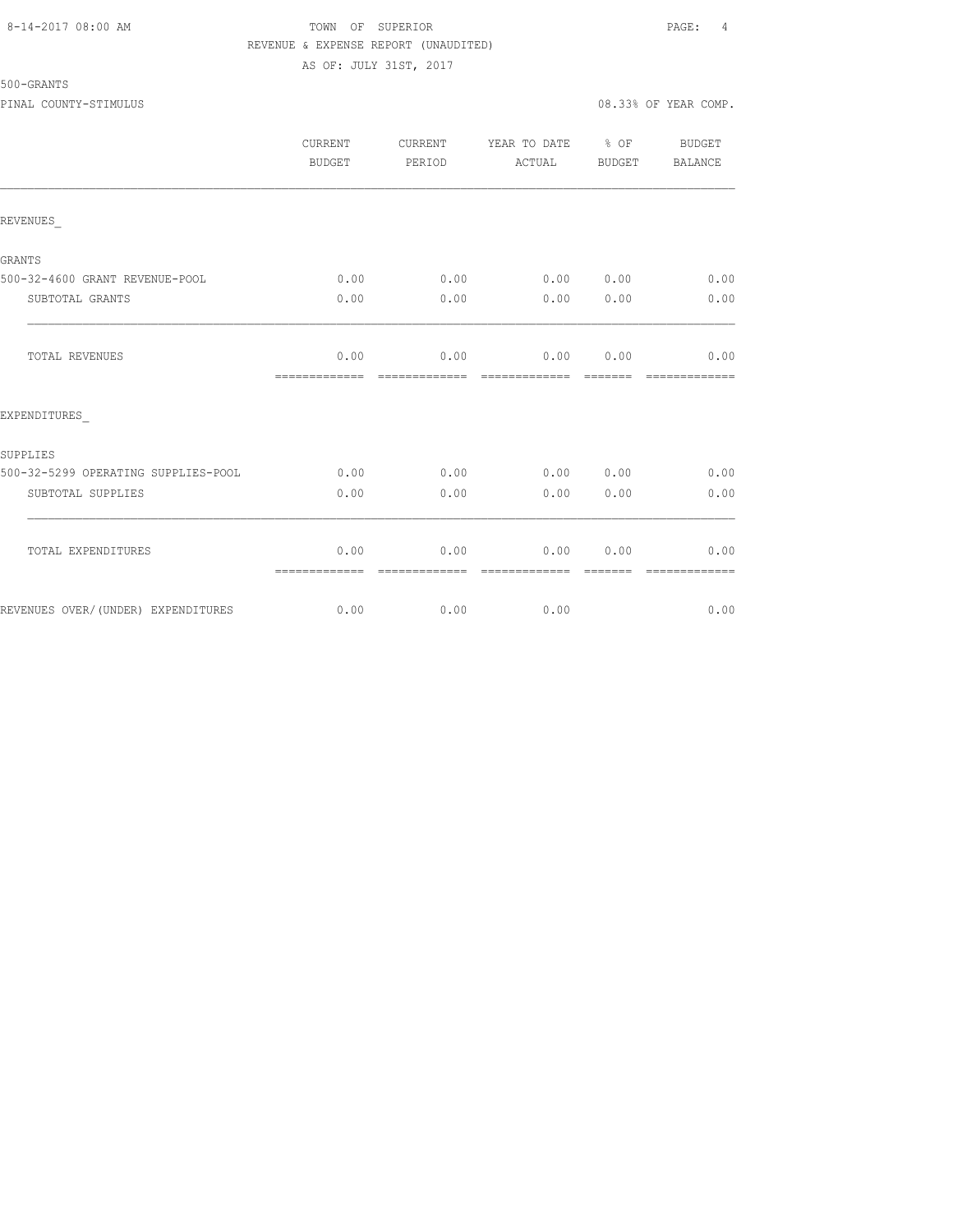### 8-14-2017 08:00 AM TOWN OF SUPERIOR PAGE: 5 REVENUE & EXPENSE REPORT (UNAUDITED) AS OF: JULY 31ST, 2017

# 500-GRANTS

AZ DEPT OF HOMELAND SRTY 08.33% OF YEAR COMP.

|                                    | <b>CURRENT</b><br>BUDGET | CURRENT<br>PERIOD     | YEAR TO DATE % OF<br>ACTUAL | BUDGET | BUDGET<br>BALANCE |
|------------------------------------|--------------------------|-----------------------|-----------------------------|--------|-------------------|
| REVENUES                           |                          |                       |                             |        |                   |
| GRANTS                             |                          |                       |                             |        |                   |
| 500-34-4600 GRANT REVENUE          | 0.00                     | 0.00                  | 0.00 0.00                   |        | 0.00              |
| SUBTOTAL GRANTS                    | 0.00                     | 0.00                  | 0.00                        | 0.00   | 0.00              |
| TOTAL REVENUES                     | 0.00<br>=============    | 0.00                  | 0.00 0.00<br>=============  |        | 0.00              |
| EXPENDITURES                       |                          |                       |                             |        |                   |
| SUPPLIES                           |                          |                       |                             |        |                   |
| 500-34-5299 OPERATING SUPPLIES     | 0.00                     | 0.00                  | 0.00 0.00                   |        | 0.00              |
| SUBTOTAL SUPPLIES                  | 0.00                     | 0.00                  | 0.00                        | 0.00   | 0.00              |
| TOTAL EXPENDITURES                 | 0.00<br>=============    | 0.00<br>------------- | 0.00<br>--------------      | 0.00   | 0.00              |
| REVENUES OVER/(UNDER) EXPENDITURES | 0.00                     | 0.00                  | 0.00                        |        | 0.00              |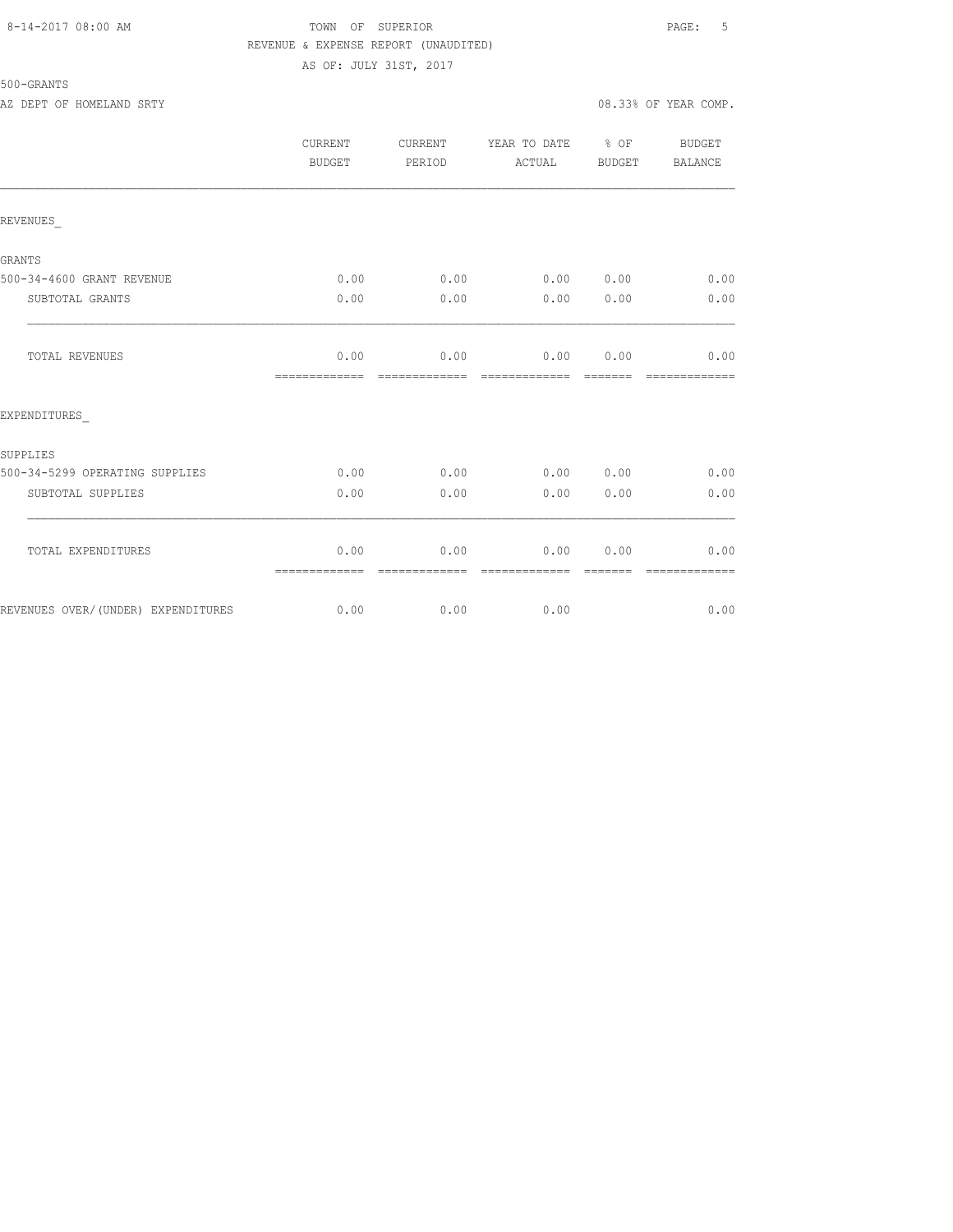AS OF: JULY 31ST, 2017

500-GRANTS

|                                    | <b>CURRENT</b><br>BUDGET | <b>CURRENT</b><br>PERIOD | YEAR TO DATE % OF<br>ACTUAL | BUDGET         | BUDGET<br>BALANCE     |
|------------------------------------|--------------------------|--------------------------|-----------------------------|----------------|-----------------------|
| REVENUES                           |                          |                          |                             |                |                       |
| GRANTS                             |                          |                          |                             |                |                       |
| 500-36-4600 GRANT REVENUE-FEMA     | 0.00                     |                          | $0.00$ 0.00 0.00            |                | 0.00                  |
| SUBTOTAL GRANTS                    | 0.00                     | 0.00                     | 0.00                        | 0.00           | 0.00                  |
| TOTAL REVENUES                     | 0.00<br>=============    | 0.00<br>=============    | 0.00 0.00<br>-------------  | <b>COOCCOO</b> | 0.00<br>============= |
| EXPENDITURES                       |                          |                          |                             |                |                       |
| SUPPLIES                           |                          |                          |                             |                |                       |
| 500-36-5299 OPERATING SUPPLIES     | 0.00                     | 0.00                     | 0.00 0.00                   |                | 0.00                  |
| SUBTOTAL SUPPLIES                  | 0.00                     | 0.00                     | 0.00                        | 0.00           | 0.00                  |
| TOTAL EXPENDITURES                 | 0.00<br>=============    | 0.00                     | 0.00                        | 0.00           | 0.00                  |
| REVENUES OVER/(UNDER) EXPENDITURES | 0.00                     | 0.00                     | 0.00                        |                | 0.00                  |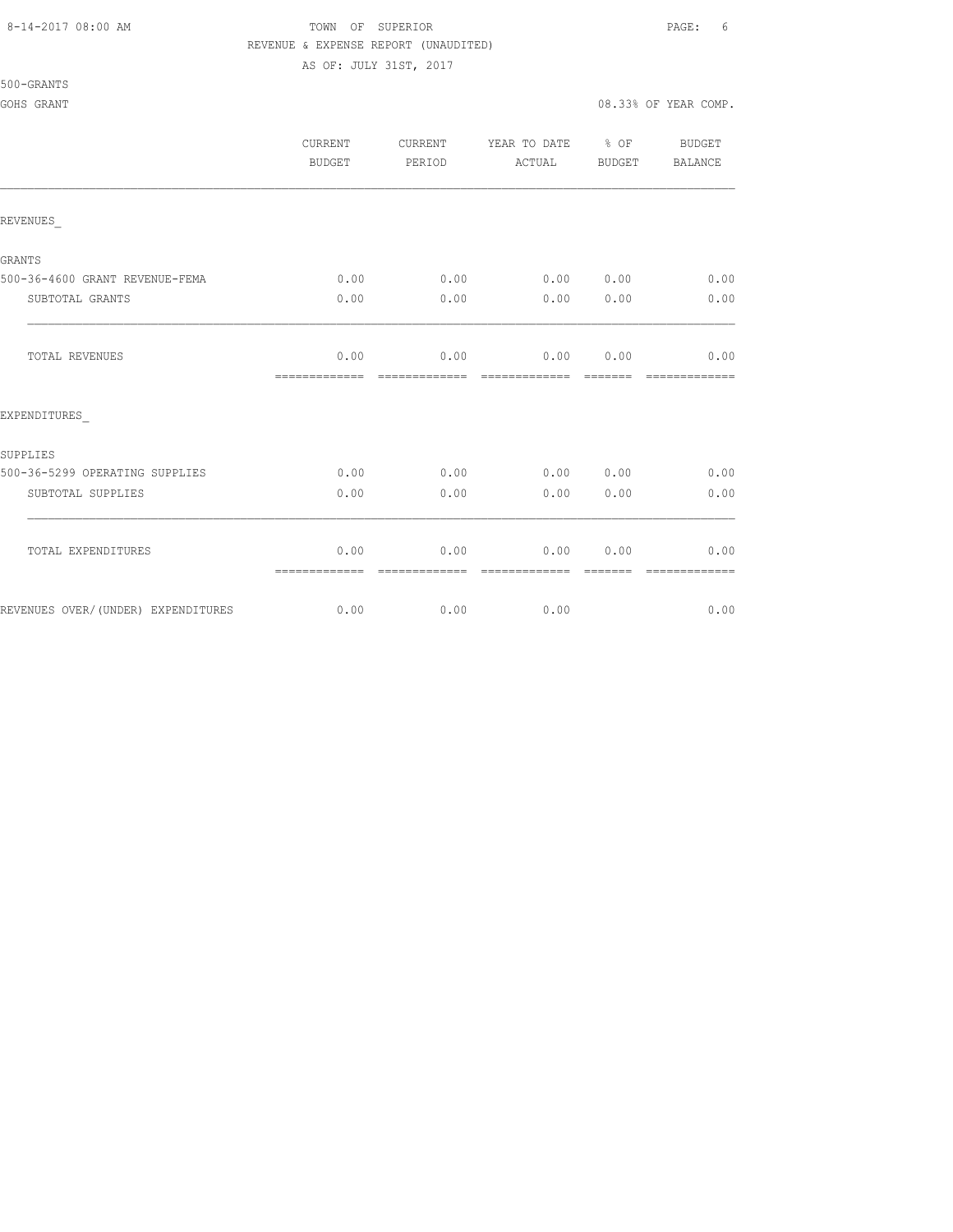### 8-14-2017 08:00 AM TOWN OF SUPERIOR PAGE: 7 REVENUE & EXPENSE REPORT (UNAUDITED) AS OF: JULY 31ST, 2017

# 500-GRANTS

|                                    | CURRENT<br><b>BUDGET</b> | CURRENT<br>PERIOD     | YEAR TO DATE % OF<br>ACTUAL | BUDGET                                                                                                                                                                                                                                                                                                                                                                                                                                                                                         | BUDGET<br><b>BALANCE</b> |
|------------------------------------|--------------------------|-----------------------|-----------------------------|------------------------------------------------------------------------------------------------------------------------------------------------------------------------------------------------------------------------------------------------------------------------------------------------------------------------------------------------------------------------------------------------------------------------------------------------------------------------------------------------|--------------------------|
| REVENUES                           |                          |                       |                             |                                                                                                                                                                                                                                                                                                                                                                                                                                                                                                |                          |
| <b>GRANTS</b>                      |                          |                       |                             |                                                                                                                                                                                                                                                                                                                                                                                                                                                                                                |                          |
| 500-37-4600 GRANT REVENUE          | 0.00                     | 0.00                  | 0.00 0.00                   |                                                                                                                                                                                                                                                                                                                                                                                                                                                                                                | 0.00                     |
| SUBTOTAL GRANTS                    | 0.00                     | 0.00                  | 0.00                        | 0.00                                                                                                                                                                                                                                                                                                                                                                                                                                                                                           | 0.00                     |
| TOTAL REVENUES                     | 0.00<br>-------------    | 0.00<br>------------- | 0.00                        | 0.00<br>$\begin{array}{cccccccccc} \multicolumn{2}{c}{} & \multicolumn{2}{c}{} & \multicolumn{2}{c}{} & \multicolumn{2}{c}{} & \multicolumn{2}{c}{} & \multicolumn{2}{c}{} & \multicolumn{2}{c}{} & \multicolumn{2}{c}{} & \multicolumn{2}{c}{} & \multicolumn{2}{c}{} & \multicolumn{2}{c}{} & \multicolumn{2}{c}{} & \multicolumn{2}{c}{} & \multicolumn{2}{c}{} & \multicolumn{2}{c}{} & \multicolumn{2}{c}{} & \multicolumn{2}{c}{} & \multicolumn{2}{c}{} & \multicolumn{2}{c}{} & \mult$ | 0.00<br>=============    |
| EXPENDITURES                       |                          |                       |                             |                                                                                                                                                                                                                                                                                                                                                                                                                                                                                                |                          |
| SUPPLIES                           |                          |                       |                             |                                                                                                                                                                                                                                                                                                                                                                                                                                                                                                |                          |
| 500-37-5299 OPERATING SUPPLIES     | 0.00                     | 0.00                  | 0.00 0.00                   |                                                                                                                                                                                                                                                                                                                                                                                                                                                                                                | 0.00                     |
| SUBTOTAL SUPPLIES                  | 0.00                     | 0.00                  | 0.00                        | 0.00                                                                                                                                                                                                                                                                                                                                                                                                                                                                                           | 0.00                     |
| TOTAL EXPENDITURES                 | 0.00<br>=============    | 0.00<br>============= | 0.00<br>essessessesse       | 0.00<br>$\begin{array}{cccccc} \multicolumn{2}{c}{} & \multicolumn{2}{c}{} & \multicolumn{2}{c}{} & \multicolumn{2}{c}{} & \multicolumn{2}{c}{} & \multicolumn{2}{c}{} & \multicolumn{2}{c}{} & \multicolumn{2}{c}{} & \multicolumn{2}{c}{} & \multicolumn{2}{c}{} & \multicolumn{2}{c}{} & \multicolumn{2}{c}{} & \multicolumn{2}{c}{} & \multicolumn{2}{c}{} & \multicolumn{2}{c}{} & \multicolumn{2}{c}{} & \multicolumn{2}{c}{} & \multicolumn{2}{c}{} & \multicolumn{2}{c}{} & \multic$   | 0.00<br>=============    |
| REVENUES OVER/(UNDER) EXPENDITURES | 0.00                     | 0.00                  | 0.00                        |                                                                                                                                                                                                                                                                                                                                                                                                                                                                                                | 0.00                     |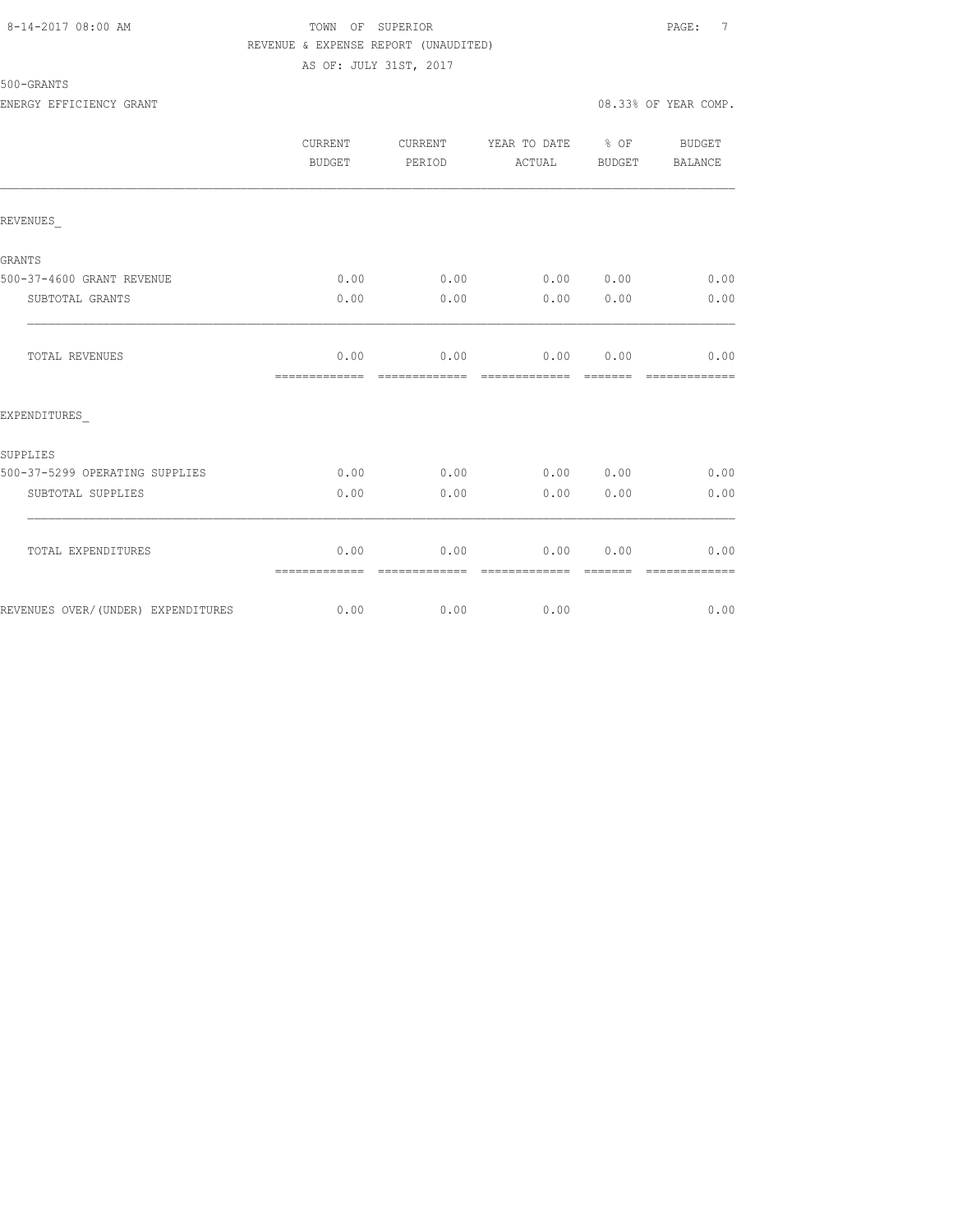#### 8-14-2017 08:00 AM TOWN OF SUPERIOR PAGE: 8 REVENUE & EXPENSE REPORT (UNAUDITED)

AS OF: JULY 31ST, 2017

# 500-GRANTS

TTAC GRANT 608.33% OF YEAR COMP.

|                                    | <b>CURRENT</b><br>BUDGET | CURRENT<br>PERIOD      | YEAR TO DATE % OF<br>ACTUAL | BUDGET           | <b>BUDGET</b><br><b>BALANCE</b> |
|------------------------------------|--------------------------|------------------------|-----------------------------|------------------|---------------------------------|
| REVENUES                           |                          |                        |                             |                  |                                 |
| <b>GRANTS</b>                      |                          |                        |                             |                  |                                 |
| 500-38-4600 TTAC GRANT REVENUE     | 0.00                     | 0.00                   | 0.00 0.00                   |                  | 0.00                            |
| SUBTOTAL GRANTS                    | 0.00                     | 0.00                   | 0.00                        | 0.00             | 0.00                            |
| TOTAL REVENUES                     | 0.00<br>=============    | 0.00<br>-------------  | 0.00<br>-------------       | 0.00             | 0.00                            |
| EXPENDITURES                       |                          |                        |                             |                  |                                 |
| SUPPLIES                           |                          |                        |                             |                  |                                 |
| 500-38-5299 TTAC GRANT EXPENES     | 0.00                     | 0.00                   | 0.00 0.00                   |                  | 0.00                            |
| SUBTOTAL SUPPLIES                  | 0.00                     | 0.00                   | 0.00                        | 0.00             | 0.00                            |
| TOTAL EXPENDITURES                 | 0.00                     | 0.00<br>-------------- | 0.00<br>=============       | 0.00<br>-------- | 0.00<br>-------------           |
| REVENUES OVER/(UNDER) EXPENDITURES | 0.00                     | 0.00                   | 0.00                        |                  | 0.00                            |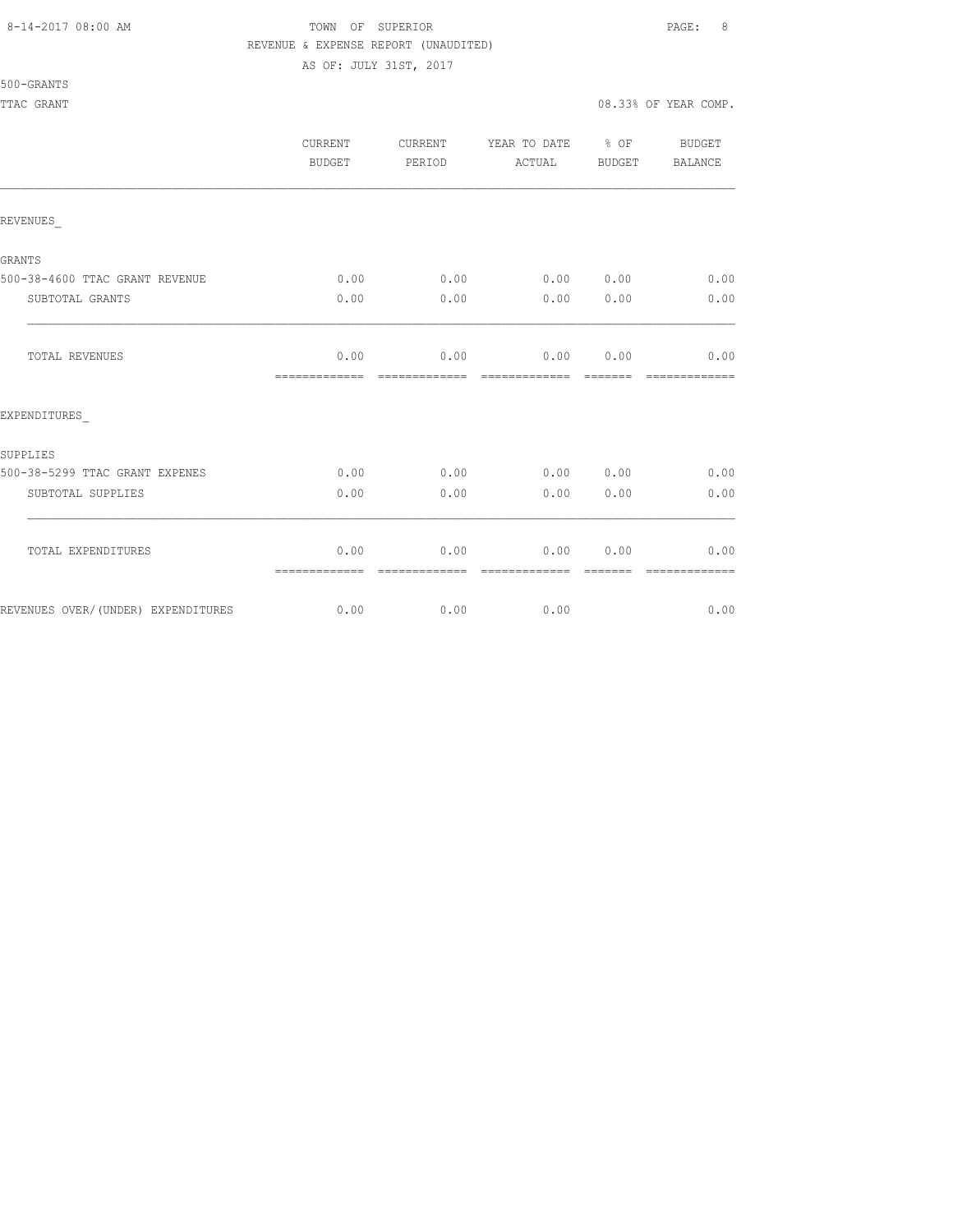## 8-14-2017 08:00 AM TOWN OF SUPERIOR PAGE: 9 REVENUE & EXPENSE REPORT (UNAUDITED)

AS OF: JULY 31ST, 2017

# 500-GRANTS

|                                    | <b>CURRENT</b><br><b>BUDGET</b> | CURRENT<br>PERIOD | YEAR TO DATE % OF<br>ACTUAL | BUDGET  | <b>BUDGET</b><br>BALANCE |
|------------------------------------|---------------------------------|-------------------|-----------------------------|---------|--------------------------|
| REVENUES                           |                                 |                   |                             |         |                          |
| GRANTS                             |                                 |                   |                             |         |                          |
| 500-39-4600 GRANT REVENUE          | 0.00                            | 0.00              | 0.00 0.00                   |         | 0.00                     |
| SUBTOTAL GRANTS                    | 0.00                            | 0.00              | 0.00                        | 0.00    | 0.00                     |
| TOTAL REVENUES                     | 0.00<br>=============           | 0.00              | 0.00 0.00<br>-------------  | ------- | 0.00                     |
| EXPENDITURES                       |                                 |                   |                             |         |                          |
| SUPPLIES                           |                                 |                   |                             |         |                          |
| 500-39-5299 OPERATING SUPPLIES     | 0.00                            | 0.00              | 0.00 0.00                   |         | 0.00                     |
| SUBTOTAL SUPPLIES                  | 0.00                            | 0.00              | 0.00                        | 0.00    | 0.00                     |
| TOTAL EXPENDITURES                 | 0.00<br>=============           | 0.00              | 0.00                        | 0.00    | 0.00                     |
| REVENUES OVER/(UNDER) EXPENDITURES | 0.00                            | 0.00              | 0.00                        |         | 0.00                     |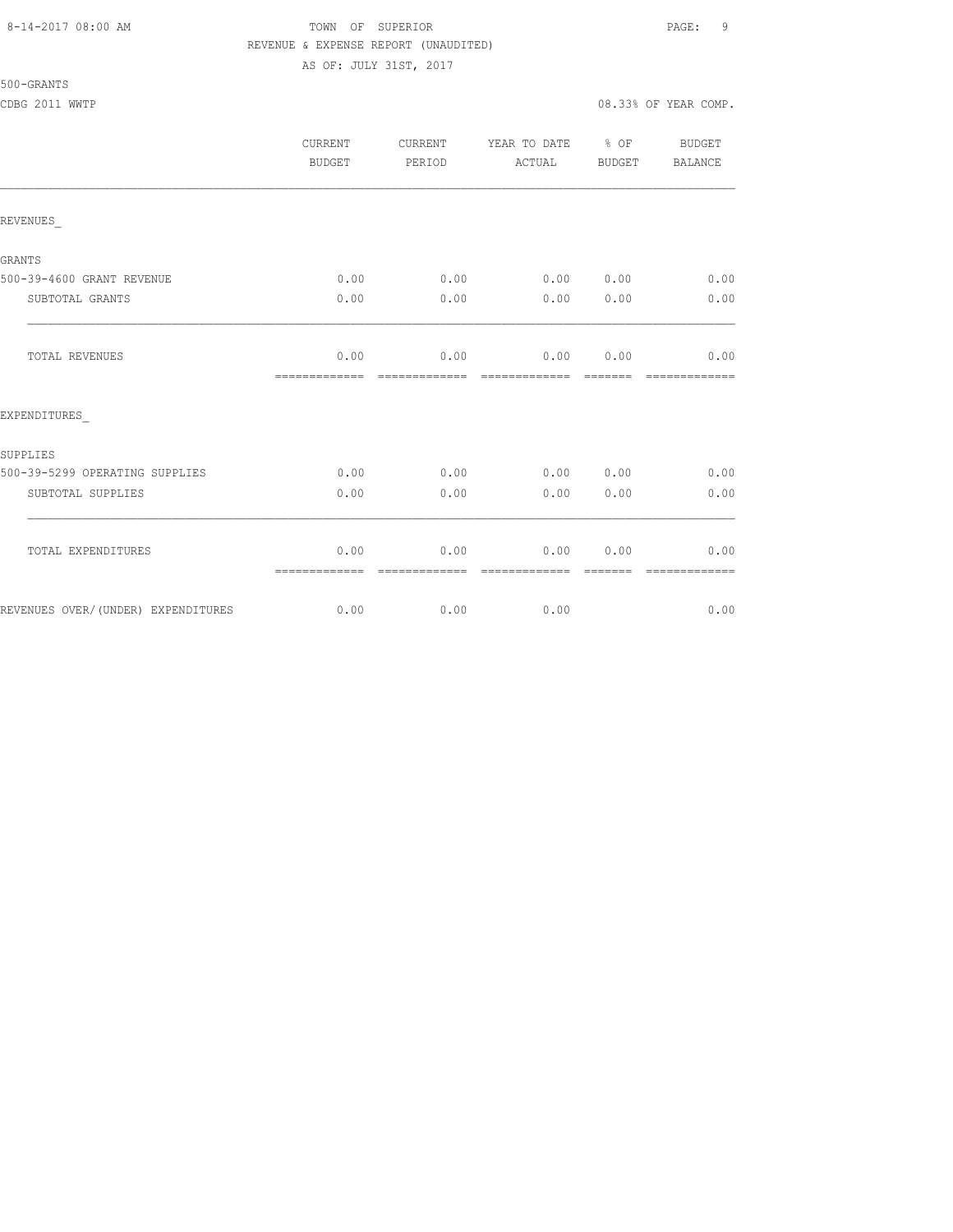#### 8-14-2017 08:00 AM TOWN OF SUPERIOR PAGE: 10 REVENUE & EXPENSE REPORT (UNAUDITED)

AS OF: JULY 31ST, 2017

500-GRANTS

|                                    | CURRENT<br><b>BUDGET</b> | CURRENT<br>PERIOD     | YEAR TO DATE % OF<br>ACTUAL | BUDGET          | BUDGET<br>BALANCE     |
|------------------------------------|--------------------------|-----------------------|-----------------------------|-----------------|-----------------------|
| REVENUES                           |                          |                       |                             |                 |                       |
| GRANTS                             |                          |                       |                             |                 |                       |
| 500-40-4600 GRANT REVENUE          | 0.00                     | 0.00                  | 0.00 0.00                   |                 | 0.00                  |
| SUBTOTAL GRANTS                    | 0.00                     | 0.00                  | 0.00                        | 0.00            | 0.00                  |
| TOTAL REVENUES                     | 0.00<br>=============    | 0.00<br>============= | 0.00<br>=============       | 0.00<br>======= | 0.00<br>============= |
| EXPENDITURES                       |                          |                       |                             |                 |                       |
| SUPPLIES                           |                          |                       |                             |                 |                       |
| 500-40-5299 OPERATING EXPENSES     | 0.00                     | 0.00                  | 0.00 0.00                   |                 | 0.00                  |
| SUBTOTAL SUPPLIES                  | 0.00                     | 0.00                  | 0.00                        | 0.00            | 0.00                  |
| TOTAL EXPENDITURES                 | 0.00<br>=============    | 0.00<br>------------- | 0.00<br>--------------      | 0.00            | 0.00<br>============= |
| REVENUES OVER/(UNDER) EXPENDITURES | 0.00                     | 0.00                  | 0.00                        |                 | 0.00                  |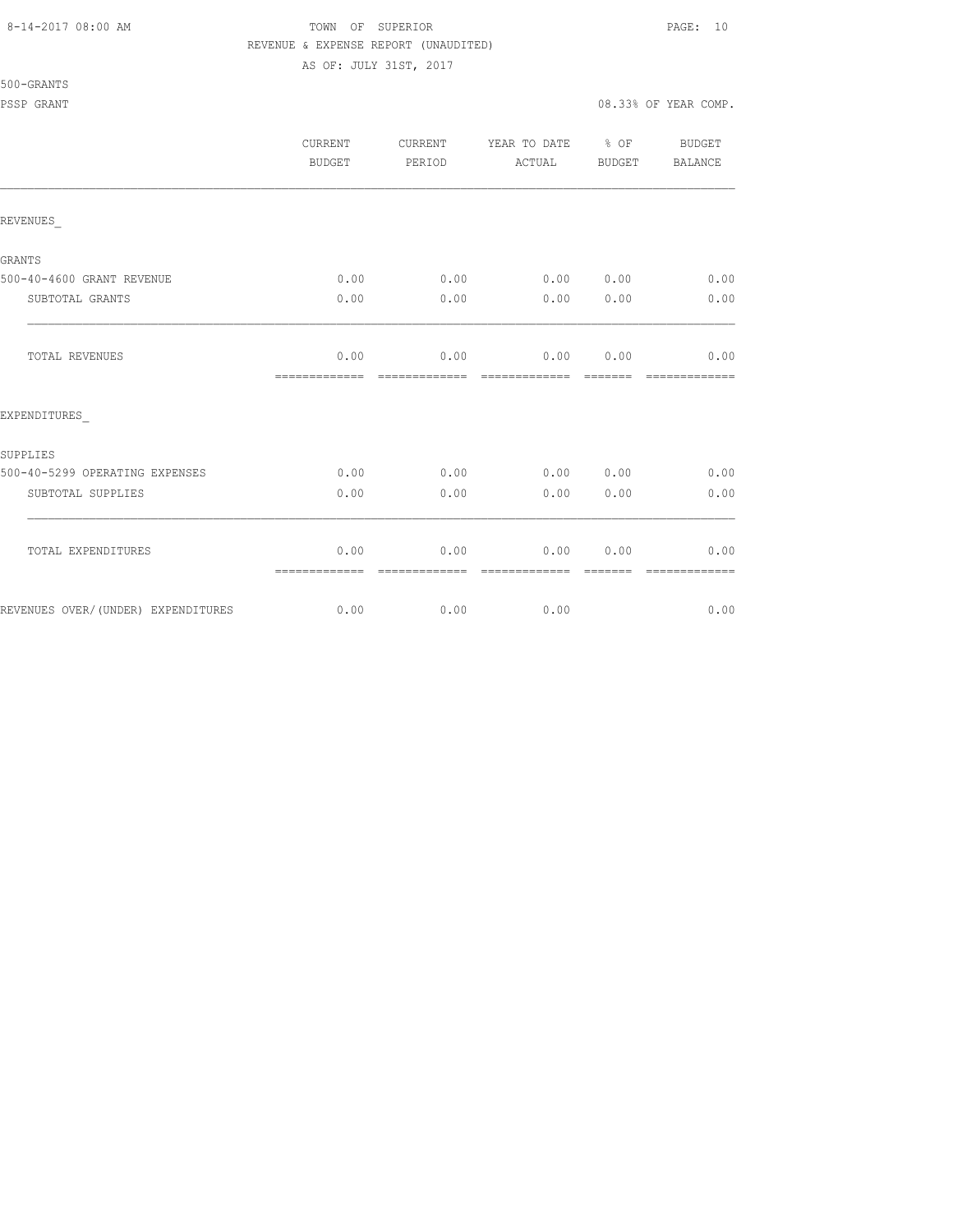#### 8-14-2017 08:00 AM TOWN OF SUPERIOR PAGE: 11 REVENUE & EXPENSE REPORT (UNAUDITED)

AS OF: JULY 31ST, 2017

500-GRANTS

|                                                                   | CURRENT<br><b>BUDGET</b> | <b>CURRENT</b><br>PERIOD | YEAR TO DATE<br>ACTUAL | % OF<br><b>BUDGET</b> | <b>BUDGET</b><br>BALANCE |
|-------------------------------------------------------------------|--------------------------|--------------------------|------------------------|-----------------------|--------------------------|
| REVENUES                                                          |                          |                          |                        |                       |                          |
| GRANTS                                                            |                          |                          |                        |                       |                          |
| 500-41-4600 GRANT REVENUE-RCC EMRGNCY                             | 0.00                     | 0.00                     | 0.00                   | 0.00                  | 0.00                     |
| SUBTOTAL GRANTS                                                   | 0.00                     | 0.00                     | 0.00                   | 0.00                  | 0.00                     |
| TOTAL REVENUES                                                    | 0.00<br>=============    | 0.00                     | 0.00                   | 0.00<br>FEEEEE        | 0.00                     |
| EXPENDITURES                                                      |                          |                          |                        |                       |                          |
| PERSONEL                                                          |                          |                          |                        |                       |                          |
| 500-41-5100 SALARIES                                              | 0.00                     | 0.00                     | 0.00                   | 0.00                  | 0.00                     |
| 500-41-5101 OVERTIME                                              | 0.00                     | 0.00                     | 0.00                   | 0.00                  | 0.00                     |
| 500-41-5151 F.I.C.A.                                              | 0.00                     | 0.00                     | 0.00                   | 0.00                  | 0.00                     |
| 500-41-5152 MEDICARE                                              | 0.00                     | 0.00                     | 0.00                   | 0.00                  | 0.00                     |
| 500-41-5153 STATE UNEMPLOYMENT INS                                | 0.00                     | 0.00                     | 0.00                   | 0.00                  | 0.00                     |
| 500-41-5154 WORKMENS COMPENSATION                                 | 0.00                     | 0.00                     | 0.00                   | 0.00                  | 0.00                     |
| 500-41-5160 A.P.S.R.S.                                            | 0.00                     | 0.00                     | 0.00                   | 0.00                  | 0.00                     |
| 500-41-5161 AZ STATE RETIREMENT                                   | 0.00                     | 0.00                     | 0.00                   | 0.00                  | 0.00                     |
| SUBTOTAL PERSONEL                                                 | 0.00                     | 0.00                     | 0.00                   | 0.00                  | 0.00                     |
| SUPPLIES                                                          |                          |                          |                        |                       |                          |
| 500-41-5299 OPERATING SUPPLIES-RCC EMRGN                          | 0.00                     | 3,459.29                 | 3,459.29               | $0.00$ (              | 3,459.29                 |
| SUBTOTAL SUPPLIES                                                 | 0.00                     | 3,459.29                 | 3,459.29               | $0.00$ (              | 3,459.29                 |
| UTILITIES                                                         |                          |                          |                        |                       |                          |
| 500-41-5370 RADIO EQUIPMENT                                       | 0.00                     | 5,268.80                 | 5,268.80               | $0.00$ (              | 5,268.80                 |
| SUBTOTAL UTILITIES                                                | 0.00                     | 5,268.80                 | 5,268.80               | $0.00$ (              | 5, 268.80                |
| GENERAL BUSINESS EXPENSE                                          |                          |                          |                        |                       |                          |
| 500-41-5425 CONFERENCES & TRAINING                                | 0.00                     | 1,410.66                 | 1,410.66               | $0.00$ (              | 1,410.66)                |
| 500-41-5450 UNIFORM PURCHASE<br>SUBTOTAL GENERAL BUSINESS EXPENSE | 0.00<br>0.00             | 608.12<br>2,018.78       | 608.12<br>2,018.78     | 0.00(<br>$0.00$ (     | 608.12)<br>2,018.78)     |
|                                                                   |                          |                          |                        |                       |                          |
| PROFESSIONAL SERVICES                                             |                          |                          |                        |                       |                          |
| 500-41-5550 PROFESSIONAL SERVICES                                 | 0.00                     | 0.00                     | 0.00                   | 0.00                  | 0.00                     |
| 500-41-5555 HEALTH AND SAFETY<br>SUBTOTAL PROFESSIONAL SERVICES   | 0.00<br>0.00             | 0.00<br>0.00             | 0.00<br>0.00           | 0.00<br>0.00          | 0.00<br>0.00             |
| REPAIR/MAINTENANCE                                                |                          |                          |                        |                       |                          |
| 500-41-5640 VEHICLE REPAIRS                                       | 0.00                     | 1,212.59                 | 1,212.59               | $0.00$ (              | 1,212.59)                |
| 500-41-5642 TIRES AND TUBES                                       | 0.00                     | 0.00                     | 0.00                   | 0.00                  | 0.00                     |
| 500-41-5650 OTHER EQUIPMENT REPAIRS                               | 0.00                     | 0.00                     | 0.00                   | 0.00                  | 0.00                     |
| SUBTOTAL REPAIR/MAINTENANCE                                       | 0.00                     | 1,212.59                 | 1,212.59               | $0.00$ (              | 1, 212.59)               |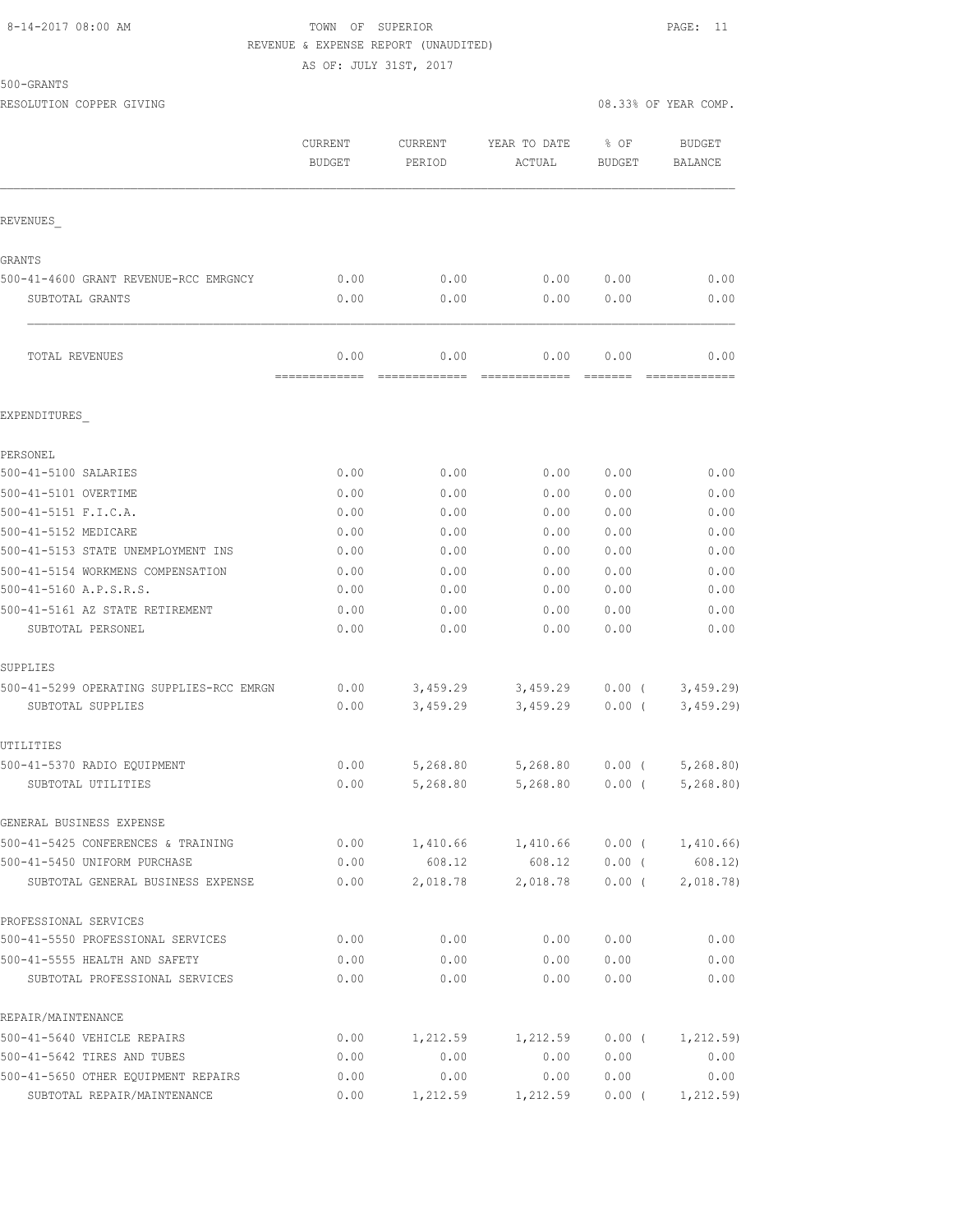500-GRANTS

RESOLUTION COPPER GIVING **EXECUTE A** COMP.

|                                    | CURRENT<br>BUDGET | <b>CURRENT</b><br>PERIOD | YEAR TO DATE<br>ACTUAL      | % OF<br><b>BUDGET</b> | BUDGET<br>BALANCE |
|------------------------------------|-------------------|--------------------------|-----------------------------|-----------------------|-------------------|
|                                    |                   |                          |                             |                       |                   |
| CAPITAL OUTLAY                     |                   |                          |                             |                       |                   |
| 500-41-5740 MEDICAL EOUIPMENT      | 0.00              | 0.00                     | 0.00                        | 0.00                  | 0.00              |
| 500-41-5750 FIRE/PPE               | 0.00              | 0.00                     | 0.00                        | 0.00                  | 0.00              |
| 500-41-5780 SOFTWARE               | 0.00              | 0.00                     | 0.00                        | 0.00                  | 0.00              |
| SUBTOTAL CAPITAL OUTLAY            | 0.00              | 0.00                     | 0.00                        | 0.00                  | 0.00              |
| TOTAL EXPENDITURES                 | 0.00              | 11,959.46                | 11,959.46                   | $0.00$ (              | 11,959.46)        |
|                                    |                   |                          |                             |                       |                   |
| REVENUES OVER/(UNDER) EXPENDITURES | 0.00(             |                          | $11,959.46$ ( $11,959.46$ ) |                       | 11,959.46         |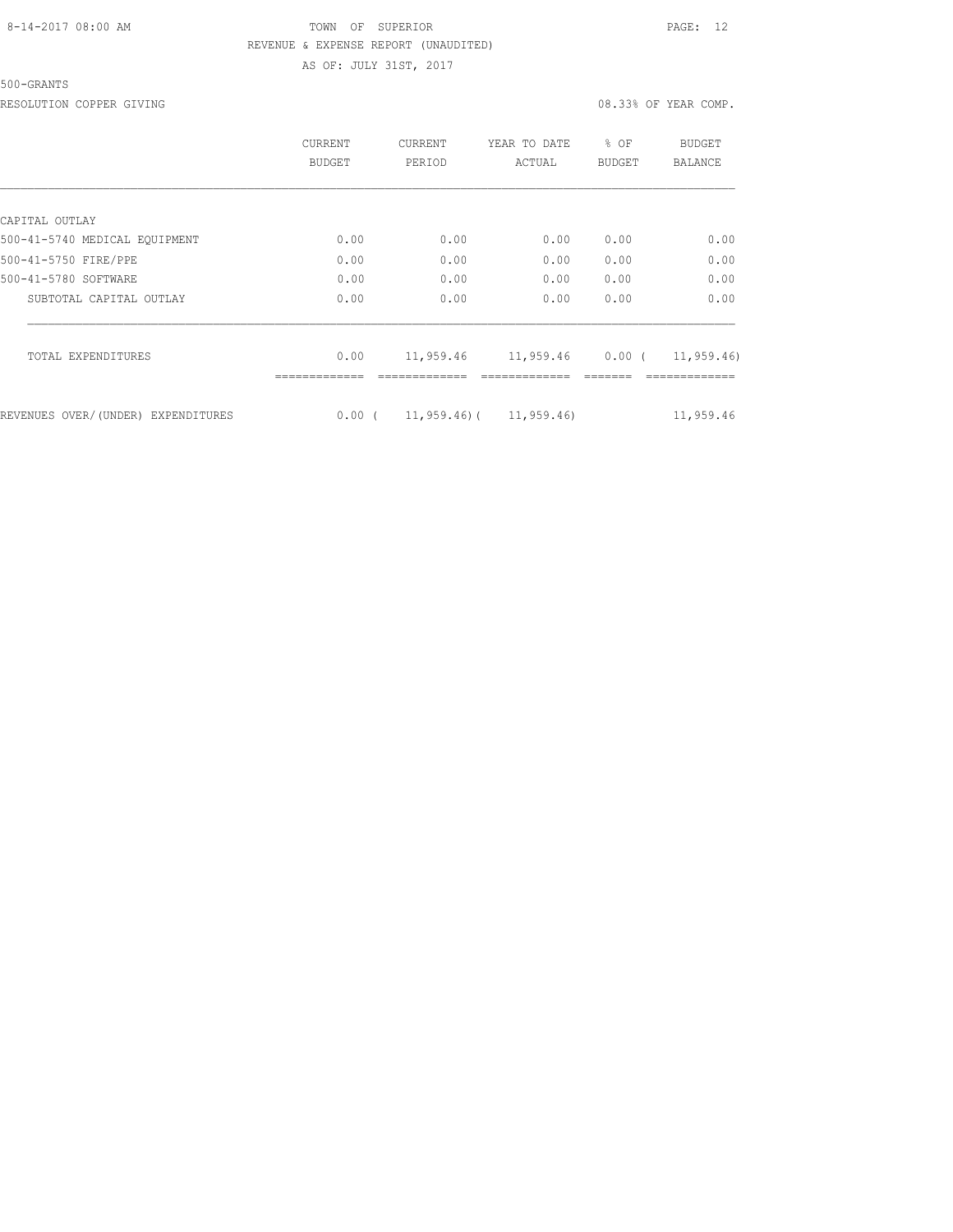500-GRANTS

#### 8-14-2017 08:00 AM TOWN OF SUPERIOR PAGE: 13 REVENUE & EXPENSE REPORT (UNAUDITED)

AS OF: JULY 31ST, 2017

MISC 600 and the complete of the complete of the complete of the complete of the complete of the complete of the complete of the complete of the complete of the complete of the complete of the complete of the complete of t

|                                    | CURRENT<br>BUDGET      | CURRENT<br>PERIOD     | YEAR TO DATE % OF BUDGET<br>ACTUAL                                                                                                                                                                                                                                                                                                                                                                                                                                                                             | BUDGET   | <b>BALANCE</b>        |
|------------------------------------|------------------------|-----------------------|----------------------------------------------------------------------------------------------------------------------------------------------------------------------------------------------------------------------------------------------------------------------------------------------------------------------------------------------------------------------------------------------------------------------------------------------------------------------------------------------------------------|----------|-----------------------|
| REVENUES                           |                        |                       |                                                                                                                                                                                                                                                                                                                                                                                                                                                                                                                |          |                       |
| GRANTS                             |                        |                       |                                                                                                                                                                                                                                                                                                                                                                                                                                                                                                                |          |                       |
| 500-42-4600 REVENUE                |                        |                       | $0.00$ 0.00 0.00 0.00 0.00                                                                                                                                                                                                                                                                                                                                                                                                                                                                                     |          | 0.00                  |
| SUBTOTAL GRANTS                    | 0.00                   | 0.00                  | 0.00 0.00                                                                                                                                                                                                                                                                                                                                                                                                                                                                                                      |          | 0.00                  |
| TOTAL REVENUES                     | 0.00<br>-------------- | --------------        | $0.00$ $0.00$ $0.00$<br>$\begin{array}{cccccccccccccc} \multicolumn{2}{c}{} & \multicolumn{2}{c}{} & \multicolumn{2}{c}{} & \multicolumn{2}{c}{} & \multicolumn{2}{c}{} & \multicolumn{2}{c}{} & \multicolumn{2}{c}{} & \multicolumn{2}{c}{} & \multicolumn{2}{c}{} & \multicolumn{2}{c}{} & \multicolumn{2}{c}{} & \multicolumn{2}{c}{} & \multicolumn{2}{c}{} & \multicolumn{2}{c}{} & \multicolumn{2}{c}{} & \multicolumn{2}{c}{} & \multicolumn{2}{c}{} & \multicolumn{2}{c}{} & \multicolumn{2}{c}{} & \$ | -------- | 0.00<br>------------- |
| EXPENDITURES                       |                        |                       |                                                                                                                                                                                                                                                                                                                                                                                                                                                                                                                |          |                       |
| SUPPLIES                           |                        |                       |                                                                                                                                                                                                                                                                                                                                                                                                                                                                                                                |          |                       |
| 500-42-5299 OPERATING SUPPLIES     |                        |                       | $0.00$ 0.00 0.00 0.00 0.00 0.00                                                                                                                                                                                                                                                                                                                                                                                                                                                                                |          |                       |
| SUBTOTAL SUPPLIES                  | 0.00                   |                       | $0.00$ 0.00 0.00                                                                                                                                                                                                                                                                                                                                                                                                                                                                                               |          | 0.00                  |
| TOTAL EXPENDITURES                 | 0.00<br>=============  | 0.00<br>------------- | $0.00$ $0.00$<br>--------------                                                                                                                                                                                                                                                                                                                                                                                                                                                                                | -------- | 0.00<br>------------- |
| REVENUES OVER/(UNDER) EXPENDITURES |                        | $0.00$ 0.00           | 0.00                                                                                                                                                                                                                                                                                                                                                                                                                                                                                                           |          | 0.00                  |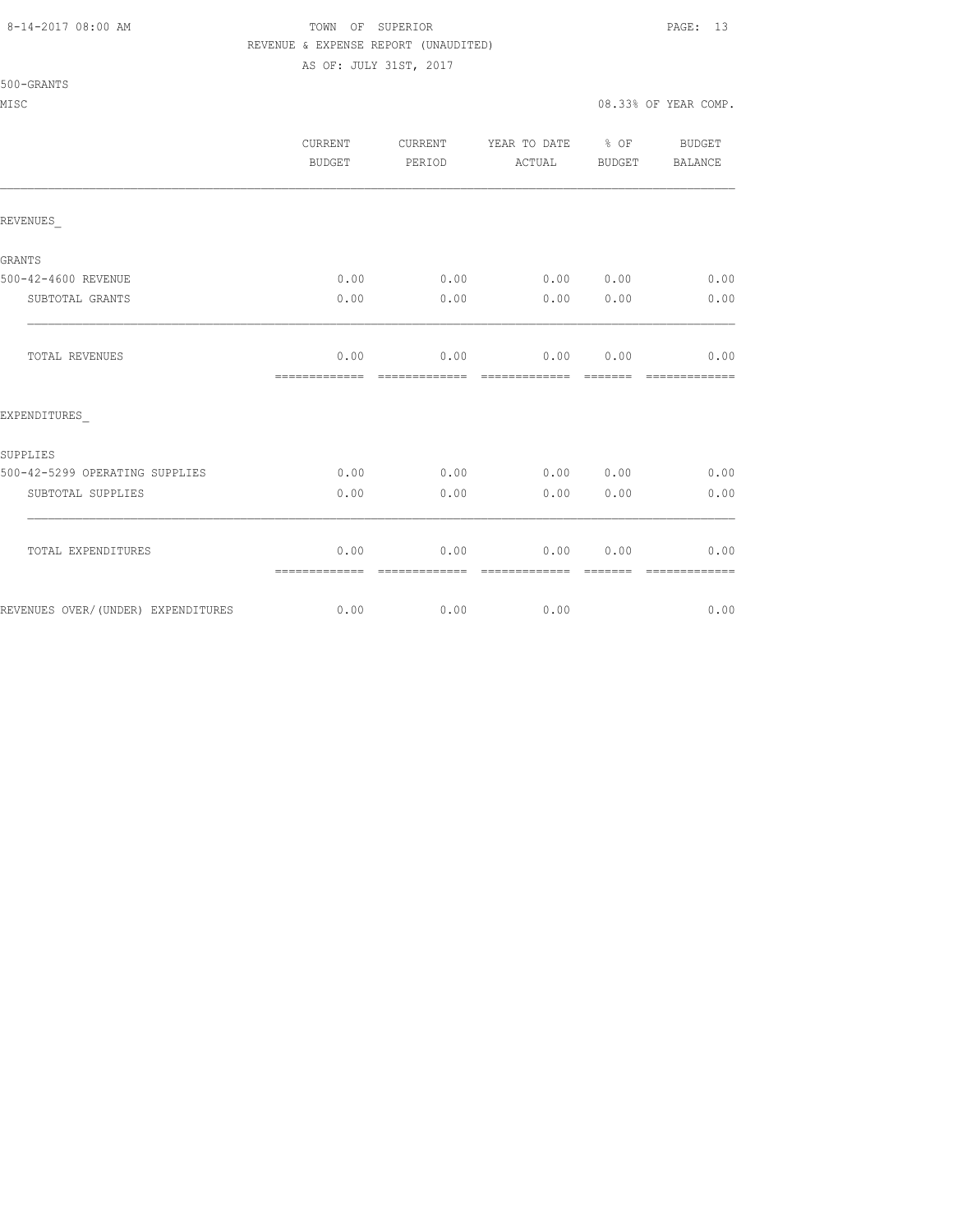#### 8-14-2017 08:00 AM TOWN OF SUPERIOR PAGE: 14 REVENUE & EXPENSE REPORT (UNAUDITED)

AS OF: JULY 31ST, 2017

500-GRANTS

### CONTINGENCY 08.33% OF YEAR COMP.

|                                    | <b>CURRENT</b><br>BUDGET | <b>CURRENT</b><br>PERIOD | YEAR TO DATE<br>ACTUAL | $\frac{6}{6}$ OF<br>BUDGET | <b>BUDGET</b><br><b>BALANCE</b> |
|------------------------------------|--------------------------|--------------------------|------------------------|----------------------------|---------------------------------|
| REVENUES                           |                          |                          |                        |                            |                                 |
| GRANTS                             |                          |                          |                        |                            |                                 |
| 500-99-4600 GRANT REVENUE          | 0.00                     | 0.00                     |                        |                            | $0.00$ $0.00$ $0.00$            |
| SUBTOTAL GRANTS                    | 0.00                     | 0.00                     | 0.00                   | 0.00                       | 0.00                            |
| TOTAL REVENUES                     | 0.00<br>=============    | 0.00<br>--------------   | =============          | 0.0000000<br>--------      | 0.00<br>=============           |
| EXPENDITURES                       |                          |                          |                        |                            |                                 |
| SUPPLIES                           |                          |                          |                        |                            |                                 |
| 500-99-5299 OPERATING SUPPLIES     | 0.00                     | 0.00                     |                        | 0.00 0.00                  | 0.00                            |
| SUBTOTAL SUPPLIES                  | 0.00                     | 0.00                     | 0.00                   | 0.00                       | 0.00                            |
| TOTAL EXPENDITURES                 | 0.00<br>=============    | 0.00<br>=============    | 0.00<br>=============  | 0.00<br>--------           | 0.00<br>=============           |
| REVENUES OVER/(UNDER) EXPENDITURES | 0.00                     | 0.00                     | 0.00                   |                            | 0.00                            |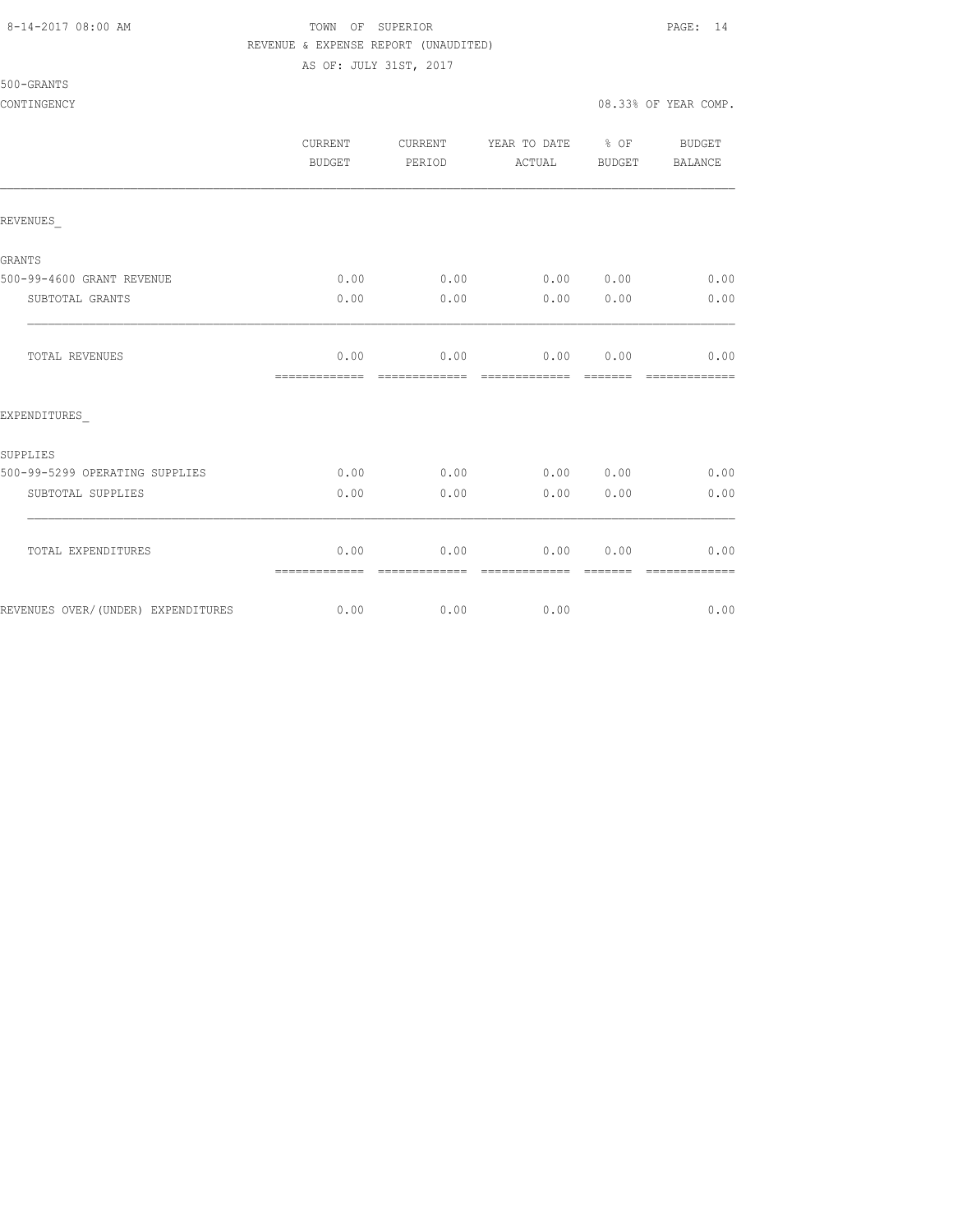### 8-14-2017 08:00 AM TOWN OF SUPERIOR PAGE: 15 REVENUE & EXPENSE REPORT (UNAUDITED)

AS OF: JULY 31ST, 2017

500-GRANTS

|                                    | CURRENT       | CURRENT         | YEAR TO DATE | % OF          | <b>BUDGET</b>          |
|------------------------------------|---------------|-----------------|--------------|---------------|------------------------|
|                                    | <b>BUDGET</b> | PERIOD          | ACTUAL       | <b>BUDGET</b> | <b>BALANCE</b>         |
| FUND TOTAL REVENUES                | 3,025,000.00  | 0.00            | 0.00         | 0.00          | 3,025,000.00           |
| FUND TOTAL EXPENDITURES            | 3,025,000.00  | 11,959.46       | 11,959.46    | 0.40          | 3,013,040.54           |
| REVENUES OVER/(UNDER) EXPENDITURES | 0.00(         | $11,959.46$ ) ( | 11,959.46)   |               | 11,959.46<br>--------- |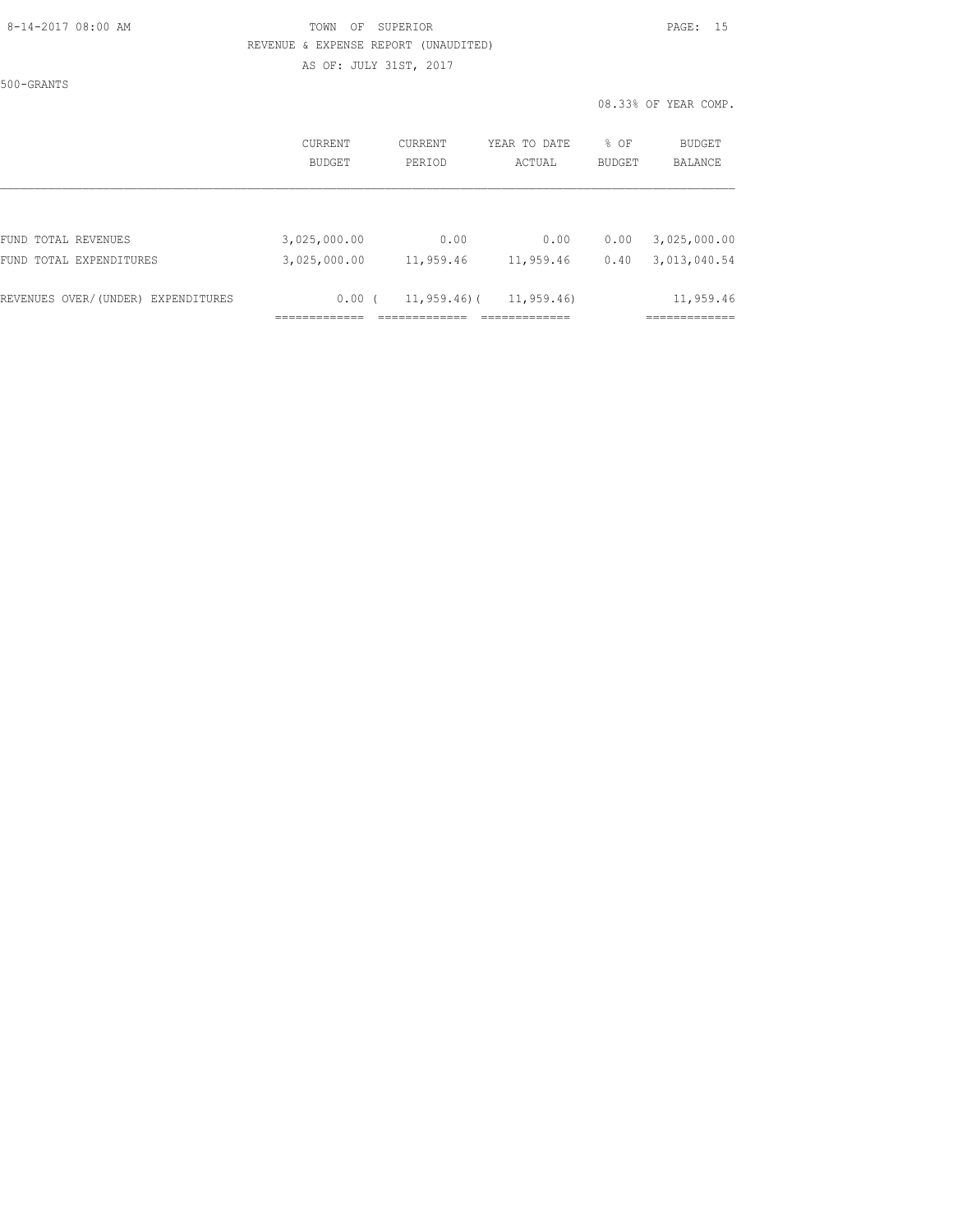### 8-14-2017 08:00 AM TOWN OF SUPERIOR PAGE: 1 REVENUE & EXPENSE REPORT (UNAUDITED)

AS OF: JULY 31ST, 2017

800-FIRE DEPT PENSION

NON-DEPARTMENTAL 08.33% OF YEAR COMP.

|                                       | CURRENT<br><b>BUDGET</b> | CURRENT<br>PERIOD     | YEAR TO DATE<br>ACTUAL | % OF<br><b>BUDGET</b>                                                                                                                                                                                                                                                                                                                                                                                                                                                                              | <b>BUDGET</b><br><b>BALANCE</b>                                                                                                                                                                                                                                                                                                                                                                                                                                                                |
|---------------------------------------|--------------------------|-----------------------|------------------------|----------------------------------------------------------------------------------------------------------------------------------------------------------------------------------------------------------------------------------------------------------------------------------------------------------------------------------------------------------------------------------------------------------------------------------------------------------------------------------------------------|------------------------------------------------------------------------------------------------------------------------------------------------------------------------------------------------------------------------------------------------------------------------------------------------------------------------------------------------------------------------------------------------------------------------------------------------------------------------------------------------|
| REVENUES                              |                          |                       |                        |                                                                                                                                                                                                                                                                                                                                                                                                                                                                                                    |                                                                                                                                                                                                                                                                                                                                                                                                                                                                                                |
| BUSINESS SERVICES                     |                          |                       |                        |                                                                                                                                                                                                                                                                                                                                                                                                                                                                                                    |                                                                                                                                                                                                                                                                                                                                                                                                                                                                                                |
| 800-00-4270 INTEREST INCOME           | 0.00                     | 0.00                  | 0.00                   | 0.00                                                                                                                                                                                                                                                                                                                                                                                                                                                                                               | 0.00                                                                                                                                                                                                                                                                                                                                                                                                                                                                                           |
| SUBTOTAL BUSINESS SERVICES            | 0.00                     | 0.00                  | 0.00                   | 0.00                                                                                                                                                                                                                                                                                                                                                                                                                                                                                               | 0.00                                                                                                                                                                                                                                                                                                                                                                                                                                                                                           |
| MISCELLANEOUS                         |                          |                       |                        |                                                                                                                                                                                                                                                                                                                                                                                                                                                                                                    |                                                                                                                                                                                                                                                                                                                                                                                                                                                                                                |
| 800-00-4830 FIREFIGHTER PENSION FUND  | 0.00                     | 0.00                  | 0.00                   | 0.00                                                                                                                                                                                                                                                                                                                                                                                                                                                                                               | 0.00                                                                                                                                                                                                                                                                                                                                                                                                                                                                                           |
| SUBTOTAL MISCELLANEOUS                | 0.00                     | 0.00                  | 0.00                   | 0.00                                                                                                                                                                                                                                                                                                                                                                                                                                                                                               | 0.00                                                                                                                                                                                                                                                                                                                                                                                                                                                                                           |
| CONTINGENCY                           |                          |                       |                        |                                                                                                                                                                                                                                                                                                                                                                                                                                                                                                    |                                                                                                                                                                                                                                                                                                                                                                                                                                                                                                |
| 800-00-4902 FUND BALANCE CARRYFORWARD | 0.00                     | 0.00                  | 0.00                   | 0.00                                                                                                                                                                                                                                                                                                                                                                                                                                                                                               | 0.00                                                                                                                                                                                                                                                                                                                                                                                                                                                                                           |
| 800-00-4950 GAIN (LOSS)               | 0.00                     | 0.00                  | 0.00                   | 0.00                                                                                                                                                                                                                                                                                                                                                                                                                                                                                               | 0.00                                                                                                                                                                                                                                                                                                                                                                                                                                                                                           |
| SUBTOTAL CONTINGENCY                  | 0.00                     | 0.00                  | 0.00                   | 0.00                                                                                                                                                                                                                                                                                                                                                                                                                                                                                               | 0.00                                                                                                                                                                                                                                                                                                                                                                                                                                                                                           |
| TOTAL REVENUES                        | 0.00<br>=============    | 0.00<br>------------- | 0.00<br>=============  | 0.00<br><b>BEEFEE</b>                                                                                                                                                                                                                                                                                                                                                                                                                                                                              | 0.00<br>$\begin{array}{cccccccccccccc} \multicolumn{2}{c}{} & \multicolumn{2}{c}{} & \multicolumn{2}{c}{} & \multicolumn{2}{c}{} & \multicolumn{2}{c}{} & \multicolumn{2}{c}{} & \multicolumn{2}{c}{} & \multicolumn{2}{c}{} & \multicolumn{2}{c}{} & \multicolumn{2}{c}{} & \multicolumn{2}{c}{} & \multicolumn{2}{c}{} & \multicolumn{2}{c}{} & \multicolumn{2}{c}{} & \multicolumn{2}{c}{} & \multicolumn{2}{c}{} & \multicolumn{2}{c}{} & \multicolumn{2}{c}{} & \multicolumn{2}{c}{} & \$ |
| EXPENDITURES                          |                          |                       |                        |                                                                                                                                                                                                                                                                                                                                                                                                                                                                                                    |                                                                                                                                                                                                                                                                                                                                                                                                                                                                                                |
| SUPPLIES                              |                          |                       |                        |                                                                                                                                                                                                                                                                                                                                                                                                                                                                                                    |                                                                                                                                                                                                                                                                                                                                                                                                                                                                                                |
| 800-00-5299 OPERATING SUPPLIES        | 0.00                     | 0.00                  | 0.00                   | 0.00                                                                                                                                                                                                                                                                                                                                                                                                                                                                                               | 0.00                                                                                                                                                                                                                                                                                                                                                                                                                                                                                           |
| SUBTOTAL SUPPLIES                     | 0.00                     | 0.00                  | 0.00                   | 0.00                                                                                                                                                                                                                                                                                                                                                                                                                                                                                               | 0.00                                                                                                                                                                                                                                                                                                                                                                                                                                                                                           |
| DEBT SERVICE                          |                          |                       |                        |                                                                                                                                                                                                                                                                                                                                                                                                                                                                                                    |                                                                                                                                                                                                                                                                                                                                                                                                                                                                                                |
| 800-00-5900 PENSION PAYMENTS          | 0.00                     | 0.00                  | 0.00                   | 0.00                                                                                                                                                                                                                                                                                                                                                                                                                                                                                               | 0.00                                                                                                                                                                                                                                                                                                                                                                                                                                                                                           |
| SUBTOTAL DEBT SERVICE                 | 0.00                     | 0.00                  | 0.00                   | 0.00                                                                                                                                                                                                                                                                                                                                                                                                                                                                                               | 0.00                                                                                                                                                                                                                                                                                                                                                                                                                                                                                           |
| TOTAL EXPENDITURES                    | 0.00<br>=============    | 0.00<br>============= | 0.00<br>=============  | 0.00<br>$\qquad \qquad \qquad =\qquad \qquad =\qquad \qquad =\qquad \qquad =\qquad \qquad =\qquad \qquad =\qquad \qquad =\qquad \qquad =\qquad \qquad =\qquad \qquad =\qquad \qquad =\qquad \qquad =\qquad \qquad =\qquad \qquad =\qquad \qquad =\qquad \qquad =\qquad \qquad =\qquad \qquad =\qquad \qquad =\qquad \qquad =\qquad \qquad =\qquad \qquad =\qquad \qquad =\qquad \qquad =\qquad \qquad =\qquad \qquad =\qquad \qquad =\qquad \qquad =\qquad \qquad =\qquad \qquad =\qquad \qquad =$ | 0.00<br>=============                                                                                                                                                                                                                                                                                                                                                                                                                                                                          |
| REVENUES OVER/(UNDER) EXPENDITURES    | 0.00                     | 0.00                  | 0.00                   |                                                                                                                                                                                                                                                                                                                                                                                                                                                                                                    | 0.00                                                                                                                                                                                                                                                                                                                                                                                                                                                                                           |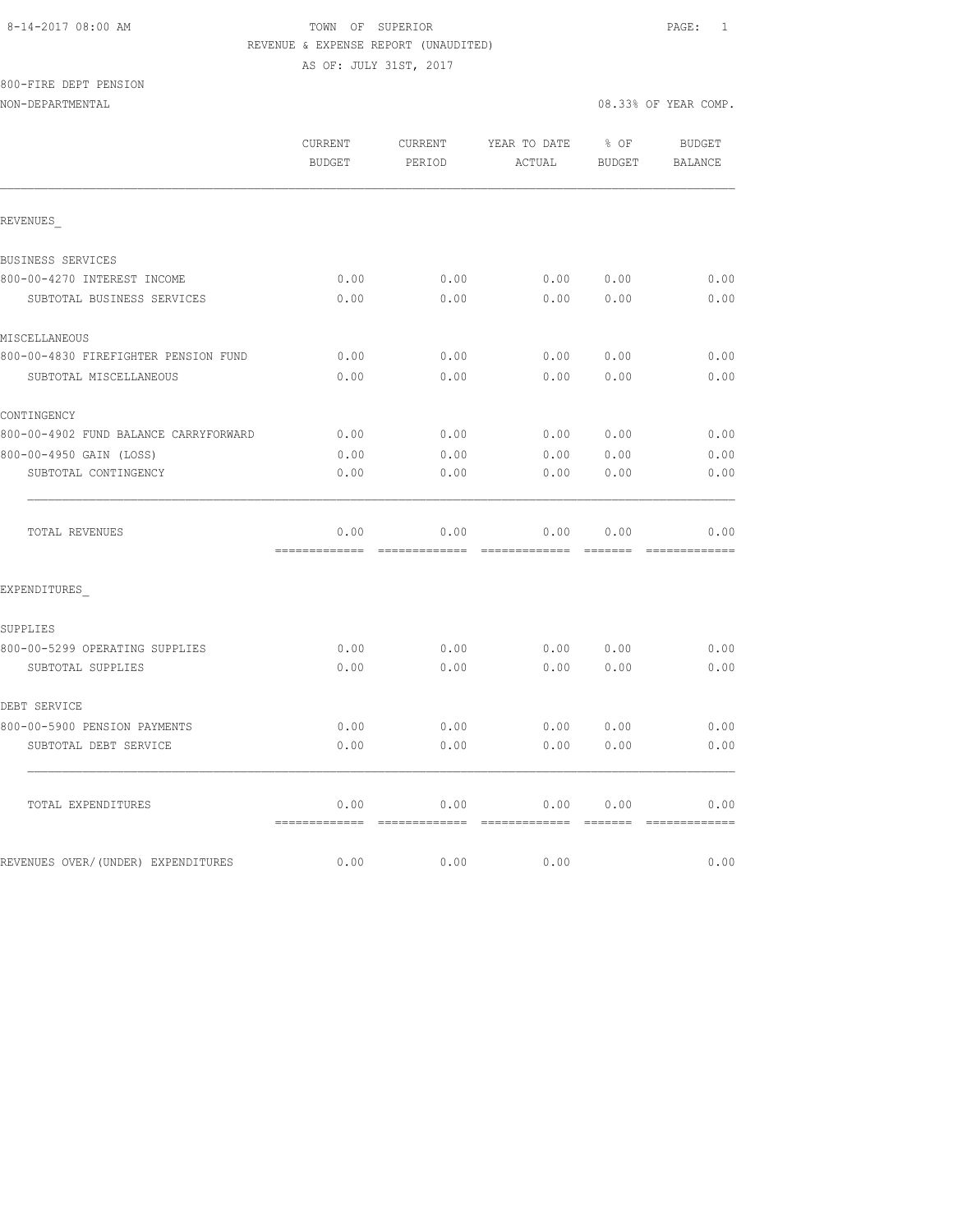800-FIRE DEPT PENSION

|                                    | CURRENT<br><b>BUDGET</b> | <b>CURRENT</b><br>PERIOD | YEAR TO DATE<br>ACTUAL | % OF<br><b>BUDGET</b> | BUDGET<br><b>BALANCE</b> |
|------------------------------------|--------------------------|--------------------------|------------------------|-----------------------|--------------------------|
|                                    |                          |                          |                        |                       |                          |
| FUND TOTAL REVENUES                | 0.00                     | 0.00                     | 0.00                   | 0.00                  | 0.00                     |
| FUND<br>TOTAL EXPENDITURES         | 0.00                     | 0.00                     | 0.00                   | 0.00                  | 0.00                     |
| REVENUES OVER/(UNDER) EXPENDITURES | 0.00                     | 0.00                     | 0.00                   |                       | 0.00                     |
|                                    |                          |                          |                        |                       | _________                |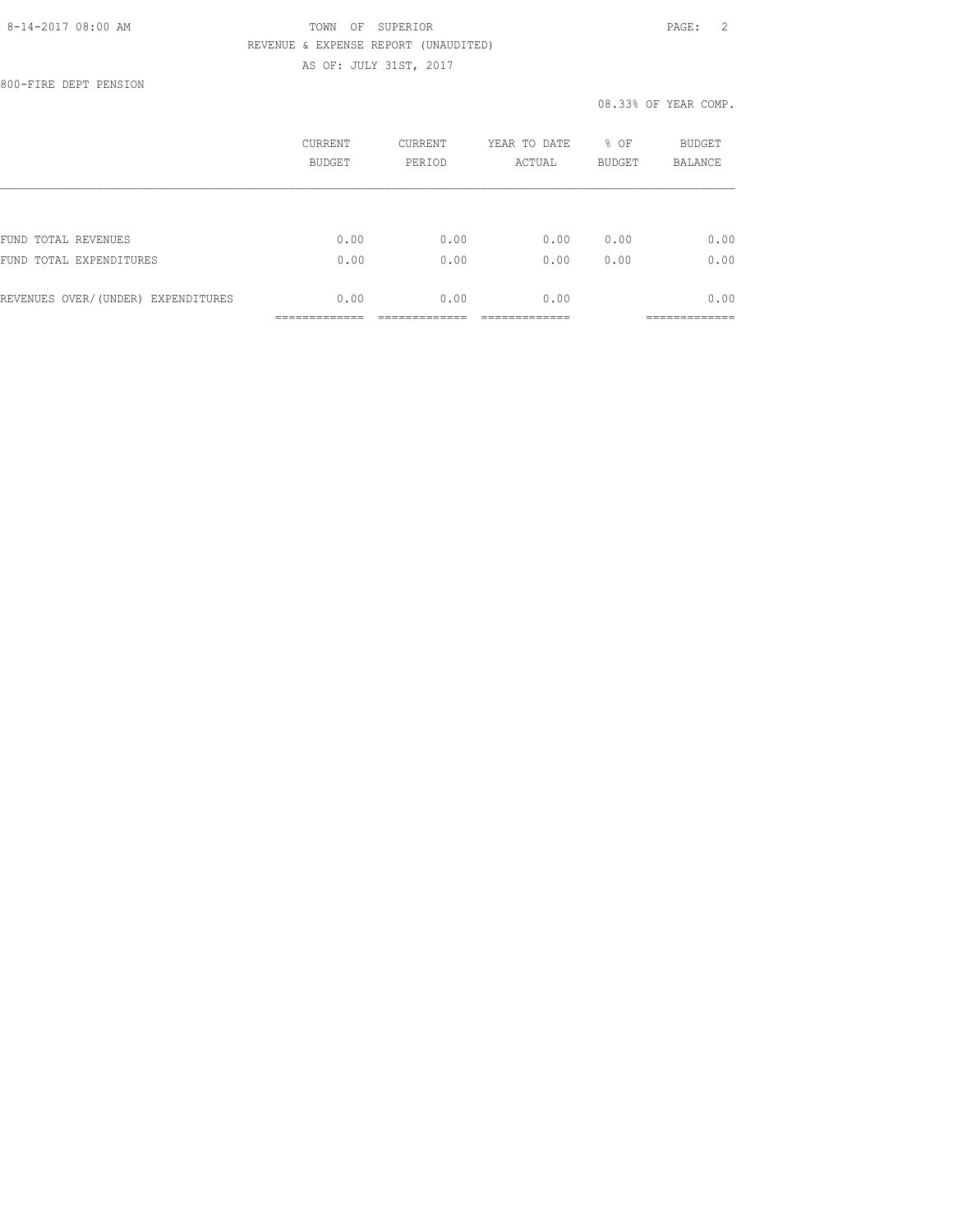# 810-LGIP

NON-DEPARTMENTAL 08.33% OF YEAR COMP.

|                                    | CURRENT<br>BUDGET     | CURRENT<br>PERIOD      | YEAR TO DATE % OF<br>ACTUAL | BUDGET           | BUDGET<br>BALANCE     |
|------------------------------------|-----------------------|------------------------|-----------------------------|------------------|-----------------------|
| REVENUES                           |                       |                        |                             |                  |                       |
| BUSINESS SERVICES                  |                       |                        |                             |                  |                       |
| 810-00-4270 INTEREST REVENUE       | 0.00                  | 0.00                   | 0.00 0.00                   |                  | 0.00                  |
| SUBTOTAL BUSINESS SERVICES         | 0.00                  | 0.00                   | 0.00                        | 0.00             | 0.00                  |
| TOTAL REVENUES                     | 0.00<br>============= | =============          | $0.00$ 0.00                 | 0.00             | 0.00<br>============= |
| EXPENDITURES                       |                       |                        |                             |                  |                       |
| SUPPLIES                           |                       |                        |                             |                  |                       |
| 810-00-5299 OPERATING SUPPLIES     | 0.00                  | 0.00                   | 0.00 0.00                   |                  | 0.00                  |
| SUBTOTAL SUPPLIES                  | 0.00                  | 0.00                   | 0.00                        | 0.00             | 0.00                  |
| TOTAL EXPENDITURES                 | 0.00                  | 0.00<br>-------------- | 0.00                        | 0.00<br>-------- | 0.00<br>------------- |
| REVENUES OVER/(UNDER) EXPENDITURES | =============<br>0.00 | 0.00                   | 0.00                        |                  | 0.00                  |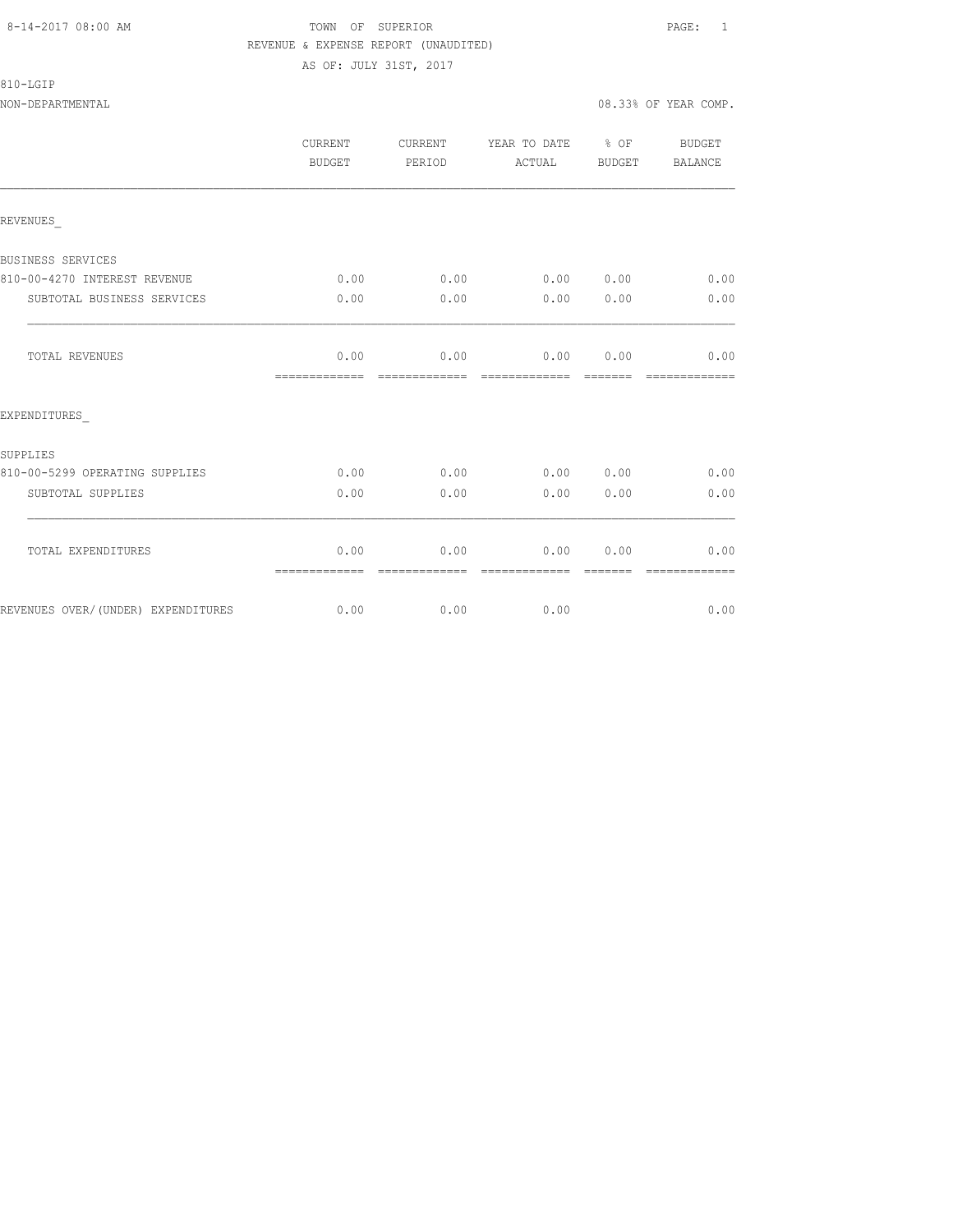810-LGIP

|                                    | CURRENT<br>BUDGET | <b>CURRENT</b><br>PERIOD | YEAR TO DATE<br>ACTUAL | % OF<br><b>BUDGET</b> | BUDGET<br><b>BALANCE</b> |
|------------------------------------|-------------------|--------------------------|------------------------|-----------------------|--------------------------|
|                                    |                   |                          |                        |                       |                          |
| FUND TOTAL REVENUES                | 0.00              | 0.00                     | 0.00                   | 0.00                  | 0.00                     |
| FUND TOTAL EXPENDITURES            | 0.00              | 0.00                     | 0.00                   | 0.00                  | 0.00                     |
| REVENUES OVER/(UNDER) EXPENDITURES | 0.00              | 0.00                     | 0.00                   |                       | 0.00                     |
|                                    |                   |                          |                        |                       | ------------             |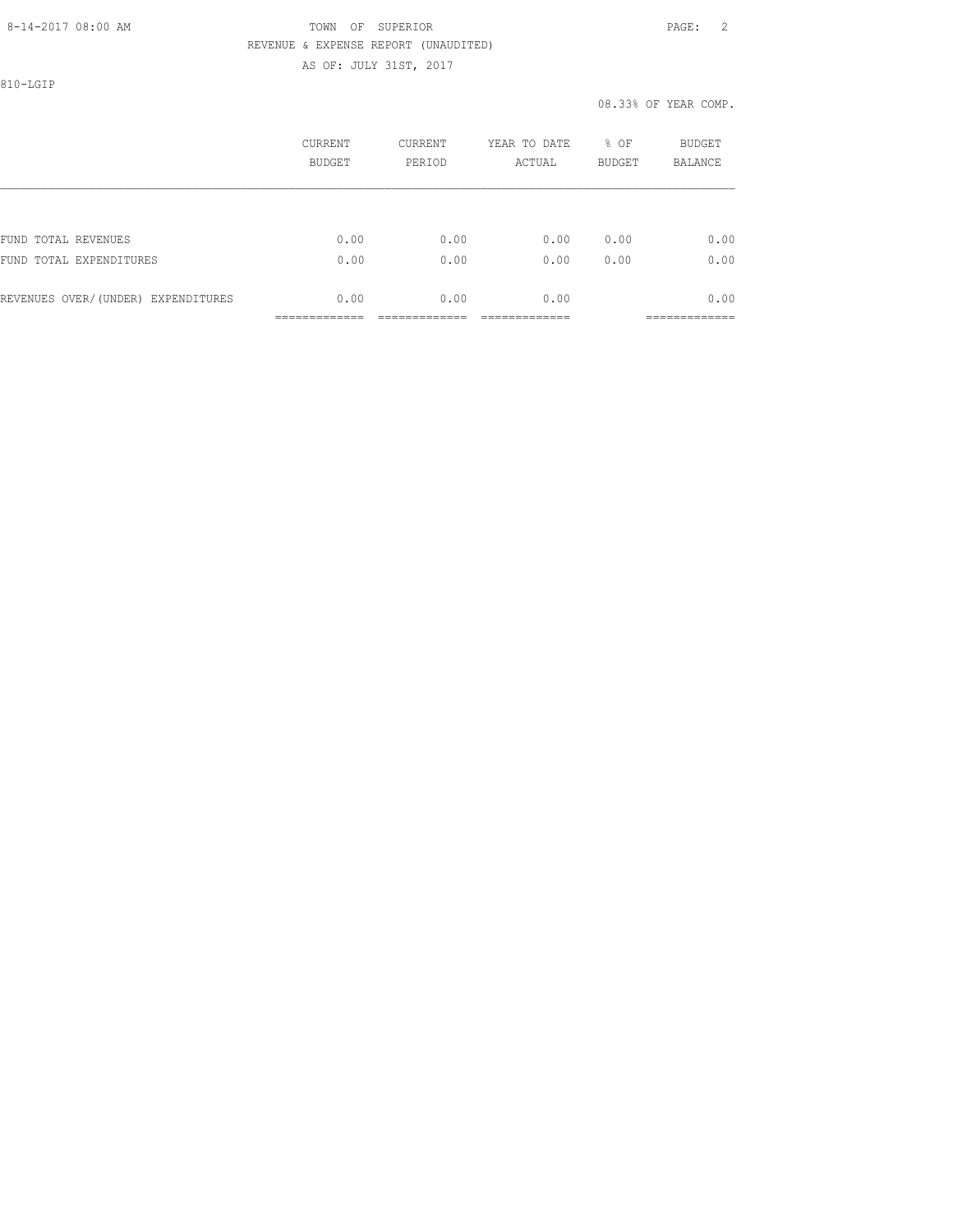820-EXPLORERS

NON-DEPARTMENTAL 08.33% OF YEAR COMP.

|                                     | CURRENT<br>BUDGET     | CURRENT<br>PERIOD            | YEAR TO DATE % OF<br>ACTUAL | BUDGET | BUDGET<br><b>BALANCE</b> |
|-------------------------------------|-----------------------|------------------------------|-----------------------------|--------|--------------------------|
| REVENUES                            |                       |                              |                             |        |                          |
| MISCELLANEOUS                       |                       |                              |                             |        |                          |
| 820-00-4820 OTHER INCOME            | 0.00                  | 0.00                         | 0.00 0.00                   |        | 0.00                     |
| SUBTOTAL MISCELLANEOUS              | 0.00                  | 0.00                         | 0.00                        | 0.00   | 0.00                     |
| TOTAL REVENUES                      | 0.00<br>============= | =============                | $0.00$ $0.00$ $0.00$        |        | 0.00<br>--------------   |
| EXPENDITURES                        |                       |                              |                             |        |                          |
| SUPPLIES                            |                       |                              |                             |        |                          |
| 820-00-5299 OPERATING SUPPLIES      | 0.00                  | 0.00                         | 0.00 0.00                   |        | 0.00                     |
| SUBTOTAL SUPPLIES                   | 0.00                  | 0.00                         | 0.00                        | 0.00   | 0.00                     |
| TOTAL EXPENDITURES                  | 0.00                  | 0.00                         | 0.00                        | 0.00   | 0.00                     |
| REVENUES OVER/ (UNDER) EXPENDITURES | =============<br>0.00 | -------------<br>$0.00$ 0.00 | -------------               |        | -------------<br>0.00    |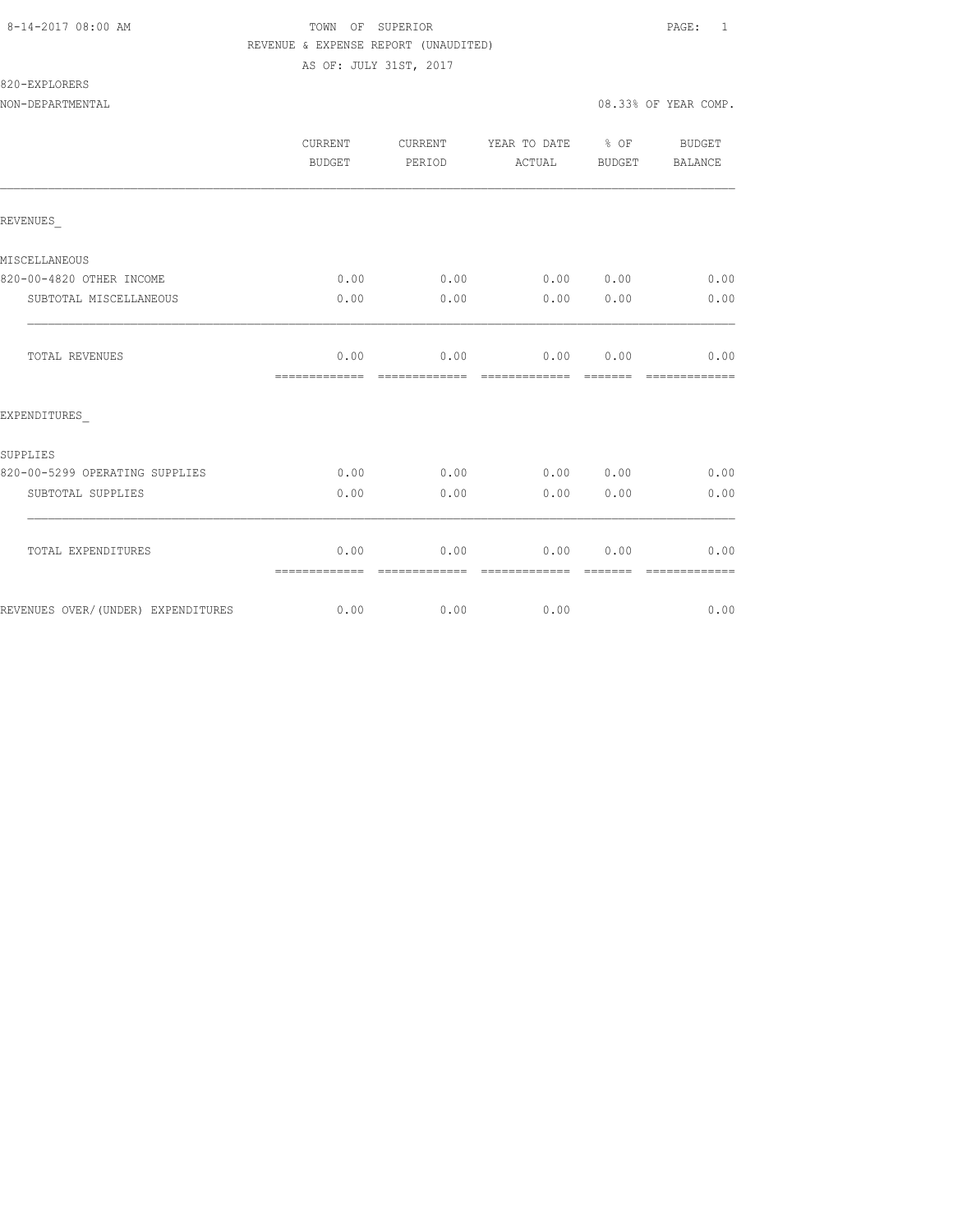820-EXPLORERS

|                                    | CURRENT<br>BUDGET | CURRENT<br>PERIOD | YEAR TO DATE<br>ACTUAL | % OF<br><b>BUDGET</b> | BUDGET<br><b>BALANCE</b> |
|------------------------------------|-------------------|-------------------|------------------------|-----------------------|--------------------------|
|                                    |                   |                   |                        |                       |                          |
| FUND TOTAL REVENUES                | 0.00              | 0.00              | 0.00                   | 0.00                  | 0.00                     |
| FUND TOTAL EXPENDITURES            | 0.00              | 0.00              | 0.00                   | 0.00                  | 0.00                     |
| REVENUES OVER/(UNDER) EXPENDITURES | 0.00              | 0.00              | 0.00                   |                       | 0.00                     |
|                                    |                   |                   |                        |                       |                          |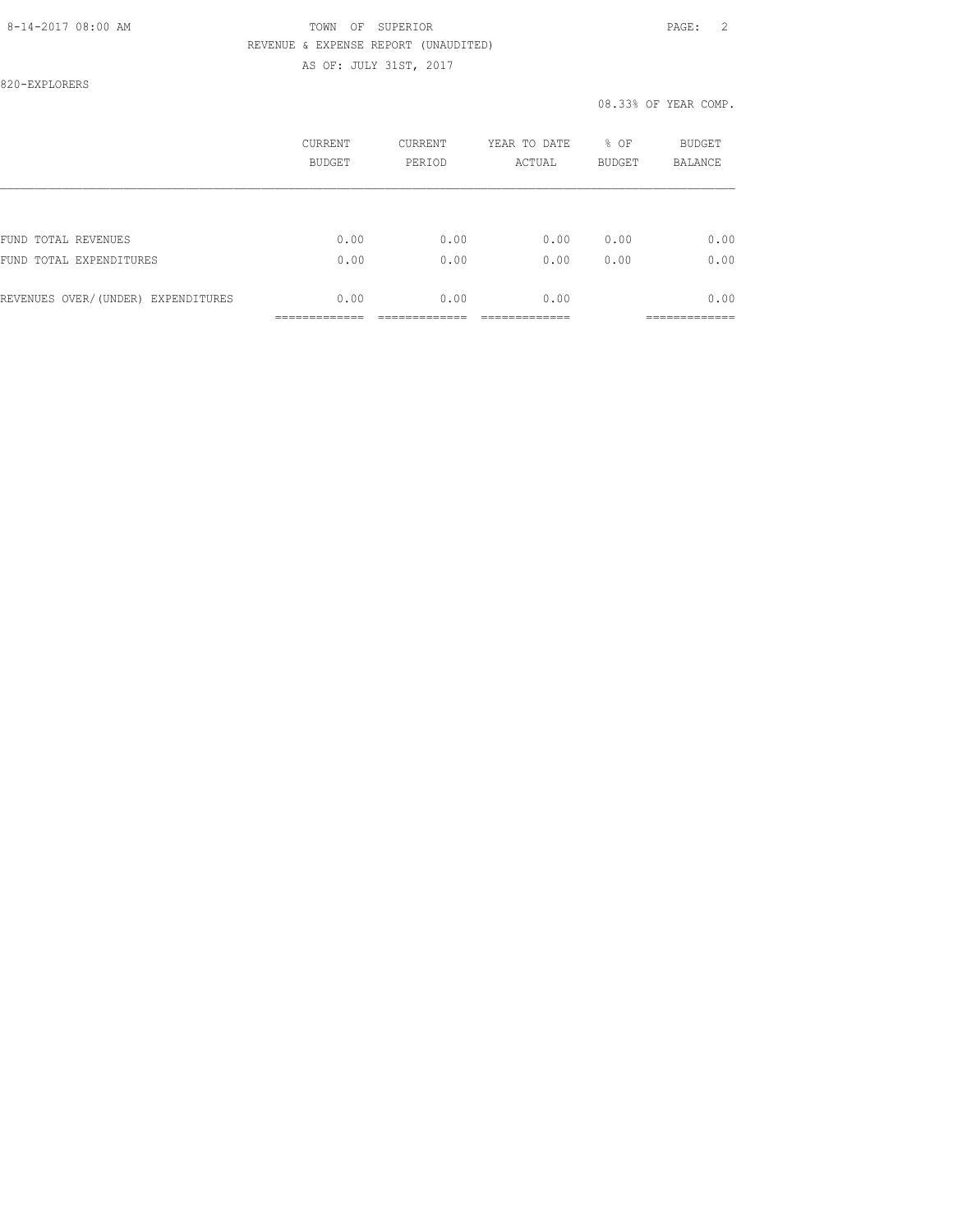# 830-TOYS FOR TOTS

NON-DEPARTMENTAL 08.33% OF YEAR COMP.

|                                | CURRENT<br><b>BUDGET</b> | CURRENT<br>PERIOD | YEAR TO DATE<br>ACTUAL | $\frac{6}{6}$ OF<br>BUDGET | BUDGET<br>BALANCE     |
|--------------------------------|--------------------------|-------------------|------------------------|----------------------------|-----------------------|
| REVENUES                       |                          |                   |                        |                            |                       |
| GRANTS                         |                          |                   |                        |                            |                       |
| 830-00-4600 OTHER REVENUE      | 0.00                     | 0.00              | 0.00                   | 0.00                       | 0.00                  |
| SUBTOTAL GRANTS                | 0.00                     | 0.00              | 0.00                   | 0.00                       | 0.00                  |
| TOTAL REVENUES                 | 0.00                     | 0.00              | 0.00                   | 0.00                       | 0.00                  |
| EXPENDITURES                   |                          |                   |                        |                            |                       |
| SUPPLIES                       |                          |                   |                        |                            |                       |
| 830-00-5299 OPERATING SUPPLIES | 0.00                     | 0.00              | 0.00                   | 0.00                       | 0.00                  |
| SUBTOTAL SUPPLIES              | 0.00                     | 0.00              | 0.00                   | 0.00                       | 0.00                  |
| TOTAL EXPENDITURES             | 0.00<br>=============    | 0.00<br>--------  | 0.00<br>=============  | 0.00<br>----               | 0.00<br>------------- |

REVENUES OVER/(UNDER) EXPENDITURES 0.00 0.00 0.00 0.00 0.00 0.00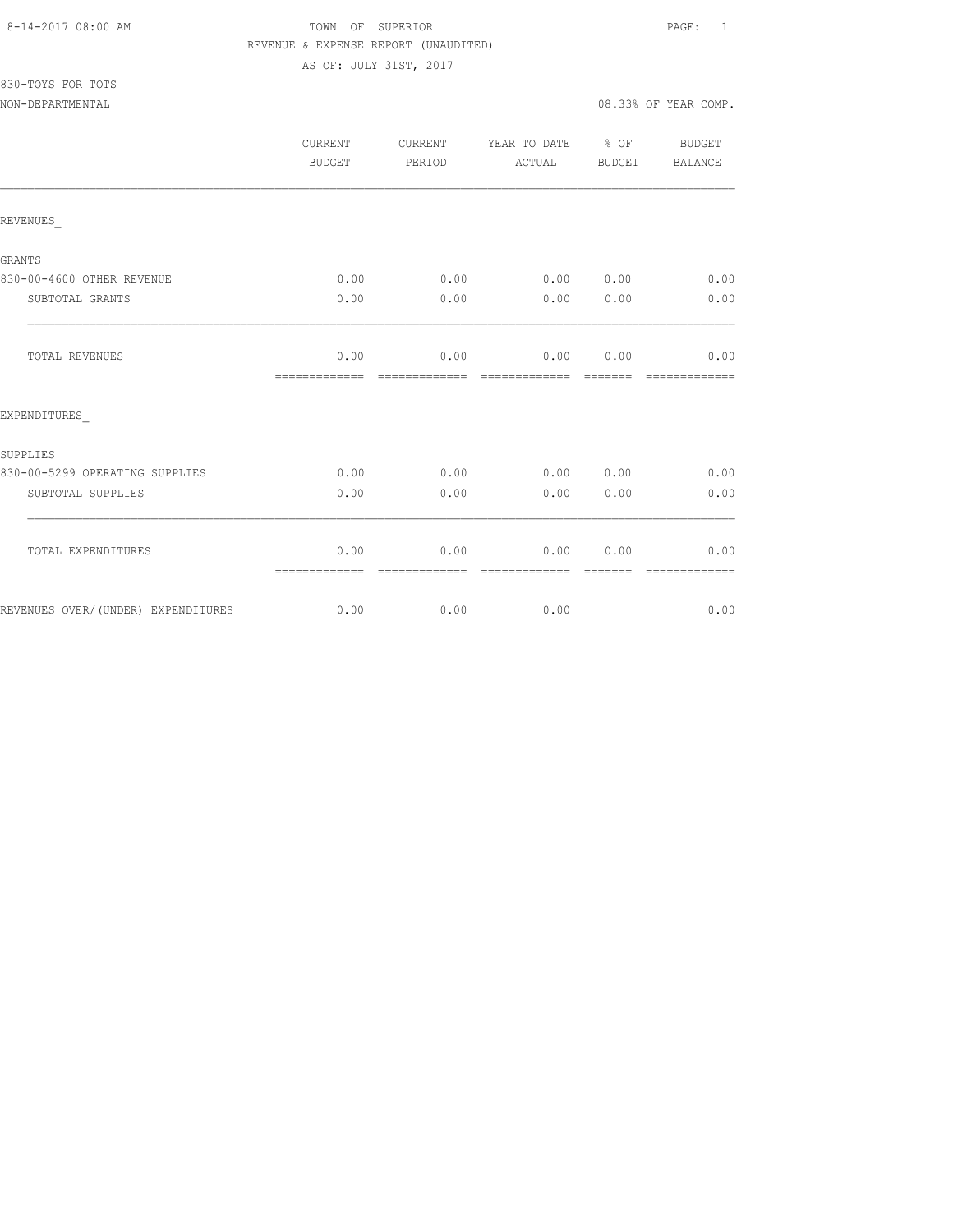830-TOYS FOR TOTS

|                                    | CURRENT<br>BUDGET | CURRENT<br>PERIOD | YEAR TO DATE<br>ACTUAL | % OF<br><b>BUDGET</b> | BUDGET<br><b>BALANCE</b> |
|------------------------------------|-------------------|-------------------|------------------------|-----------------------|--------------------------|
|                                    |                   |                   |                        |                       |                          |
| FUND TOTAL REVENUES                | 0.00              | 0.00              | 0.00                   | 0.00                  | 0.00                     |
| FUND TOTAL EXPENDITURES            | 0.00              | 0.00              | 0.00                   | 0.00                  | 0.00                     |
| REVENUES OVER/(UNDER) EXPENDITURES | 0.00              | 0.00              | 0.00                   |                       | 0.00                     |
|                                    |                   |                   |                        |                       |                          |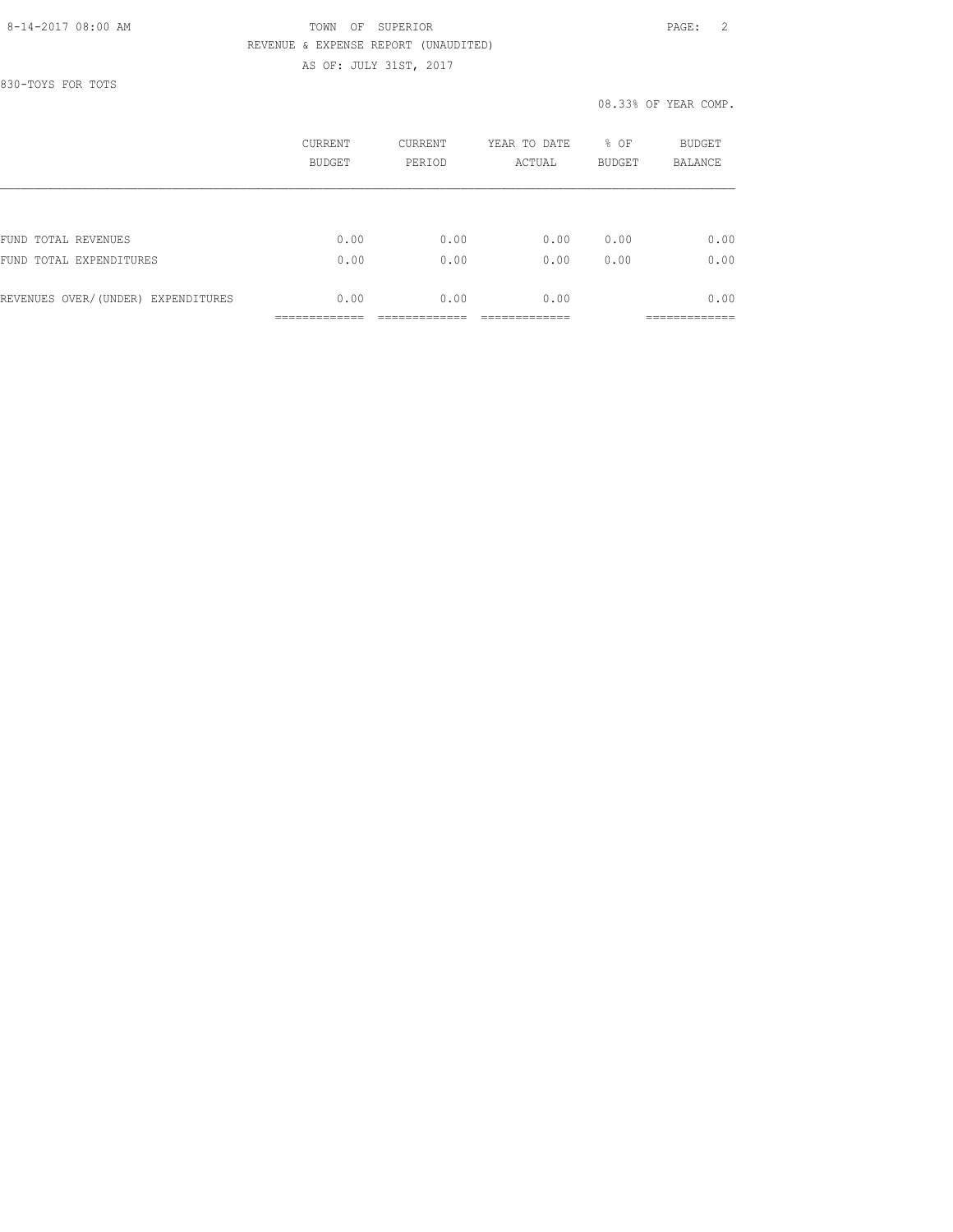# TOWN OF SUPERIOR **Example 2014** PAGE: 1 REVENUE & EXPENSE REPORT (UNAUDITED) AS OF: JULY 31ST, 2017

840-GENERAL FIXED ASSETS

| CURRENT<br><b>BUDGET</b> | CURRENT<br>PERIOD | YEAR TO DATE<br>ACTUAL | $8$ OF<br><b>BUDGET</b> | <b>BUDGET</b><br>BALANCE |
|--------------------------|-------------------|------------------------|-------------------------|--------------------------|
|                          |                   |                        |                         |                          |
|                          |                   |                        |                         |                          |
|                          |                   |                        |                         |                          |
| 0.00                     | 0.00              | 0.00                   | 0.00                    | 0.00                     |
| 0.00                     | 0.00              | 0.00                   | 0.00                    | 0.00                     |
|                          |                   |                        |                         |                          |
| 0.00                     | 0.00              | 0.00                   | 0.00                    | 0.00                     |
| 0.00                     | 0.00              | 0.00                   | 0.00                    | 0.00                     |
|                          |                   |                        |                         |                          |
| 0.00                     | 0.00              | 0.00                   | 0.00                    | 0.00                     |
|                          |                   |                        |                         | 0.00                     |
|                          | 0.00              |                        | 0.00<br>0.00            |                          |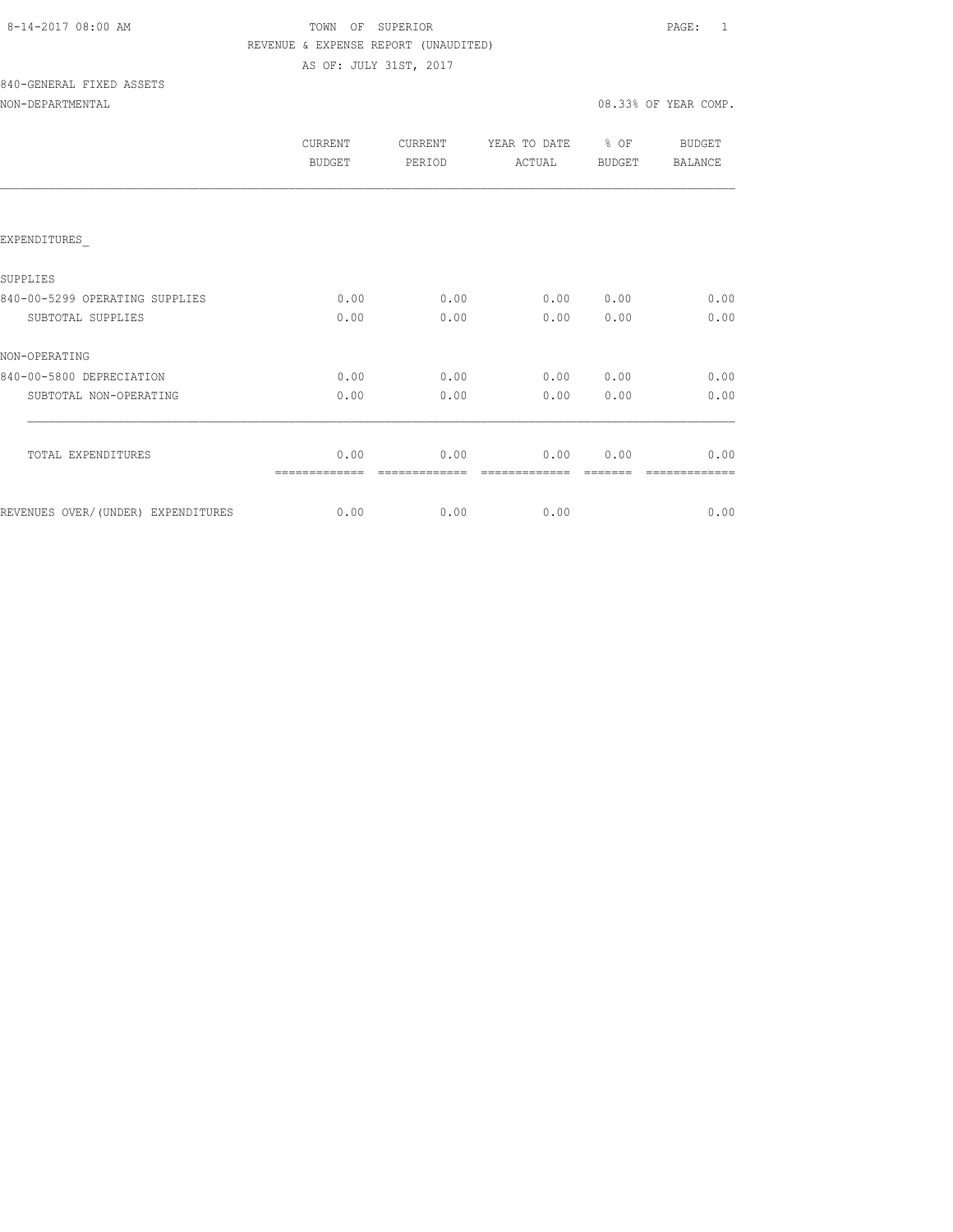840-GENERAL FIXED ASSETS

|                                    | CURRENT<br><b>BUDGET</b> | <b>CURRENT</b><br>PERIOD | YEAR TO DATE<br>ACTUAL | % OF<br><b>BUDGET</b> | BUDGET<br><b>BALANCE</b> |
|------------------------------------|--------------------------|--------------------------|------------------------|-----------------------|--------------------------|
|                                    |                          |                          |                        |                       |                          |
| FUND TOTAL REVENUES                | 0.00                     | 0.00                     | 0.00                   | 0.00                  | 0.00                     |
| FUND TOTAL EXPENDITURES            | 0.00                     | 0.00                     | 0.00                   | 0.00                  | 0.00                     |
| REVENUES OVER/(UNDER) EXPENDITURES | 0.00                     | 0.00                     | 0.00                   |                       | 0.00                     |
|                                    |                          |                          |                        |                       | ----------               |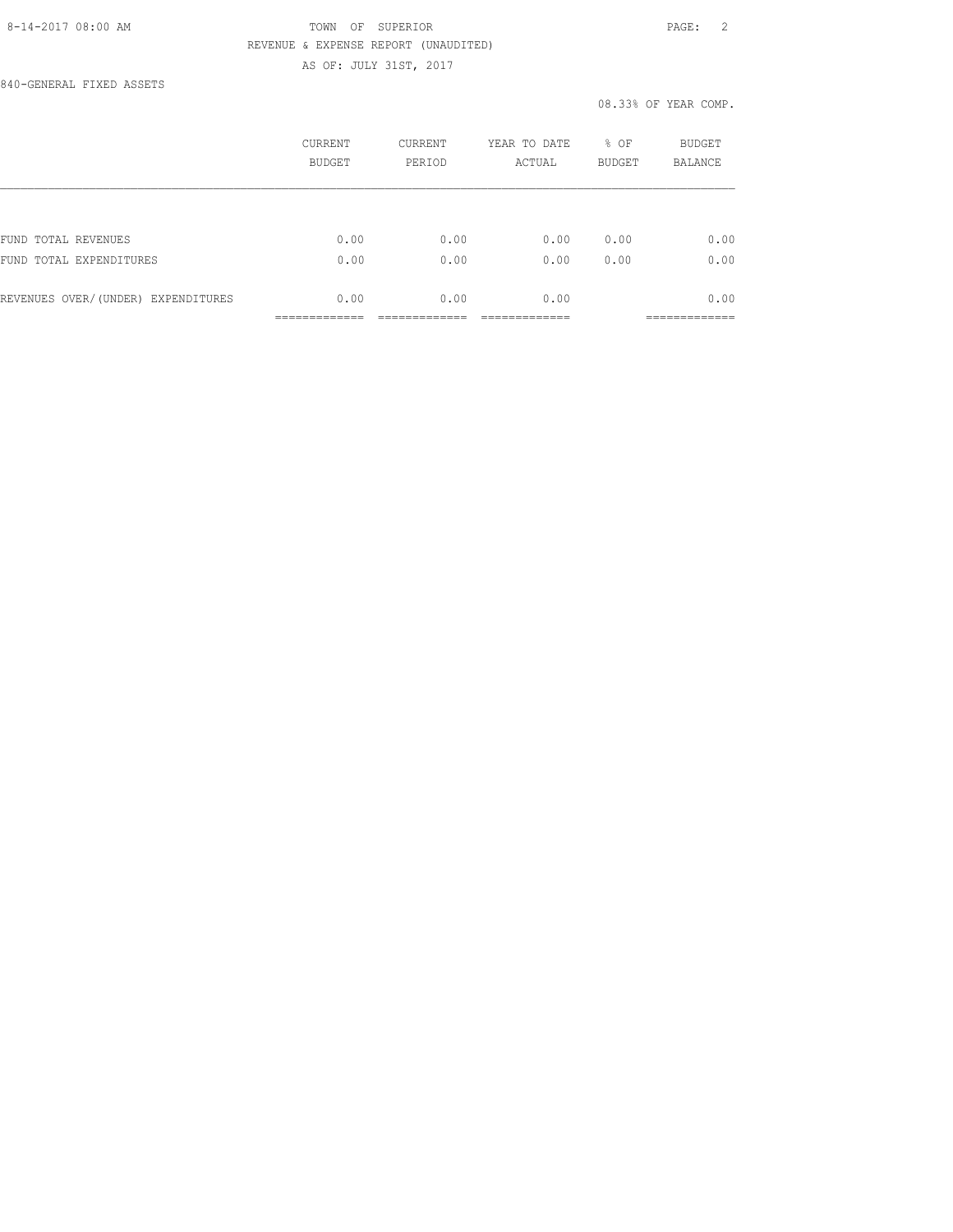| 8-14-2017 08:00 AM |  |
|--------------------|--|
|                    |  |

# TOWN OF SUPERIOR **Example 2014** PAGE: 1 REVENUE & EXPENSE REPORT (UNAUDITED) AS OF: JULY 31ST, 2017

850-GENERAL L/T DEBT

NON-DEPARTMENTAL 2008.33% OF YEAR COMP.

|                                    | CURRENT<br>BUDGET | <b>CURRENT</b><br>PERIOD | YEAR TO DATE<br>ACTUAL | % OF<br>BUDGET | BUDGET<br>BALANCE |
|------------------------------------|-------------------|--------------------------|------------------------|----------------|-------------------|
|                                    |                   |                          |                        |                |                   |
| <b>EXPENDITURES</b>                |                   |                          |                        |                |                   |
| SUPPLIES                           |                   |                          |                        |                |                   |
| 850-00-5299 OPERATING SUPPLIES     | 0.00              | 0.00                     | 0.00                   | 0.00           | 0.00              |
| SUBTOTAL SUPPLIES                  | 0.00              | 0.00                     | 0.00                   | 0.00           | 0.00              |
|                                    | 0.00              | 0.00                     | 0.00                   | 0.00           | 0.00              |
| TOTAL EXPENDITURES                 |                   |                          |                        |                |                   |
| REVENUES OVER/(UNDER) EXPENDITURES | 0.00              | 0.00                     | 0.00                   |                | 0.00              |